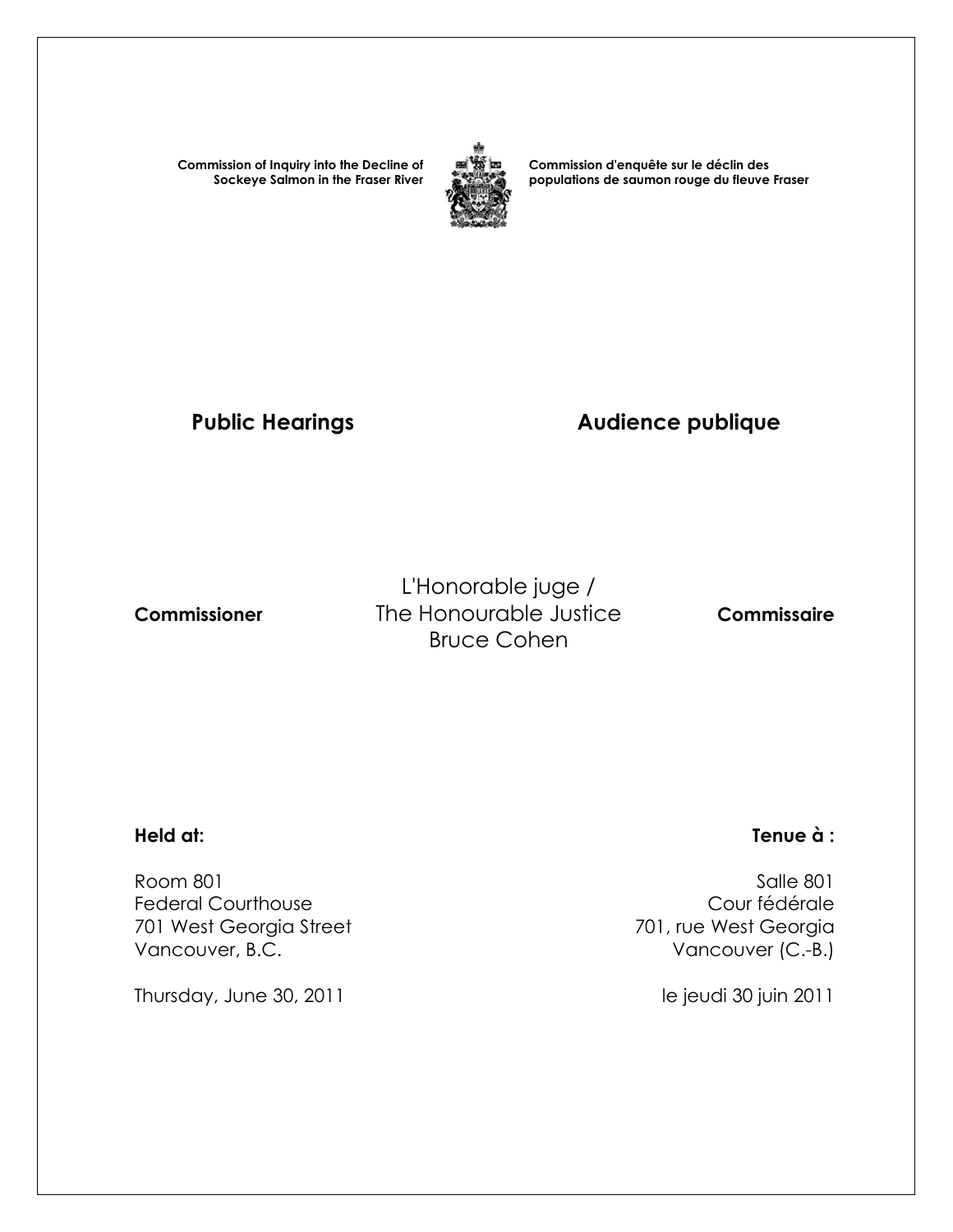# **APPEARANCES / COMPARUTIONS**

| <b>Patrick McGowan</b><br>Jennifer Chan<br>Lara Tessaro | <b>Associate Commission Counsel</b><br><b>Junior Commission Counsel</b><br><b>Junior Commission Counsel</b>                                                                                                                                                           |
|---------------------------------------------------------|-----------------------------------------------------------------------------------------------------------------------------------------------------------------------------------------------------------------------------------------------------------------------|
| Mark East<br>Charles Fugère                             | Government of Canada ("CAN")                                                                                                                                                                                                                                          |
| Clifton Prowse, Q.C.                                    | Province of British Columbia ("BCPROV")                                                                                                                                                                                                                               |
| No appearance                                           | Pacific Salmon Commission ("PSC")                                                                                                                                                                                                                                     |
| No appearance                                           | <b>B.C. Public Service Alliance of Canada</b><br>Union of Environment Workers B.C.<br>("BCPSAC")                                                                                                                                                                      |
| Matt Keen                                               | Rio Tinto Alcan Inc. ("RTAI")                                                                                                                                                                                                                                         |
| No appearance                                           | <b>B.C. Salmon Farmers Association</b><br>('BCSFA")                                                                                                                                                                                                                   |
| No appearance                                           | Seafood Producers Association of B.C.<br>('SPABC")                                                                                                                                                                                                                    |
| No appearance                                           | Aquaculture Coalition: Alexandra<br>Morton; Raincoast Research Society;<br>Pacific Coast Wild Salmon Society<br>("AQUA")                                                                                                                                              |
| No appearance                                           | <b>Conservation Coalition: Coastal Alliance</b><br>for Aquaculture Reform Fraser<br>Riverkeeper Society; Georgia Strait<br>Alliance; Raincoast Conservation<br>Foundation; Watershed Watch Salmon<br>Society; Mr. Otto Langer; David Suzuki<br>Foundation ("CONSERV") |
| No appearance                                           | Area D Salmon Gillnet Association; Area<br>B Harvest Committee (Seine) ("GILLFSC")                                                                                                                                                                                    |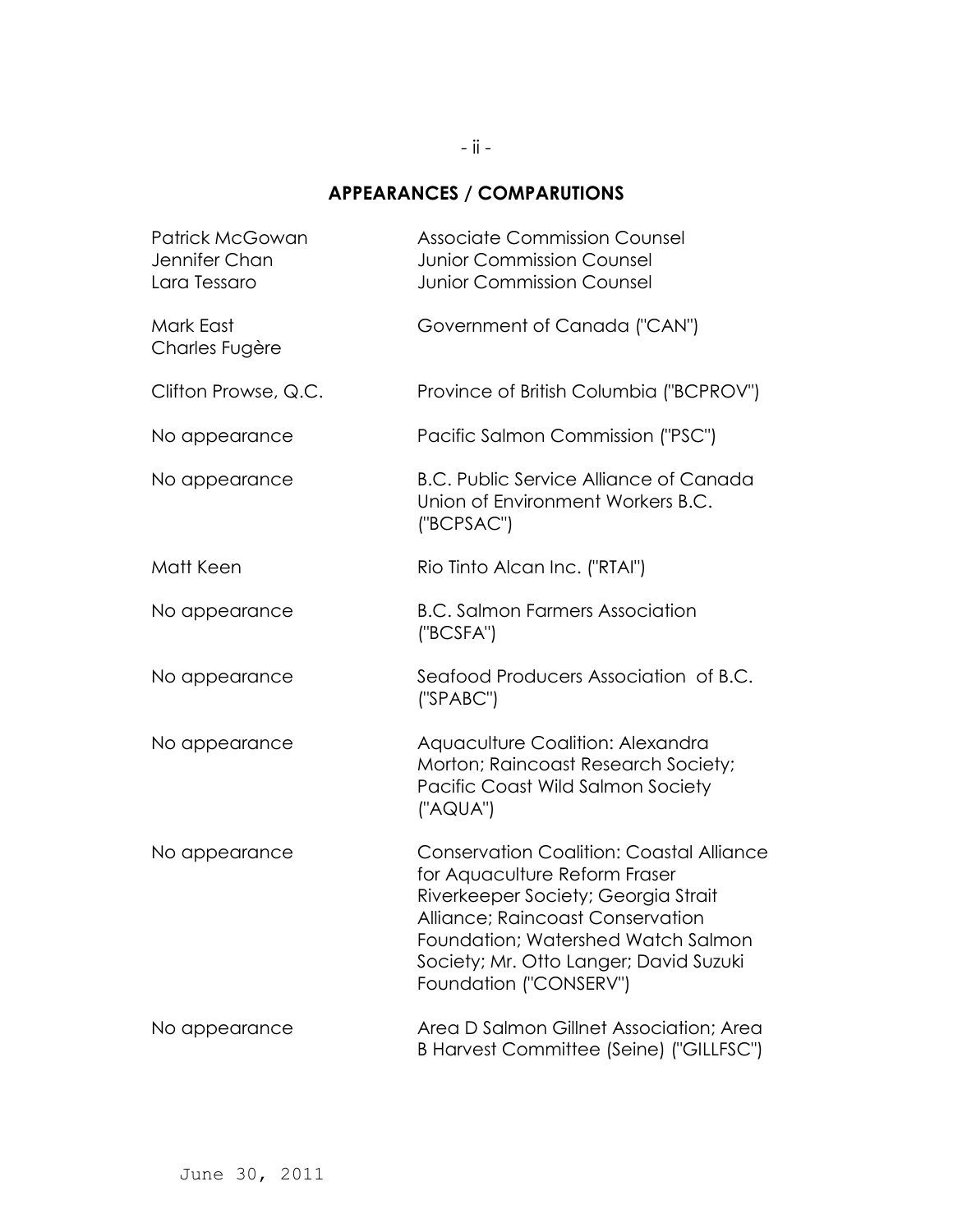# **APPEARANCES / COMPARUTIONS, cont'd.**

| <b>Phil Eidsvik</b>                  | Southern Area E Gillnetters Assn.<br>B.C. Fisheries Survival Coalition ("SGAHC")                                                                                                                                                                                                                                                                                                                                                                                                                                                                                                                            |
|--------------------------------------|-------------------------------------------------------------------------------------------------------------------------------------------------------------------------------------------------------------------------------------------------------------------------------------------------------------------------------------------------------------------------------------------------------------------------------------------------------------------------------------------------------------------------------------------------------------------------------------------------------------|
| Christopher Harvey, Q.C.             | West Coast Trollers Area G Association;<br>United Fishermen and Allied Workers'<br>Union ("TWCTUFA")                                                                                                                                                                                                                                                                                                                                                                                                                                                                                                        |
| Keith Lowes                          | B.C. Wildlife Federation; B.C. Federation<br>of Drift Fishers ("WFFDF")                                                                                                                                                                                                                                                                                                                                                                                                                                                                                                                                     |
| Tina Dion                            | Maa-nulth Treaty Society; Tsawwassen<br>First Nation; Musqueam First Nation<br>("MTM")                                                                                                                                                                                                                                                                                                                                                                                                                                                                                                                      |
| Leah DeForrest<br>Sarah Sharp        | Western Central Coast Salish First<br>Nations:<br>Cowichan Tribes and Chemainus First<br>Nation<br>Hwlitsum First Nation and Penelakut Tribe<br>Te'mexw Treaty Association ("WCCSFN")                                                                                                                                                                                                                                                                                                                                                                                                                       |
| <b>Brenda Gaertner</b><br>Leah Pence | <b>First Nations Coalition: First Nations</b><br>Fisheries Council; Aboriginal Caucus of<br>the Fraser River; Aboriginal Fisheries<br>Secretariat; Fraser Valley Aboriginal<br>Fisheries Society; Northern Shuswap Tribal<br>Council; Chehalis Indian Band;<br>Secwepemc Fisheries Commission of the<br><b>Shuswap Nation Tribal Council; Upper</b><br><b>Fraser Fisheries Conservation Alliance;</b><br>Other Douglas Treaty First Nations who<br>applied together (the Snuneymuxw,<br>Tsartlip and Tsawout); Adams Lake<br>Indian Band; Carrier Sekani Tribal<br>Council; Council of Haida Nation ("FNC") |
| Joseph Gereluk                       | Métis Nation British Columbia ("MNBC")                                                                                                                                                                                                                                                                                                                                                                                                                                                                                                                                                                      |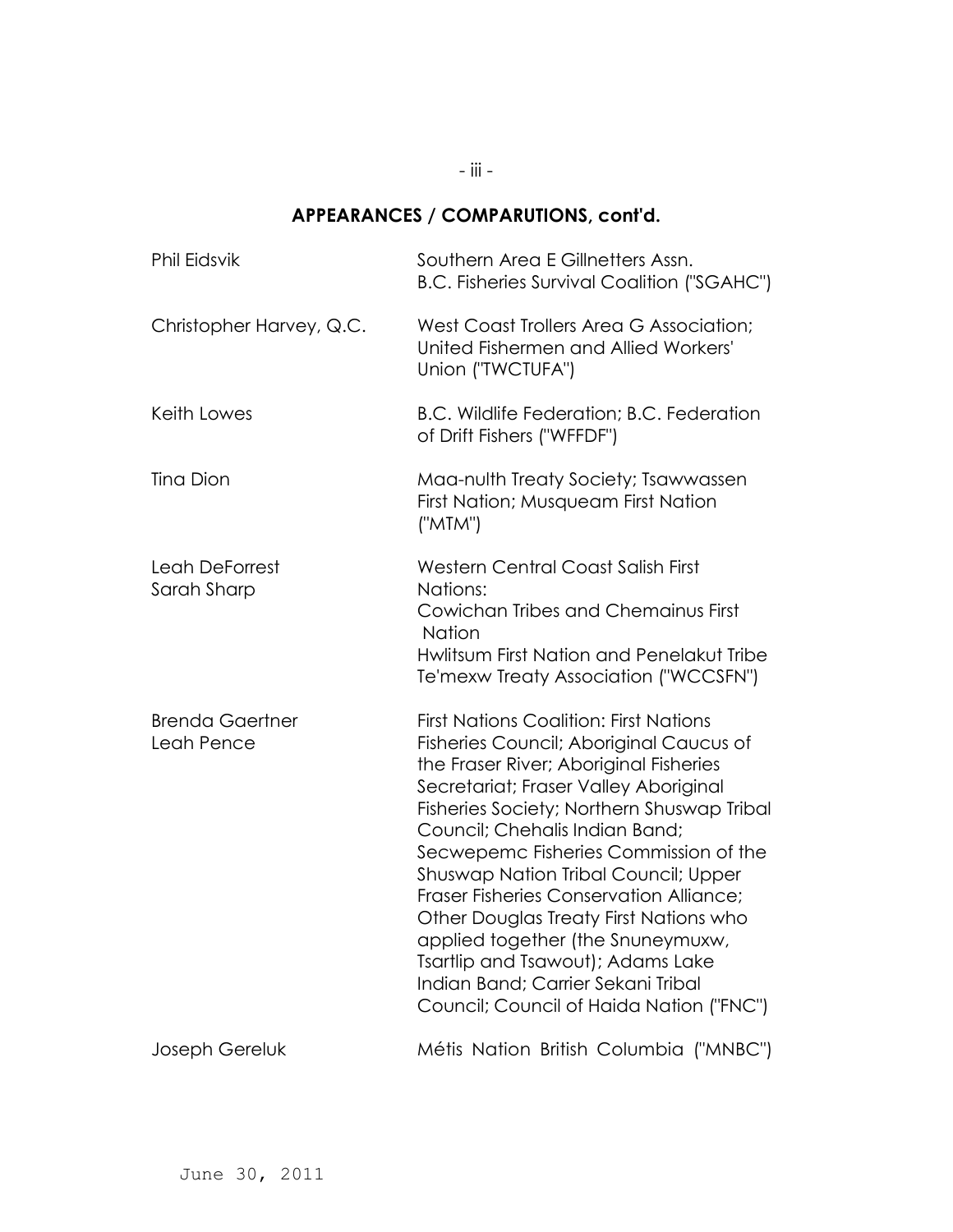- iv -

### **APPEARANCES / COMPARUTIONS, cont'd.**

| Tim Dickson<br>Nicole Schabus              | Sto:lo Tribal Council<br>Cheam Indian Band ("STCCIB")                                                 |
|--------------------------------------------|-------------------------------------------------------------------------------------------------------|
| James Hickling                             | Laich-kwil-tach Treaty Society<br>Chief Harold Sewid, Aboriginal<br>Aquaculture Association ("LJHAH") |
| Krista Robertson                           | Musgamagw Tsawataineuk Tribal<br>Council ("MTTC")                                                     |
| Ming Song<br>Lisa Fong<br>Benjamin Ralston | Heiltsuk Tribal Council ("HTC")                                                                       |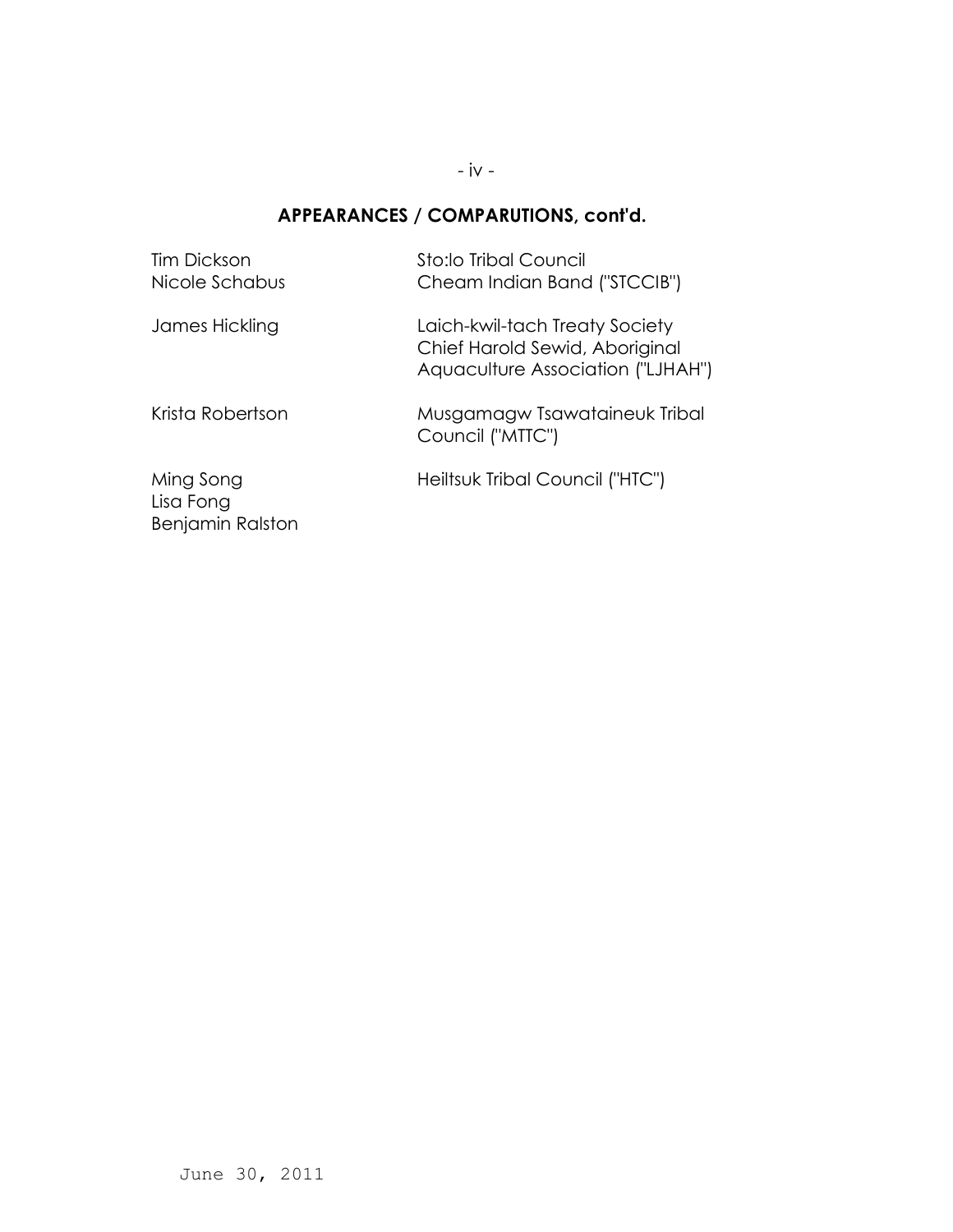# **TABLE OF CONTENTS / TABLE DES MATIERES**

<u>Page in the state of the state of the state of the state of the state of the state of the state of the state of the state of the state of the state of the state of the state of the state of the state of the state of the s</u>

PANEL NO. 49 (continued):

| <b>RUSS JONES</b>               |                  |
|---------------------------------|------------------|
| Cross-exam by Mr. East (cont'd) | 9/10/11/13/14/19 |
| Cross-exam by Mr. Harvey        | 24/31            |
| Cross-exam by Mr. Eidsvik       | 39               |
| Cross-exam by Ms. DeForrest     | 55/58/59/62      |
| Cross-exam by Mr. Dickson       | 68/70/72         |
| Cross-exam by Ms. Gaertner      | 95/101           |
| Re-exam by Ms. Chan             | 106              |
| Questions by the Commissioner   | 110              |
| <b>GRAND CHIEF SAUL TERRY</b>   |                  |
| Cross-exam by Mr. East (cont'd) | 8/10/12/14/18/21 |
| Cross-exam by Mr. Harvey        | 22/30            |
| Cross-exam by Mr. Eidsvik       | 34/37/43         |
| Cross-exam by Ms. DeForrest     | 54/58/59         |
| Re-exam by Ms. Chan             | 108              |
| <b>NEIL TODD</b>                |                  |
| Cross-exam by Mr. East (cont'd) | 22               |
| Cross-exam by Mr. Eidsvik       | 44               |
| Cross-exam by Mr. Lowes         | 45/51            |
| Cross-exam by Ms. DeForrest     | 53/58/59         |
| Cross-exam by Mr. Dickson       | 67               |
| Cross-exam by Ms. Gaertner      | 97               |
| Re-exam by Ms. Chan             | 108              |
| <b>BARRY HUBER</b>              |                  |
| Cross-exam by Mr. East (cont'd) | 4/10/12          |
| Cross-exam by Mr. Eidsvik       | 33/34/36/43      |
| Cross-exam by Mr. Lowes         | 45               |
| Cross-exam by Ms. DeForrest     | 54/57/59/61      |
| Cross-exam by Mr. Dickson       | 65/69/71/73      |
| Cross-exam by Ms. Fong          | 77               |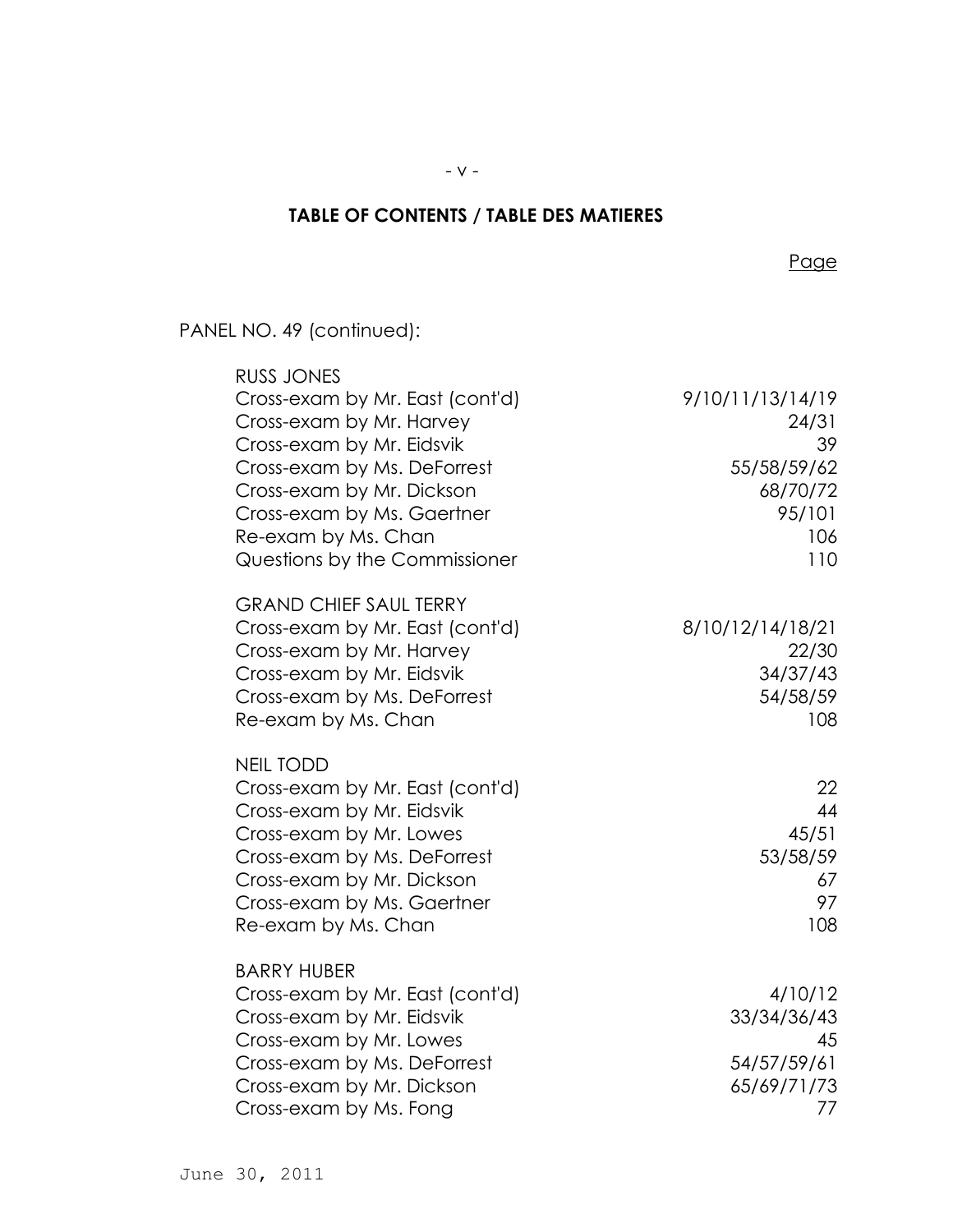### - vi -

### **TABLE OF CONTENTS / TABLE DES MATIERES**

### <u>Page in the state of the state of the state of the state of the state of the state of the state of the state of the state of the state of the state of the state of the state of the state of the state of the state of the s</u>

PANEL NO. 49 (cont'd)

| BARRY HUBER (cont'd)            |         |
|---------------------------------|---------|
| Cross-exam by Ms. Gaertner      | 97/104  |
| Cross-exam by Mr. East (cont'd) | 10.5    |
| Re-exam by Ms. Chan             | 106/107 |
| Questions by the Commissioner   | 110     |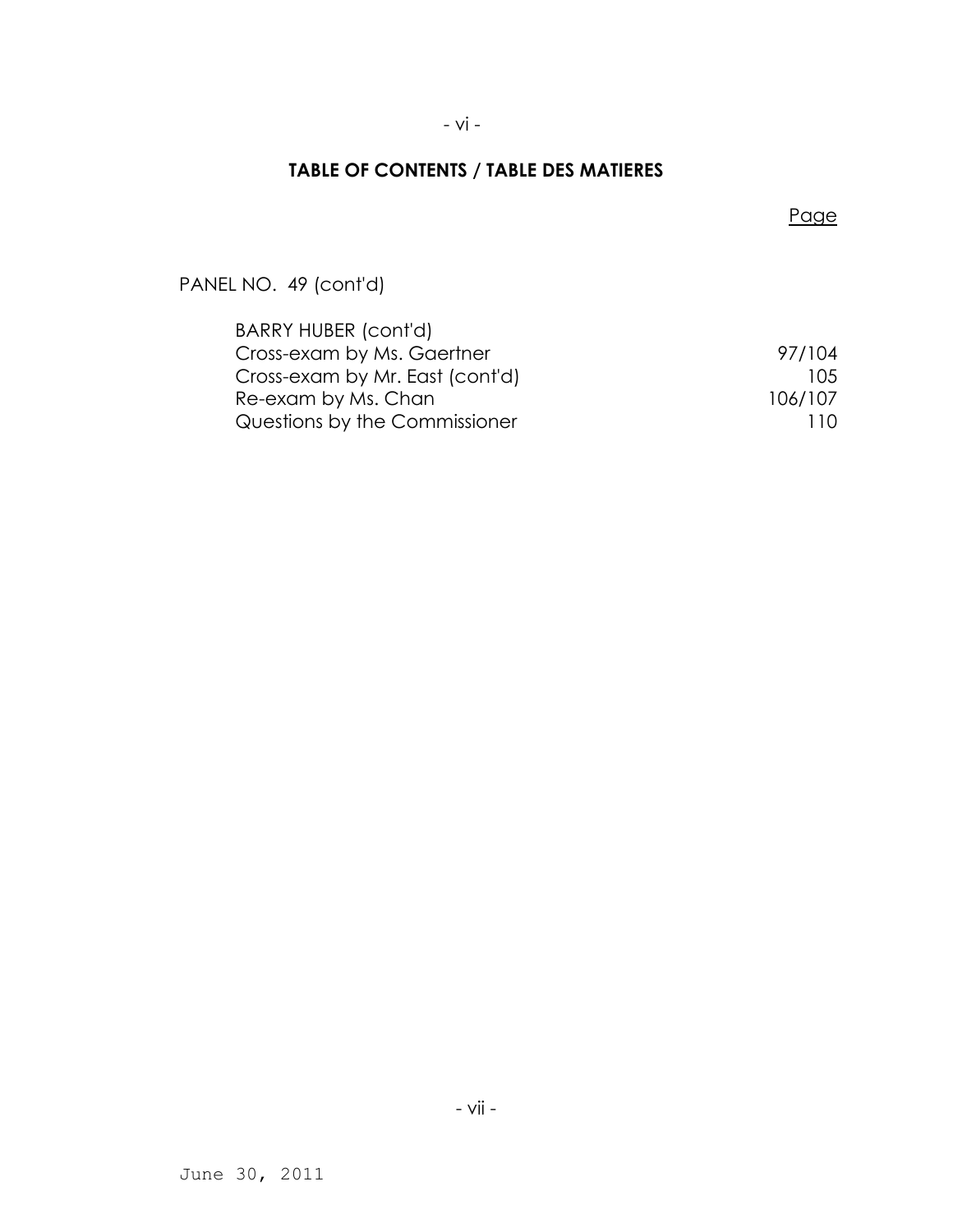# **EXHIBITS / PIECES**

| <u>No.</u> | Description                                                                                                             | Page           |
|------------|-------------------------------------------------------------------------------------------------------------------------|----------------|
| 1214       | Canada's Written Re-Examination of Paul Ryall re<br>WSP 2 Integrated Planning, June 9, 2011                             | 1              |
| 1214A      | Deroba and Bence, a Review of Harvest Policies<br>2008                                                                  | $\overline{2}$ |
| 1215       | Canada's Written Re-Examination of Mark Saunders                                                                        |                |
| 1216       | re WSP 2 Integrated Planning, June 13, 2011<br>Commission Counsel's Written Re-Examination of Rob                       | $\overline{2}$ |
|            | Morley re WSP 2 Integrated Planning, June 15 2011                                                                       | $\overline{2}$ |
| 1217       | Commission Counsel's Written Re-Examination of<br>Jeffery Young re WSP 2 Integrated Planning, June 15<br>2011           | $\overline{2}$ |
| 1218       | Commission Counsel's Written Re-Examination of Paul<br>Ryall re WSP 2 Integrated Planning, Jun 16 2011                  | $\overline{2}$ |
| 1218A      | Revised Answer to Question 5 of Commission<br>Counsel's Re-Examination of Paul Ryall re WSP (Part                       |                |
| 1219       | 2), Jun 20 2011<br>Commission Counsel's Written Re-Examination of<br>Mark Saunders re WSP 2 Integrated Planning, Jun 16 | 3              |
|            | 2011                                                                                                                    | 3              |
| 1219A      | WSP Abundance Metrics, Draft June 2011 [Chart]                                                                          | 3              |
| 1219B      | WSP Trends Metrics, Draft June 2011 [Chart]                                                                             | 3              |
| 1219C      | Revised Answer to Question 8D of Commission                                                                             |                |
|            | Counsel's Re-Examination of Mark Saunders re WSP                                                                        |                |
| 1220       | (Part 2)<br>Overview of the Fraser River Salmon Roadmap                                                                 | $\overline{4}$ |
|            | Initiative, undated                                                                                                     | 5              |
| 1221       | Population or Membership Data for Aboriginal                                                                            |                |
|            | Organizations [DFO]                                                                                                     | 34             |
| 1222       | "The Hard Way" from The Westcoast                                                                                       |                |
|            | Fisherman, News Briefs, December 1992                                                                                   | 41             |
| 1223       | Syma A. Ebbin, Marine Policy 26 (2002) 253-                                                                             |                |
|            | 259, Enhanced fit through institutional                                                                                 |                |
|            | interplay in the Pacific Northwest Salmon co-                                                                           |                |
|            | management regime                                                                                                       | 64             |
| 1224       | Draft FSC Access Guiding Principles, Background<br>Information for DFO Internal Use                                     | 77             |
| 1225       | First Nations Access to Fish for Food, Social and                                                                       |                |
|            |                                                                                                                         |                |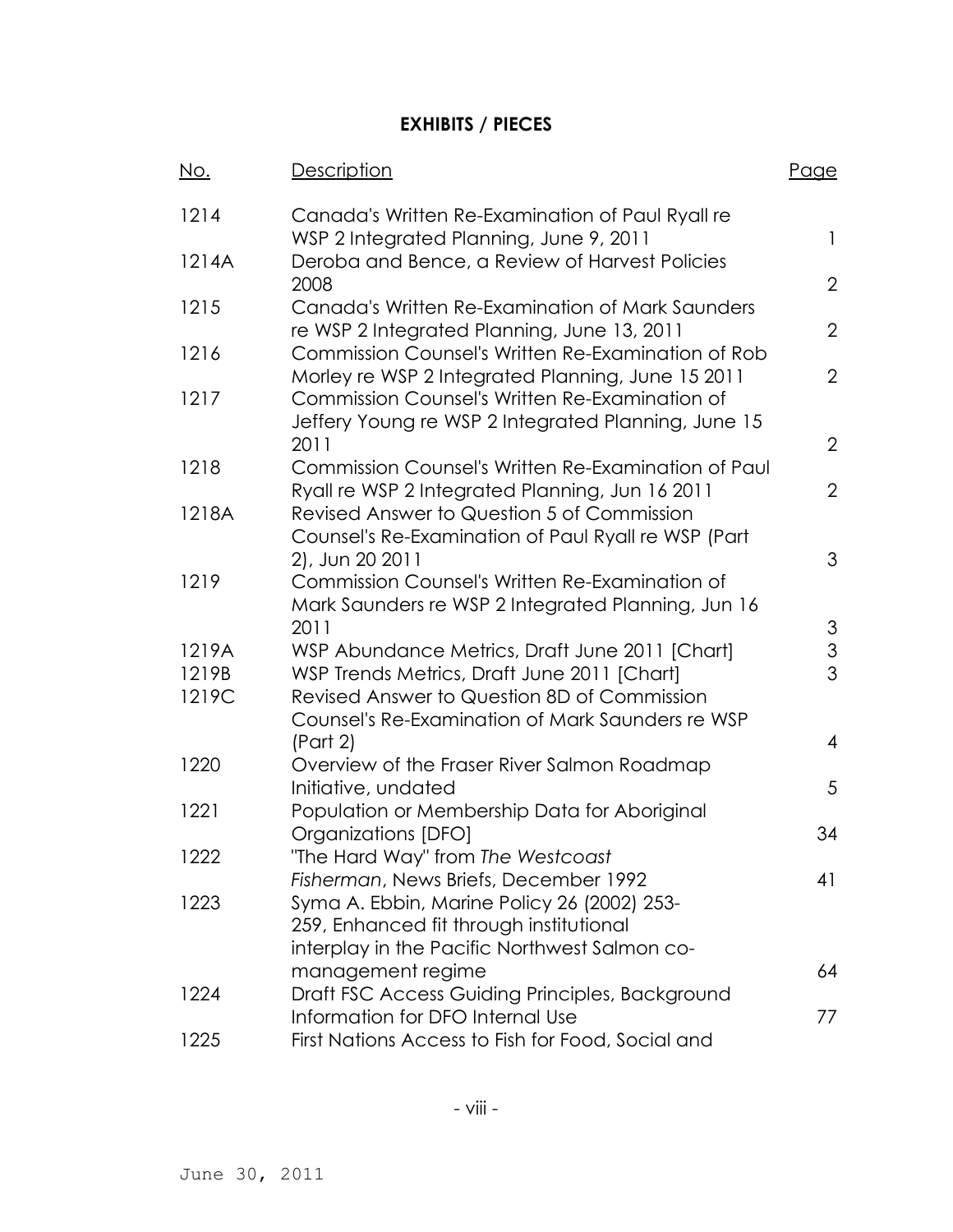# **EXHIBITS / PIECES**

| <u>No.</u>   | <b>Description</b>                                                                                                                                                                                                                                        | Page |
|--------------|-----------------------------------------------------------------------------------------------------------------------------------------------------------------------------------------------------------------------------------------------------------|------|
| 1226         | Ceremonial (FSC) Purposes: Trial Implementation of<br>Evaluation Framework, May 2, 2006<br>First Nations Access to Fish for Food, Social and                                                                                                              | 85   |
| 1227         | Ceremonial Purposes, Part 1: Pacific Region<br>Operational Framework (Working Draft) April 2006<br>First Nations Access to Fish for Food, Social and                                                                                                      | 85   |
|              | Ceremonial Purposes, Part 2: Pacific Region<br>Evaluation                                                                                                                                                                                                 | 87   |
|              | and Decision Framework (Working Draft) May 2006                                                                                                                                                                                                           |      |
| 1228<br>1229 | Management Principles for FSC Fisheries<br>DFO Guidelines for Responding to Requests by<br>Aboriginal Organizations to Fish for Food, Social and<br>Ceremonial (FSC) Purposes in Areas Not Previously<br>Authorized Under Communal Licenses Issued by DFO | 91   |
|              | to the Aboriginal Organization for FSC Purposes                                                                                                                                                                                                           | 95   |
| 1230         | Draft Workplan - Food, Social and Ceremonial                                                                                                                                                                                                              | 96   |
| 1231         | Fisheries Working Group - January 20, 2010<br>First Nations - DFO Co-Management Working Group                                                                                                                                                             |      |
|              | - Rolling Draft Workplan - October 31, 2010                                                                                                                                                                                                               | 96   |
| 1232         | Discussion Paper, First Nations Access to Food, Social<br>and Ceremonial Purposes: An Overview of Strategic<br>Issues and Recommendations, Draft #2                                                                                                       | 98   |
| 1233         | FSC Access Decision Package - Example                                                                                                                                                                                                                     | 99   |
| 1234         | Draft: Principles to Guide FSC Access Decisions                                                                                                                                                                                                           | 100  |
| 1235         | Draft - Methods for Sharing FSC sockeye when the<br>FSC Total Allowable Catch is less than the combined                                                                                                                                                   |      |
|              | <b>FSC</b>                                                                                                                                                                                                                                                | 101  |
| 1236         | needs - Internal, for discussion purposes only<br>Letter dated August 10, 2010, from First Nations<br>Fisheries Council, to The Honourable Gail Shea,                                                                                                     |      |
|              | Minister of Fisheries and Oceans                                                                                                                                                                                                                          | 102  |
| 1237         | Letter dated November 16, 2010, from First Nations<br>Fisheries Council, to David McCallum, Aquaculture                                                                                                                                                   |      |
| 1238         | Management Branch<br>Letter dated August 10, 2010, from First Nations                                                                                                                                                                                     | 102  |
|              | Leadership Council, to the Honourable Gail Shea,<br>Department of Fisheries and Oceans<br>- ix -                                                                                                                                                          | 102  |

# **EXHIBITS / PIECES**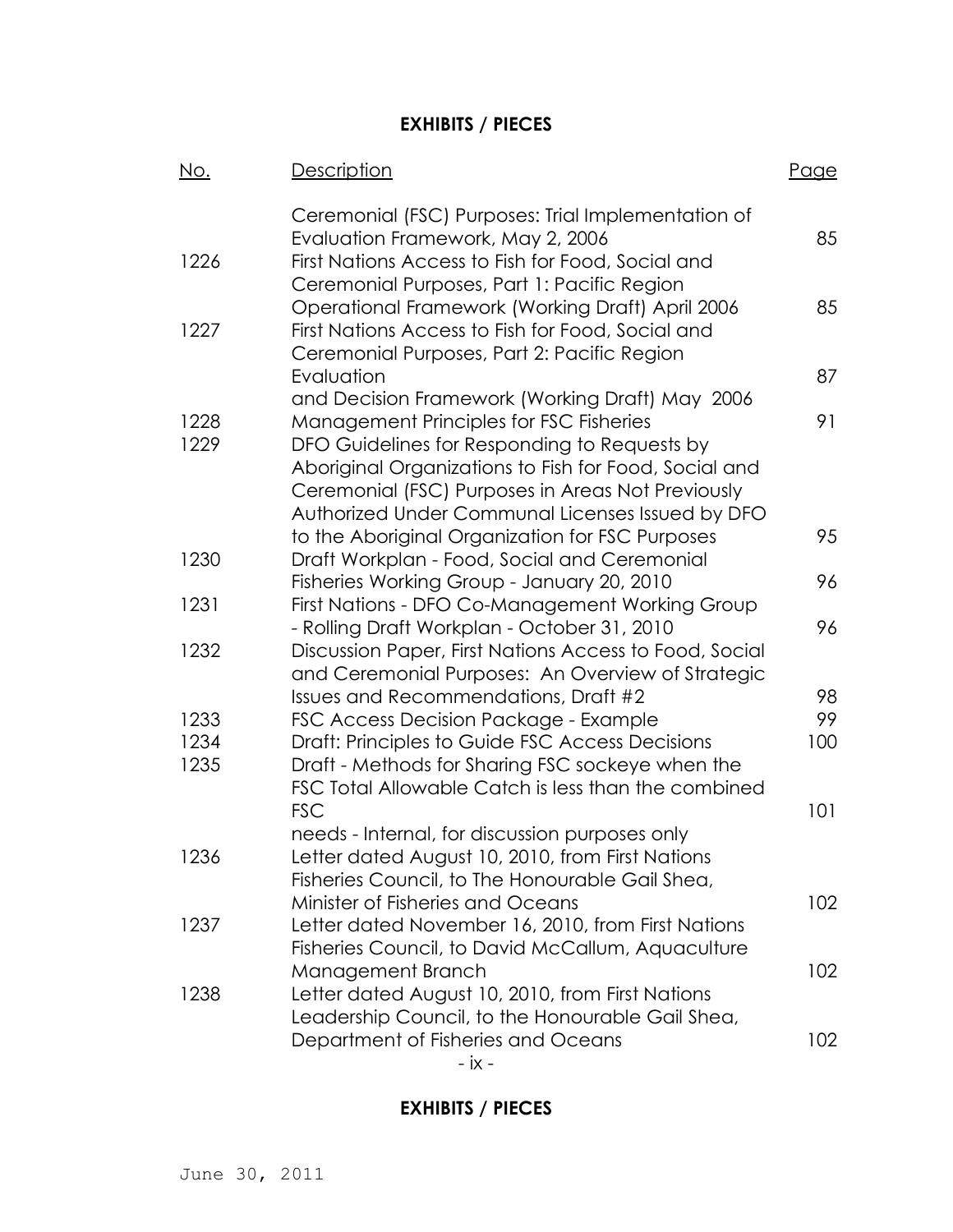| <u>No.</u> | Description                                                                                                                                                                                        | raae |
|------------|----------------------------------------------------------------------------------------------------------------------------------------------------------------------------------------------------|------|
| 1239       | Summary Report of the Aquaculture Community<br>Meeting at Kamloops, BC, Co-Hosted by: The First<br>Nations Fisheries Council and the Department of                                                 |      |
| 1240       | Fisheries and Oceans on: February 9, 2010<br>First Nations Views on a Proposed Federal                                                                                                             | 103  |
|            | Aquaculture Regulation for British Columbia, May 7,                                                                                                                                                |      |
|            | 2010                                                                                                                                                                                               | 103  |
| 1241       | First Nations Fisheries Council, Planning for the<br>Development of Integrated Management of<br>Aquaculture Plans and an Advisory Committee<br>Process for Aquaculture: Considerations for British |      |
|            | Columbia First Nations, January 2011                                                                                                                                                               | 103  |
| 1242       | A Collaborative Approach to Developing a<br>Co-Management Structure for Fraser River Salmon<br>Stocks, a Focus on the Aboriginal Component - Draft-                                                |      |
|            | 090908bh                                                                                                                                                                                           | 104  |
| 1243       | <b>Negotiation Mandate</b>                                                                                                                                                                         | 104  |
| 1244       | Letter dated July 23, 2010, from First Nations Summit,<br>to the Honourable Gail Shea, Department of Fisheries                                                                                     |      |
|            | and Oceans                                                                                                                                                                                         | 111  |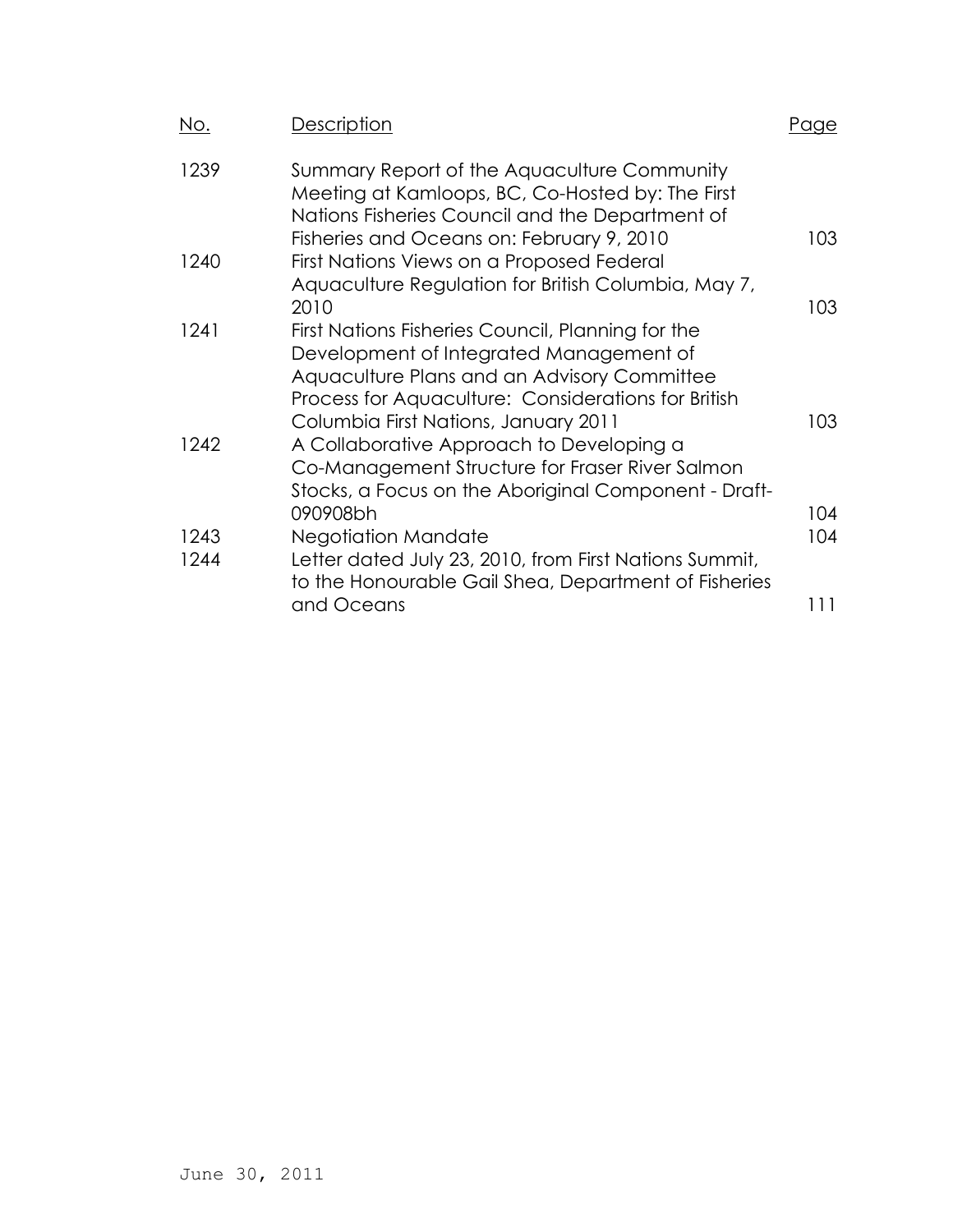1 Proceedings

1 Vancouver, B.C./Vancouver<br>2 (C.-B.) 2 (C.-B.)<br>3 June 28 3 June 28, 2011/le 28 juin 2011  $\frac{4}{5}$ 5 THE REGISTRAR: The hearing is now resumed. 6 MS. TESSARO: Good morning, Mr. Commissioner. It's Lara Tessaro, for the record, Commission counsel. 8 Before we return to aboriginal fisheries, we have<br>9 a brief housekeeping matter that we need to 9 a brief housekeeping matter that we need to<br>10 address over the next few minutes. address over the next few minutes. 11 As you'll recall, Mr. Commissioner, on June 12 3rd, the Wild Salmon Policy panel on Strategy 4 13 concluded, but due to time constraints, neither 14 counsel for Canada nor for the Commission were<br>15 able to conduct their re-examinations, so it w able to conduct their re-examinations, so it was 16 therefore agreed that Canada and Commission<br>17 counsel could conduct those re-examinations counsel could conduct those re-examinations in 18 writing. 19 Canada did conduct written re-examination of<br>20 their witnesses on that panel, namely Paul Ryall their witnesses on that panel, namely Paul Ryall 21 and Mark Saunders. Likewise Commission counsel 22 conducted written re-examinations of all four 23 witnesses on that panel, namely of Jeffery Young, 24 Rob Morley, Paul Ryall and Mr. Saunders. So 25 that's six written re-examinations in total, and 26 this morning I would like to tender the questions<br>27 asked and answered in these six re-examinations a 27 asked and answered in these six re-examinations as six separate exhibits. I should note in addition 29 that some of these re-examinations have sub-30 exhibits which I'll explain as we proceed. 31 The first exhibit to be marked is a letter<br>32 Containing Canada's re-examination of Paul Ryal containing Canada's re-examination of Paul Ryall 33 with Mr. Ryall's answers. 34 THE REGISTRAR: That'll be marked as Exhibit 1214. 35 36 EXHIBIT 1214: Canada's Written Re-37 Examination of Paul Ryall re WSP 2 Integrated<br>38 Planning, June 9, 2011 Planning, June 9, 2011 39 40 MS. TESSARO: And as a sub-exhibit to this, I would 41 also like to mark a 2008 publication by Jonathan<br>42 Deroba and James R. Bence entitled, "A Review of 42 Deroba and James R. Bence entitled, "A Review of<br>43 Harvest Policies." Mr. Rvall referenced this Harvest Policies." Mr. Ryall referenced this 44 publication in his answer and Canada provided it 45 for the purpose of marking it. 46 THE REGISTRAR: That'll be marked as Exhibit number 47 1214A.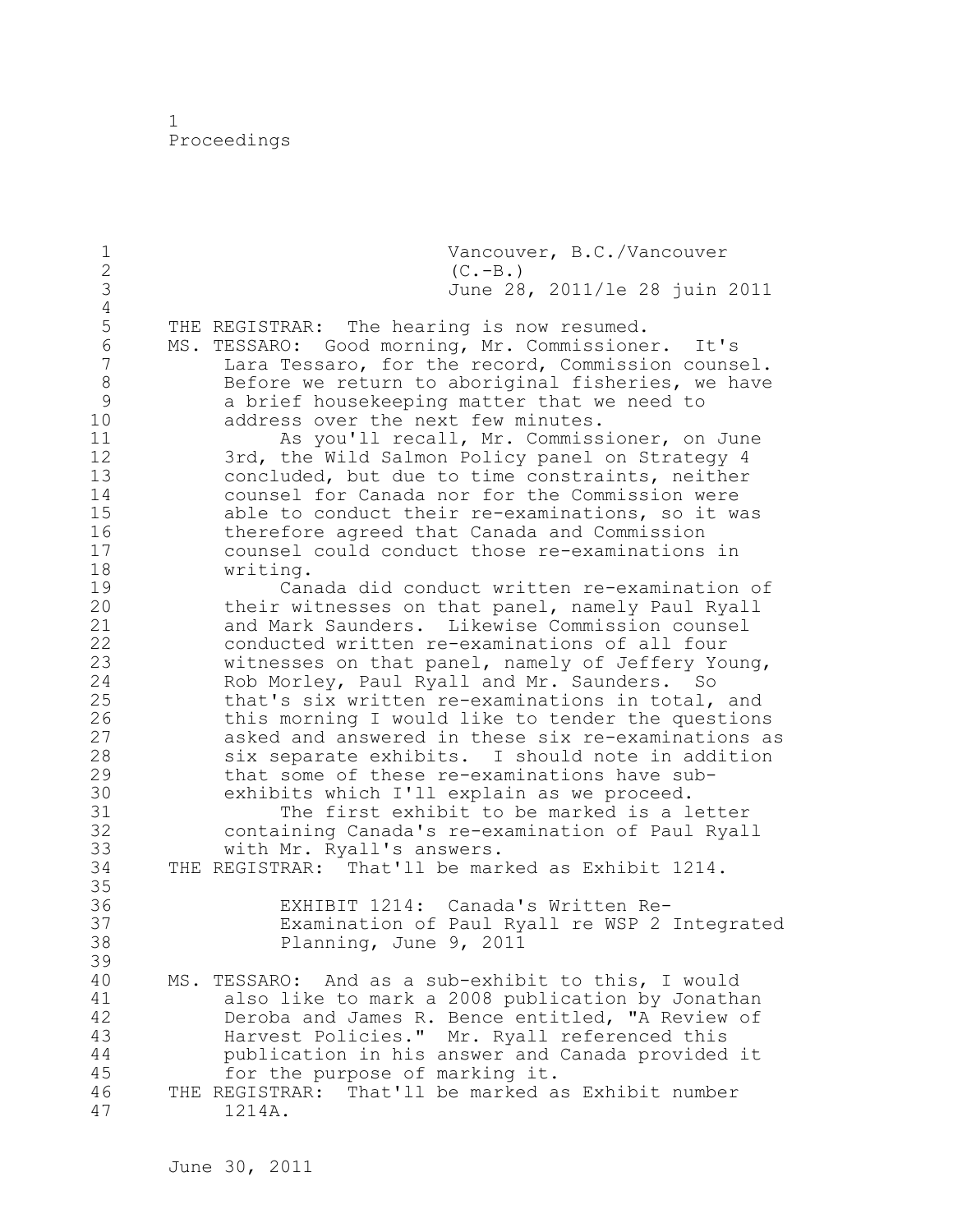| $\mathbf 1$<br>$\overline{2}$<br>3                                                   | EXHIBIT 1214A: Deroba and Bence, a Review of<br>Harvest Policies 2008                                                                                                                                                                                                                                                                                                                 |
|--------------------------------------------------------------------------------------|---------------------------------------------------------------------------------------------------------------------------------------------------------------------------------------------------------------------------------------------------------------------------------------------------------------------------------------------------------------------------------------|
| $\sqrt{4}$<br>5<br>$6\,$<br>$\boldsymbol{7}$<br>$\,8\,$<br>$\mathcal{G}$<br>10<br>11 | MS. TESSARO: I should also note simply for the record<br>that Mr. Ryall's answer referenced the 2010<br>escapement strategy memo and provided a hyperlink<br>to that document. That document is already on the<br>record before you as Exhibit 407.<br>The second exhibit to be marked is Canada's<br>re-examination of Mark Saunders.<br>THE REGISTRAR: That will be marked as 1215. |
| 12<br>13<br>14<br>15<br>16                                                           | EXHIBIT 1215: Canada's Written Re-<br>Examination of Mark Saunders re WSP 2<br>Integrated Planning, June 13, 2011                                                                                                                                                                                                                                                                     |
| 17<br>18<br>19<br>20                                                                 | MS. TESSARO: Third is Commission counsel's re-<br>examination of Rob Morley.<br>THE REGISTRAR: Exhibit 1216.                                                                                                                                                                                                                                                                          |
| 21<br>22<br>23<br>24                                                                 | EXHIBIT 1216: Commission Counsel's Written<br>Re-Examination of Rob Morley re WSP 2<br>Integrated Planning, June 15, 2011                                                                                                                                                                                                                                                             |
| 25<br>26<br>27<br>28                                                                 | MS. TESSARO: Next is Commission counsel's re-<br>examination of Jeffery Young.<br>THE REGISTRAR: Exhibit 1217.                                                                                                                                                                                                                                                                        |
| 29<br>30<br>31<br>32                                                                 | EXHIBIT 1217: Commission Counsel's Written<br>Re-Examination of Jeffery Young re WSP 2<br>Integrated Planning, June 15, 2011                                                                                                                                                                                                                                                          |
| 33<br>34<br>35<br>36                                                                 | MS. TESSARO: And next is Commission counsel's re-<br>examination of Paul Ryall.<br>THE REGISTRAR: Exhibit 1218.                                                                                                                                                                                                                                                                       |
| 37<br>38<br>39<br>40                                                                 | EXHIBIT 1218: Commission Counsel's Written<br>Re-Examination of Paul Ryall re WSP 2<br>Integrated Planning, June 16, 2011                                                                                                                                                                                                                                                             |
| 41<br>42<br>43<br>44<br>45<br>46<br>47                                               | MS. TESSARO:<br>And again here there's a sub-exhibit to<br>be marked, and I should explain this. The sub-<br>exhibit is Mr. Ryall's revised answer to question<br>Initially, in answering question 5, Mr. Ryall<br>5.<br>did not have access to Exhibit 920 which was<br>referenced in the question. Therefore, Mr. Ryall<br>provided this revised answer upon receiving access       |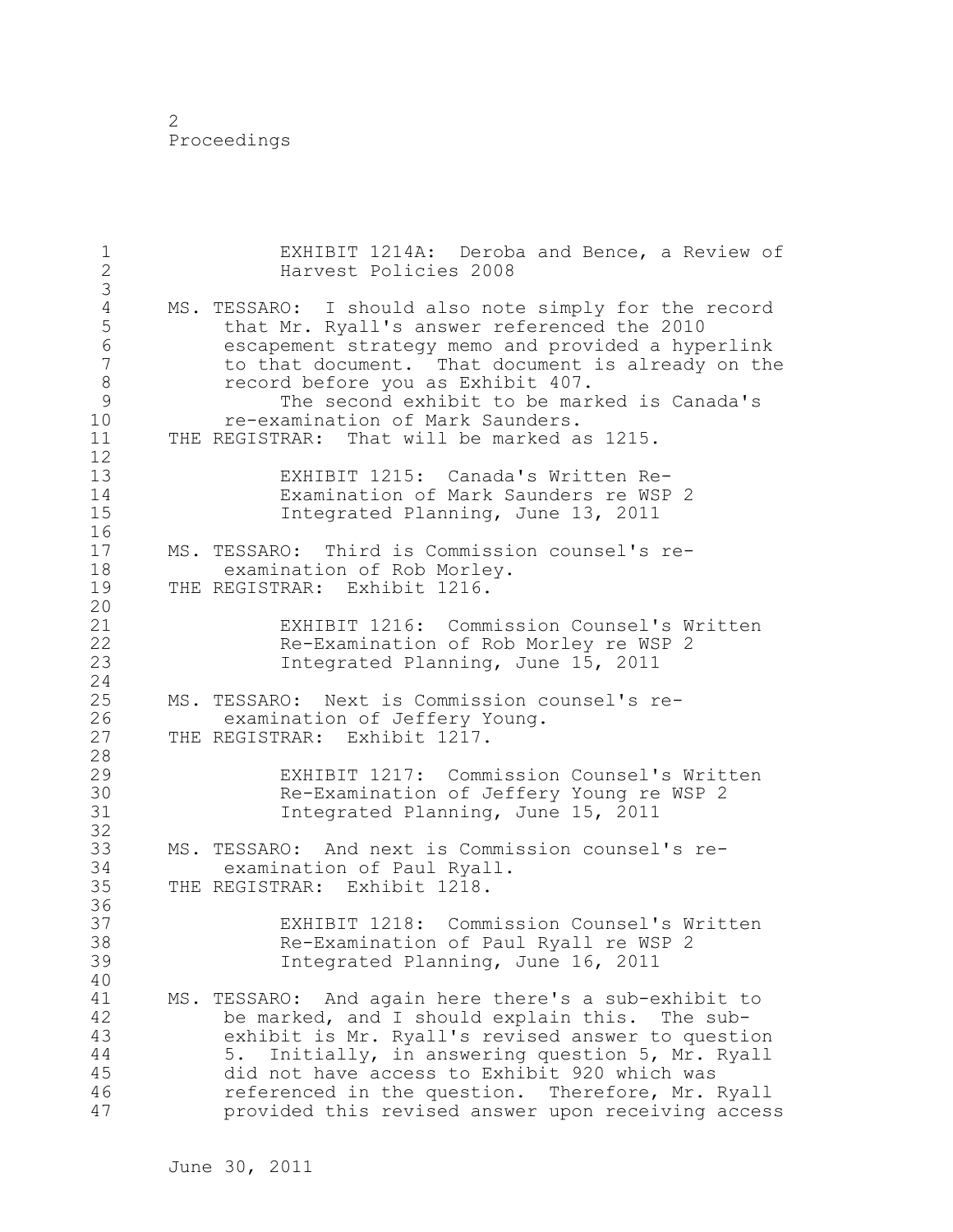1 to Exhibit 920. So if this question on the screen 2 here could be marked as the sub-exhibit. 3 THE REGISTRAR: It'll be marked as 1218A.<br>4 MS. TESSARO: Thank you. MS. TESSARO: Thank you. 5 6 EXHIBIT 1218A: Revised Answer to Question 5 7 of Commission Counsel's Re-Examination of 8 Paul Ryall re WSP (Part 2), June 20, 2011  $\begin{array}{c} 9 \\ 10 \end{array}$ MS. TESSARO: And then finally, the next exhibit is 11 Commission counsel's written re-examination of 12 Mark Saunders. 13 THE REGISTRAR: Exhibit 1219. 14 15 EXHIBIT 1219: Commission Counsel's Written<br>16 Re-Examination of Mark Saunders re WSP 2 16 Re-Examination of Mark Saunders re WSP 2 17 Integrated Planning, June 16, 2011 18 19 MS. TESSARO: Here there are three sub-exhibits to be<br>20 marked which I should take some care to explain. marked which I should take some care to explain. 21 The first and second sub-exhibit to Mr. Saunders' 22 re-examination are two draft tables that he 23 provided in response to question 4, sub-question 24 (b). He was asked to provide the current form of 25 the Grant Holt et al publication, and we're aware 26 here that the working draft of that paper is<br>27 currently Exhibit 184. 27 currently Exhibit 184.<br>28 1n responding to In responding to that request, Mr. Saunders 29 provided Exhibit 184 plus two revised tables. 30 Those two revised tables we should mark as the<br>31 first two sub-exhibits to Exhibit 1219. 31 first two sub-exhibits to Exhibit 1219.<br>32 THE REGISTRAR: The first one will be marked THE REGISTRAR: The first one will be marked as 1219A. 33 The second will be marked as 1219B. 34 35 EXHIBIT 1219A: WSP Abundance Metrics, Draft 36 June 2011 [Chart] 37<br>38 EXHIBIT 1219B: WSP Trends Metrics, Draft 39 June 2011 [Chart] 40 41 MS. TESSARO: And then finally - and I thank you all<br>42 for your patience with this exercise - is the for your patience with this exercise - is the 43 third sub-exhibit to Mr. Saunders' re-examination 44 by Commission counsel. Here, as with Mr. Ryall, 45 Mr. Saunders did not have access to the referenced 46 exhibit in answering question 8, sub-question (d). 47 Therefore, Mr. Saunders gave a revised answer to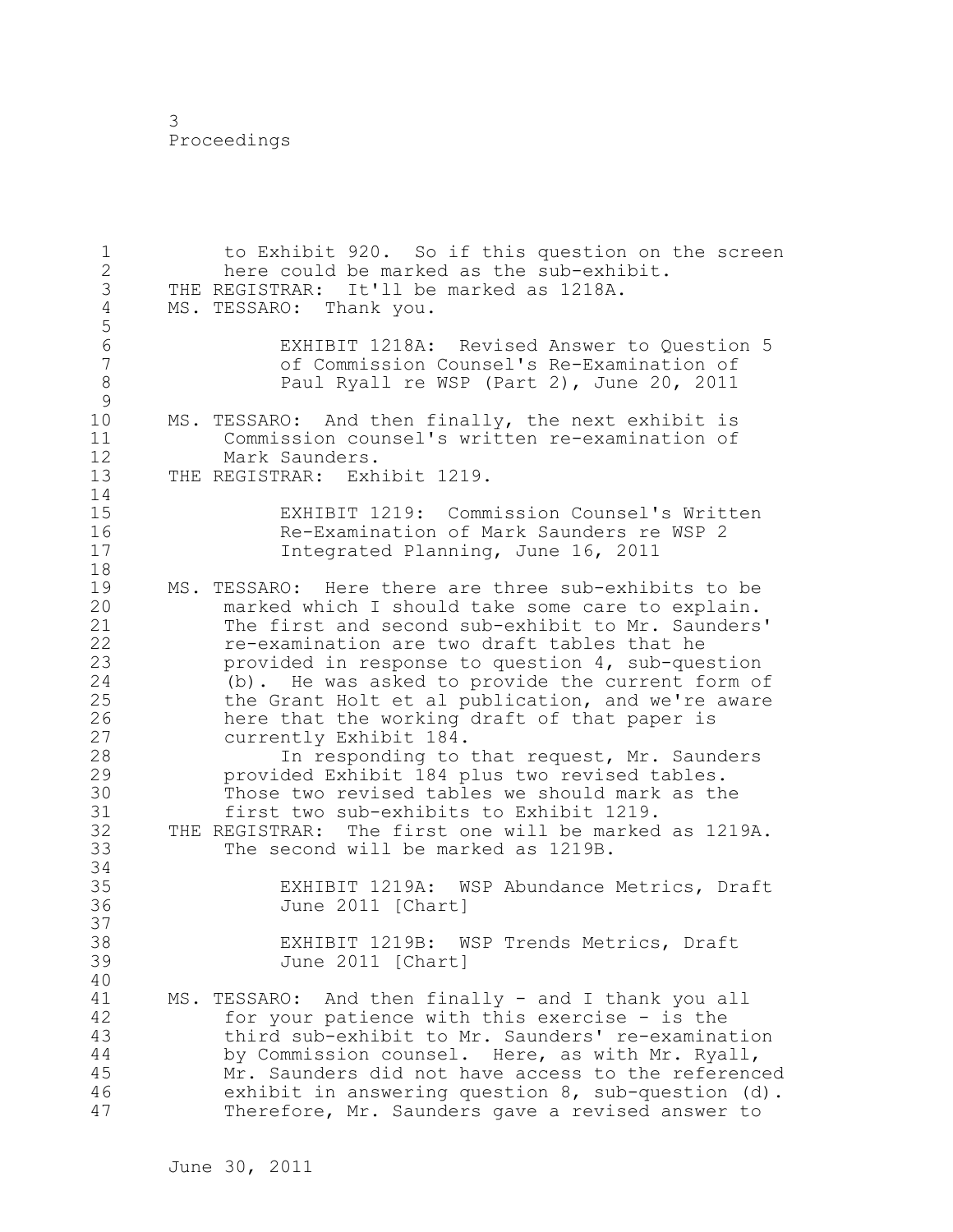1 question 8(d) with proper access to what is 2 Exhibit 946, and his revised answer is on the 3 screen now and it should wholly supplant his<br>4 initial answer. If that could be marked as 4 initial answer. If that could be marked as the<br>5 final sub-exhibit to his re-examination. final sub-exhibit to his re-examination. 6 THE REGISTRAR: Exhibit 1219C. 7 8 EXHIBIT 1219C: Revised Answer to Question 8D 9 of Commission Counsel's Re-Examination of Mark Saunders re WSP (Part 2) 11 12 MS. TESSARO: Thanks to everybody for indulging that 13 exercise. Thank you, Mr. Commissioner. 14 THE COMMISSIONER: Thank you, Ms. Tessaro.  $15$ <br> $16$ BARRY HUBER, recalled. 17 18 NEIL TODD, recalled.  $\begin{array}{c} 19 \\ 20 \end{array}$ GRAND CHIEF TERRY, recalled. 21 22 RUSS JONES, recalled. 23 24 25 MR. EAST: Mr. Commissioner, Mark East for the 26 Government of Canada. I'm resuming my cross-<br>27 examination. I have a maximum of 35 minutes. examination. I have a maximum of 35 minutes. I 28 hope to get done before then, so I'll be done no 29 later than 10:45 this morning. 30<br>31 CROSS-EXAMINATION BY MR. EAST, continuing: 32 33 Q Continuing on with some questions, Mr. Huber, 34 about the forum and roadmap process, and at the 35 end of the last day we had just started to talk 36 again about the origins of that process. 37 MR. EAST: I'd like to start today with Canada's Tab 38 30, if I may. 39 Q Now, this document, the header talks about the 40 Fraser River salmon roadmap background document. 41 Title is "Overview of the Fraser River Salmon<br>42 Roadmap Initiative". Roadmap Initiative". 43 Mr. Huber, do you recognize this document? 44 MR. HUBER: Yes. 45 Q It's not dated. Do you have a sense of when this 46 was done, and when this was -- and who prepared 47 it?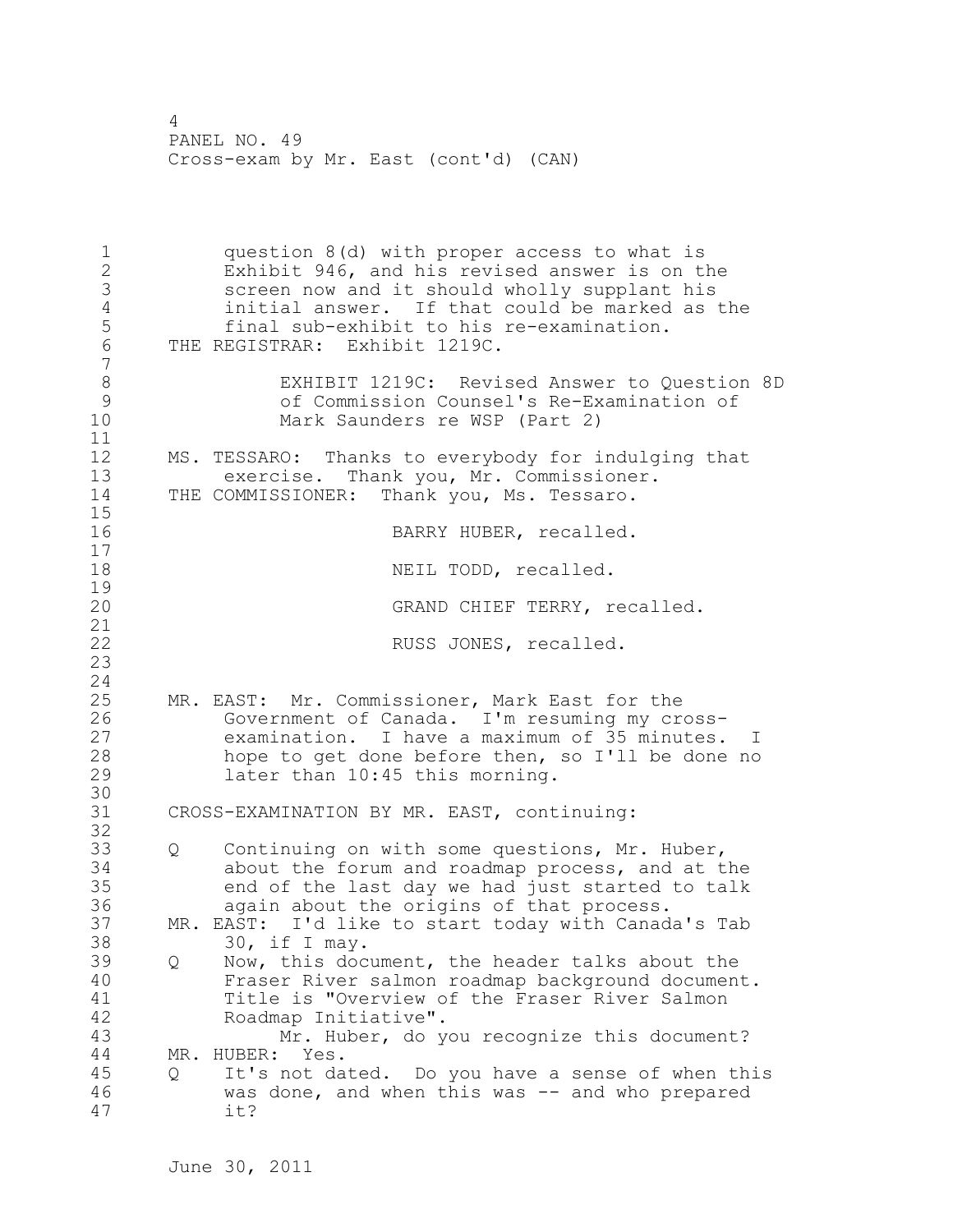1 MR. HUBER: Well, I probably prepared it. I prepared a 2 lot of documents related to that. 3 Q Okay. 4 MR. HUBER: That would have been more -- the forum<br>5 brocesses started really in 2008, so that wou. 5 processes started really in 2008, so that would<br>6 lead to probably 2009, later in the year. 6 lead to probably 2009, later in the year.<br>7 MR. EAST: Okav. Perhaps I can mark this docu MR. EAST: Okay. Perhaps I can mark this document as 8 an exhibit before I go further.<br>9 THE REGISTRAR: It'll be marked as 1 THE REGISTRAR: It'll be marked as 1220. 10 11 EXHIBIT 1220: Overview of the Fraser River 12 Salmon Roadmap Initiative, undated 13 14 THE COMMISSIONER: Twenty-one, is that, Mr. Registrar, 15 or 20? 16 THE REGISTRAR: I'm sorry? 17 THE COMMISSIONER: Would that be 21 or 20? 18 THE REGISTRAR: Twenty. 19 THE COMMISSIONER: Thank you.<br>20 MR. EAST: MR. EAST: 21 Q Looking first of all at the first two bullets 22 under "Purpose", I'd just like to read this:  $\frac{23}{24}$ The Fraser River Salmon Roadmap ("Roadmap") 25 Initiative is aimed at building a co-26 management structure, process and agreement<br>27 between Fisheries and Oceans Canada (DFO) a between Fisheries and Oceans Canada (DFO) and 28 First Nations from the Fraser River 29 Watershed, Vancouver Island and Marine 30 Approach areas, related to Fraser salmon. 31 32 So is this an accurate description of these two 33 bullets of what the purpose, in your view, is of 34 the roadmap process? 35 MR. HUBER: Yes. 36 Q Okay. Perhaps I -- one of the things I wanted to 37 do, we've been talking about the forum and roadmap 38 together and I just want to get some perhaps 39 clarity on the record, the differences, as you see 40 them, between the forum on one hand, and the 41 roadmap on the other.<br>42 So perhaps over So perhaps over on page 2 we could go next. 43 In the first bullet, the first sentence talks 44 about the origins of the forum and you discussed 45 that the other day. I want to go to the next 46 line: 47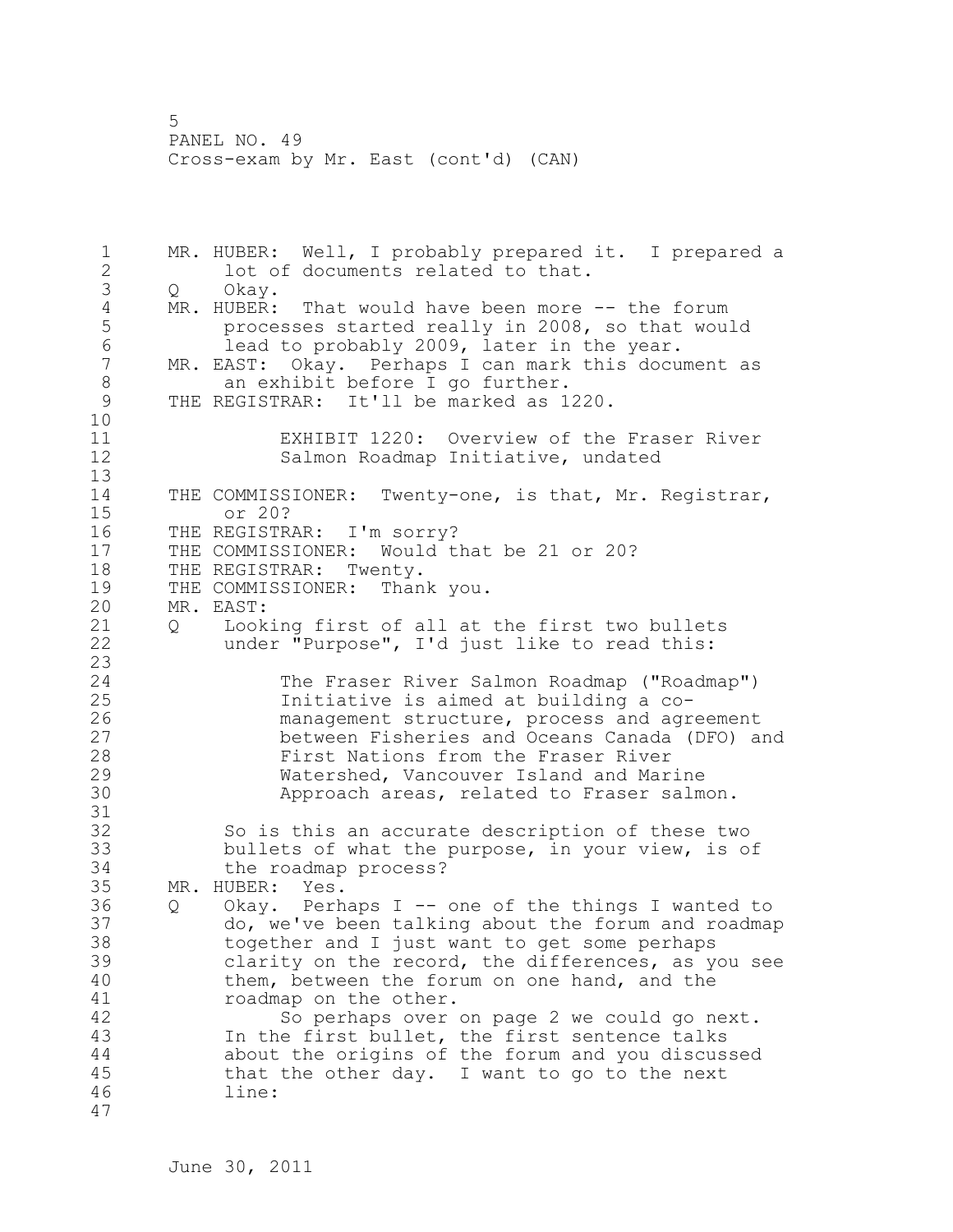| $\frac{1}{2}$<br>$\mathfrak{Z}$<br>$\overline{4}$<br>5<br>$\overline{6}$<br>$\overline{7}$<br>8<br>9<br>10 |   | Since that time, [2008] the Forum has evolved<br>into a Tier 1 and Tier 2 process for First<br>Nations to come together and with DFO to<br>review technical information, discuss<br>management issues and approaches related to<br>Fraser salmon, and ultimately inform the<br>development of local First Nations harvest<br>plans and the Departments Integrated<br>Fisheries Management Plan. |
|------------------------------------------------------------------------------------------------------------|---|-------------------------------------------------------------------------------------------------------------------------------------------------------------------------------------------------------------------------------------------------------------------------------------------------------------------------------------------------------------------------------------------------|
| 11<br>12<br>13                                                                                             |   | Would you agree that's a description of what the<br>forum is doing?<br>MR. HUBER:<br>Yes.                                                                                                                                                                                                                                                                                                       |
| 14<br>15<br>16<br>17                                                                                       | Q | So getting from this, it appears that it is a<br>technical and advisory body for DFO and the First<br>Nations and perhaps the decisions with respect to<br>allocations and other issues are made elsewhere?                                                                                                                                                                                     |
| 18<br>19<br>20<br>21<br>22                                                                                 |   | MR. HUBER: Well, their recommendations are made to the<br>Department from participants on management<br>actions. The way the consultation process works<br>now, still, after receiving those recommendations,<br>the Department makes decisions.                                                                                                                                                |
| 23<br>24<br>25                                                                                             | Q | Okay. And from a First Nations perspective, I<br>understand this is not intended to be a decision-<br>making body?                                                                                                                                                                                                                                                                              |
| 26<br>27                                                                                                   |   | MR. HUBER: Not at this time, but in the future with<br>the right political engagement, it could be.                                                                                                                                                                                                                                                                                             |
| 28<br>29<br>30<br>31                                                                                       | Q | Okay. I just want to go to the next bullet.<br>Distinguishing, I guess, the roadmap initiative,<br>it says here:                                                                                                                                                                                                                                                                                |
| 32<br>33<br>34<br>35<br>36<br>37<br>38                                                                     |   | While the Forum has provided a good venue for<br>Tier 1 and 2 discussions regarding FSC<br>fisheries, it [was] is widely recognized that<br>a more formal and comprehensive co-management<br>agreement would benefit both DFO and First<br>Nations.                                                                                                                                             |
| 39<br>40<br>41                                                                                             |   | And I quess that's what we've been talking about.<br>I'd like to go down to the last line.                                                                                                                                                                                                                                                                                                      |
| 42<br>43<br>44<br>45<br>46<br>47                                                                           |   | There was general agreement by participants<br>to continue the Roadmap Initiative as a<br>separate process aimed at the establishment<br>of a more formal, longer-term arrangement for<br>management of Fraser salmon.                                                                                                                                                                          |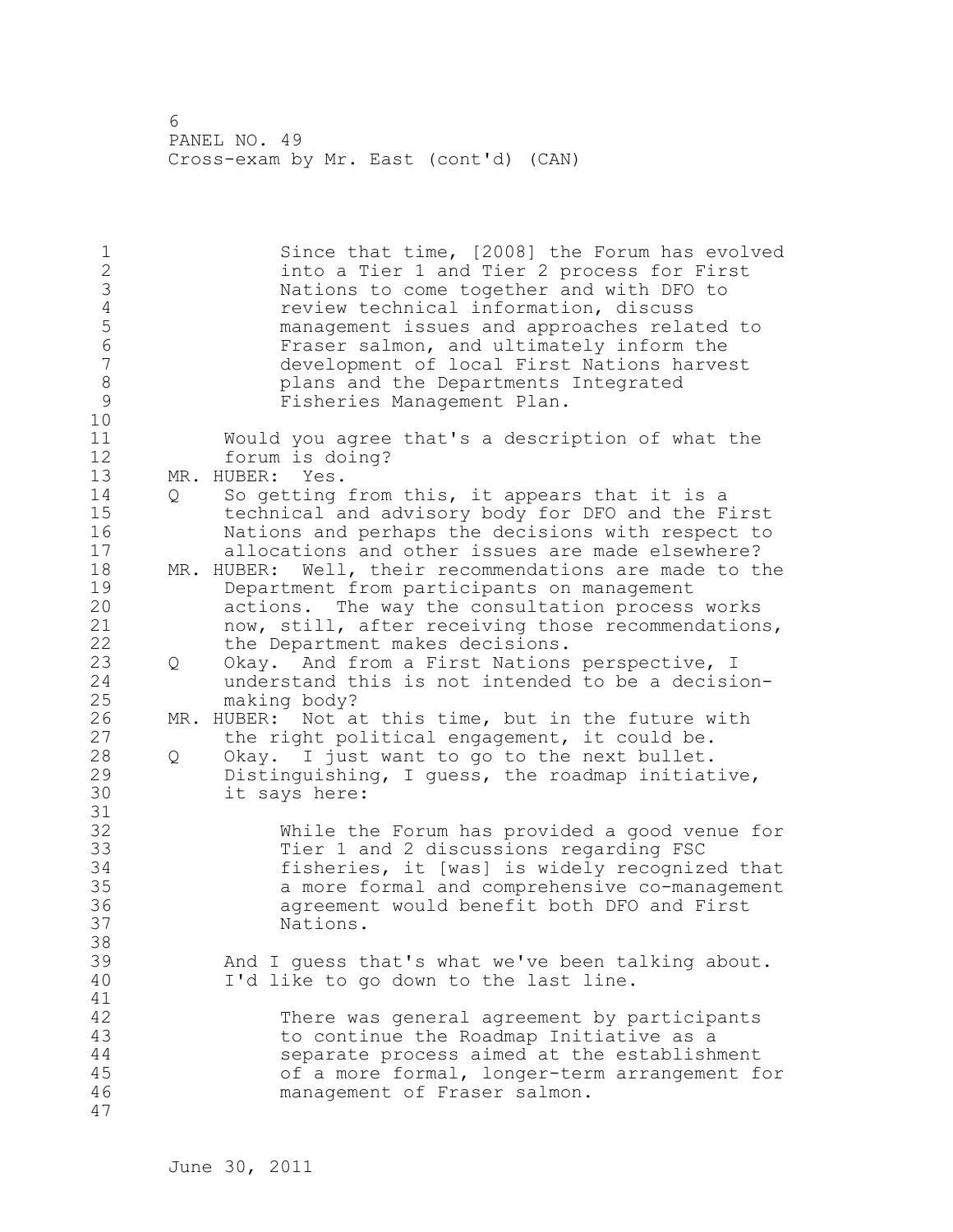|                |   | So is that what you're talking about, that this          |
|----------------|---|----------------------------------------------------------|
| $\frac{1}{2}$  |   | could become at some point a more permanent              |
| 3              |   | arrangement?                                             |
| $\overline{4}$ |   | MR. HUBER: That's correct, and it would be more          |
| 5              |   | comprehensive, broad-based. It would include like        |
| $6\,$          |   | other issues that First Nations are interested in        |
| $\overline{7}$ |   | like stewardship.                                        |
| $\,8\,$        | Q | And would the idea there be that this more               |
| $\mathcal{G}$  |   | permanent arrangement would be more of a decision-       |
| 10             |   | making, I guess, a politically-based body?               |
| 11             |   | MR. HUBER: Not in itself, but it would, in the           |
| 12             |   | process, in the outline of the roadmap, it would         |
| 13             |   | show where the decisions are made.                       |
| 14             | Q | Okay.                                                    |
| 15             |   | MR. HUBER:<br>Roles, responsibilities, accountabilities. |
| 16             |   | Everything from -- it would look at linkages to          |
| 17             |   | the First Nations Fisheries Council right down to        |
| 18             |   | the First Nation or individual band level.               |
| 19             | Q | And I'd like to return to that in a moment. I            |
| 20             |   | just want to finish with this document and then          |
| 21             |   | we'll get back and follow on that theme.                 |
| 22             |   | Perhaps we can go back to page 1. Under                  |
| 23             |   | "Introduction", the third bullet under                   |
| 24             |   | "Introduction". It says:                                 |
| 25             |   |                                                          |
| 26             |   | To date, the Roadmap initiative has had                  |
| 27             |   | strong participation from First Nations                  |
| 28             |   | technical and non-technical advisors, with               |
| 29             |   | some limited participation of political                  |
| 30             |   | leaders. Both DFO and First Nations have                 |
| 31             |   | indicated that greater engagement on the part            |
| 32             |   | of First Nations political leaders will be               |
| 33             |   | required in order to establish a framework               |
| 34             |   | for developing a co-management process and               |
| 35             |   | structure, as well as (ultimately)                       |
| 36             |   | negotiating and endorsing an agreement.                  |
| 37             |   |                                                          |
| 38             |   | Do you agree that this is one of the challenges          |
| 39             |   | and one of the -- I guess one of the challenges          |
| 40             |   | facing the roadmap process is getting greater            |
| 41             |   | engagement from First Nations' political leaders.        |
| 42             |   | It is a challenge. They have many<br>MR. HUBER:          |
| 43             |   | responsibilities, so I can appreciate the                |
| 44             |   | situation.                                               |
| 45             | Q | I didn't mean that necessarily as a<br>Yeah.             |
| 46             |   | criticism, but just as would you agree that it           |
| 47             |   | would be essential to have that political                |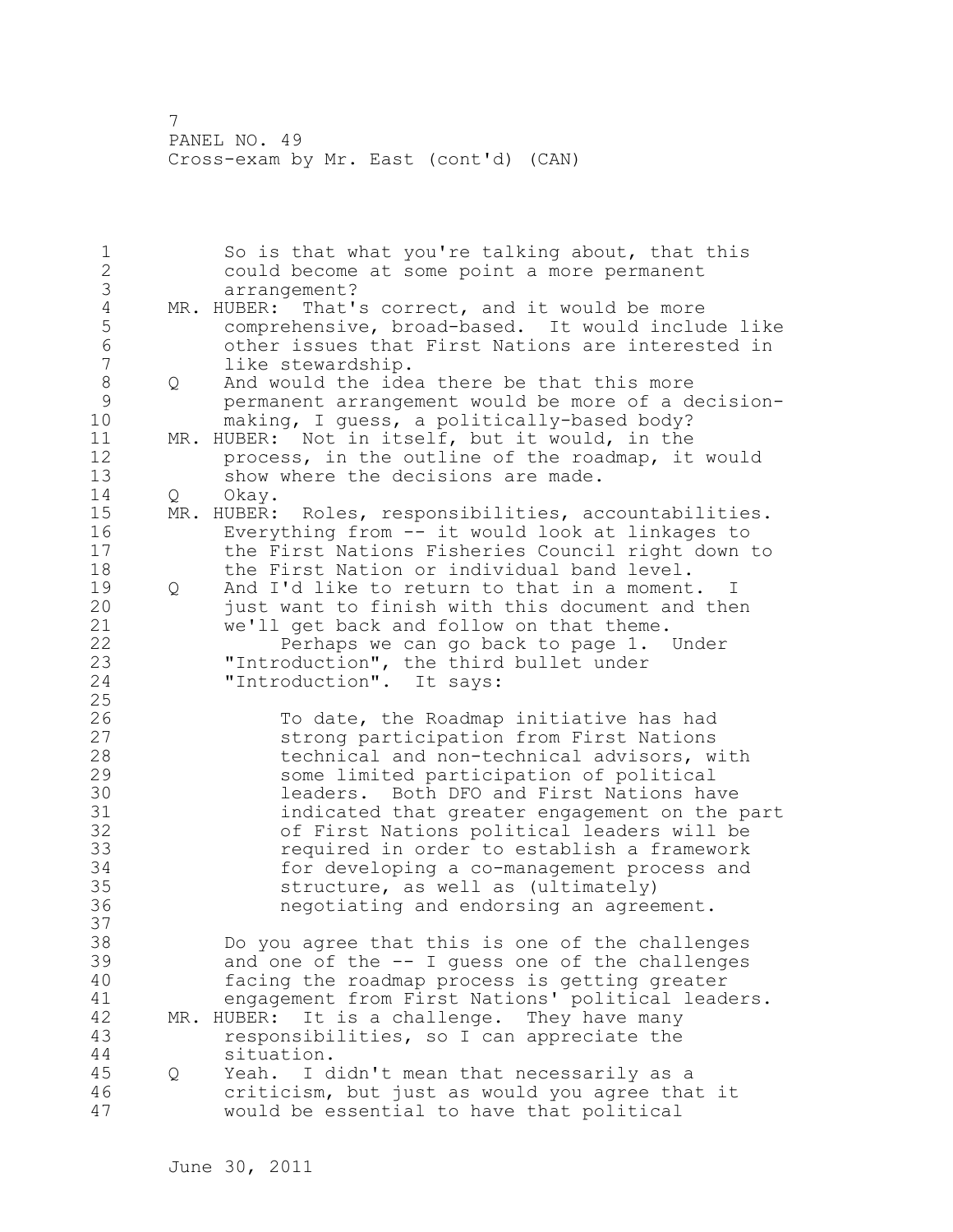1 engagement for this to go forward? 2 MR. HUBER: It is, and that's envisioned through the 3 Tier 1 process.<br>4 Q And, to be fair 4 Q And, to be fair, it's also something that could be<br>5 said of the federal government as well, the need 5 said of the federal government as well, the need<br>6 to --6 to --<br>7 MR. HUBER: MR. HUBER: Yes. 8 Q -- engage with mandates. Okay. Maybe we can go<br>9 over to page 2. please. 9 over to page 2, please.<br>10 MR. HUBER: Just to correct, MR. HUBER: Just to correct, now that we've gone 11 through it a bit more, Corey Jackson and I would 12 have been the primary developers of this document. 13 Q And I just want to go over to where it says who 14 was involved in the roadmap initiative. It talks 15 about who's coordinating the roadmap initiative, a 16 body called the: 17 18 Fraser Salmon Roadmap Planning Group (FSRPG), 19 which consists of appointed members (and<br>20 alternates) from the following organizat alternates) from the following organizations: 21 Fraser River Aboriginal Fisheries Secretariat 22 (FRAFS), Island Marine and Aquatic Working 23 Group (IMAWG) First Nations Fisheries Council<br>24 (FNFC), and Fisheries and Oceans Canada (FNFC), and Fisheries and Oceans Canada 25 (DFO).  $\frac{26}{27}$ One group that's not on there, and this is maybe a 28 question for Chief Terry, is I don't see the 29 Intertribal Treaty Organization listed. Is there 30 a reason for that? Are you involved in the forum<br>31 and roadmap process? and roadmap process? 32 GRAND CHIEF TERRY: I was involved in the initial 33 stages of discussion regarding the inadequacies of 34 sharing of a diminished resource which really 35 prompted the initiation of this body. But this 36 has evolved to a different stage now, and it's not 37 really -- the ITO or the Intertribal Treaty 38 Organization is quite a different approach to how 39 this management has to be approached. 40 Q So the Intertribal Treaty Organization, would it 41 be involved further down the road if and when a<br>42 more comprehensive formal co-management process more comprehensive formal co-management process is 43 developed as a result of this roadmap process? 44 GRAND CHIEF TERRY: Well, like I indicated the other 45 day, I think there needs to be an understanding 46 reached between the Government of Canada and our 47 respective peoples or nations to make an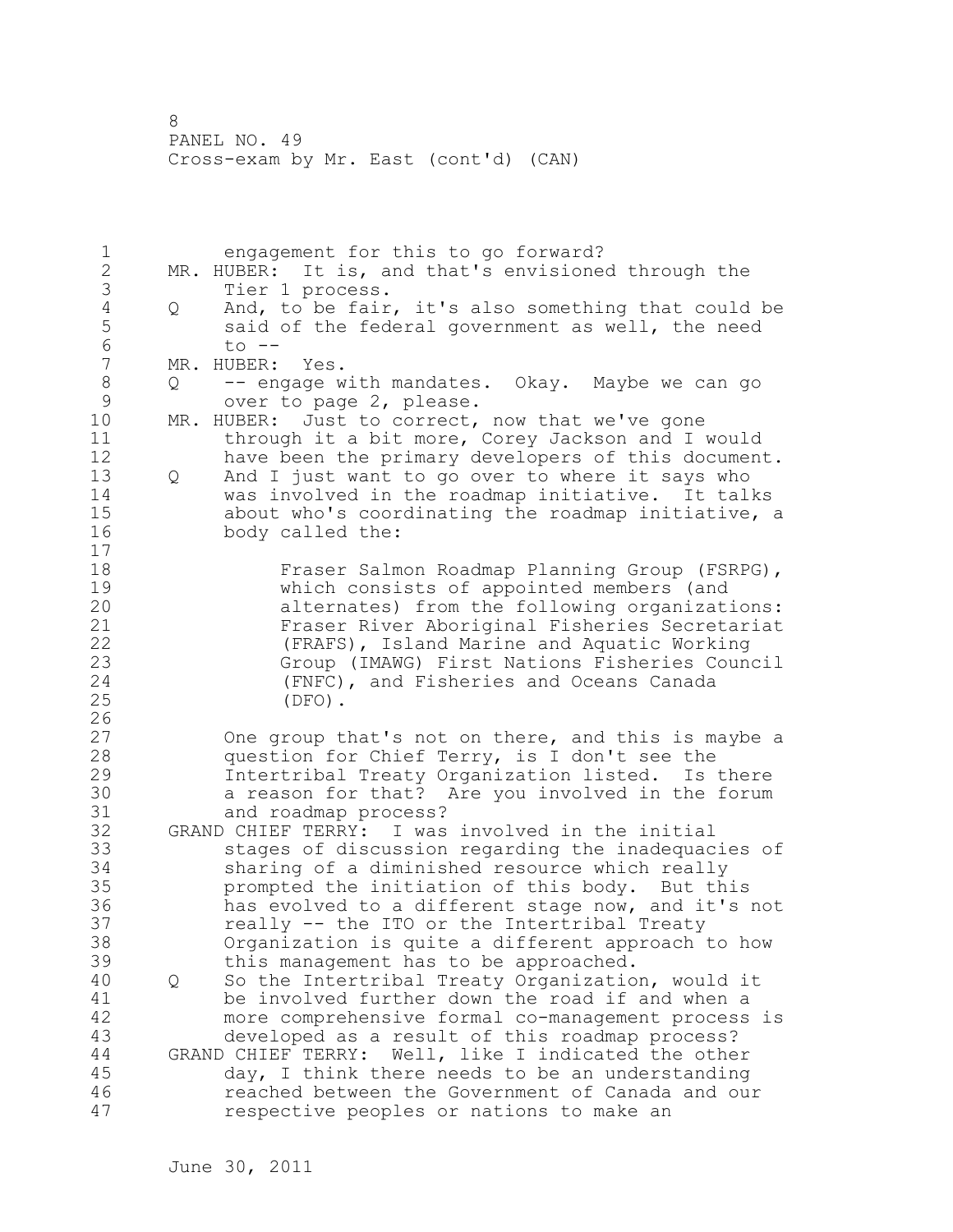1 arrangement on how we shall -- a relationship that 2 we can live with regarding management of the 3 fisheries.<br>4 MR. EAST: Okay 4 MR. EAST: Okay. I'd like to follow up on that, and<br>5 I'd like to go to Canada's Tab 10 and I apologi: 5 I'd like to go to Canada's Tab 10 and I apologize 6 Mr. Lunn, about -- I know it's an exhibit already. This is the Three-Year Strategic Approach. 8 I'm sorry, Mr. Jones -- Chief Jones, I'm<br>9 Sorry I missed that. 9 sorry I missed that.<br>10 CHIEF JONES: I'd just li CHIEF JONES: I'd just like to add, since we're 11 discussing kind of the participation of various 12 organizations. It does mention the First Nation 13 Fishery Council as being involved, and that mainly 14 has been as an observer in the process, although 15 some of the members of the First Nations Fishery 16 Council such as Ken Malloway are involved in the 17 watershed. So I think there is kind of 18 involvement from political leaders who have 19 connections, I'd say, to the Fishery Council or<br>20 possibly other organizations. possibly other organizations. 21 So I just wanted to note that, that even 22 though the organizations might be named here, 23 there are leaders from -- who are involved in 24 these processes that are also engaged. 25 MR. EAST: Okay, thank you. Actually, it's Exhibit 26 290, Mr. Lunn, and on page 3.<br>27 0 And under number 2, "Further Q And under number 2, "Further Collaboration", third 28 sub-bullet. I just want to know -- this document 29 is dated September 27th, 2009. Maybe just to set 30 the context, go to the previous page at the<br>31 bottom. This was supposed to be a list of bottom. This was supposed to be a list of the 32 year one activities and recognizing, I think the 33 evidence has been, that some of these dates have 34 slipped. 35 Go onto the next page, then. So this is year 36 one activities to happen in 2009, 2010. I just 37 want to know if this took place. It's a meeting 38 under the third sub-bullet under number 2. 39 40 A meeting with the Inter-Tribal Treaty 41 Organization and First Nations Fisheries Council representatives to clarify the areas 43 of interest in management of Fraser salmon 44 stocks, as well as associated planning 45 processes and representation... 46 47 I'm just curious if that meeting actually took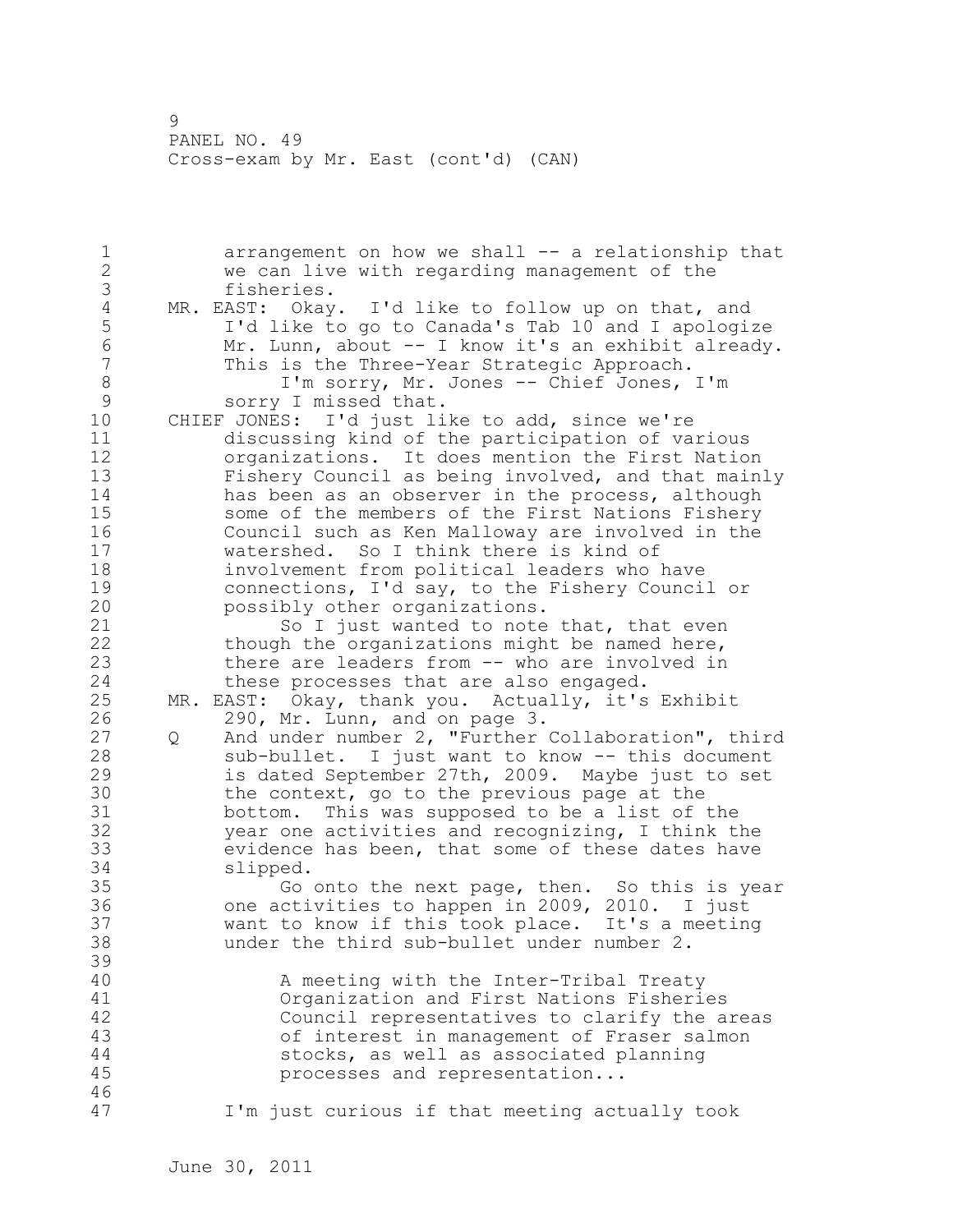1 place and if any progress has been made toward 2 that end? 3 GRAND CHIEF TERRY: I believe that there was a meeting<br>4 that transpired, but the Intertribal Treaty 4 that transpired, but the Intertribal Treaty<br>5 0rganization was not a part of that, or the 5 Organization was not a part of that, or there was<br>6 an assessment of some kind of relationship-6 an assessment of some kind of relationshipbuilding exercise, but we were not part of it. 8 Q Chief Jones? 9 CHIEF JONES: Could you repeat the question?<br>10 0 Oh, sorry, I was just wanting to know i 10 Q Oh, sorry, I was just wanting to know if you had 11 any knowledge about whether this meeting took 12 place as scheduled in this document between the 13 First Nations Fishery Council and the Intertribal 14 Treaty Organization. 15 CHIEF JONES: I'm looking at where -- 16 Q Oh, sorry, this is on -- 17 CHIEF JONES: -- it mentions First Nations Fishery 18 Council. 19 Q -- page 3, number 2, third bullet. And it says: 20 21 A meeting with the Inter-Tribal Treaty 22 Organization and First Nations Fisheries 23 Council representatives... 24 25 Is planned or would take place. This is 26 prospective at the time, and I just wanted to know<br>27 if that had taken place and if there had been any if that had taken place and if there had been any 28 resolution. 29 CHIEF JONES: I don't believe that that meeting took 30 place either.<br>31 0 Okav. I'll l Q Okay. I'll leave that. I just want to return and 32 step back a bit and ask some more questions of Mr. 33 Huber about the forum and roadmap generally. 34 Mr. Huber, do you envision that the forum 35 and roadmap processes, however they turn out, will 36 be permanent as they're set up now, or do you 37 suspect that they'll lead to -- and I think you 38 maybe already answered this -- or they'll lead to 39 something different, something more permanent. 40 Are these transitional or are they expected to be 41 permanent?<br>42 MR. HUBER: The MR. HUBER: They're transitional, although the forum, 43 because it's worked well, will be, I think -- it's 44 an annual planning process, so it will be 45 established. Maybe it'll be called something 46 different. 47 But once an agreement -- I expect to come out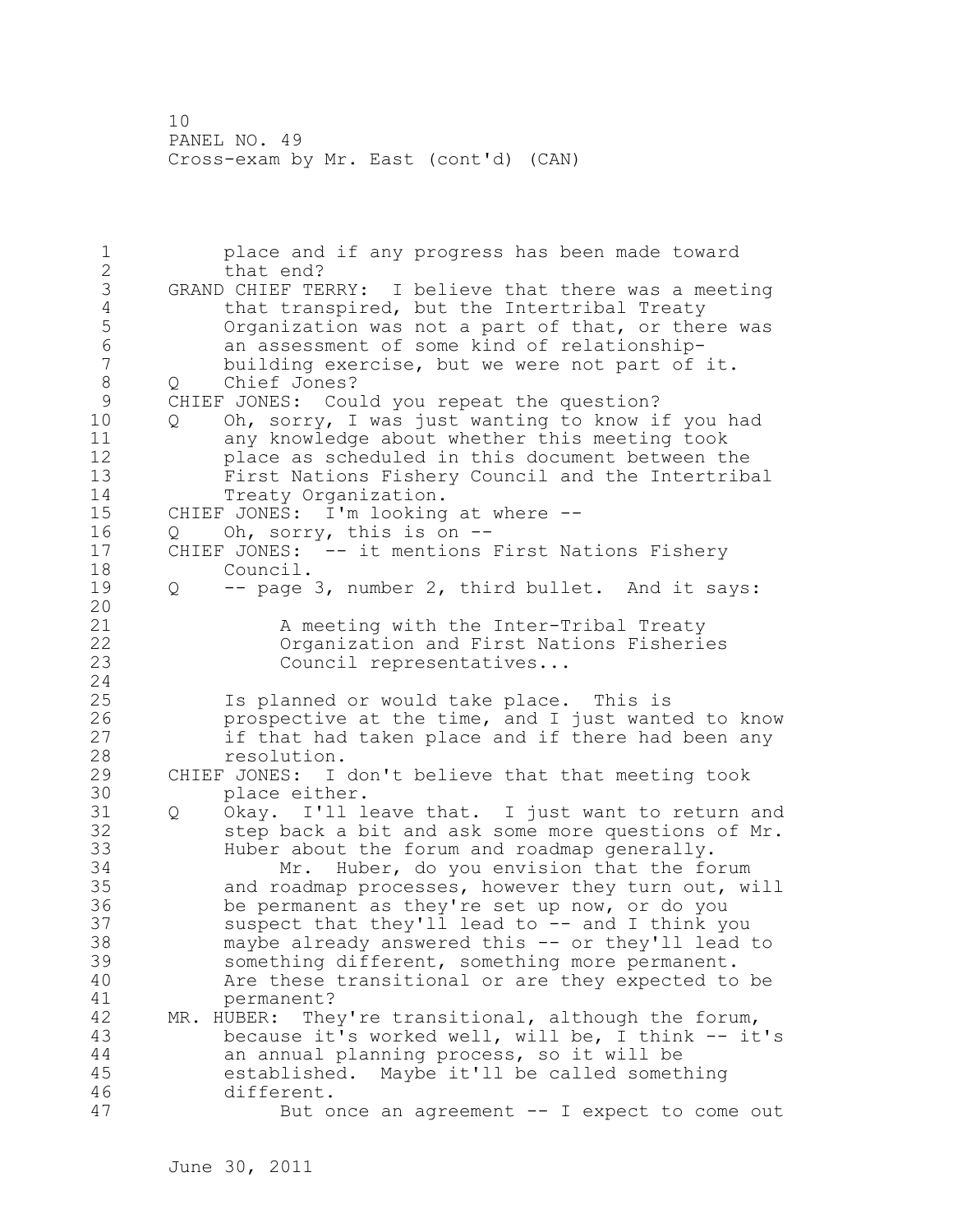1 of the roadmap process an agreement with the First 2 Nations in the Fraser and marine approach areas on 3 how we'll engage, how we'll work together and the 4 various scope of activities that'll include. And<br>5 1 expect the forum to be a part of - as a result 5 I expect the forum to be a part of - as a result 6 of the agreement - an ongoing occurrence.<br>7 0 And following on that, do you expect that Q And following on that, do you expect that if, as 8 something that comes out of this process is a 9 province-wide co-management type process, do you expect that it will replace or substitute for the 11 necessity currently for Canada to consult directly 12 with First Nations at a local level? 13 MR. HUBER: No, there will still be some requirement at 14 a local level. I expect, as in most agreements, 15 that not everybody will participate. So those 16 that participate will describe in the agreement 17 how the engagement will occur. And maybe even in 18 that description there may be local engagement as 19 well.<br>20 We will be looking, the Department, through 21 its AAROM, its programs, to build in efficiencies 22 in our communication. So as we spoke the other 23 day about a tribal representation as opposed to 24 First Nations and the decision-making authority, 25 that's an advantage that I would see and I think 26 the Department would see in this process in the<br>27 final agreement to where we can get economies of final agreement to where we can get economies of 28 scale (sic). 29 Q There was an interesting document that Ms. 30 Gaertner put up the other day. I think it was 31 PNCIMA and it was a model where First Nations, at 32 an individual level, fed into maybe a tribal or 33 regional aggregated level and then fed into a more 34 province-wide or watershed-wide level and then fed 35 into ultimately a Tier 3 process. Is that one 36 model that you have thought about or envisioned -- 37 MR. HUBER: Yes. 38 Q -- as the ultimate outcome? Maybe sticking with 39 that model, what elements -- assuming that such a 40 model can be put in place, what elements of co-41 management between -- oh, I'm sorry, Chief Jones.<br>42 CHIEF JONES: I just wanted to add, since we're gettin CHIEF JONES: I just wanted to add, since we're getting 43 into kind of different models for co-management, 44 some work that the First Nations Fishery Council 45 has done is do a survey of First-Nation 46 organizations that are involved in various 47 activities in the watershed. It is kind of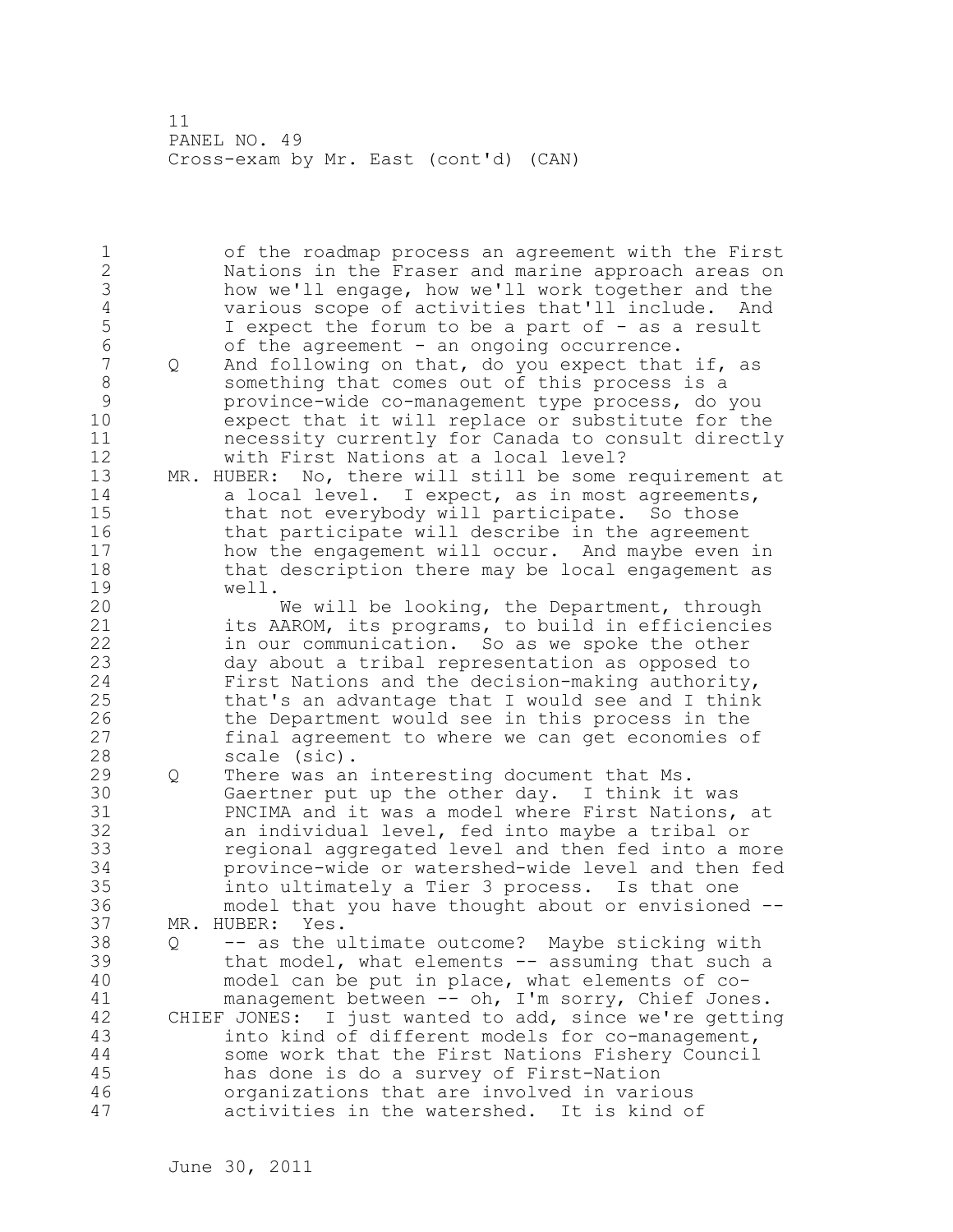1 looking -- I think any kind of model that we look 2 at is going to have to look -- I mean, we'd be 3 looking for some efficiencies in kind of how we<br>4 operate, but in some ways, it's going to be kine 4 operate, but in some ways, it's going to be kind<br>5 of a different organization than the ones that a 5 5 of a different organization than the ones that are<br>6 there now, or there'll be some changes, I'd sav. 6 there now, or there'll be some changes, I'd say.<br>7 0 Okav. And I quess the idea, from what I'm 7 Q Okay. And I guess the idea, from what I'm 8 gathering, is that at the end of this process 9 there will be a model that will define how the co-<br>10 management would take place at the different management would take place at the different 11 levels of engagement. So, for example, what's 12 going to be decided at a local level versus what's 13 going to be decided at an aggregated regional 14 level versus what's decided at a province-wide 15 level. Is that the idea? 16 MR. HUBER: That will be part of it. I mean, there's a 17 whole communications tech support. We'll build 18 the linkages including with the regional First 19 Mation Fisheries Council. We're trying to build<br>20 this from the bottom up. We would like the ITO this from the bottom up. We would like the ITO to 21 participate and be on our planning group. The 22 invitation has been there. Because we want all 23 those interests that we would engage with to help 24 build this. 25 Q Yes, Chief Terry? 26 GRAND CHIEF TERRY: I think we need to keep in mind the<br>27 https://www.that we have, and under the kind of mandate that we have, and under the 28 structure that's been established with the 29 Intertribal Treaty Organization, it is a mandated 30 process, that is, that those folks involved are<br>31 elected people and they are given a particular 31 elected people and they are given a particular<br>32 mandate to pursue. So therefore I think that mandate to pursue. So therefore I think that that 33 needs to be kept in mind in establishing various 34 processes. 35 Q Okay. I'd like to switch focus a little bit then 36 at this point, and I just -- first of all, I want 37 to talk and maybe ask a question of Chief Jones 38 about the Gwaii Haanas agreement. I raised this 39 with Guujaaw when he was here in December and 40 talked a little about the same subject matter, so 41 I was pleased to see it came up the other day.<br>42 One thing about the Gwaii Haanas agreemen One thing about the Gwaii Haanas agreement, 43 as I understand it, is that it's an innovative 44 agreement because the parties to it, the Council 45 of the Haida Nation and the federal government, 46 and I guess the provincial government more 47 recently, have agreed to set aside their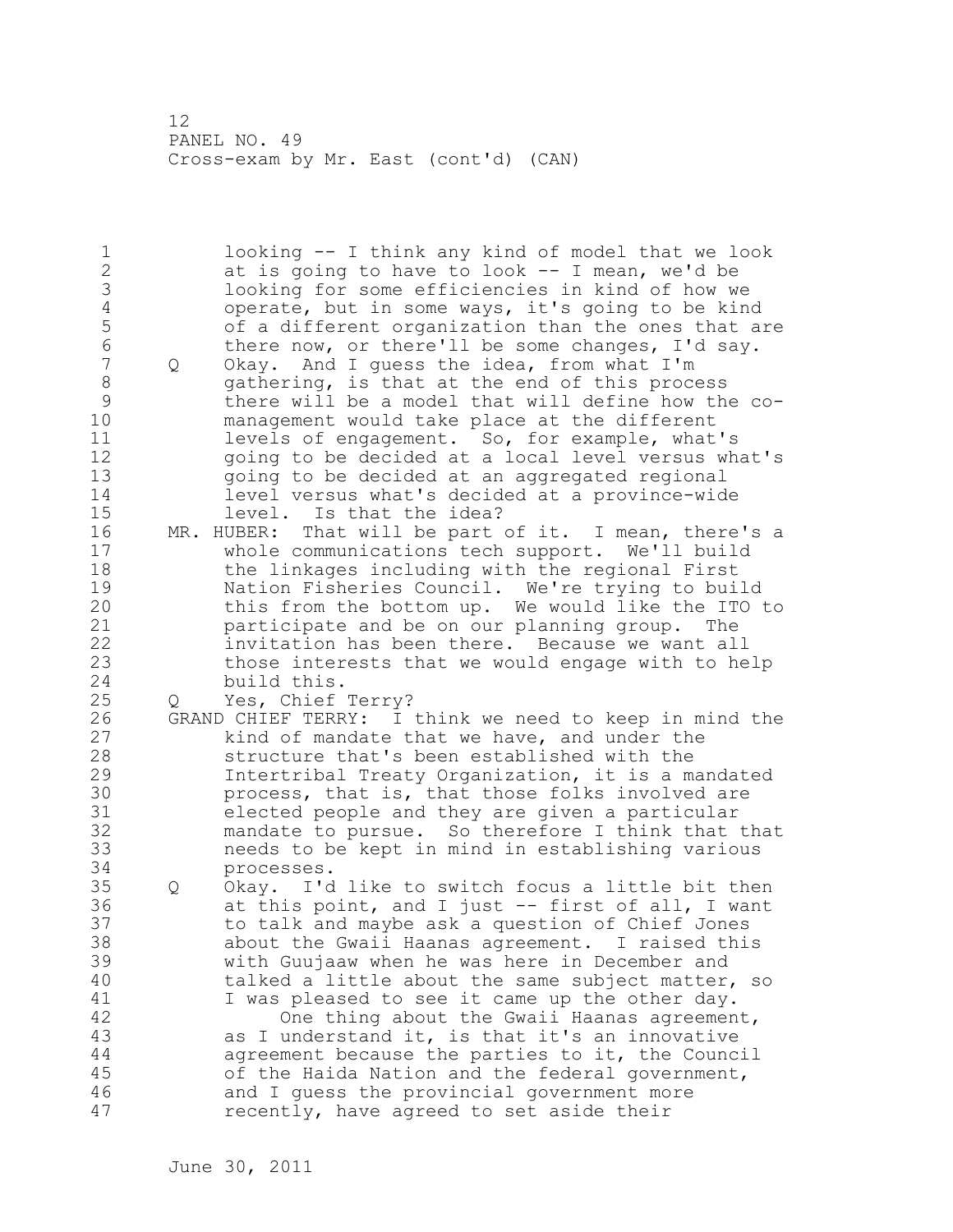1 differences with respect to issues of jurisdiction 2 and focus on a consensus model for co-management 3 of the Gwaii Haanas Park. Is my understanding 4 correct on how that's essentially structure?<br>5 CHIEF JONES: That's pretty close, although it's 5 CHIEF JONES: That's pretty close, although it's an<br>6 agreement with the federal government and the 6 agreement with the federal government and the Haida, and on the federal side, it's Parks Canada, 8 8 representative of Environment Canada and<br>9 9 Department of Fisheries and Oceans. The 9 Department of Fisheries and Oceans. The province<br>10 aave up their interest prior to kind of the gave up their interest prior to kind of the 11 establishment of the area of the *National Parks*  12 *Act* and the *National Marine Conservation Areas*  13 *Act*. 14 Q Yeah, and I think we saw there was a separate 15 agreement that had been entered into with British 16 Columbia. 17 Would you agree that one of the reasons that 18 this Gwaii Haanas agreement has worked well is 19 because the Haida, the Council of the Haida Nation<br>20 are united internally in providing a mandate to are united internally in providing a mandate to 21 its representatives on that Park Board. 22 CHIEF JONES: I'd agree that has been, I guess, a 23 significant factor. We have a governance 24 framework that has been in place for a number of 25 years. It's involved a Haida constitution which 26 has been agreed to by the citizens of the Haida<br>27 hation, and it also mandates kind of our -- we Nation, and it also mandates kind of our  $-$ - we 28 have an elected council and a president and vice-29 president who represent us. So it provides 30 something that the representatives on the<br>31 Sarchipelago Management Board -- there's c 31 Archipelago Management Board -- there's currently three Haida and three federal representatives. 33 The Haida representatives can bring things back 34 for decision within that Haida Nation process. 35 I'd say that in the Fraser, there's potential 36 also to kind of develop that governance framework 37 and I think Chief Saul Terry was talking about the 38 work he's been doing, right? But I think that has 39 happened with many other First Nations in the 40 province, and I think also it can also happen 41 around specific issues.<br>42 1 know that you sa I know that you saw the other document that 43 was entered about the working models for 44 collaborative management. 45 Q Mm-hmm. 46 CHIEF JONES: You know, governance is a big part of 47 effective co-management. And it also provides a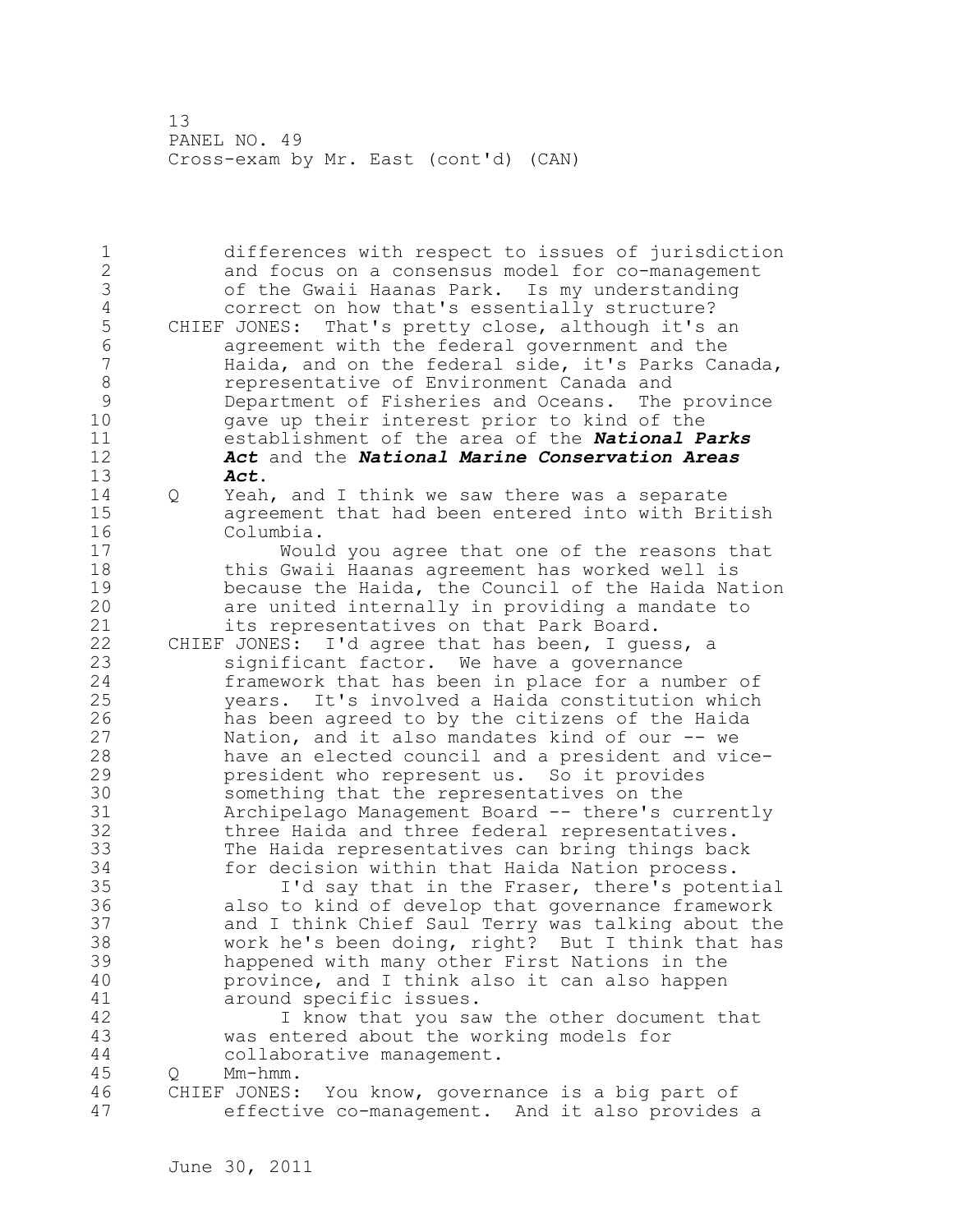1 way for First Nations, I guess, to bring their 2 interests into kind of a discussion or a 3 negotiation. But it takes time to put in place,<br>4 and I think in the Fraser, I think that's what 4 and I think in the Fraser, I think that's what<br>5 we're seeing over these past few years is kind 5 we're seeing over these past few years is kind of<br>6 that effort both to identify kind of what needs to 6 that effort both to identify kind of what needs to<br>7 be done, but also how First Nations would be be done, but also how First Nations would be 8 involved in kind of decision-making. 9 Q Chief Terry?<br>10 GRAND CHIEF TERRY GRAND CHIEF TERRY: If I may, Mr. Commissioner, I 11 wanted to also point out that in the Gwaii Haanas 12 arrangement there, I think that's a demonstration 13 of a mandate being pursued by the Haida and a 14 willingness on the part of the Government of 15 Canada to interface with them. I believe that 16 that's good and they're providing a united effort 17 there. It's very important. 18 But I'm kind of jealous of them because of 19 the fact that they're geographically located in a<br>20 manner that it really fits in with what I believe manner that it really fits in with what I believe 21 used to be called the Blue Water Policy. That is, 22 they're not connected directly with the land mass 23 of the rest of Canada. So I think that their 24 reality is quite different than that of we in the 25 nations within the Fraser River watershed areas. 26 Q Yes. Chief Jones?<br>27 CHIEF JONES: Maybe I'l CHIEF JONES: Maybe I'll just add that that agreement 28 just didn't happen overnight. From the time that 29 Canada established the area as a national park 30 **1988** reserve until the Gwaii Haanas agreement was<br>31 1 signed took, I can remember, six, five or si signed took, I can remember, six, five or six 32 years or so. Then until the time when the Gwaii 33 Haanas Marine Agreement was signed, it was only 34 signed in January 2010. 35 So we can look at the governance side on the 36 First Nations, but I think you also have to look 37 at the federal side, is that often these kinds of 38 arrangements take some time to move through, 39 whether it's a First Nations process or a 40 government process. 41 Really, that's I think where the political<br>42 will becomes important. You know, I think will becomes important. You know, I think 43 particularly if both parties might be ready to 44 engage but unless there is that kind of political 45 will to actually bring that through and actually 46 make a change, in some ways, we're left in limbo. 47 Q Thank you for that. I'm just going to, with the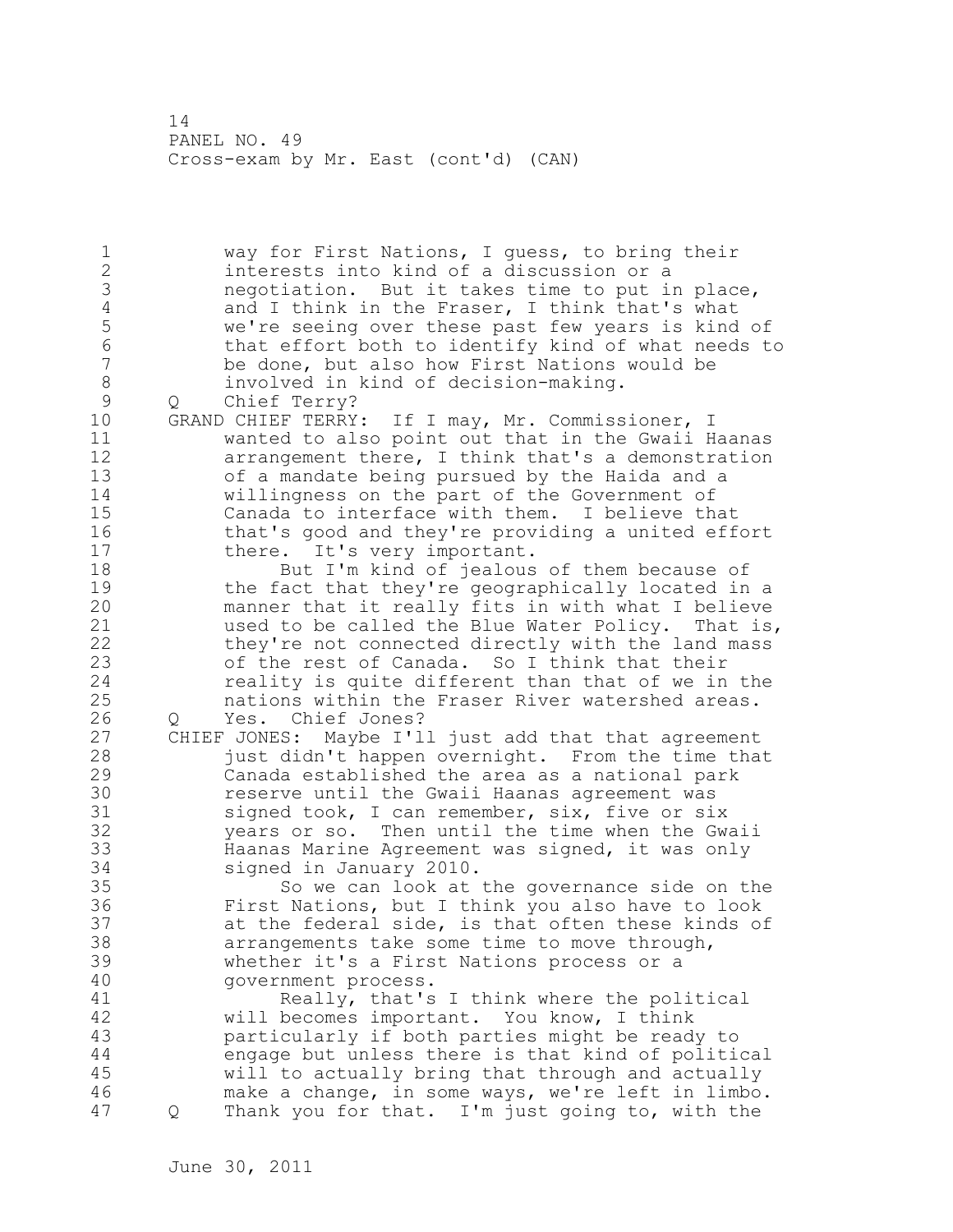1 remaining time, just switch focus and maybe go to 2 Exhibit 493, "Our Place at the Table". These are 3 some question I think again for Chief Jones as I 4 understand you were one of the authors of that 5 report?<br>6 CHIEF JONES: 6 CHIEF JONES: That's correct.<br>7 0 If you can go to page 75 If you can go to page 75, I just want to discuss a 8 couple of the recommendations.<br>9 Just while that's coming 9 Just while that's coming up, I'll just introduce this. I think Dr. Harris on Monday 11 spoke quite a bit about the Boldt decision in the 12 United States. I think his view was that as a 13 just result, and something that he would recommend 14 as appropriate for British Columbia and talked a 15 little bit about the Stevens Treaty and the 16 decision in the Boldt case in the 1970s and the 17 results from that. 18 18 If we look at recommendation number 2, this 19 is the one which provides more detail, my copy<br>20 provides more detail about this. Well, maybe provides more detail about this. Well, maybe I'll 21 just go to the recommendation itself: 22 23 As a starting point and an interim measure, 24 Canada should take immediate steps to 25 allocation to First Nations a minimum 50 26 **percent share of all fisheries, with the**<br>27 **percent share of all fisheries, with the** understanding that this may eventually reach 28 100 percent in some fisheries. 29 30 Now, my understanding of the Boldt decision is 31 that the fishery in the Washington State is shared 32 as a result of that decision, 50 percent between 33 the Washington State tribes and the other fishers 34 in the State; is that correct? Have I got that 35 right? 36 CHIEF JONES: Basically, yeah. 37 Q And the paper here notes that the allocation -- as 38 it's based on aboriginal rights and title, some 39 fisheries may be allocated up to 100 percent. I 40 just want to clarify what is being suggested here. 41 I'm unclear whether you're recommending 42 eliminating, first of all, the distinction between 43 food, social, ceremonial fisheries and commercial 44 fisheries on the aboriginal side. This was 45 something that was recommended by Dr. Harris on 46 Monday, and I'm just curious if that was something 47 that you had discussed or is implicit in this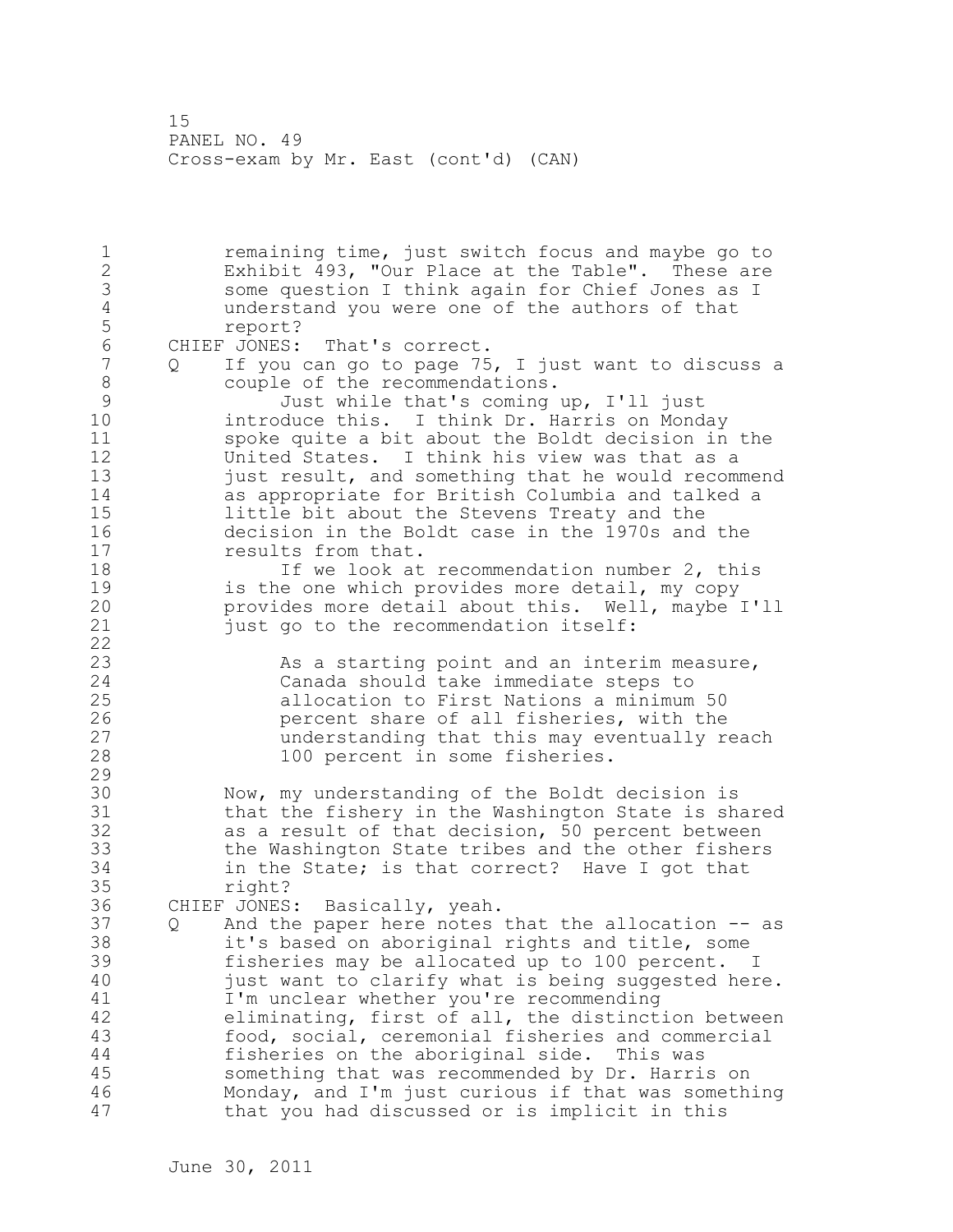1 recommendation? 2 CHIEF JONES: I think in this recommendation here, we 3 weren't necessarily distinguishing between the 4 commercial or food, social, ceremonial fisheries.<br>5 But I think that it is speaking mainly to economi 5 But I think that it is speaking mainly to economic 6 access, though.<br>7 You mentio 7 You mentioned Washington State. The 50 8 percent isn't based on Washington State. It was<br>9 secognizing that aboriginal title and Crown titl 9 recognizing that aboriginal title and Crown title<br>10 -- you know, there's issues here in British -- you know, there's issues here in British 11 Columbia. And so the rationale in this case was 12 that aboriginal title is the underlying title, so 13 an equal share should be -- is a good starting 14 **point for balancing, I guess, those interests in** 15 fish. 16 Q And was the 50 percent target that's set out here, 17 was that in some respects based on the Boldt 18 Washington State model as a starting point? 19 CHIEF JONES: I think if you read back in the report, I<br>20 think there is a statement about the kind of think there is a statement about the kind of 21 rationale and it gets back to what I've talked 22 about, balancing aboriginal title and Crown title. 23 I think in Washington State, it is based on a 24 treaty, a treaty right and interpretation of 25 treaty language, right? 26 Whereas we have the Douglas treaties here,<br>27 but of course in the rest of the province, we but of course in the rest of the province, we 28 don't have treaties. So it's not just speaking to 29 basically those groups that may have treaties 30 similar to what there is in Washington State.<br>31 0 Okav. Q Okay. 32 CHIEF JONES: I know I'm not 100 percent -- we were 33 recognizing that there are some fisheries where 34 there already is -- like the herring spawn and 35 kelp fishery -- 36 Q That's right. 37 CHIEF JONES: -- where there is some quite high First 38 Nation participation and we don't want to make a 39 recommendation that we should reduce those 40 fisheries and I think also I heard yesterday, or 41 the day before yesterday, it was mentioned about, 42 for instance, Early Stuart, which are mainly 43 harvested in First Nations fisheries. There's 44 also a U.S. -- potential U.S. share in some cases, 45 but I think that we weren't going to say 50 46 percent when we recognize that in some fisheries, 47 there already is some greater-than-50 percent-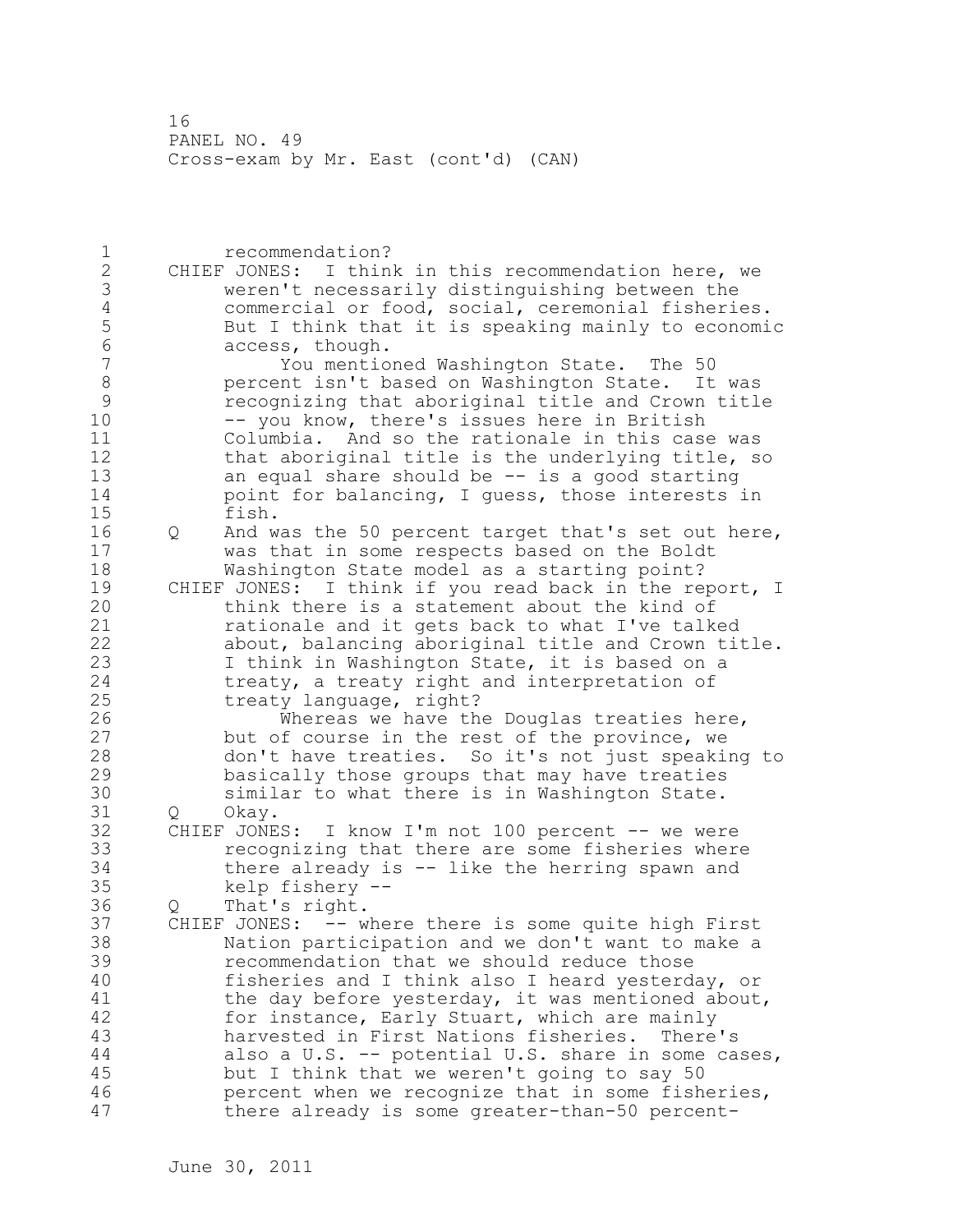1 share for First Nations. 2 Q I guess where I'm going with this is I'm just 3 trying to be clear in my own mind as to whether<br>4 the expectation would be that the allocation of 4 the expectation would be that the allocation of 50<br>5 percent or more, depending on the circumstances, 5 bercent or more, depending on the circumstances,<br>6 6 would be that the constitutional priority 6 would be that the constitutional priority 7 recognized for aboriginal rights would continue to 8 be in place, or was it an idea of trying to adopt, 9 in total, through agreement, the Washington State<br>10 model of 50 percent without the priority? model of 50 percent without the priority? 11 CHIEF JONES: The constitutional priority of course 12 would still be there, because there are no 13 treaties signed. You know, this proposes an 14 interim measure, a way of balancing the interests 15 of the Crown with the interests of First Nations. 16 I think it's both a First Nations panel report and 17 the Pearson McRae report recognized that this is 18 an issue that has been outstanding for a very long 19 time. And that if there isn't kind of -- so it's<br>20 a recommendation to decision-makers, basically, a recommendation to decision-makers, basically, 21 that we need to address these issues and it 22 proposed a concrete step to address it. 23 The federal government, through Pacific 24 Fisheries reform and then PICFI, on their side, 25 took an initial step in addressing mainly the 26 commercial access side of it. I think there is<br>27 cecommendation of one, you know, around food, recommendation of one, you know, around food, 28 social, ceremonial fisheries as well. 29 Q Okay. 30 CHIEF JONES: So I think it's -- I think this really is 31 a decision for individual First Nations to resolve<br>32 in terms of their balance between food, social, in terms of their balance between food, social, 33 ceremonial and economic fisheries. I think there 34 are some examples of First Nations that basically 35 manage both fisheries together. It's up to the 36 fisher to decide what they'll do with the fish, 37 right, which is consistent with what Dr. Harris 38 proposed. 39 I think there may be other First Nations who 40 would manage their own fisheries for that 41 priority, for traditional -- we call it<br>42 traditional use, Haida, we don't call i traditional use, Haida, we don't call it food, 43 social, ceremonial fishery. That is kind of a 44 construct of the current legal system, rather than 45 the way we see the fish. 46 Q Thank you. I have probably just enough time for 47 one more question. Oh, sorry, Chief Terry?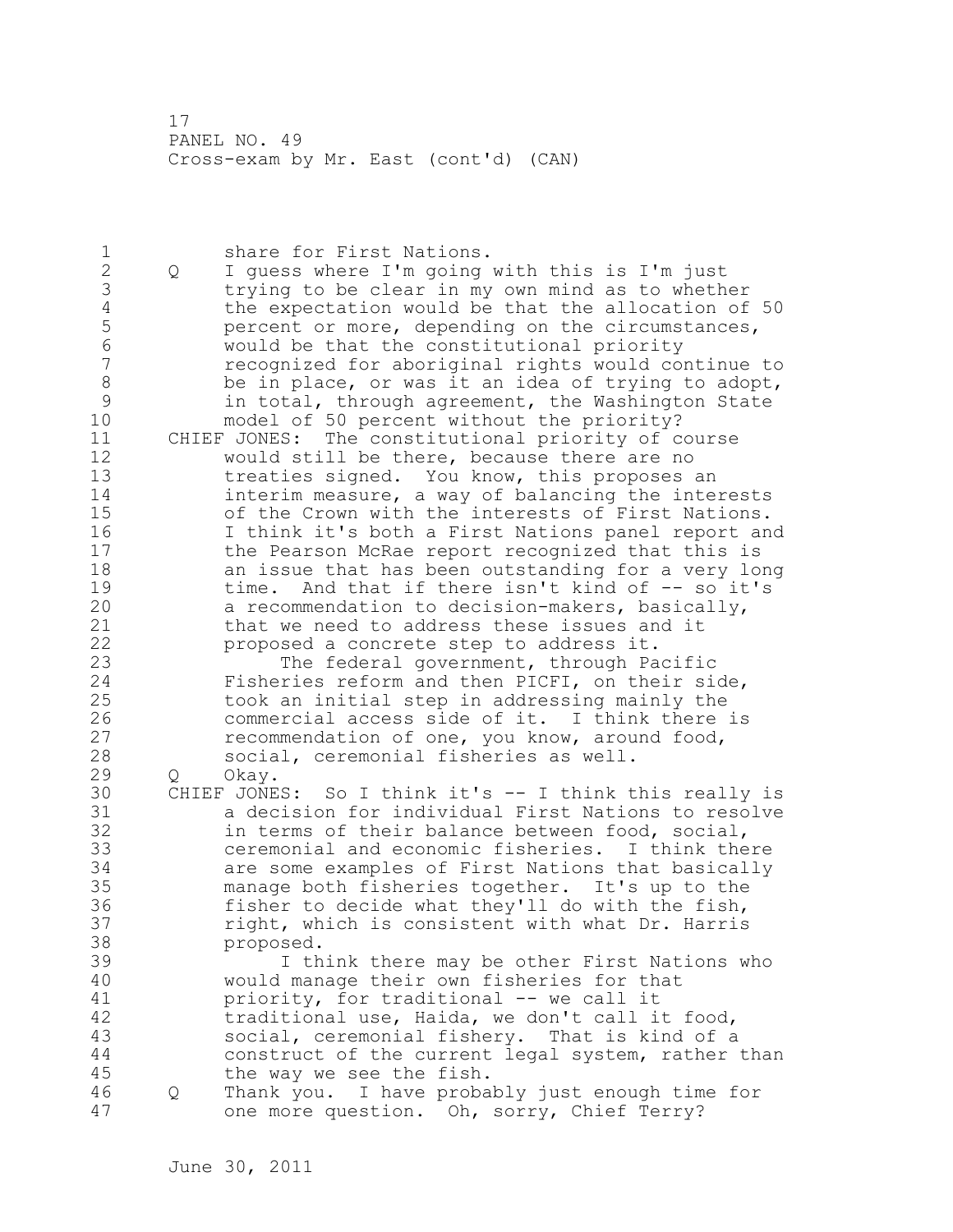1 GRAND CHIEF TERRY: Yes. I wanted to comment because 2 of the fact that as the Intertribal Treaty 3 Organization were very concerned about this as 4 being a very important matter where we need to be<br>5 very cautious about in terms of saying that we're 5 very cautious about in terms of saying that we're<br>6 100king at a 50 percent start-off for 6 looking at a 50 percent start-off for 7 negotiations. 8 As Mr. Jones indicated, that there's no<br>9 agreement between our nations and the Govern 9 agreement between our nations and the Government<br>10 of Canada in terms of fishery resources vet, and of Canada in terms of fishery resources yet, and 11 so I would take it that that is a matter that 12 needs to be further discussed. 13 Just also for clarification, I'm certain that 14 there's greater understanding already, but just so 15 that I can express it is that when we say First 16 Nation, what are we referring to? Is it a band or 17 not? When the ITO says "First Nation", it is a 18 nation. It is a grouping of communities that are 19 coming together that formed that particular<br>20 hation. So it's more of, one might say, an nation. So it's more of, one might say, an 21 international definition of what a nation is, and 22 not as has come to be understood as a replacement 23 name for a band. Thank you. 24 Q Just my last question, and perhaps we can go to 25 the bottom of page -- sorry, page 75. I just want 26 to talk a little bit about the dispute resolution<br>27 sissue that, Chief Jones, you discussed the other issue that, Chief Jones, you discussed the other 28 day. This is recommendation 3 which is: 29 30 First Nations themselves must address<br>31 intertribal allocation. intertribal allocation. 32 33 Right at the very bottom of that page, you refer 34 to: 35 36 Disputes arising over what constitutes a fair 37 share are almost certain. For that reason, 38 an effective dispute resolution mechanism is 39 also needed. 40 41 And then over to the next page: 42 43 We recommend that there be a coast-wide 44 adjudication process, or regional processes, 45 and that they are binding on the parties. 46 47 Does that feed into what you were suggesting the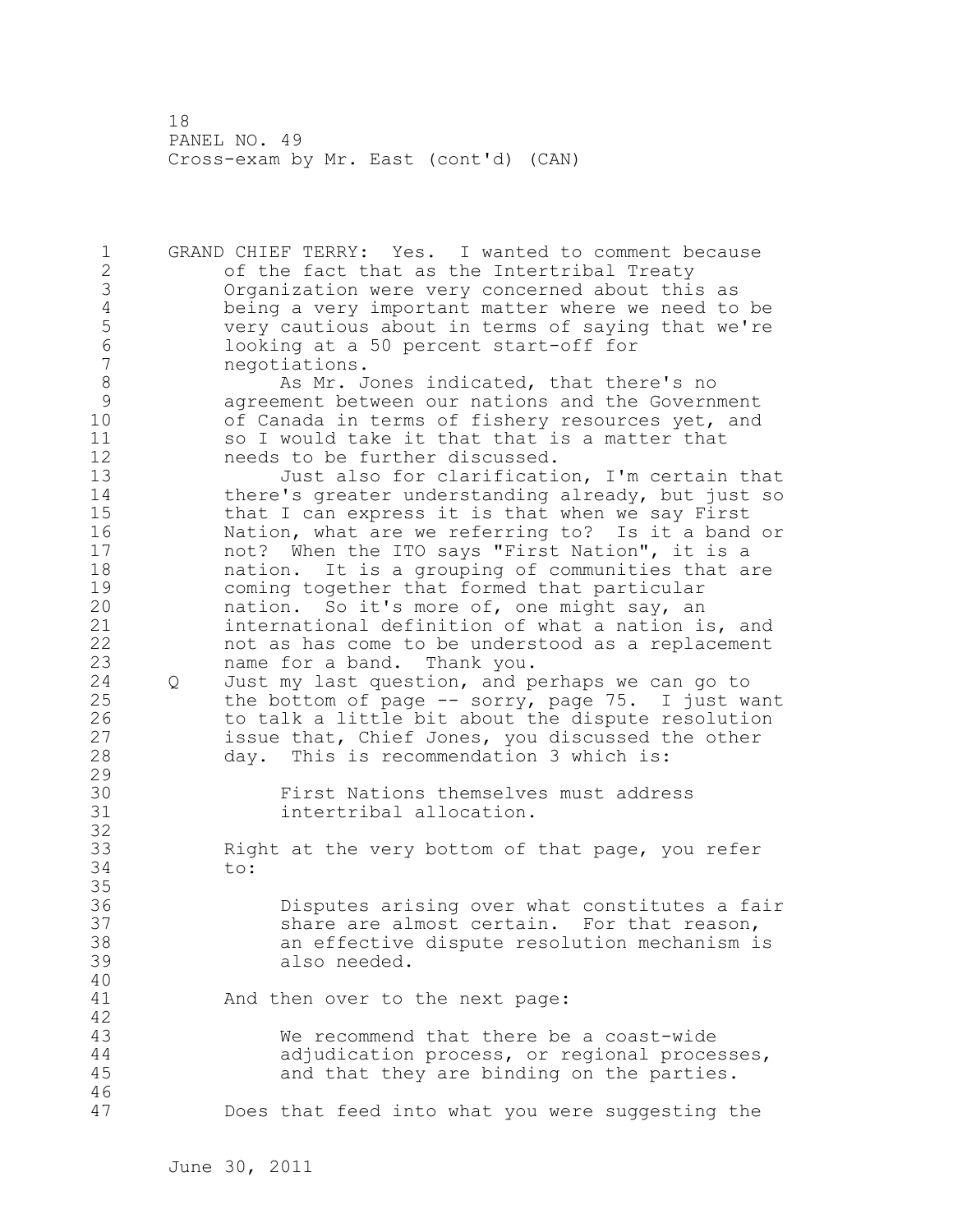1 other day, Chief Jones, that this is something 2 that perhaps could be subject to some kind of 3 judicial oversight, like in the Boldt scenario?<br>4 CHIEF JONES: I think that's a possibility. I mean, 4 CHIEF JONES: I think that's a possibility. I mean,<br>5 this is a recommendation, I think a recommendat 5 this is a recommendation, I think a recommendation<br>6 that was made at the time to First Nations as well 6 that was made at the time to First Nations as well as the federal and provincial government. There 8 hasn't been much further work done on this kind of<br>9 approach. 9 approach.<br>10 I th I think the day before yesterday when I was 11 talking about oversight, I saw this, I saw the 12 oversight as a way of both providing some more 13 impetus to the process, you know, and probably 14 helping the negotiation by knowing that if there's 15 a chance to try to reach agreement, but the 16 parties can bring issues back to another -- 17 basically another party to try to get past 18 impasses, and I think that did work quite well in 19 the United States after the Boldt decision.<br>20 The court had made a decision about th The court had made a decision about the 21 allocation, but basically how you would manage the 22 fisheries, there was still a lot of questions in 23 both the tribes and often the state brought issues 24 back to the court to get direction on things they 25 couldn't resolve, right? So I think that's one 26 mechanism.<br>27 You c You could also have this -- this says "having 28 a binding process" would certainly make it 29 simpler, but you could also have other processes. 30 In the Gwaii Haanas agreement, for instance, there<br>31 also is a process of getting a third party to also is a process of getting a third party to 32 review issues and provide advice to the parties as 33 well. 34 Q Thank you. And just my last follow-up question on 35 that, in the next paragraph we talk about -- and 36 you talk about Washington State and the Maori and 37 you go into further detail elsewhere in your 38 paper. I'm interested in some of the principles 39 that could be considered for this dispute 40 resolution process, and it talks about the 41 relative strength of aboriginal treaty rights to<br>42 the fishing area or stock. Is this something the the fishing area or stock. Is this something that 43 you would also, as an option, have as a potential 44 dispute resolution, a judicial oversight dispute 45 resolution process, some kind of process to 46 include the relative strength of aboriginal treaty 47 rights? I'll await your answer.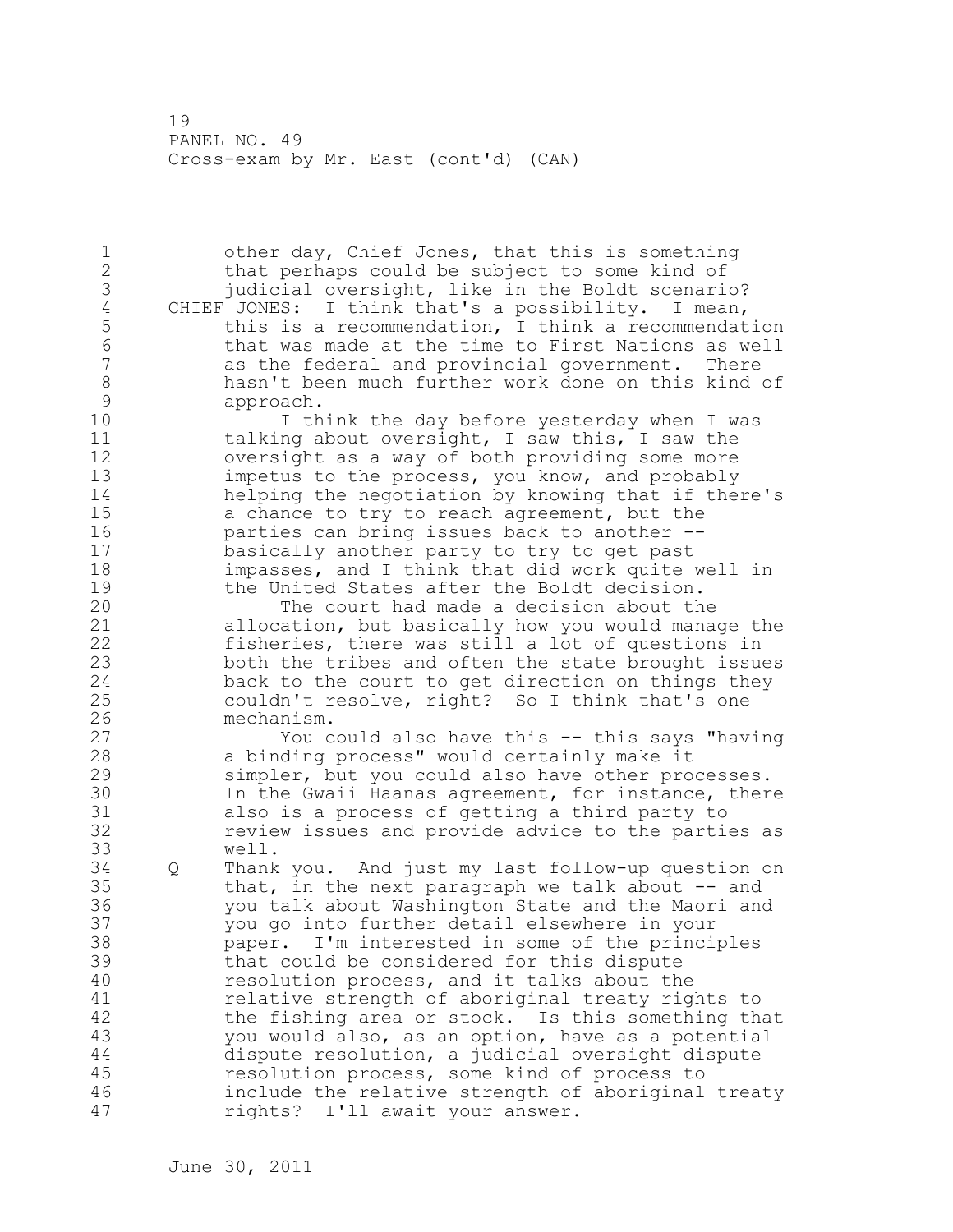1 MR. EAST: But perhaps while you're thinking about 2 that, I'd like to go, as my last document, Exhibit 3 295, Mr. Lunn.<br>4 CHIEF JONES: So th 4 CHIEF JONES: So the Intertribal -- I see, I mean, this<br>5 was a recommendation about intertribal sharing, 5 was a recommendation about intertribal sharing, 6 right, so I think really I'd like to go back to revise my answer before, because I think that's 8 **8** really for First Nations to decide on the dispute 9 esolution process, and the court or some other<br>10 binding process might be something that First binding process might be something that First 11 Nations would decide on, but really, it's 12 something that First Nations have to come to 13 agreement on. 14 MR. EAST: 15 Q Right. And that takes me to my next point which 16 is Exhibit 295 on page 11. This is something that 17 came up the other day. Ms. Gaertner took you to 18 this, and under "Policy Barriers" on the second 19 bullet, it talks about some of the two key policy<br>20 barriers, and number 2 says: barriers, and number 2 says: 21 22 An inability for DFO to develop a process for 23 the recognition of First Nations title and 24 rights, or to lay out a transparent "strength 25 of claim" standard assessment to evaluate 26 asserted title and rights. 27 28 Based on your paper, "Our Place at the Table", and 29 the recommendation that intertribal allocation 30 should be determined by First Nations themselves,<br>31 do you really want the Department of Fisheries to do you really want the Department of Fisheries to 32 get involved in the issues of determining and 33 bringing its perspective on "strength of claim" to 34 the various First Nations in the province? 35 CHIEF JONES: I think it would help to know kind of how 36 the Government of Canada is currently deciding on 37 allocations. Is it based on "strength of claim" 38 or are there other factors? Population seems to 39 be kind of a factor that's been used in treaty 40 negotiations more than rights and title arguments. 41 Just as an example, the Haida Nation provided<br>42 information to the Department of Fisheries and information to the Department of Fisheries and 43 Oceans back in 1998 about commercial/aboriginal 44 rights to halibut and herring spawned on kelp, and 45 we have, I think, very good information, and we've 46 really received no kind of effective response or 47 answer to how the Crown is addressing those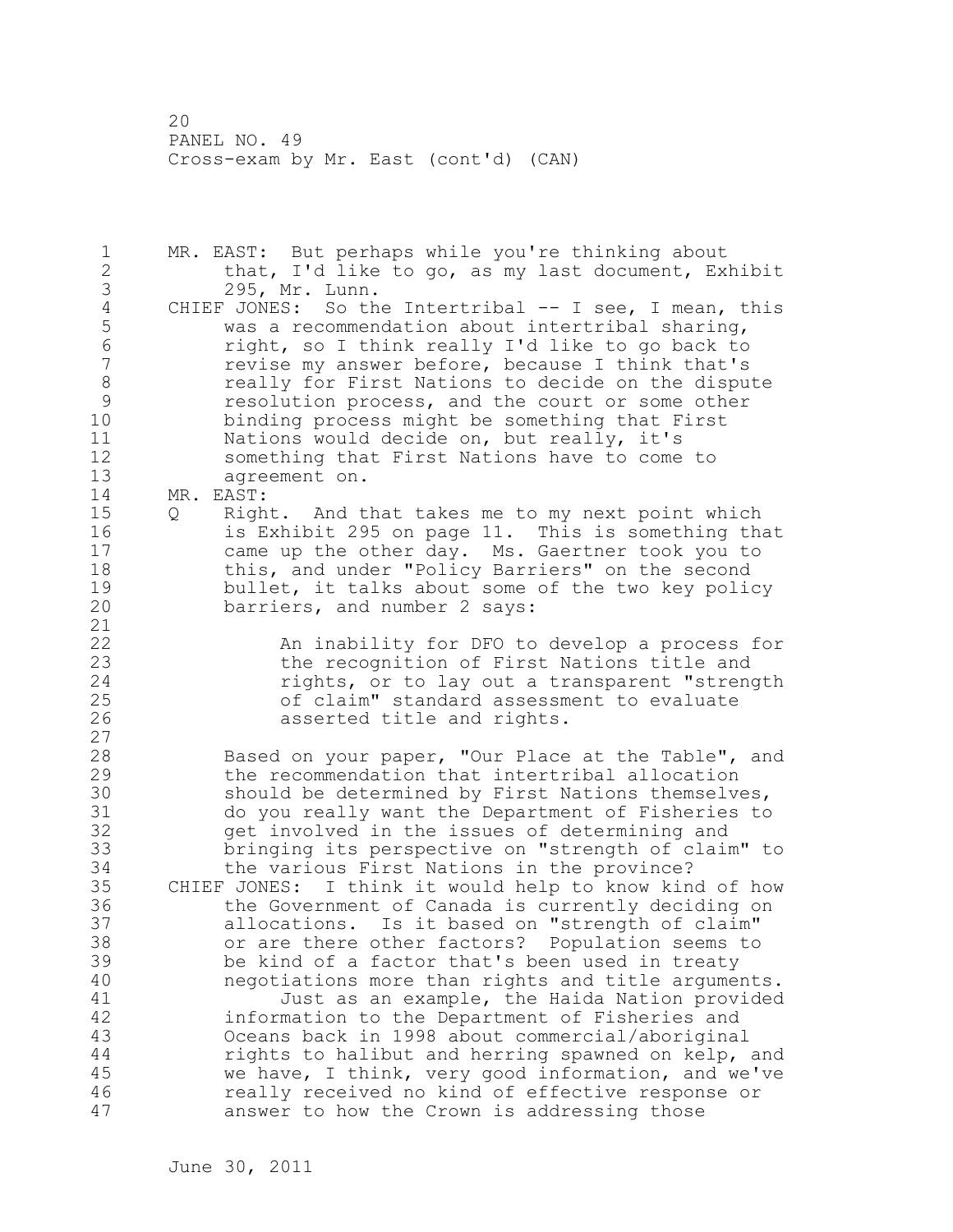1 existing aboriginal rights. 2 So I think it would be helpful to kind of 3 have -- to know how the Crown is approaching those<br>4 issues both in treaty negotiations as well as 4 issues both in treaty negotiations as well as<br>5 fishery allocations, whether it's through PIC 5 fishery allocations, whether it's through PICFI or 6 others. But I think it is kind of better in some ways if First Nations, together, can work out 8 those issues.<br>9 The Fish 9 The Fishery Council has started a dialogue on intertribal sharing just earlier this month. We 11 had a workshop where we talked about that, and 12 it's looking at are there some principles that can 13 apply. 14 In New Zealand, you know, this was something 15 that the Maori did. It took some time, but they 16 went through that process. So it is, in some 17 ways, a way of bringing First Nations together, 18 also having them work together more kind of in 19 watersheds or around specific fisheries which may<br>20 make it easier to resolve some of the management make it easier to resolve some of the management 21 issues for migratory stocks, such as -- whether 22 it's Fraser sockeye or halibut or other species. 23 And I think you have to recognize that "Our 24 Place at the Table" wasn't just dealing with 25 salmon. It's also dealing with a whole range of 26 species. For some, you may need to work on the --<br>27 having First Nations working together kind of in having First Nations working together kind of in 28 larger bodies. In other cases, you may not need 29 that. Strength of claim may be the major factor 30 for a secondary species like geoduck clam, right,<br>31 or maybe in the case of herring where herring com or maybe in the case of herring where herring come 32 back always to spawn in the same area. So that 33 may be more important, in come cases, than other 34 factors. 35 Q To Chief Terry and Mr. Todd? 36 GRAND CHIEF TERRY: Thank you. I just wanted to make 37 certain -- I've been listening and a phrase that 38 has been used here is "title and rights" and 39 "rights and title". I don't believe that they're 40 interchangeable. I believe that there's a 41 significant difference in law, and I really would<br>42 be wondering how the Commission would be looking be wondering how the Commission would be looking 43 at the difference in those two phrases. 44 So I just wanted to cite that because of the 45 fact that we have a clear understanding of who has 46 title in our homeland areas, and then the rights 47 that are derived from that title. It's quite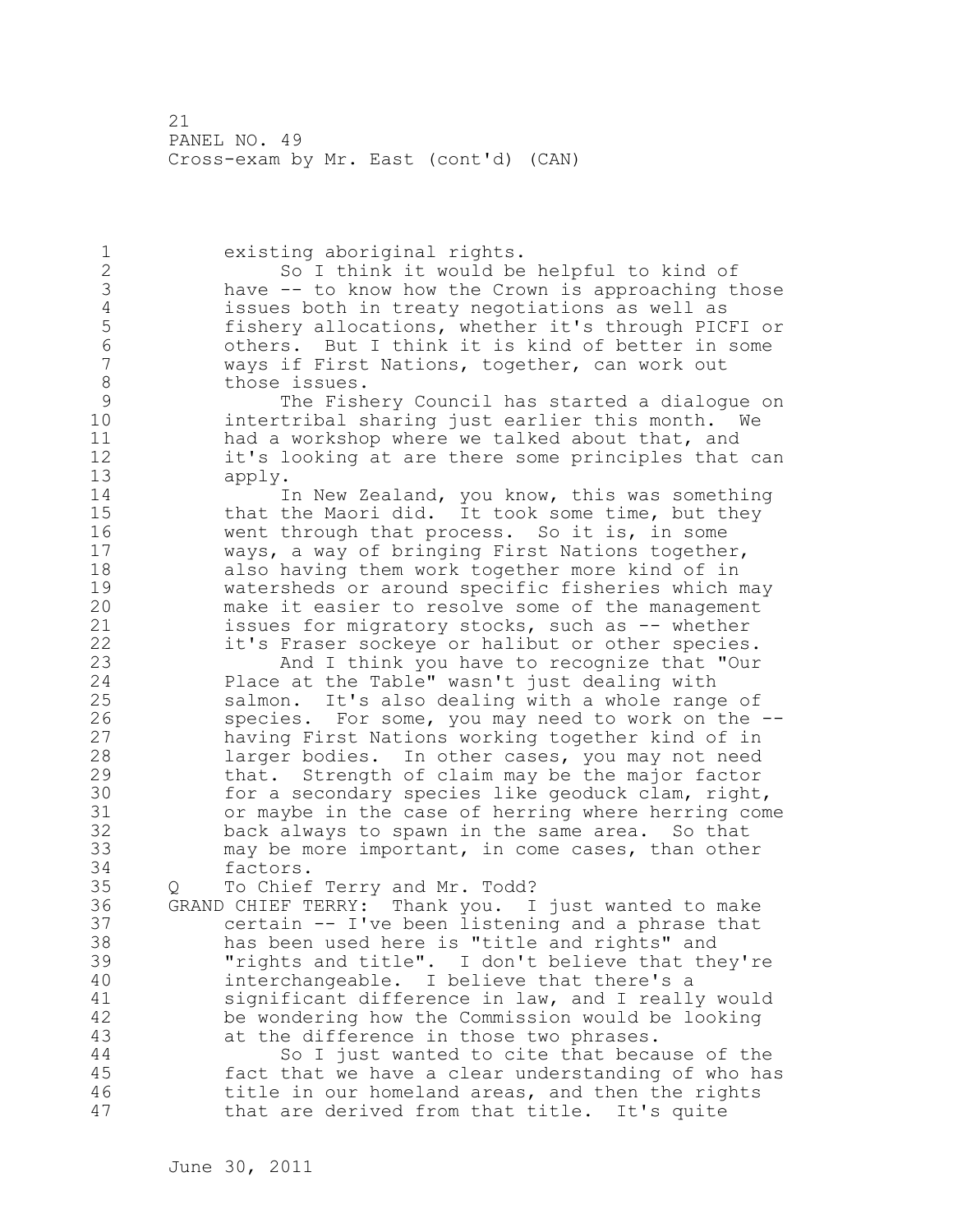22 PANEL NO. 49 Cross-exam by Mr. East (cont'd) (CAN) Cross-exam by Mr. Harvey (TWCTUFA)

1 specific, and the introduction of rights and 2 titles is quite a different thing, I believe. 3 Thank you.<br>4 MR. EAST: My t 4 MR. EAST: My time is up, so I should probably sit down<br>5 unless, Mr. Todd, you wanted to...? 5 unless, Mr. Todd, you wanted to...? 6 MR. TODD: Very quickly, to go back to your question about the policy barriers, number 2 in particular, 8 the Department of Fisheries and Oceans' mandate is 9 based on "room for all" in the fishery. That is<br>10 obviously a government Crown policy, so hence obviously a government Crown policy, so hence 11 number 2, as it states, the inability for DFO to 12 develop a process for the recognition of First 13 Nations titles and rights, because obviously to do 14 so would seriously constrict that mandate "room 15 for all". 16 So the Department is not necessarily the root 17 of the problem here that we're trying to grapple 18 with. It's the Crown, it's the Government of 19 Canada. So that's why that barrier was stated as<br>20 it was, in my opinion. it was, in my opinion.<br>MR. EAST: Thank you. Thos 21 MR. EAST: Thank you. Those are my questions Mr. 22 Commissioner. 23 MR. McGOWAN: Mr. Commissioner, I believe Mr. Harvey 24 was going to go next. 25 MR. HARVEY: Thank you. It's Chris Harvey for the Area 26 G Trollers and the United Fisherman and Allied<br>27 Workers Union. Workers Union. 28 29 CROSS-EXAMINATION BY MR. HARVEY: 30<br>31 Q Gentlemen, I'd like to start with a reference to 32 what Chief Terry said. Chief Terry, you said that 33 fish are important to First Nations. They're 34 needed to feed First Nations people over the 35 winter, and I'm not challenging that in any way. 36 But I want to ask you, would you agree that Canada 37 has a fiduciary obligation to provide the 38 regulatory structure that will reasonably ensure 39 that First Nations people do receive their food 40 fish? 41 GRAND CHIEF TERRY: I think from experience, that if<br>42 that were the case, then we'd have more confide: that were the case, then we'd have more confidence 43 in the system. 44 Q Yes. 45 GRAND CHIEF TERRY: However, there have been numerous 46 examples where there were promises made but not 47 kept.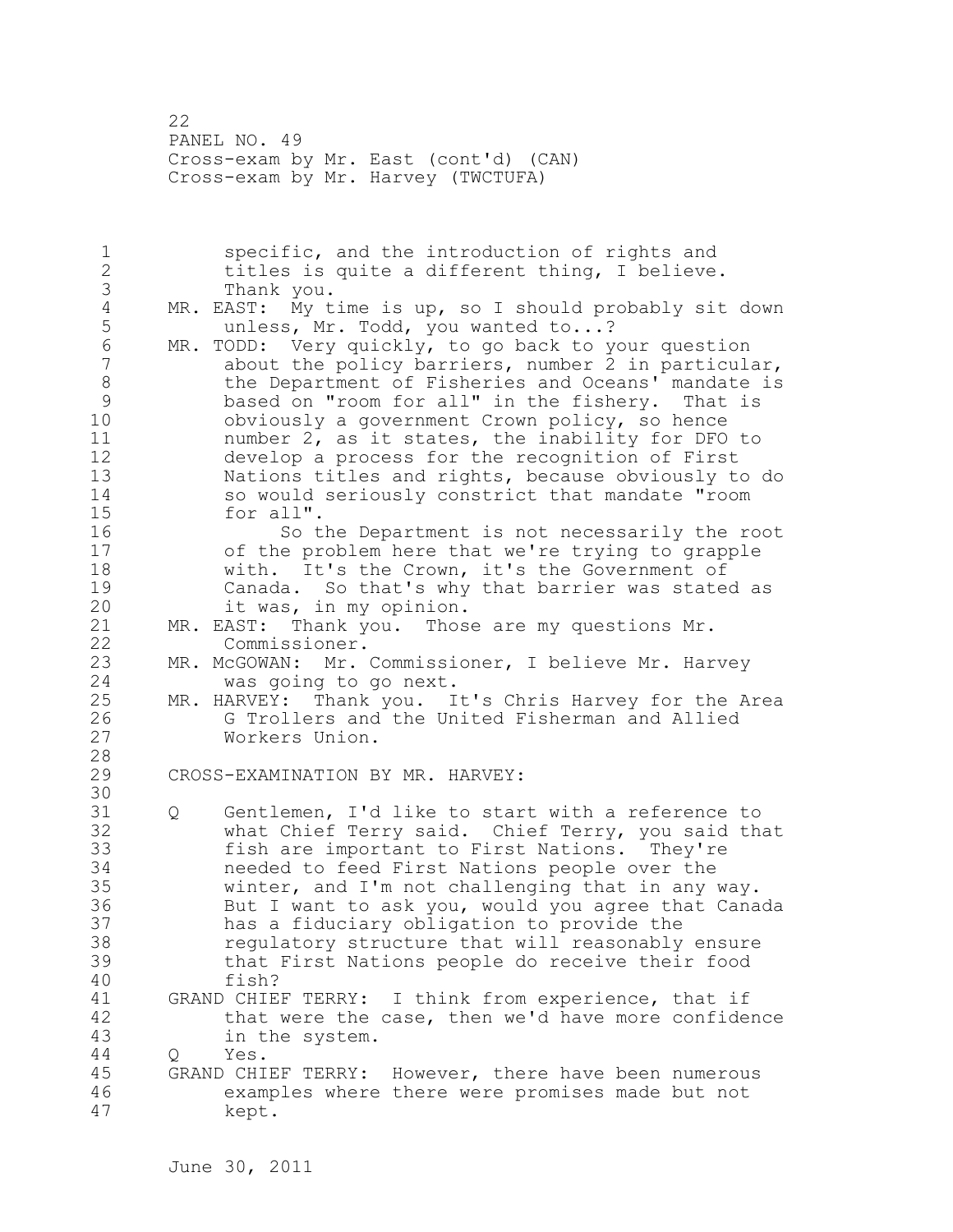1 Q Yes. 2 GRAND CHIEF TERRY: But going back to the fundamentals, 3 though, of management, we feel that we had, and<br>4 still have, the ability to manage the fishery 4 still have, the ability to manage the fishery<br>5 within our respective territories, and that w 5 within our respective territories, and that we're 6 quite prepared to embark into a system or process whereby we can discuss how it is that we can 8 properly manage the resource in order to conserve  $\begin{array}{ccc} 9 & & \text{it.} \\ 10 & & \end{array}$ Now, the other day I mentioned that maybe we 11 concentrate so much on harvesting that we have 12 lost sight of how to protect, enhance and sustain 13 the fishery within all areas of our respective 14 territories. 15 Q Yes. Yes, well, I don't want to ask you about 16 that so much as the method of delivering fish to 17 the people and First Nations communities. 18 First of all, it's generally only a small 19 **proportion of the people in the community who do**<br>20 **hat actual fishing; is that right?** As a genera that actual fishing; is that right? As a general 21 rule, there are many elders and others who don't 22 actually do the fishing. 23 GRAND CHIEF TERRY: Well, I do fish. So it depends on 24 one's ability and capacity to be able to go and 25 actually catch their fish. 26 Q Yes.<br>27 GRAND CHI GRAND CHIEF TERRY: We have had elders in my community 28 -- for example, we had an elder that was in his 29 eighties and we saw him carrying his dipnet along 30 with his knapsack to the fishery, and then, a<br>31 mumber of hours later, he was coming back with number of hours later, he was coming back with his 32 sack full. 33 Q Yeah. 34 GRAND CHIEF TERRY: So there is the capacity there, and 35 we feel that we can. Those that need to replenish 36 their fish stocks do do that, and for those of us 37 that cannot, then others certainly provide the 38 means by which we can acquire the fish for the 39 winter. 40 Q Yes. Because the point is that all members of the 41 community are meant to receive the fish that they<br>42 require. require. 43 GRAND CHIEF TERRY: That's right. 44 Q Yes. And on the coast, the general situation is 45 that there'll be a person with a fish boat who'll 46 go out and catch the fish and then provide the 47 fish to other community members. Does that --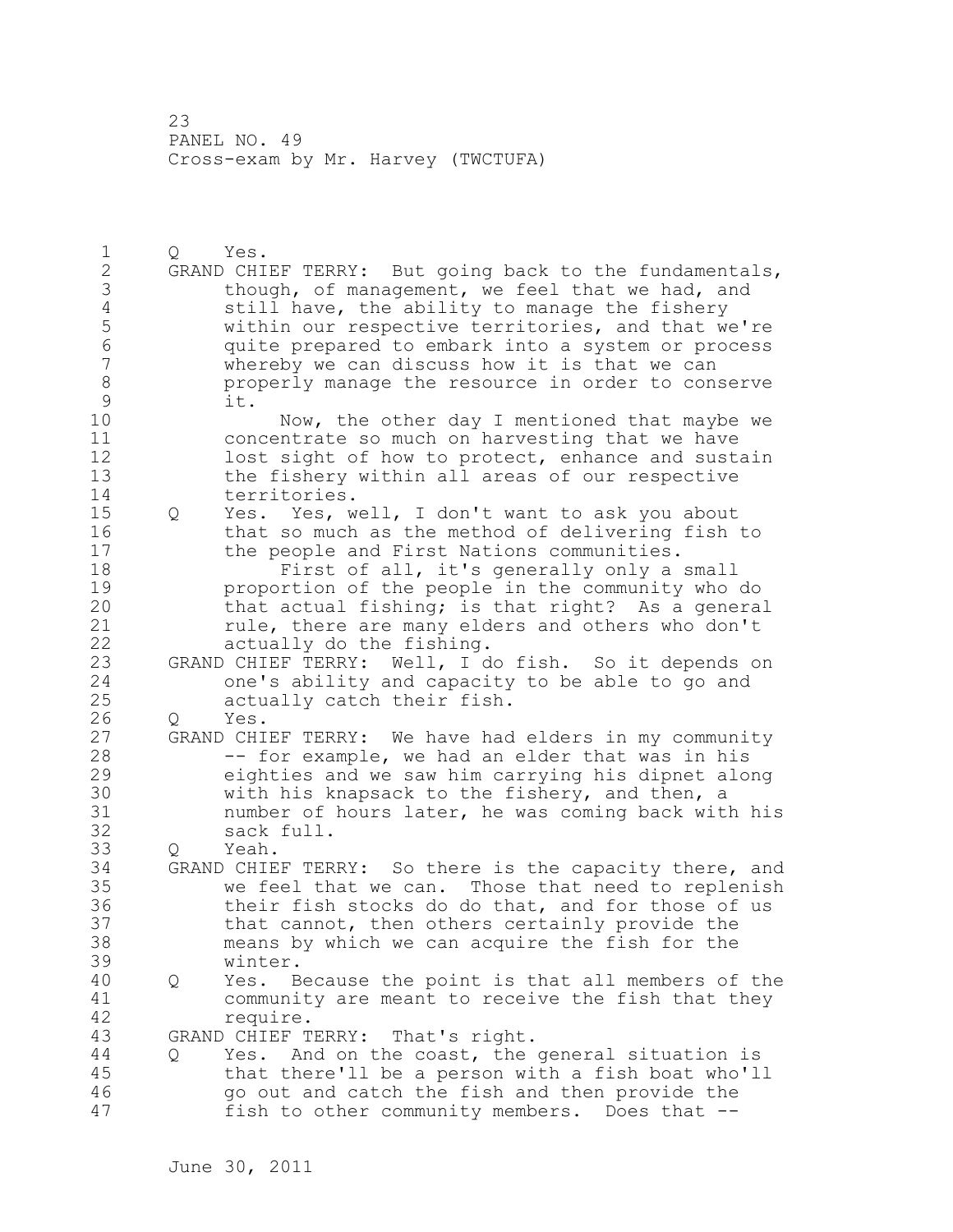1 GRAND CHIEF TERRY: That's my understanding. 2 Q Yeah. Now, sometimes it's been known that the 3 fishermen who catch the fish will sell it for 4 their own gain rather than distributing it amongst<br>5 the community. You've known that to happen, I 5 the community. You've known that to happen, I<br>6 expect: is that right? 6 expect; is that right?<br>7 GRAND CHIEF TERRY: Well, i GRAND CHIEF TERRY: Well, it's certainly a practice 8 that was done in the earliest days until such time<br>9 it was outlawed from --9 it was outlawed from --<br>10 0 Yes. 10 Q Yes. 11 GRAND CHIEF TERRY: -- having to be done by powers that 12 be back in Ottawa or local government. 13 Q Yes. So if a person, for example, catches 100 14 fish, he might, if he's looking to a self-15 interest, sell them. I think last year the going 16 rate was about \$20 a fish. That's \$2000. Or he 17 might, if he's more responsible and appreciates 18 the intent of the constitutional priority, he 19 might distribute it amongst the band members.<br>20 That's the choice that the person catching th That's the choice that the person catching the 21 fish has to make, would you agree? 22 GRAND CHIEF TERRY: Well, self-interest? Are you 23 describing, then, that the commercial industry is 24 primarily involved in harvesting because of the 25 fact of self-interest? 26 Q No, no. I was simply trying to get to how is the<br>27 Government of Canada or the First Nations Government of Canada or the First Nations 28 government, how can they take action to ensure 29 that the people in the community who are not able 30 to actually do the fishing, to ensure that they<br>31 ort the fish? get the fish? 32 GRAND CHIEF TERRY: We, sir, have our ways and means of 33 distributing and sharing and making good use of 34 the resource. We contend that we have the means 35 by which to make decisions on how best to use the 36 particular resource that may be coming to or 37 through our territory. So that's the basis. The 38 practices and use are well-delineated and we tend 39 to observe them quite well, unless -- but too 40 often they're interfered with. 41 Q All right. Well, I've got limited time so I can't<br>42 Dursue that very much further, I'm sorry. pursue that very much further, I'm sorry. 43 Chief Jones, I wanted to ask you another 44 question, but did you want to say something on 45 this point? 46 CHIEF JONES: Yes, since you were talking about the 47 coastal fishery, I'm quite familiar with the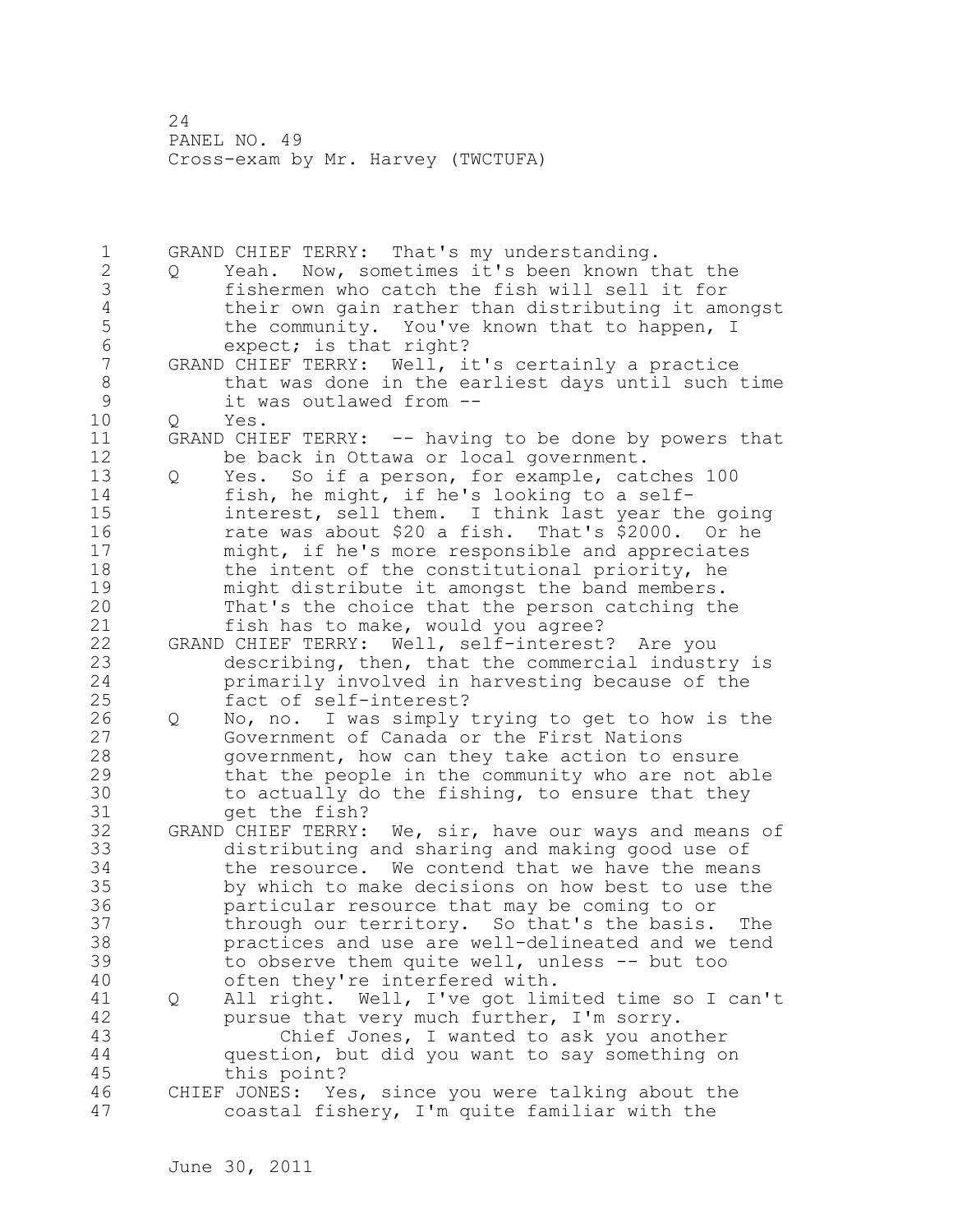1 coastal fishery. 2 Q Yes. 3 CHIEF JONES: So you were talking about people go out<br>4 with their commercial boats to go fish for food, 4 with their commercial boats to go fish for food,<br>5 and that certainly was the case going back 30, 4 5 and that certainly was the case going back 30, 40<br>6 vears in our area. Currently there's very few 6 years in our area. Currently there's very few people that still have commercial boats. They've 8 lost basically their licences. In some cases, 9 they've been sold. So we have very few commercial<br>10 fishermen left in our communities. fishermen left in our communities. 11 Q Yes. 12 CHIEF JONES: In our community too, like Chief Saul 13 Terry mentioned, we have many people go out on 14 their own sometimes with skiffs and we go out and 15 catch our own food. 16 On the issue of sale of fish, I know you're 17 well aware that with the Aboriginal Fishery 18 Strategy, I mean, there were initiatives that were 19 but in place to try to address some of the issues<br>20 bou're talking about. There were some pilot sales you're talking about. There were some pilot sales 21 programs, one in the Lower Fraser, another in 22 Skeena, another over in Barclay Sound, in which 23 there was a communal licence issue that did allow 24 sale. It was negotiated between the First Nations 25 that were involved in the fishery. 26 But there was a Commission that was held<br>27 Shortly after that, that said that there was shortly after that, that said that there was no 28 more pilot sales going to be negotiated, and so we 29 went through a number of years where those 30 mechanisms weren't available to us, and it's<br>31 meally only through this new PICFI program w really only through this new PICFI program where 32 again there is an opportunity to try to work, 33 accommodate against those issues around the 34 interests of First Nations aren't just in the food 35 or subsistence fishery. I mean, they are also for 36 economic benefit from the fisheries similar to 37 many other Canadians. 38 Q Yes. So I gather what you're saying is it's 39 important for the coastal communities to maintain 40 their presence in the commercial fishery because 41 having the boats there assists in delivering the<br>42 food fish to the people in the community who don food fish to the people in the community who don't 43 have a boat. That's -- 44 CHIEF JONES: I mean that is certainly one part of it, 45 but I know in our area too, what we've been 46 seeking for many years are allocations of fish, so 47 at least we can manage our own fishery, and again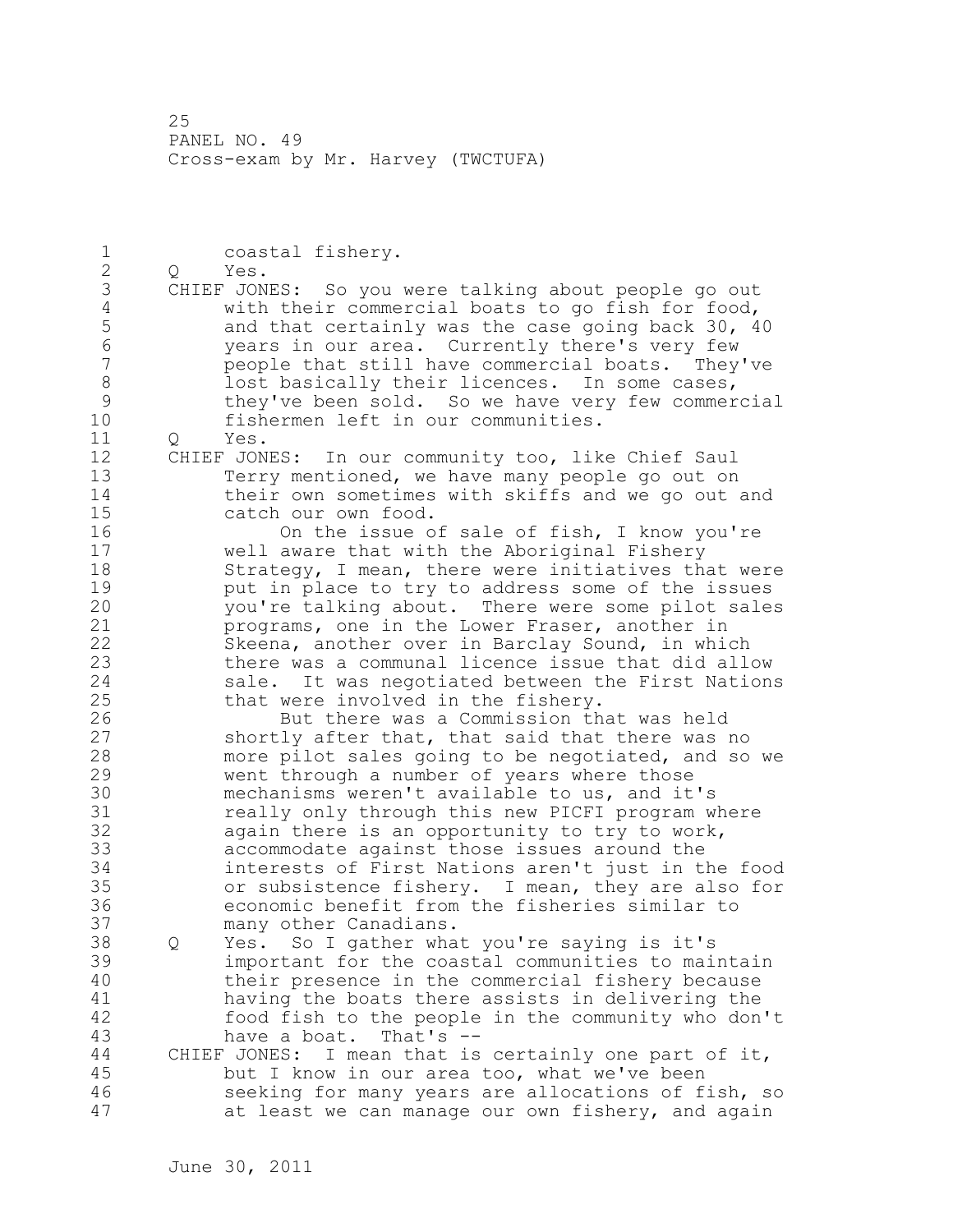1 we can determine the type of use that we want, 2 whether it's use it as a food fishery or for 3 economic purposes.<br>4 Q Yes, but there's a 4 Q Yes, but there's a constitutional duty to deliver 5 food fish to the weaker members of the band, is<br>6 there not? 6 there not?<br>7 MS. GAERTNER: MS. GAERTNER: That's a question of law. 8 MR. HARVEY: All right. I'll leave that, I'm sorry,<br>9 and I've got limited time as I sav. 9 and I've got limited time as I say.<br>10 0 Chief Jones, I wanted to ask you th 10 Q Chief Jones, I wanted to ask you this, something 11 more about the coastal First Nations. You owned a 12 boat yourself I see from your c.v. from 1979 to 13 1985; is that correct? 14 CHIEF JONES: That's correct. 15 Q Was that a troller? 16 CHIEF JONES: Yes, it was. 17 Q Yeah. Your father, I think, was a good fisherman 18 as well and a good shipwright; is that correct? 19 CHIEF JONES: That's correct.<br>20 0 Your grandfather, Albert Your grandfather, Albert Jones, was a renowned 21 fisherman as well and a prospector; is that right? 22 CHIEF JONES: Yes, he was. 23 Q Yes. Am I right, then, in 1958 - you may have to 24 answer this in general terms - but I understand in 25 1958 there were 52 trollers in Skidegate when the 26 population was only 213. Does that sound about<br>27 http://www.com/2013. Does that sound about right to you? 28 CHIEF JONES: Yes, it does. We've had many people talk 29 about the loss of access in Skidegate. 30 Q Yes. And there's been a loss of access and the 31 31 Haida Nation is pressing for a restoration or<br>32 The areater access to the commercial fishery: cor greater access to the commercial fishery; correct? 33 CHIEF JONES: Yeah, fisheries is one of the few kinds 34 of economic opportunities in our area. 35 Q Yes.<br>36 CHIEF JON CHIEF JONES: We have a large fishery, something like 37 18 percent of all the commercial values of all 38 fisheries occurs around in our waters, and we 39 would like access to that. 40 Q Yeah. And there's a similar story in other 41 communities, Port Simpson or Lax Klamaans, Kitkatla, Metlakatla, Hartley Bay, Klemtu, Bella 43 Coola, Owikeeno, Alert Bay, Fort Rupert, Quatsino, 44 Kyuquot, Zabellos, Ahousaht, Ucluelet, a similar 45 story. A former presence in the commercial 46 fishery that was greater, very much a need for a 47 commercial presence because of the remote location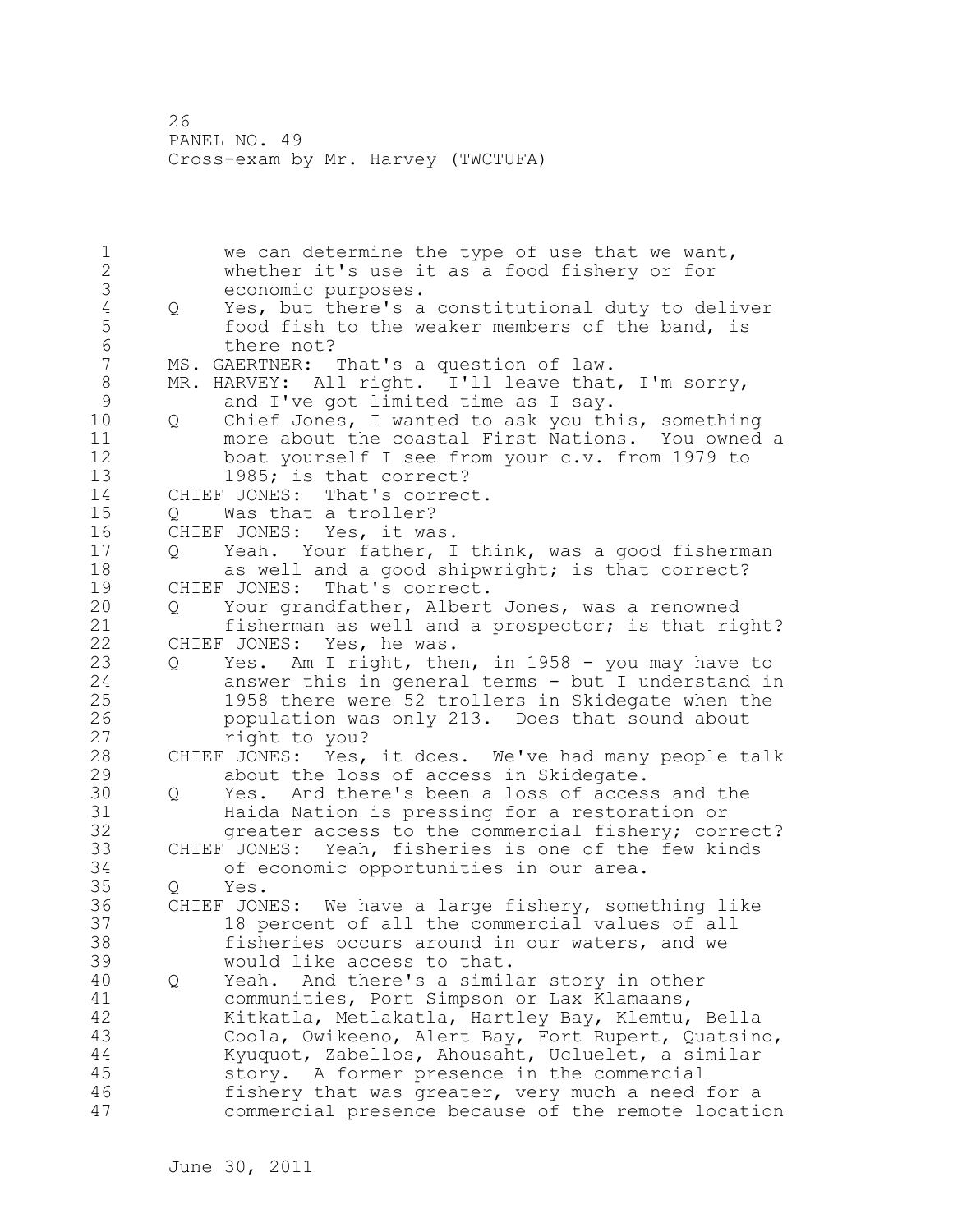1 and dependence on the sea and a pressing desire to 2 have a greater presence today. Is that pretty 3 much a common theme?<br>4 CHIEF JONES: Yeah, I this 4 CHIEF JONES: Yeah, I think that's -- if you go back<br>5 historically, certainly that's what's happened, 5 historically, certainly that's what's happened,<br>6 and a lot of that has been through licensing 6 and a lot of that has been through licensing<br>7 bolicies and sometimes it's like buvbacks. policies and sometimes it's like buybacks. It's 8 also been new fisheries like shellfish fisheries, 9 dive fisheries for geoduck, or sea urchin.<br>10 Basically in those policies, there hasn't Basically in those policies, there hasn't been --11 we would consider there hasn't been fair 12 distribution, I guess, or access for First Nations 13 in those new fisheries. 14 Q Yes. The fishermen in the past decades in your 15 area and other coastal First Nations have made 16 huge contributions, haven't they? I'm talking 17 about people like Dempsey Collinson in your area, 18 Roy Jones, Sr., Paul Pearson, Willis Crosby, 19 Sidney Crosby, all Haida I think fishermen.<br>20 CHIEF JONES: Yes. Yes, they are. They have be CHIEF JONES: Yes. Yes, they are. They have been 21 very -- 22 Q They all made huge contributions to the 23 communities, did they not, in terms of employment 24 and economic well-being? 25 CHIEF JONES: That's right. It does make a big 26 difference having someone in the commercial<br>27 fishery and having a commercial fishing bus fishery and having a commercial fishing business 28 or a vessel. 29 Q Yes. And the same thing in Old Masset, Robin 30 Brown, Wilson Brown, Jeff White, Oliver White and<br>31 lots more. lots more. 32 CHIEF JONES: Yes, and of course I don't think any of 33 the ones you've mentioned are still involved in 34 the commercial fishery. 35 Q In the Alert Bay area, the Assus and the Sewids 36 and the Beans families who've been in the fishery 37 for generations, are you aware of that? 38 CHIEF JONES: Yes, I am, and I think it's the same 39 situation in many of those communities. There's 40 very few boats or licences. 41 Q Yes. Fort Rupert, James Walkus, Walter<br>42 Cadwallader, Alfred Hunt. Actually I t Cadwallader, Alfred Hunt. Actually I think those 43 three are still involved in the fishery, aren't 44 they? 45 CHIEF JONES: Possibly. 46 Q Campbell River, the Robert and Chikkites families, 47 they're still involved in the fishery, I think,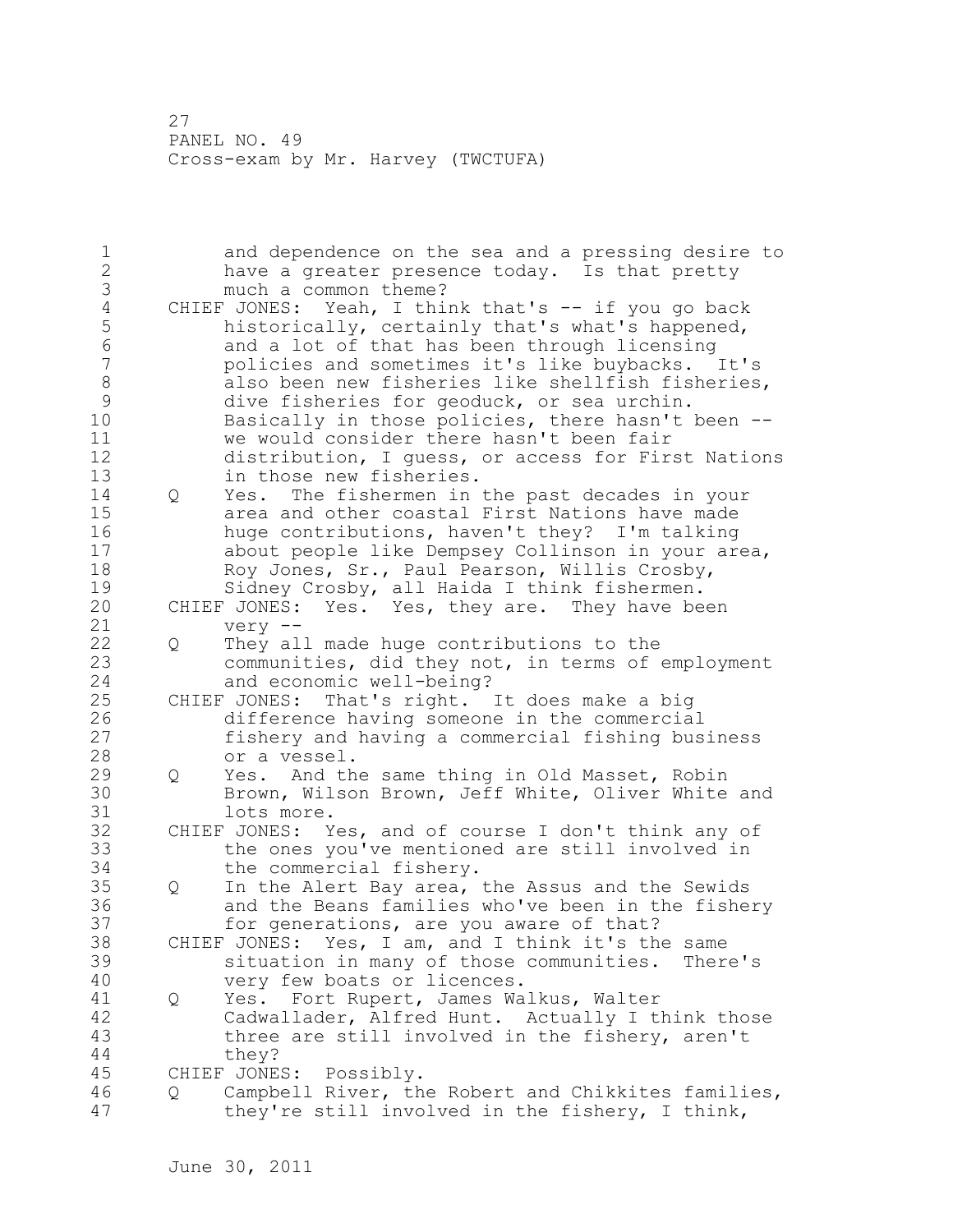1 aren't they? 2 CHIEF JONES: I know the Roberts' are. 3 Q Yes, all right. And the coastal communities all<br>4 have this in common, don't they, that there are 4 have this in common, don't they, that there are<br>5 memote communities, many without even roads to 5 5 remote communities, many without even roads to<br>6 them, and they have miniscule reserves, correct 6 them, and they have miniscule reserves, correct?<br>7 CHIEF JONES: Yes, I think Doug Harris spoke of that CHIEF JONES: Yes, I think Doug Harris spoke of that as 8 well.<br>9 0 Yes. 9 Q Yes. And Doug Harris showed us a map showing that<br>10 the upriver reserves are larger and he explained the upriver reserves are larger and he explained 11 the agrarian purposes for those larger allotments. 12 MS. GAERTNER: Sorry, I don't think that's a correct 13 summary of the evidence. 14 MR. HARVEY: Well, there was a chart that went up.<br>15 That's what I was referring to. 15 That's what I was referring to.<br>16 MS. GAERTNER: The "larger" is inacc MS. GAERTNER: The "larger" is inaccurate I think even 17 if you reflect on the chart. 18 MR. HARVEY: All right. Well, the chart speaks for 19 itself.<br>20 0 Chief J 20 Q Chief Jones, do you have a view on that subject? 21 Is that not a well-known subject and something 22 that's often discussed as between coastal First 23 Nations and upriver First Nations, that they got 24 the larger reserves based on the idea that they 25 were to derive their income from land? Coastal 26 First Nations were expected to derive their income<br>27 from the sea and got smaller reserves. from the sea and got smaller reserves. 28 CHIEF JONES: I think in the Haida Nation, our approach 29 has not been to look at the size of reserves. 30 It's been around our historic occupation of Haida<br>31 Gwaii waters, and so vou're aware that the Haida Gwaii waters, and so you're aware that the Haida 32 Nation has a case for aboriginal title through all 33 of Haida Gwaii and the waters around Haida Gwaii. 34 It's currently in abeyance and we're involved in 35 reconciliation discussions. 36 Q Yes. 37 CHIEF JONES: But I think our approach hasn't been 38 focusing on these reserves. I know when the 39 reserves were surveyed in our areas, my great 40 grandfather, Amos Russ, testified before the 41 Reserve Commission and they said that we own all<br>42 the area. These are areas we use, but we're not the area. These are areas we use, but we're not 43 going to put forward a list of areas to be set 44 aside as reserves because we own the whole areas. 45 Q Yes. The result -- 46 CHIEF JONES: That was back in around 1910. 47 Q All right. We've heard evidence of PICFI licences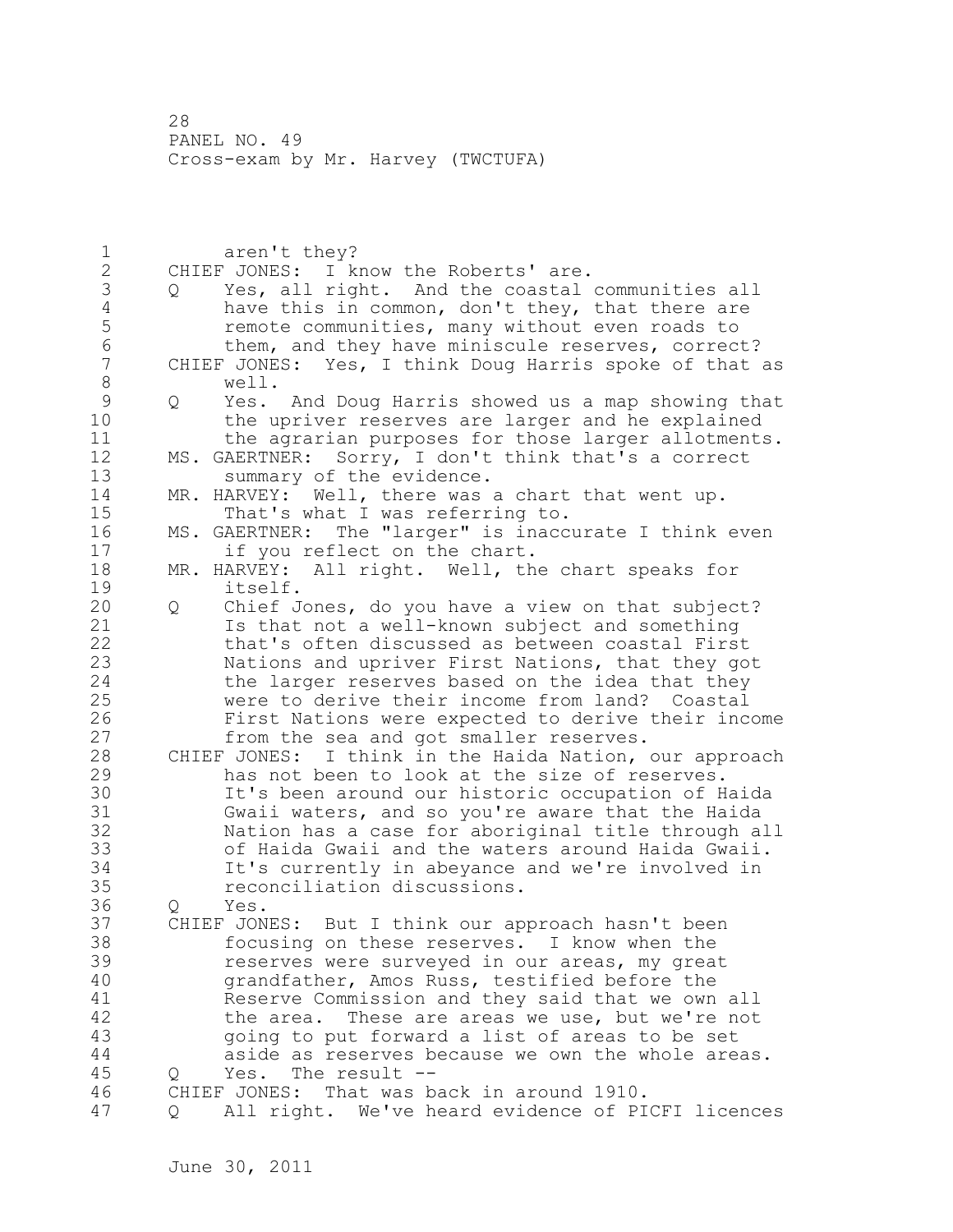1 being taken from the coastal areas and the 2 allocations effectively being transferred upriver. 3 In the west coast Vancouver Island area that my<br>4 clients are in, or one of my clients in 4 clients are in, or one of my clients in<br>5 particular, there are 14 PICFI troll li 5 particular, there are 14 PICFI troll licences and 6 we heard that a lot of those are being transferred upriver. 8 Now after the Court of Appeal decision in the<br>9 **Ahousaht** case, I think the DFO is finally looking 9 *Ahousaht* case, I think the DFO is finally looking to leave them in the coastal areas. Do you have a 11 view as to the transfer of commercial fishing 12 opportunities away from the coast upriver, Chief 13 Jones? 14 CHIEF JONES: I know that the basis for that, there's 15 both an issue of justice in terms of -- because 16 the First Nations up the river, we heard about 17 barricades -- The Barricade Treaties have been 18 denied commercial access. 19 Then I think the other issue has to do with<br>20 -- I've lost my train of thought. -- I've lost my train of thought. 21 MR. HARVEY: Yes, so did I. By my reckoning, I've got 22 five minutes left of my -- I've got one more 23 topic, if I could. 24 THE COMMISSIONER: I don't think you connected on that 25 last question and answer, so maybe you want to try 26 that again.<br>27 MR. HARVEY: MR. HARVEY: 28 Q What do you think about commercial fishing rights 29 being taken in the PICFI program from the coastal 30 areas, transferred upriver?<br>31 CHIEF JONES: Yeah, so the other CHIEF JONES: Yeah, so the other issue is the 32 conservation issue, so basically a movement 33 towards more terminal fisheries puts less pressure 34 on weak or species at risk or stocks at risk. 35 Q I know that's the DFO position, but how does it 36 affect coastal First Nation communities who cannot 37 get those PICFI licences. 38 CHIEF JONES: I think there's an opportunity for 39 terminal fisheries in coastal areas as well, so I 40 think that's one way of kind of addressing that, 41 but current DFO policy doesn't allow that<br>42 discussion. Allocations currently can be discussion. Allocations currently can be 43 discussed and negotiated for inland fisheries, but 44 for coastal First Nations, just have to have 45 licences, so I think there are some opportunities 46 for terminal fisheries in the coast that should be 47 explored.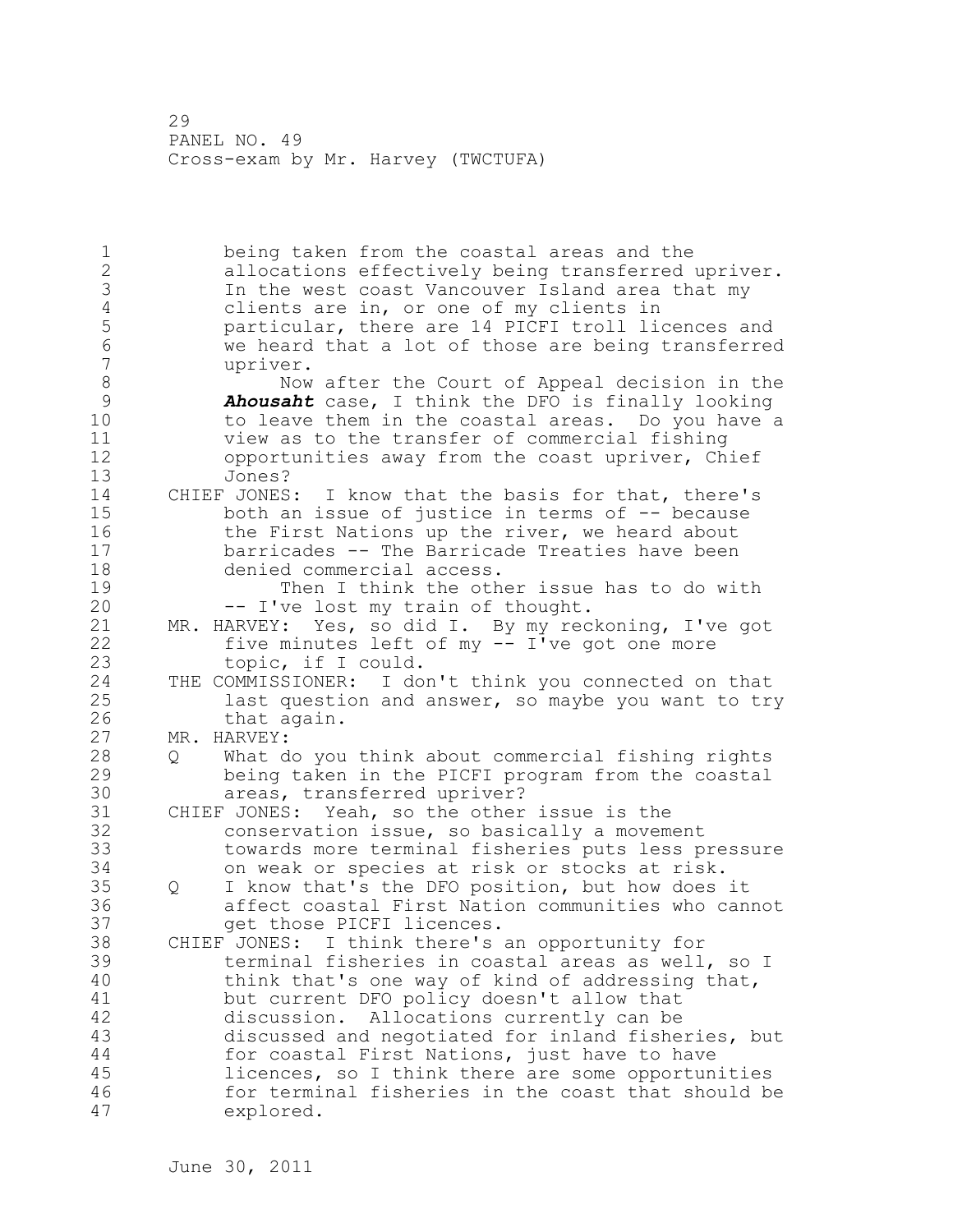1 Q But I thought the object of the PICFI licence 2 scheme was to buy licences out of the non-3 aboriginal commercial fishing users and transfer 4 them to First Nations for commercial fishing 5 purposes. 6 CHIEF JONES: I think that has been happening, and some<br>7 of those licences, I think, have been used for of those licences, I think, have been used for 8 economic opportunity fisheries inland, and First 9 Nations basically include salmon licences in their business plan also can have access to salmon 11 **licences that have been retired.** There also is a 12 mechanism to avoid kind of disproportionately 13 affecting certain categories of licences, whether 14 it's an AI licence, which can only be held by a 15 First Nation person -- 16 Q All right. Well, I won't press you further on 17 that, but there is one other topic I wanted to ask 18 you about. 19 THE COMMISSIONER: Mr. Harvey, I think Chief Terry had<br>20 a -a --<br>MR. HARVEY: 21 MR. HARVEY: Oh. Chief Terry? 22 GRAND CHIEF TERRY: Yes, I'd like to comment on the 23 point that you're trying to make in terms of 24 moving a particular program around or utilizing it 25 to manipulate management of a commercial interest. 26 From our point of view in the ITO or the<br>27 Intertribal Treaty is that we have the r Intertribal Treaty is that we have the right to 28 determine how it is that we shall use the 29 resource. Currently, however, we have a problem 30 in terms of adequacy of the stocks to be able to 31 utilize a more wider scope of economic enterprise.<br>32 also, I think that we're getting into more of Also, I think that we're getting into more of 33 how is it that these particular programs are being 34 established? I think that there's a fine point, 35 Mr. Commissioner, whereby there's a political 36 reason for incorporating these programs to the 37 interior and there needs to be a way, find a way 38 in which we, the people, can determine how it is 39 that an economic venture is to be pursued. 40 Q Yes. Thank you, Chief Terry. Now, finally, this 41 very important subject of the model. On the west<br>42 coast of Vancouver Island, there's an Aquatic coast of Vancouver Island, there's an Aquatic 43 Management Board model that's been discussed here, 44 and as part of its website material, it has this 45 under the heading of "Inclusivity". I'm going to 46 ask Chief Jones how this compares with the Haida 47 Gwaii Haanas model.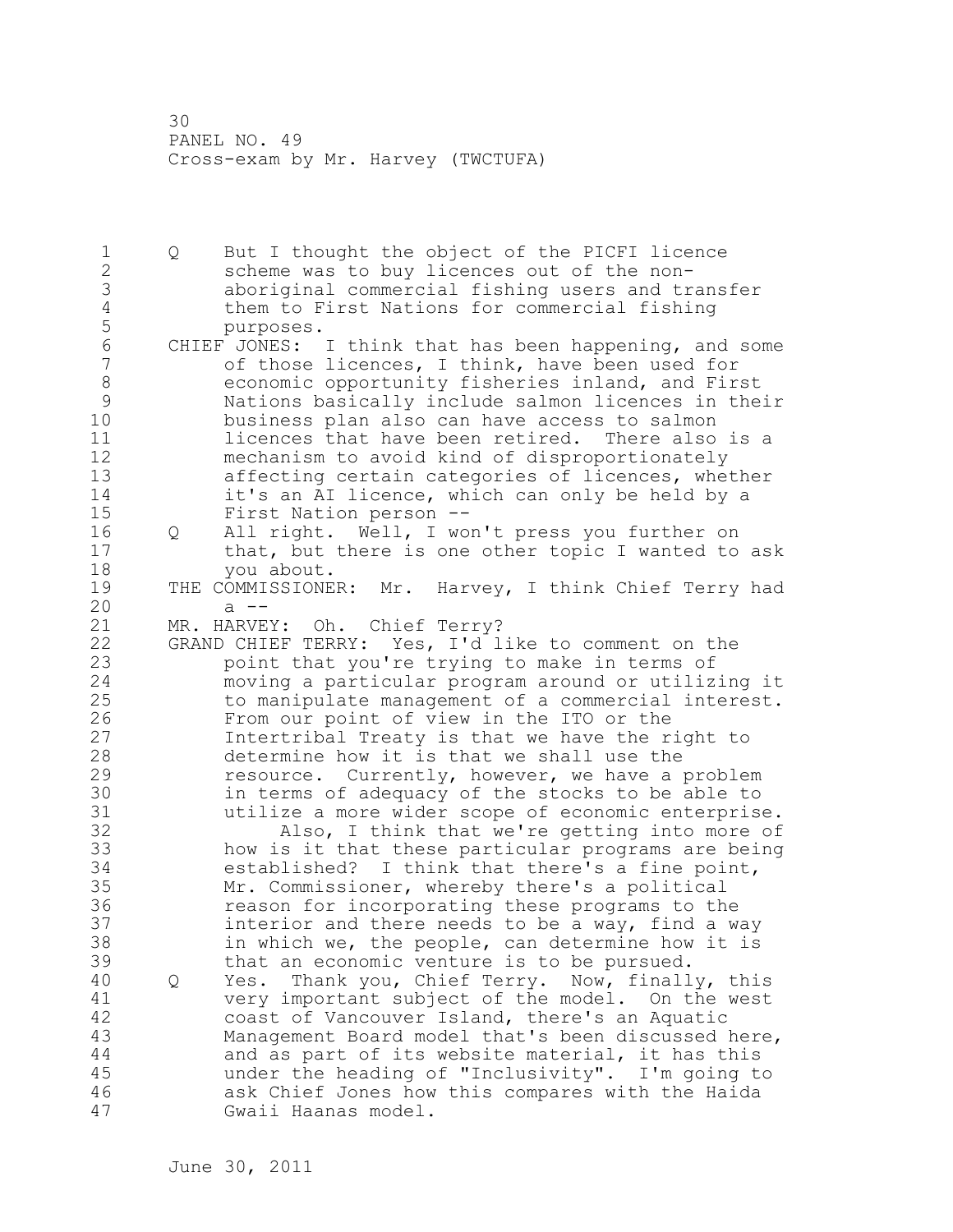1 1 Inclusivity. Coastal communities and other<br>2 1 Dersons or bodies affected by aguatic persons or bodies affected by aquatic 3 resource management should have an<br>4 copportunity to participate in the 4 opportunity to participate in the formulation<br>5 and implementation of integrated aquatic 5 and implementation of integrated aquatic 6 resource management decisions. Participation of coastal communities and other persons and 8 bodies affected by aquatic resource<br>9 management will promote improved de management will promote improved decisions. 10 11 On the Gwaii Haanas model, there is a board 12 of six, three of which are Haida, and three of 13 which are Government of Canada; is that correct? 14 CHIEF JONES: That's correct. 15 Q No non-Haida communities represented or non-Haida 16 stakeholders? 17 CHIEF JONES: There was an Advisory Board which was 18 established which was made up of mainly community 19 members. There was representatives from the<br>20 commercial fishing industry who worked to commercial fishing industry who worked to 21 recommend an interim management plan for the area 22 and -- 23 Q Yes. 24 CHIEF JONES: -- that was something which was adopted 25 by the -- this is for the marine area. 26 Q Yeah, but it didn't affect the board members. And<br>27 out of the members, some of the Canada board out of the members, some of the Canada board 28 members were in fact Haida Nation persons. A 29 gentleman by the name of Gladstone who's the Park 30 Manager was on that board for a time?<br>31 CHIEF JONES: Yeah, if you're referring to 31 CHIEF JONES: Yeah, if you're referring to the<br>32 Superintendent of Gwaii Haanas --Superintendent of Gwaii Haanas --33 Q Yes. 34 CHIEF JONES: -- you're correct. He is a Haida. 35 Q Yes. 36 CHIEF JONES: He's been involved in that organization 37 for the last 15 or so, 20 years. 38 Q Yes. Now, that model is applied on the -- and 39 Haida Gwaii were -- about 50 percent of the 40 population is non-Haida; is that approximately 41 correct for the population mix?<br>42 CHIEF JONES: Roughly. CHIEF JONES: Roughly. 43 Q It's led to a certain feeling in the non-Haida 44 citizens that they've been disenfranchised, has it 45 not, and it's led to some litigation? 46 CHIEF JONES: I think there's a lot of support for -- 47 like I mentioned, there's an Advisory Board that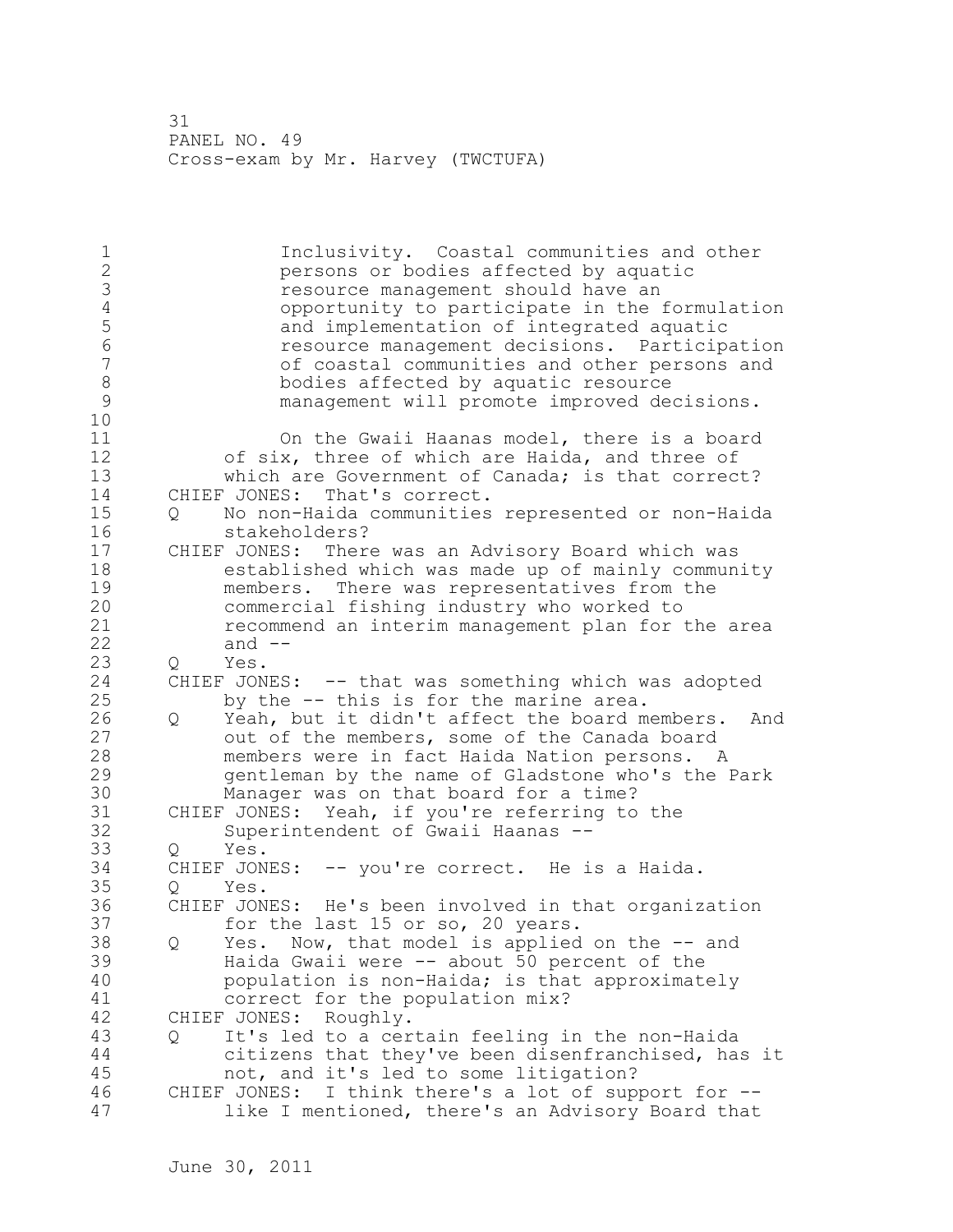1 was involved in developing an interim management 2 plan, and certainly there always are individuals 3 who won't agree with things, whether it's what<br>4 qovernment does or whether it's what the Haida 4 government does or whether it's what the Haida<br>5 Nation does. Yes, there was a court case that 5 Nation does. Yes, there was a court case that<br>6 Was, I believe, a tour operator who wanted a 6 was, I believe, a tour operator who wanted a larger allocation of visitor days. 8 Q Yeah, his quota was determined by this board, and<br>9 the board adopted a rule that if you wanted to 9 the board adopted a rule that if you wanted to increase your quota allotment, you had to be a 11 Haida blood (sic). You had to have a blood 12 connection with the Haida Nation; is that correct? 13 CHIEF JONES: I don't think that's correct. Under the 14 management plan, there's a limited number of 15 visitor days and those days are an allocation. 16 There's a certain number that were allocated to 17 existing users of which there were no Haida 18 involved. 19 Q Yes.<br>20 CHIEF JON CHIEF JONES: And then there was also an allocation 21 that's in place for future Haida businesses. And 22 it was based on kind of their historic visitor 23 days, right? So there was one operator who wanted 24 to expand their business and that was what the 25 court case was about. 26 Q Yeah, and he couldn't because he wasn't Haida. If<br>27 he had been Haida, he could have; that's what it he had been Haida, he could have; that's what it 28 comes to? 29 CHIEF JONES: Well, he has a licence and he's operating 30 under a certain management plan and I think he 31 would have liked to change the management plan. Q Yes. 33 CHIEF JONES: But it went through a public process and 34 it was approved by -- 35 Q Oh, yes.<br>36 CHIEF JONES: CHIEF JONES: -- the Government of Canada and the Haida 37 and -- 38 Q Yes, yes. 39 CHIEF JONES: -- that's been followed in the management 40 of the area. 41 Q Yeah. But you mentioned this model and you<br>42 mentioned Inuvaluit agreement that is a sim mentioned Inuvaluit agreement that is a similar 43 model, but that model has never been used in a 44 southern Canadian context for the allocation of 45 commercial rights of access to a public resource, 46 has it? 47 CHIEF JONES: In the Canadian context?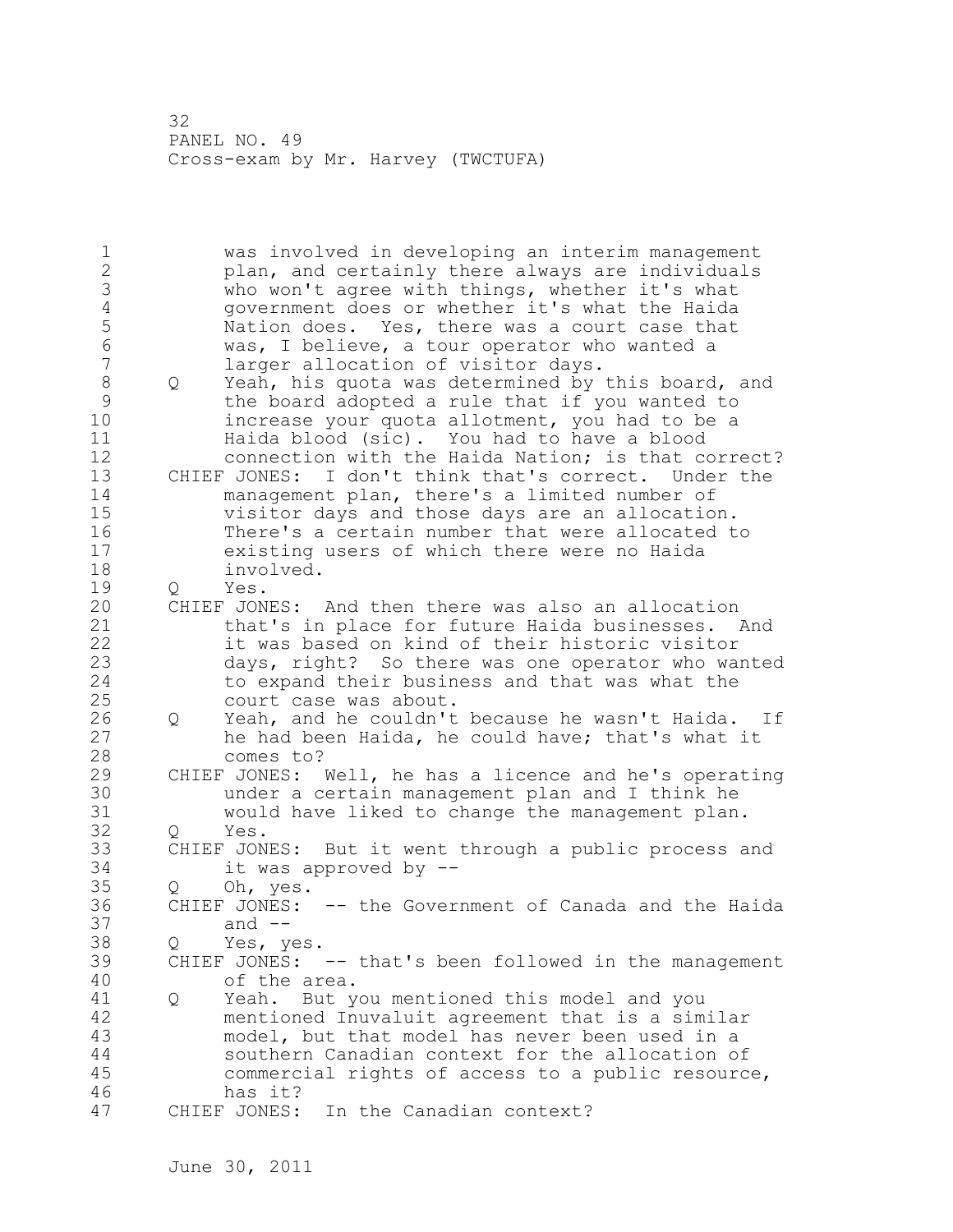1 Q Yeah, southern Canadian context. Geographic -- 2 CHIEF JONES: I didn't mention Inuvaluit model, 3 although I know about it.<br>4 MR. HARVEY: All right. I'm s 4 MR. HARVEY: All right. I'm sorry, my time's run out.<br>5 1 can't pursue it further. 5 1 can't pursue it further.<br>6 MR. McGOWAN: Perhaps an approp 6 MR. McGOWAN: Perhaps an appropriate time to take a short break? 8 THE REGISTRAR: The hearing will now recess for ten<br>9 minutes. minutes. 10 11 (PROCEEDINGS ADJOURNED FOR MORNING RECESS) 12 (PROCEEDINGS RECONVENED) 13 14 THE REGISTRAR: The hearing is now resumed. 15 MR. EIDSVIK: Good morning, Mr. Commissioner and panel 16 members, Philip Eidsvik for Area E and the<br>17 Coalition. Coalition. 18 19 CROSS-EXAMINATION BY MR. EIDSVIK: 20 21 Q Mr. Huber, I had a couple of questions for you on 22 population, but first thing I don't think we have 23 on the record is Fraser River are fully 24 subscribed, aren't they? 25 MR. HUBER: I don't know what you mean by "fully 26 subscribed".<br>27 Q There's no e 0 There's no extra fish. If you give some from --28 an increase to one group, you have to take it from 29 a different group? 30 MR. HUBER: I wouldn't agree with that. We're trying<br>31 to --31 to --<br>32 0 And w  $Q$  And why  $-$ 33 MR. HUBER: Well, we're trying to manage stocks here 34 and we're trying to manage all stocks. So but if 35 you're doing that properly, there are going to be 36 some stocks that one might call surplus to the 37 spawning grounds that could have been caught, but 38 they can't because of management actions that are 39 needed to protect the weaker stocks, plus, you 40 know, there's a considerable debate over surplus 41 stocks on the spawning ground because there are<br>42 many benefits on an ecosystem basis to having, many benefits on an ecosystem basis to having, you 43 know, extras fish on the spawning grounds. 44 Q Well, if you look at the total allocation of 45 Fraser sockeye and took the commercial, public 46 commercial opportunity, which is to catch the 47 surplus that's not required for conservation, or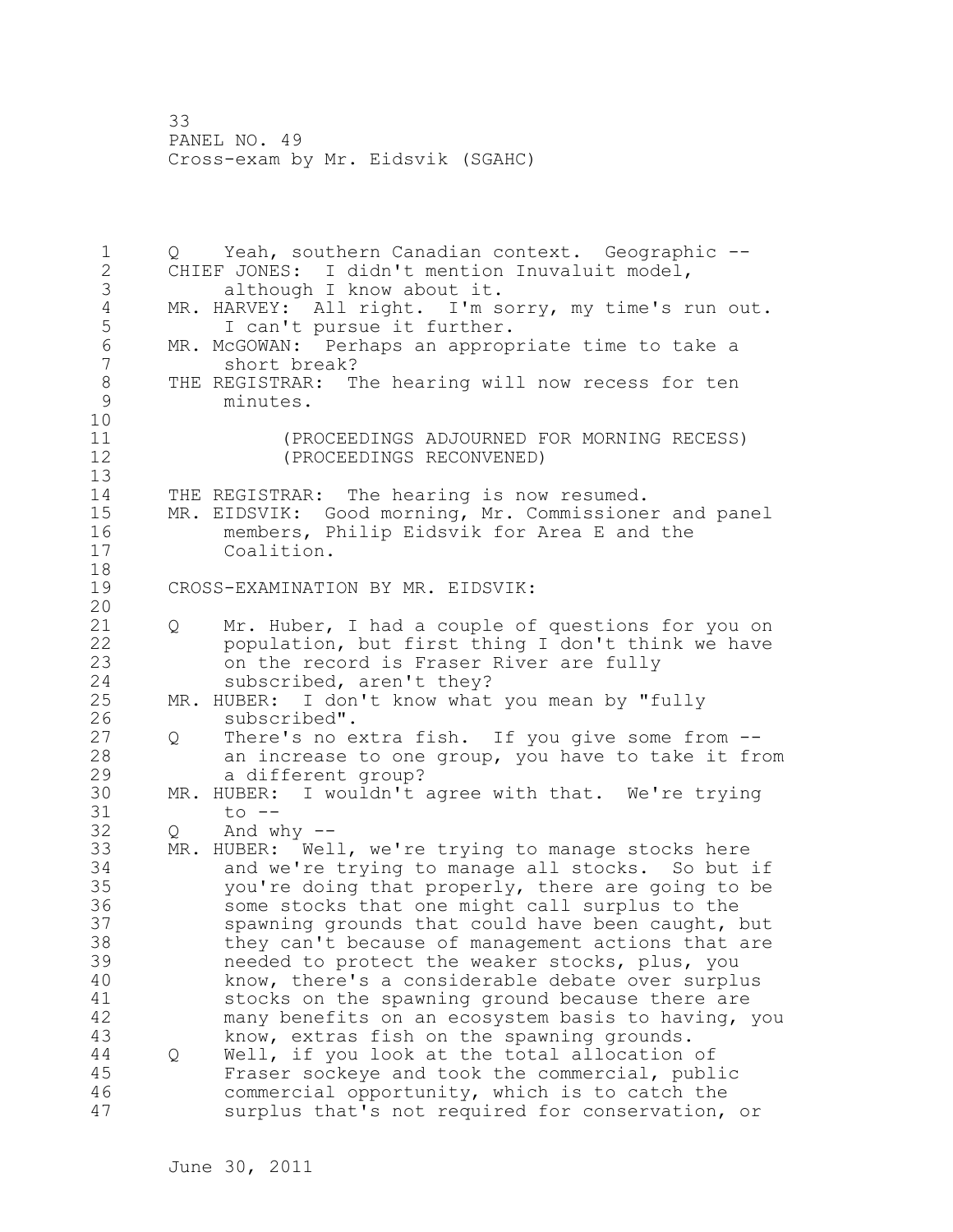1 for Aboriginal FSC purposes, you would say it is 2 fully subscribed; am I correct? 3 MR. HUBER: If you want to interpret it that way. I'm<br>4 mot sure the fish would interpret it that way. 4 not sure the fish would interpret it that way.<br>5 0 Can you tell us about how many Aboriginals hav 5 Q Can you tell us about how many Aboriginals have 6 6 access to Fraser River sockeye for FSC purposes?<br>7 1 know there's Commission document, Tab 45, and I know there's Commission document, Tab 45, and 8 **perhaps, Mr. Lunn, you could pull that up.** I 9 don't know if you -- have you had a chance to<br>10 review that, Mr. Huber? review that, Mr. Huber? 11 MR. LUNN: I'm sorry? 12 MR. HUBER: Well, there's 203 First Nations -- 13 THE COMMISSIONER: Tab 45. 14 MR. HUBER: -- approximately in the province. In the 15 work I'm doing with the Fraser River and the 16 Marine approach areas, there's approximately 150 17 First Nations, but I think even Russ gets a few 18 Fraser sockeye up in his part of the world. 19 MR. EIDSVIK: Yeah. I believe in the Commission<br>20 documents -- Tab 45, Mr. Lunn. Yes, if this documents -- Tab 45, Mr. Lunn. Yes, if this could 21 be entered as an exhibit. It's a table of 22 Aboriginal Groups with access to Fraser River 23 sockeye and their populations. 24 THE REGISTRAR: That will be marked as 1221. 25 26 EXHIBIT 1221: Population or Membership Data<br>27 for Aboriginal Organizations [DFO] for Aboriginal Organizations [DFO] 28 29 MR. EIDSVIK: 30 Q Chief Terry, about how many Aboriginal people 31 roughly are there in your area?<br>32 GRAND CHIEF TERRY: Bv --GRAND CHIEF TERRY: By --33 Q By number. 34 MR. HUBER: -- you say which area, I don't know what 35 you're... 36 Q I'm referring to what you call your homeland. 37 GRAND CHIEF TERRY: The St'at'imx, they're about 6,000. 38 Q About 6,000. And what percentage of the run of 39 the Fraser sockeye run that goes into your area do 40 you harvest normally and do you intend to harvest 41 subsequent to a settlement, a treaty settlement?<br>42 Sorry, let me ask the question in a different wa Sorry, let me ask the question in a different way. 43 Do you have a sense of the total Fraser sockeye 44 run, do you harvest five percent, ten percent, do 45 you have a number like that? 46 GRAND CHIEF TERRY: We don't have a number like that, 47 as you say. But as Mr. Huber knows quite well,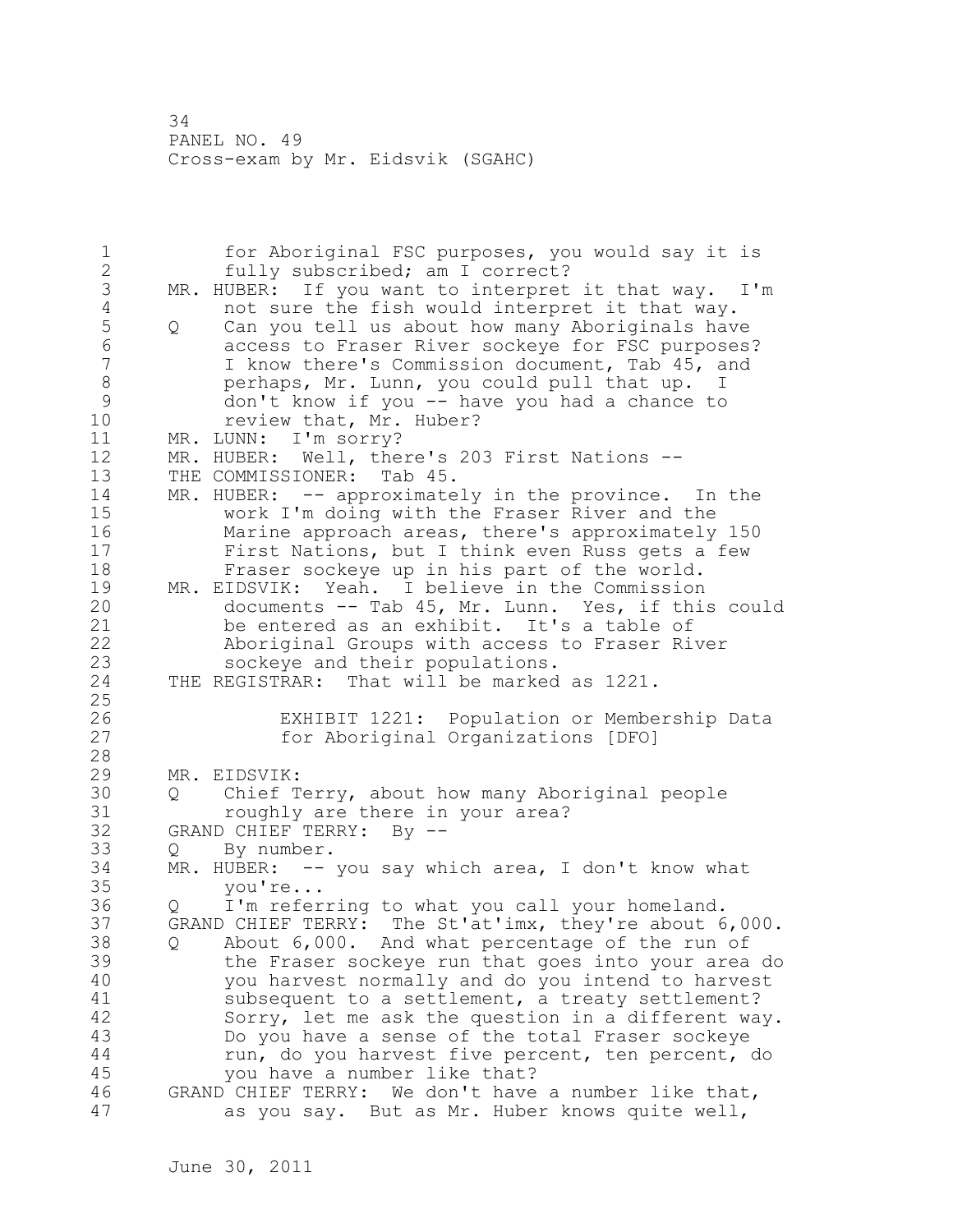1 our folks, we go to the river and we seek to 2 acquire the fish we need for the winter, and then 3 once we reach, meet that need, then we leave, and<br>4 it's that kind of arrangement that we have amongs 4 it's that kind of arrangement that we have amongst 5 our people.<br>6 0 Now, I know 6 Q Now, I know there's some -- you have commercial ambitions for that area and I wonder have you done 8 any studies on the value of fish caught in your 9 homeland?<br>10 GRAND CHIEF TE GRAND CHIEF TERRY: Any studies of...? 11 Q Any studies on a business plan, what the value of 12 the fish are, what the markets might be, that sort 13 of stuff? 14 GRAND CHIEF TERRY: We've initially in, for example, in 15 1981, we did a study on the quality of some of the 16 salmon that were coming through. That was the 17 intent, to get a value added kind of an approach 18 to -- with our area. Yeah, we're making 19 initiatives of that nature.<br>20 0 Yes. Did any conclusion co 20 Q Yes. Did any conclusion come out of the study 21 about the value that you can remember? 22 GRAND CHIEF TERRY: The value that -- and some of the 23 stocks, and they were quite different than 24 different stocks that were coming to or through 25 our area, and they were beginning -- in terms 26 100king at marine source, or harvest at the marine<br>27 1evel, that would be termed as number one, I level, that would be termed as number one, I 28 believe, and then they were beginning to reach 29 their upper limit, depending on what one was 30 looking at and how one was to commercialize the<br>31 catches that we're having. So it depended on w 31 catches that we're having. So it depended on what<br>32 use we were making, or what kind of value added we use we were making, or what kind of value added we 33 were making of the fish. 34 Q Would you, if you had commercial opportunity, and 35 I'm getting a little bit confused, would you 36 harvest in the marine area, or would you harvest 37 in your, what you describe as your homeland? 38 GRAND CHIEF TERRY: I think we're currently discussing 39 ways and means and how we can develop our own 40 brand, as the current language says, and we do 41 have a high quality salmon in our area that we<br>42 have service our own use. And so we're looking process for our own use. And so we're looking at 43 avenues on how we can perhaps utilize this unique 44 processing. 45 Q Now, if commercial salmon fisheries moved inland, 46 into your area, will all Canadians in that area be 47 eligible to buy -- or, sorry, catch and sell fish,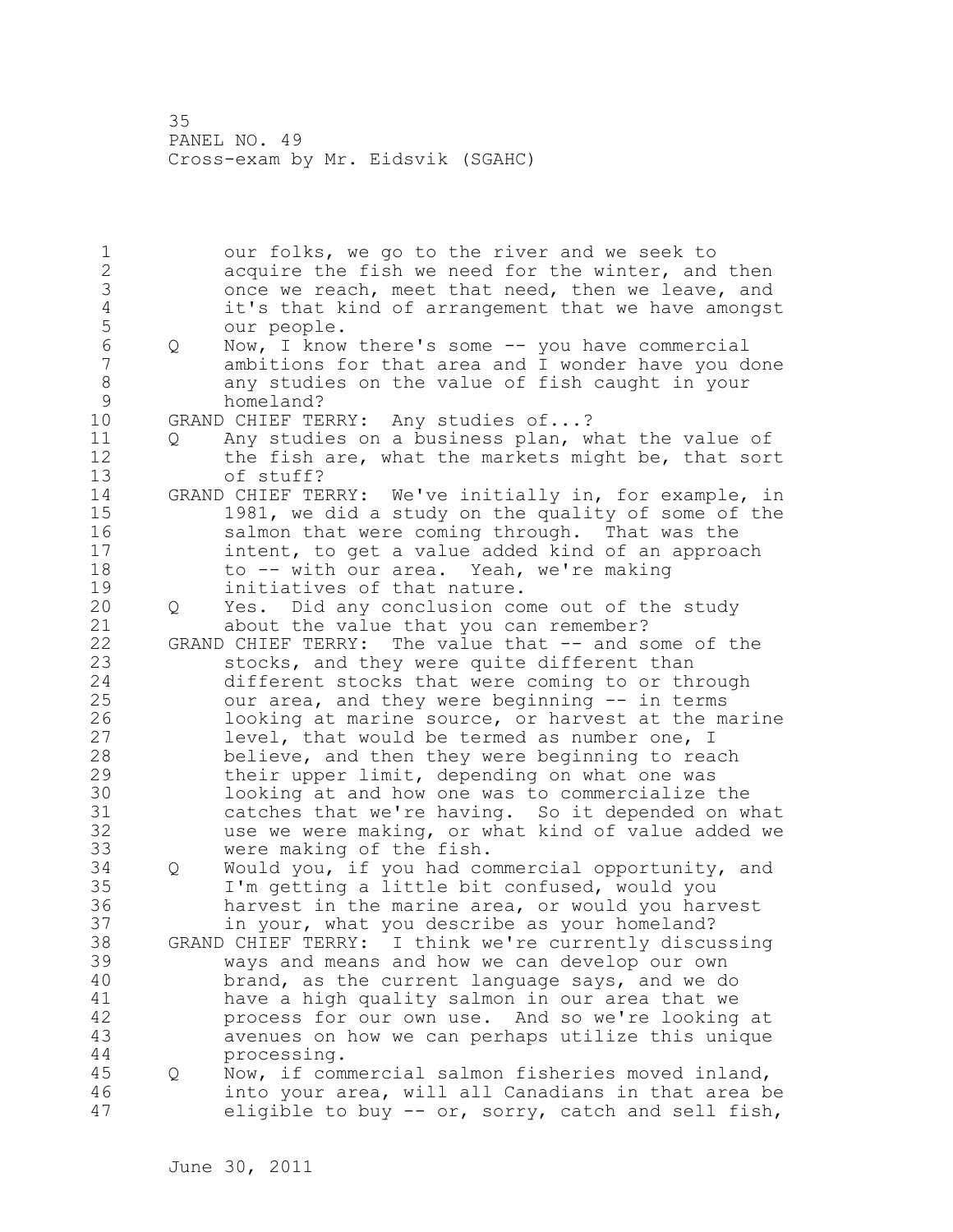1 or would it be limited to your Aboriginal groups? 2 GRAND CHIEF TERRY: Well, we're looking at it in terms 3 of "we" being the decision-makers in the area 4 currently, and how we would work that is yet to be 5 worked out.<br>6 0 I quess I'm 6 Q I guess I'm wondering if you can help me a little more directly on that. Would you support the 8 opening of commercial fisheries for everybody who<br>9 lives in your region, not just your Aboriginal 9 lives in your region, not just your Aboriginal groups? 11 GRAND CHIEF TERRY: I think that it is something that 12 if indeed it is opened up, and then that's for 13 non-Aboriginals, they fall under a different 14 jurisdiction than we feel we do. And so therefore 15 it's not -- for our own determination, it would be 16 for our peoples that we would be making these 17 determinations, that is that for St'at'imx or 18 Nlaka'pamux or Ts'ilhqot'in or Carrier or Sekani, 19 or others, Tsawataineuk.<br>20 0 But so, but you don't ha 20 Q But so, but you don't have a position right now 21 that says let's open up the commercial salmon 22 fishery in inland areas of B.C. for everyone. 23 That's not your policy right now? 24 GRAND CHIEF TERRY: No, it's not a matter that's 25 specifically spelled out that way. 26 Q Okay, thank you. Mr. Huber, can you tell me what<br>27 the purpose and allocation for FSC fish is amongs the purpose and allocation for FSC fish is amongst 28 Fraser River groups, and how DFO calculates that? 29 MR. HUBER: Well, we consult and work with, I prefer we 30 -- you know, we have a partnership relationship<br>31 with First Nations, but technically we consult 31 with First Nations, but technically we consult on<br>32 their needs. I've determined a lot of the number: their needs. I've determined a lot of the numbers 33 that would go in a communal licence, for example, 34 by working with the First Nations, and 35 understanding what the needs are. And the other 36 understanding is that I've had is that those needs 37 change, and the allocations are in the communal 38 licence who would need to change. It's based on 39 their needs of the community. And we look at the 40 current catches and our catch records and their 41 catch records, and we try to reach an agreement.<br>42 And in many cases we do reach an understanding o And in many cases we do reach an understanding of 43 what the need is each year. But our objective is 44 to -- whether it's with an individual First Nation 45 or the Tribal Nation to reach agreement on what 46 those numbers would be. 47 The biggest challenge for leaders is -- and I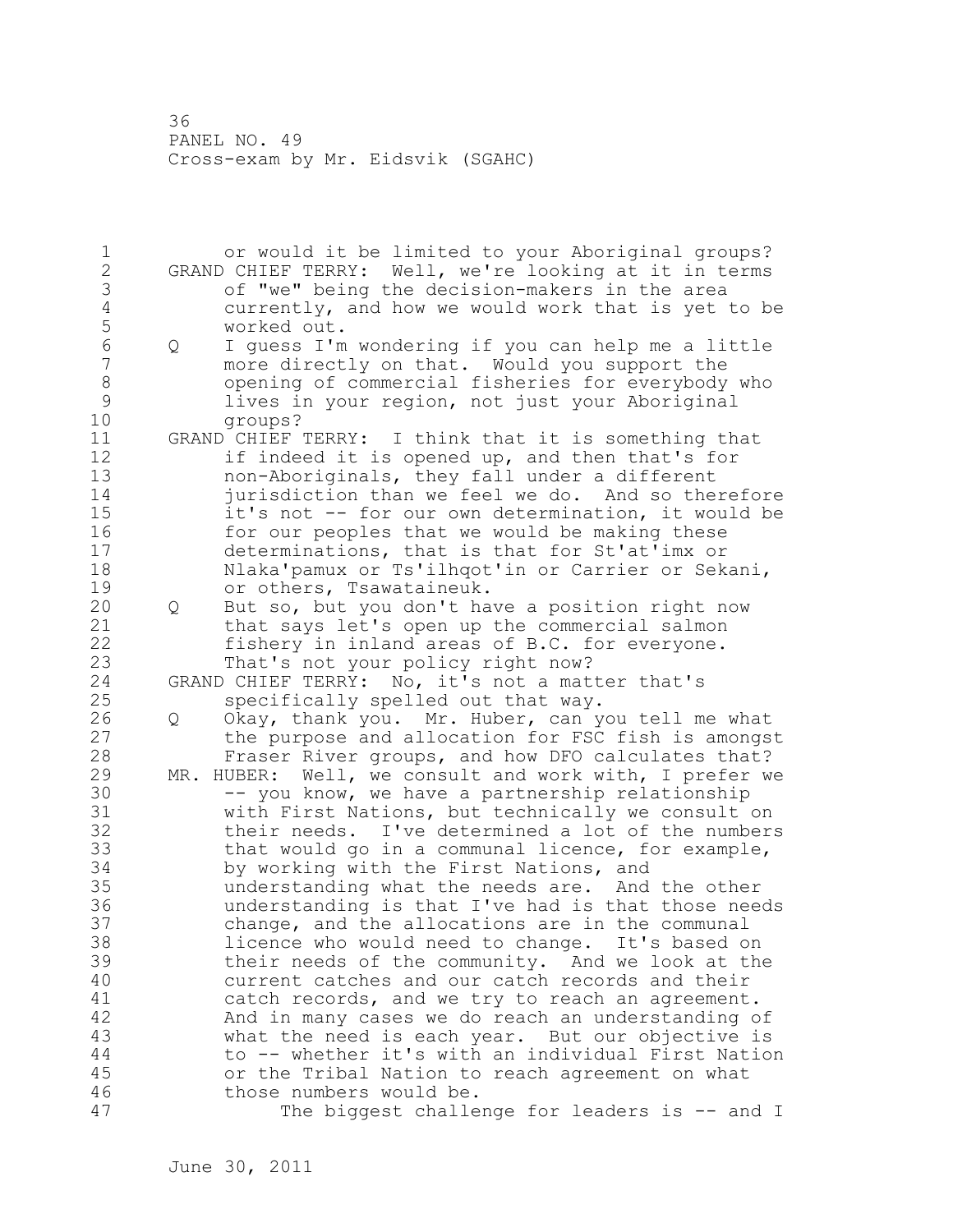1 can certainly understand this, is signing an 2 agreement to any numbers, because there's a lack 3 of trust, and I don't blame them, that on how that<br>4 things that they sign now may impact their 4 things that they sign now may impact their<br>5 finterest in the future. But still by work 5 interest in the future. But still by working with<br>6 the groups we in many cases can agree on a number, 6 the groups we in many cases can agree on a number,<br>7 at least understand a number, that will meet the at least understand a number, that will meet the 8 current needs. 9 Q I understand it's -- I think what you're telling me is it's a negotiated number? 11 MR. HUBER: It should be, in my mind. I've always 12 tried to do that. 13 Q Can you give me a little more hand on that, 14 because if you negotiate a number that's 500 15 pounds, it might be too much. If you negotiate a 16 number that's ten pounds, it's too little. 17 Doesn't DFO have any standard that's saying we 18 think each Aboriginal person needs say 100 pounds 19 of sockeye per year?<br>20 MR. HUBER: No, we don't. MR. HUBER: No, we don't. 21 Q And can you tell me why that is? 22 MR. HUBER: Well, the needs of the various communities 23 vary, their access to various resources varies, 24 and the returns to the areas vary. So there's 25 various considerations each year that you look at. 26 But the need is fairly consistent. It can't<br>27 always be met, because the stocks just aren' always be met, because the stocks just aren't 28 there. But we certainly, based on the returning 29 stocks, try to understand what the community needs 30 are in a given year, and make sure that the<br>31 opportunity to catch those, that we manage to opportunity to catch those, that we manage to 32 that. 33 Q Maybe you can help me a little bit, Chief Terry, 34 because I'm a bit -- I'm struggling with this a 35 little bit. The per person -- the per person 36 requirement for sockeye salmon, you must have a 37 good sense of that, given your thousands of years 38 in the area, exactly how much a person would need 39 within some kind of range. Can you give us an 40 idea what that range is? 41 GRAND CHIEF TERRY: They would vary, I'm certain,<br>42 because of the reality of any given day or y because of the reality of any given day or year. 43 One must really understand really the -- and a lot 44 of folks don't really understand our peoples. And 45 you know the -- what is, for example, right now 46 within our area there is an economic situation 47 that finds that unemployment is staggering within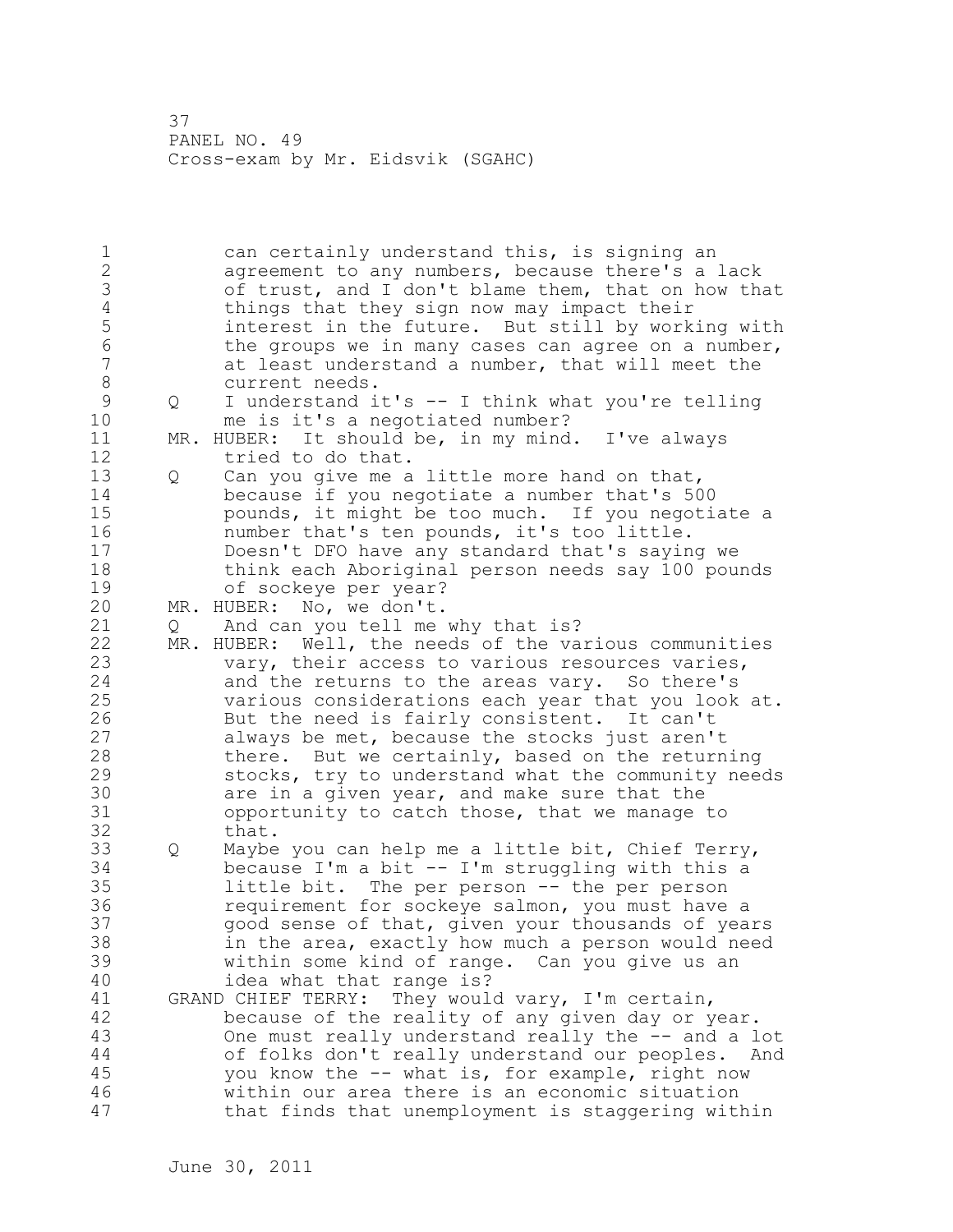1 our communities, and not only within our own 2 communities, but in the population in general. 3 The economy is such that we rely more greatly upon<br>4 the salmon resource now than ever before. And yet 4 the salmon resource now than ever before. And yet<br>5 we are hampered by the fact that the stocks are 5 we are hampered by the fact that the stocks are<br>6 said to be in grave danger of becoming extinct. 6 said to be in grave danger of becoming extinct. And so we have to pursue acquisition of food 8 for our people in various ways. And so it's an<br>9 economic matter. We have to look at it in a 9 economic matter. We have to look at it in a<br>10 cultural context. You know, they say that cultural context. You know, they say that 11 ceremonial matters are important, and they are 12 important to our people. The spiritual aspects 13 are important. And all of those kind of things 14 have a role to play within our community and 15 dictate to a great extent the needs from various 16 resource sectors. 17 Q Well, I'm trying to, and maybe you can help me, 18 I'm trying to get a range. Is the number a pound 19 a day, or is that too low?<br>20 GRAND CHIEF TERRY: Well, Mr. E GRAND CHIEF TERRY: Well, Mr. Eidsvik and Mr. 21 Commissioner, we've done studies that where folks 22 are trying to substitute, for example, how many 23 fish do you eat per year or per week or per, you 24 know, and amend so that they can maybe substitute 25 some chicken or something or beef or something 26 else to alleviate our situation there.<br>27 But I think that that's a questio But I think that that's a question that we 28 have to determine for ourselves, what is our need. 29 For example, economically a lot of our folks are 30 unemployed, so therefore they're on welfare. And<br>31 they're having to get by on say \$200 a month per they're having to get by on say \$200 a month per 32 person, if the person is an individual, and then 33 it escalates from there per family. And so 34 therefore how does one get by on what used to be 35 \$185 a month, or \$200 now, I believe it's been 36 raised, the welfare level, and so therefore we 37 need access to our fishery to augment our various 38 needs. And how does one calculate that, you know. 39 Q That helps a lot. So what you're saying is then 40 when you go to DFO you say we need access, rather 41 than a number.<br>42 GRAND CHIEF TERRY: GRAND CHIEF TERRY: Sir, we don't go to DFO a lot of 43 times to be able to calculate these matters. The 44 need is there, as I've expressed earlier, that our 45 folks, when they go fishing, they are the ones 46 that determine what it is that they're going to 47 need for the winter in their calculation.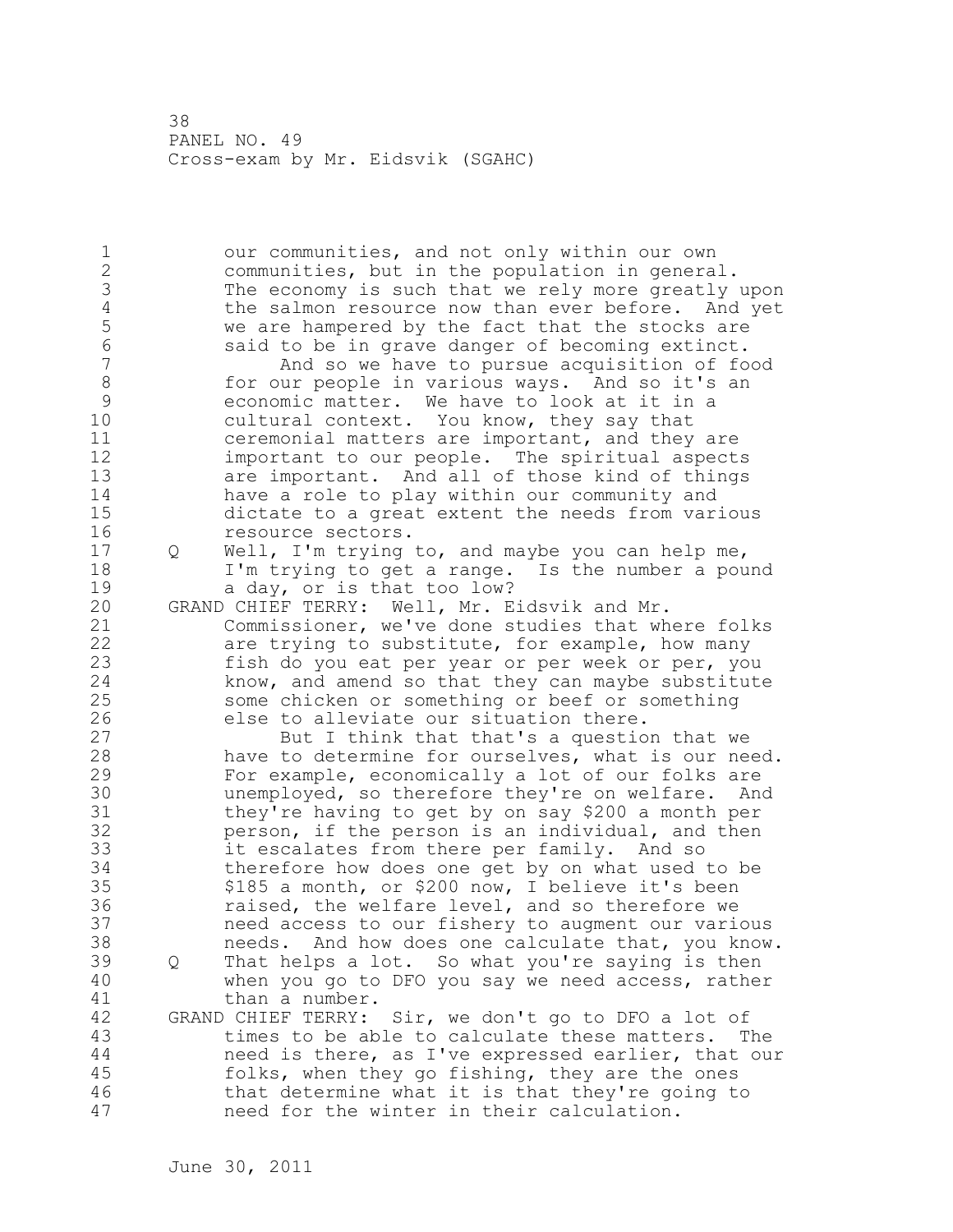1 Q That's pretty helpful, and my only point was, and 2 I was trying to get at, is how does DFO plan on 3 how much fish to deliver up the river, how much<br>4 fish to put on the spawning grounds, how much f 4 fish to put on the spawning grounds, how much fish<br>5 to catch below, if they don't have a number. But 5 to catch below, if they don't have a number. But<br>6 1 think you've resolved that. You just sav we 6 I think you've resolved that. You just say we need to be open for fishing and have access to 8 fish. Have I got that correct?<br>9 GRAND CHIEF TERRY: That's right. A 9 GRAND CHIEF TERRY: That's right. And I think that we<br>10 are the ones to determine, when, who, how, where, are the ones to determine, when, who, how, where, 11 and how much one needs to be able to get by in 12 these areas. 13 Q Thank you, Chief Terry. Chief Jones, I have a 14 couple of questions for you. And I was interested 15 in your discussions on New Zealand and Boldt, and 16 you mentioned that the commercial fishing 17 component in New Zealand was settled, and you can 18 correct me if I've got some of this wrong, but I 19 just want to try and get a quick summary of it.<br>20 11 Was the Treaty of Waitangi that settled fina It was the Treaty of Waitangi that settled finally 21 the financial fisheries component of that is what 22 we're referring to when you talk about the New 23 Zealand settlement, isn't it? 24 CHIEF JONES: I think the Treaty of Waitangi was back 25 in the 1840s or so, and so really that didn't -- 26 it recognized their right to fish, but it wasn't<br>27 addressed until much later. addressed until much later. 28 Q That's right, and the settlement that you referred 29 to was the recognition of the fisheries component 30 of the Treaty of Waitangi from many years ago and<br>31 finally got settled about the '80s, didn't it, the finally got settled about the '80s, didn't it, the 32 1980's, somewhere in there? 33 CHIEF JONES: I'd have to go back and look at the 34 documents. 35 Q Okay. Do you remember specifically was in that, 36 because my understanding is they bought 50 percent 37 of Sealord Fisheries and transferred it over to 38 the Maori Fisheries Commission; is that correct? 39 CHIEF JONES: I think that was the starting point. It 40 had to do with the introduction of the co-41 management system in New Zealand, and the Maori<br>42 challenged that in court and then through challenged that in court and then through 43 negotiation, you know, there was an agreement 44 basically to provide a share to the Maori, and it 45 was done through -- and part of it was that 46 purchase of Sealord, but it also was a certain 47 percentage of existing quota fisheries, the quota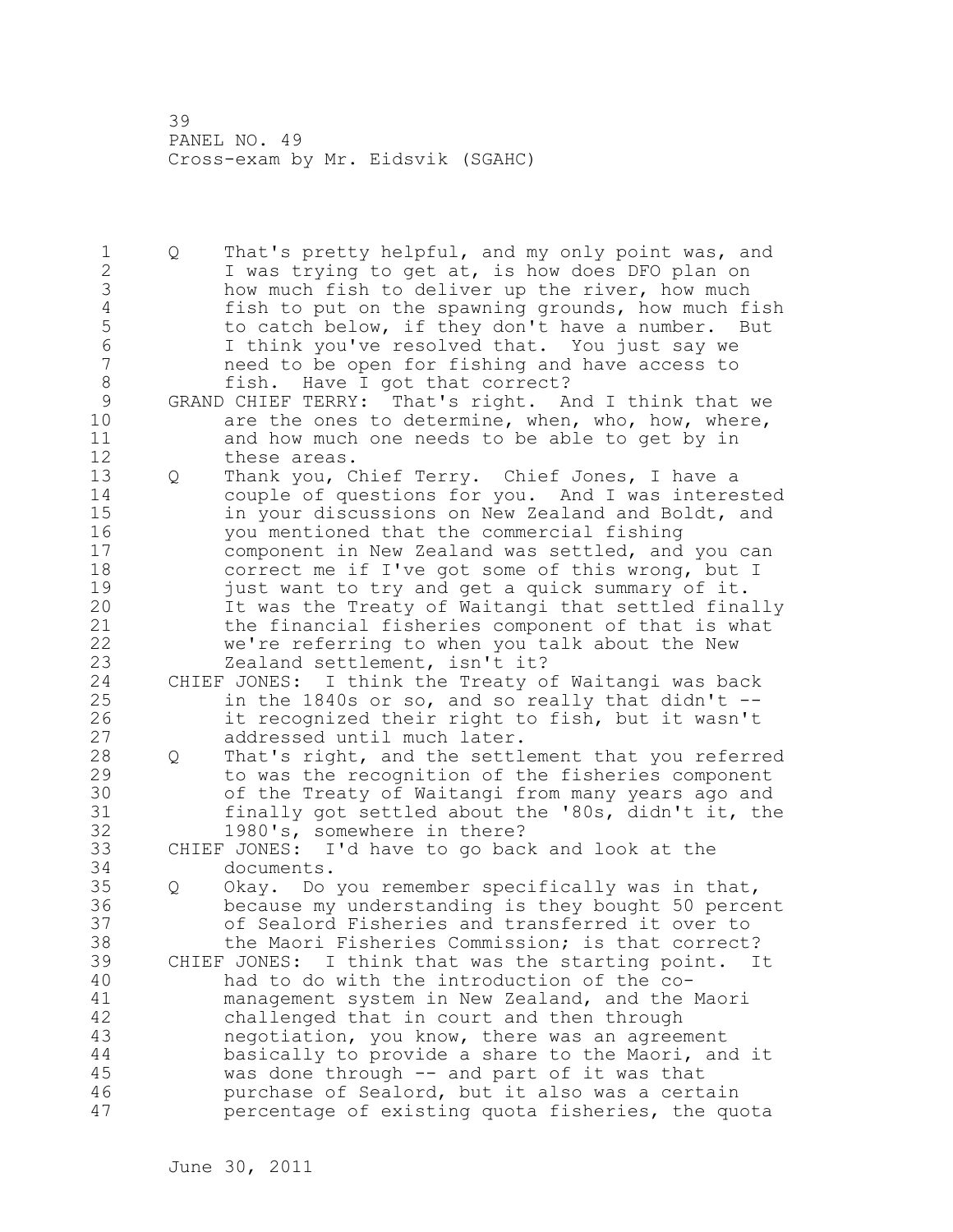1 fisheries that were put in place by the 2 government. So there was a recognition that that 3 quota system basically has affected Maori 4 interests in the fishery.<br>5 0 I think that's helpful. 5 Q I think that's helpful. I seem to remember that 6 it was 10 percent of the quota fisheries and 20 percent of any new fisheries that were developed. 8 Do you remember that, or have I got that wrong?<br>9 CHIEF JONES: I don't remember the exact percentages 9 CHIEF JONES: I don't remember the exact percentages.<br>10 There is Andrew Dav, as I mentioned, had done a There is Andrew Day, as I mentioned, had done a 11 report for "Our Place at the Table", where he does 12 lay out the history of that. And then also there 13 is also a brief history in that, the "Trajectory 14 of Pacific Fisheries" document that was presented 15 as evidence earlier. 16 Q Now, you are aware that in New Zealand that all 17 commercial fishermen fish under the same rules and 18 regulations? 19 CHIEF JONES: I think there is a commercial fisheries<br>20 and there's also traditional fisheries, so thev' and there's also traditional fisheries, so they're 21 not under the same rules and regulations. 22 Q And the traditional fisheries are non-commercial. 23 You're not sure? Okay. 24 CHIEF JONES: I think we mainly -- we were looking 25 mainly at the commercial component, because, you 26 know, that kind of was the context we were looking<br>27 at New Zealand because you know, that was kind of at New Zealand because you know, that was kind of 28 what was addressed. And I think there still is an 29 issue, I think, around the traditional fisheries 30 and that's still being negotiated or they're still trying to resolve that in New Zealand. 32 Q Thank you. And are you familiar with the 33 settlement in Alaska? 34 CHIEF JONES: Yes, I am. 35 Q Now, in Alaska, again it was the government bought 36 capacity for Aboriginal groups and they 37 extinguished the food fishery. There's no 38 separate Aboriginal food fishery in Alaska any 39 more, is there? 40 CHIEF JONES: I'm aware that there is a subsistence -- 41 they call it a subsistence fishery.<br>42 0 Yes, and open for all Alaskans, isn Yes, and open for all Alaskans, isn't it? 43 CHIEF JONES: I think it's open to rural, rural 44 Alaskans, and so that is -- that has been a court 45 issue because there are Alaskan Natives who are 46 considered rural, so I think there has been issues 47 around that, as well. But I know, you know, from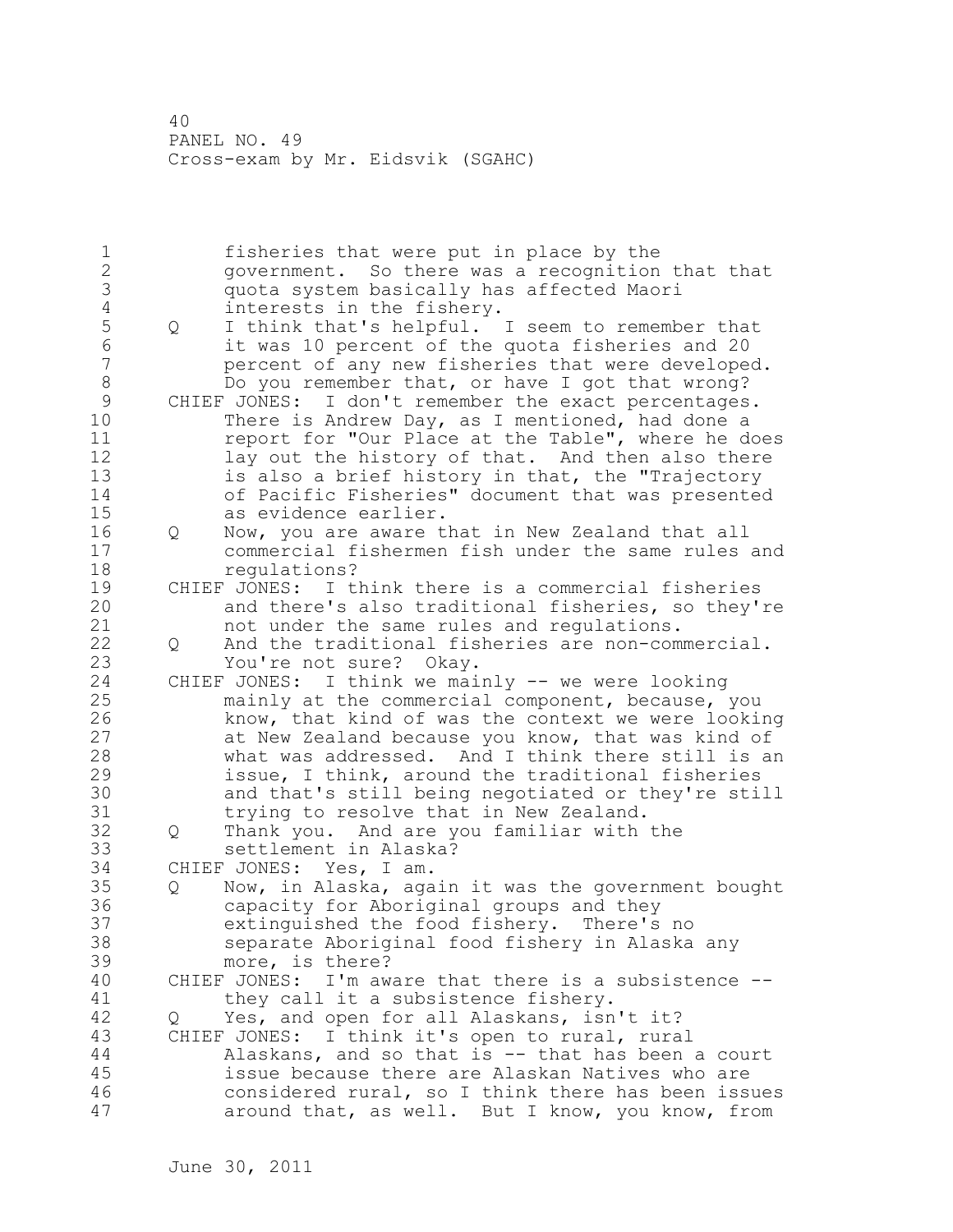1 my experience in Alaska that a majority of fishers 2 are Alaska Natives, so even -- and there are other 3 community -- and like you say, there's other --<br>4 there's Alaskans who aren't Alaska Natives at a 4 there's Alaskans who aren't Alaska Natives at all,<br>5 so participate in that fishery. 5 so participate in that fishery.<br>6 0 Yes. I think my understanding 6 Q Yes. I think my understanding is the same as yours, if you live in a rural area, you have a 8 right to fish in the subsistence fishery, and it<br>9 doesn't matter what type of Alaskan you are: is 9 doesn't matter what type of Alaskan you are; is<br>10 that correct? that correct? 11 CHIEF JONES: I think those are the Alaskan 12 regulations, I believe. Yes. 13 Q Perhaps I can bring up in my list of documents, 14 Mr. Lunn, Tab 93. And while that's happening, 15 perhaps I can ask you about the -- quickly about 16 the settlement on the East Coast following the 17 *Marshall* decision by the Supreme Court of Canada. 18 Again there Aboriginal communities were bought 19 into the fishery and fish under the same rules and<br>20 fequiations commercially as every other Canadian. regulations commercially as every other Canadian. 21 CHIEF JONES: If I can just go back to the Alaskan 22 fishery. I think it was an oversight in that 23 negotiation that fisheries weren't addressed 24 through the *Alaskan Native Claims Settlement Act*, 25 and basically the whole provisions around the 26 subsistence fishery were something which were<br>27 addressed later, right. And so I think that' addressed later, right. And so I think that's the 28 problem. If you don't deal with those things, 29 they'll keep coming up later, and that's, you 30 know, that's what's happened.<br>31 I know in the East Coast I know in the East Coast, there's a program 32 similar to the PICFI program here, the Allocation 33 Transfer Program, and that was kind of the 34 *Marshall* response initiative, you know, it... 35 Q And the last thing I want to bring up, there's an 36 article here called "The Hard Way" and if I could 37 have this entered as an exhibit, Mr. Commissioner. 38 THE COMMISSIONER: I'm sorry, Mr. Eidsvik, this is Tab 39 93, is it? 40 MR. EIDSVIK: Tab 93 of our documents. 41 THE COMMISSIONER: Thank you.<br>42 THE REGISTRAR: That will be THE REGISTRAR: That will be Exhibit 1222. 43 44 EXHIBIT 1222: "The Hard Way" from *The*  45 *Westcoast Fisherman*, News Briefs, December 46 1992 47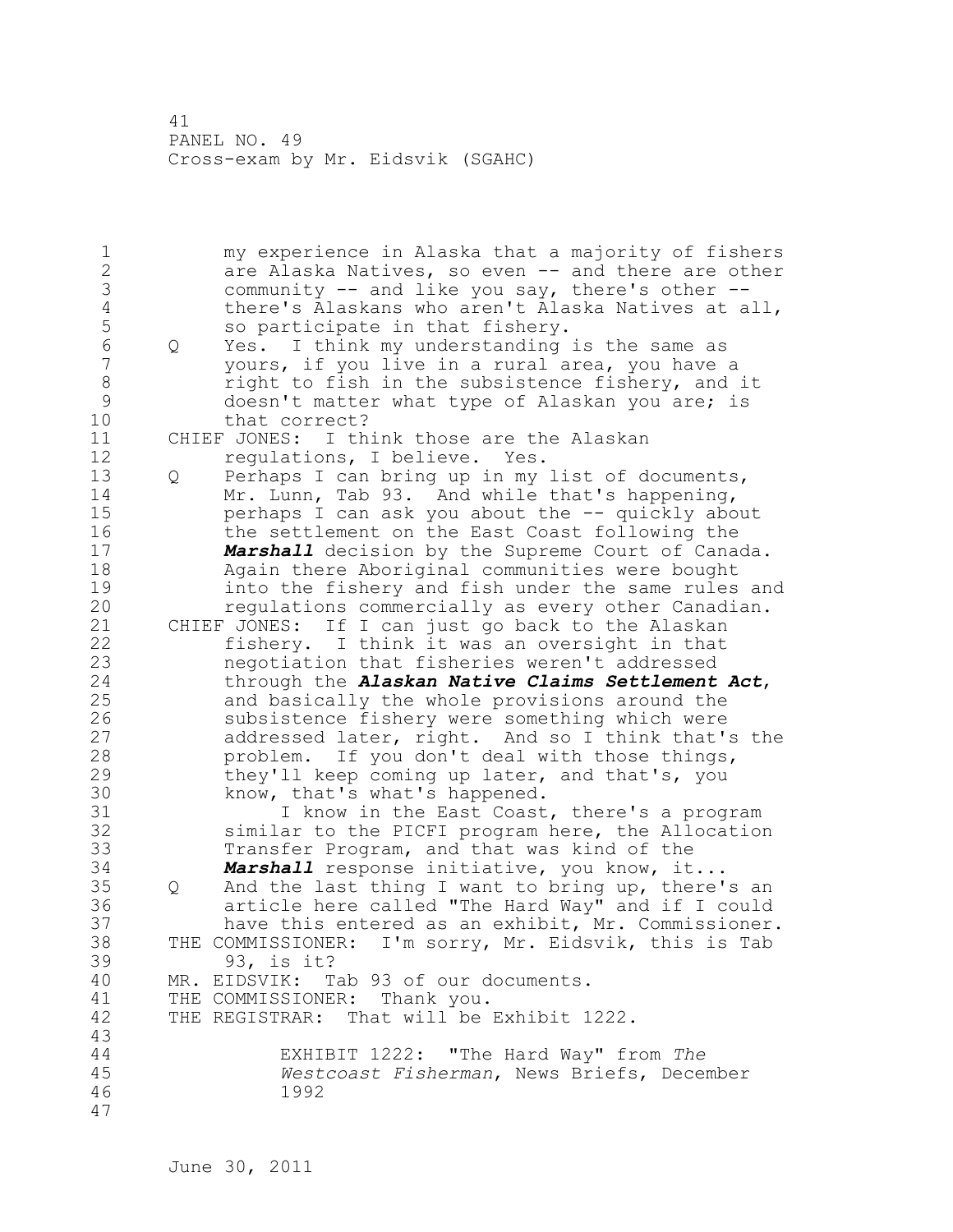1 MR. EIDSVIK: And the article that we're looking at is 2 called "The Hard Way".

- 3 MS. GAERTNER: Mr. Commissioner, I wonder if for the<br>4 fecord we could find out where this article came 4 record we could find out where this article came<br>5 from, what this article is. I don't know, I don 5 from, what this article is. I don't know, I don't<br>6 know it. 6 know it.<br>7 MR. EIDSVIK:
- MR. EIDSVIK: If you look at the bottom of the page, 8 Ms. Gaertner, you'll see *The Westcoast Fisherman*,
- 9 December 1992.<br>10 0 Now, I'm looki 10 Q Now, I'm looking at "The Hard Way", and it's the 11 way they control the illegal sales in the 12 subsistence fishery in Alaska. And I note that 13 they had one person there who was a buyer who was 14 selling fish illegally, and they fined him \$1 15 million and six months in jail, but when he 16 couldn't pay, the fine was lowered to \$100,000 and 17 his multimillion dollar processing company was 18 taken away. His operation included a 200-foot 19 processing barge, three 100-foot barges, and 14<br>20 tenders, all valued at four-and-a-half million tenders, all valued at four-and-a-half million 21 dollars. In addition, he has agreed never to buy 22 fish in Alaska again, after he gets out of jail.
- 23 Now, if we had those types of penalties for 24 illegal sales of fish, and I don't care whether 25 it's sports fish, Aboriginal fish, commercial guys 26 selling it illegally, we could probably get a<br>27 bretty good handle on illegal sales of fish in pretty good handle on illegal sales of fish in 28 B.C., couldn't we. Mr. Terry, do you have any 29 comment on that, or any other panel member? And
- 30 that was my last question. Mr. Jones?<br>31 CHIEF JONES: I don't think getting a handl CHIEF JONES: I don't think getting a handle on it is 32 kind of what the way I'd put it, because I think 33 it's a -- you know, enforcement is a major issue 34 particularly when rights issues are involved. You 35 know, I mean, I agree in commercial fisheries 36 where you have fishing under licences, you know, 37 that enforcement is kind of an important part of 38 it. But I think when you come down to other 39 fisheries where there's, you know, kind of you're 40 trying to address rights issues through some 41 regulatory regime.<br>42 It's importan

It's important to first of all see whether 43 you can reach agreement on what the regulations 44 are, and that's, I think, what these whole co-45 management approach is about, is trying to reach 46 agreement on, you know, how a fishery is 47 conducted. And so you address the conservation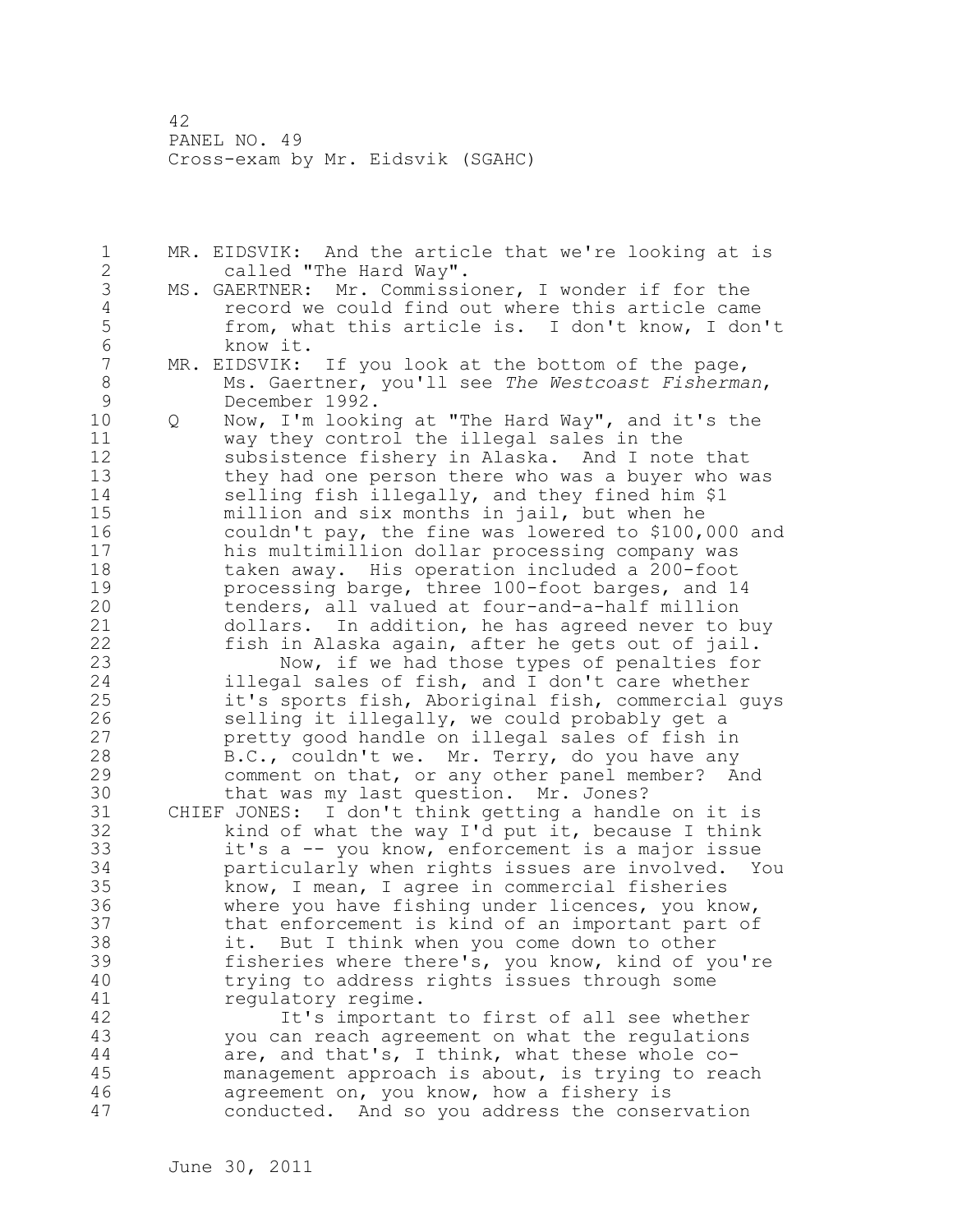1 issues, you know, you address the rights issues. 2 So I don't think just focusing in on the 3 enforcement really is, you know, without context,<br>4 and only at the heart of the issue or resolves the 4 gets at the heart of the issue or resolves the 5 issues. 6 MR. EIDSVIK: Thank you, I'm out of time. Thank you for answering my questions, panel. 8 THE COMMISSIONER: Mr. Eidsvik, you did ask if any of<br>9 the panel members had a comment (indiscernible -9 the panel members had a comment (indiscernible -<br>10 overlapping speakers). overlapping speakers). 11 MR. EIDSVIK: Oh, I'm sorry. 12 Q Did anybody else have anything they wanted to add 13 on that. 14 GRAND CHIEF TERRY: And in my determination, the matter 15 would be irrelevant in terms of trying to charge 16 an Aboriginal person, a St'at'imx especially, in 17 my territory, because we do have the right to take 18 the fish, and what we do with it is to be 19 determined by us. And if you're talking about a<br>20 commercial enterprise that's, you know, under a commercial enterprise that's, you know, under a 21 different regime of permit or a licence, then 22 however, you know, whatever punishment there is 23 there, then may be determined through that 24 particular process. But for us, I think it's a 25 right that we have. 26 And in terms of enforcement, our people know<br>27 what is right and what is wrong, and we carry out what is right and what is wrong, and we carry out 28 our practices accordingly. 29 Q Maybe I can have one follow-up, with reference to 30 say the illegal sale of fish caught for food<br>31 burposes, or fishing during a closed time. purposes, or fishing during a closed time. 32 GRAND CHIEF TERRY: Really, we don't really accept 33 that, and a lot of our folks feel that that is 34 wrongful to say that we are doing wrong by 35 selling, you know. Whose rules are we working 36 under, and I think that that's a question that 37 continues to fester or continues to need dealing 38 with. 39 Q Mr. Huber, and Mr. Todd, before I get out of here, 40 and I can let my friend stand up, do you have 41 anything to add?<br>42 MR. HUBER: I would - $MR. HUBER: I would -- that's the punitive, what you$ 43 referred to, and an extreme one. Those aren't the 44 normal situations we're dealing with. We're often 45 dealing with small sales. Chief Terry has, you 46 know, passed on how it is with his community, and 47 many are like that. So what we do try to do is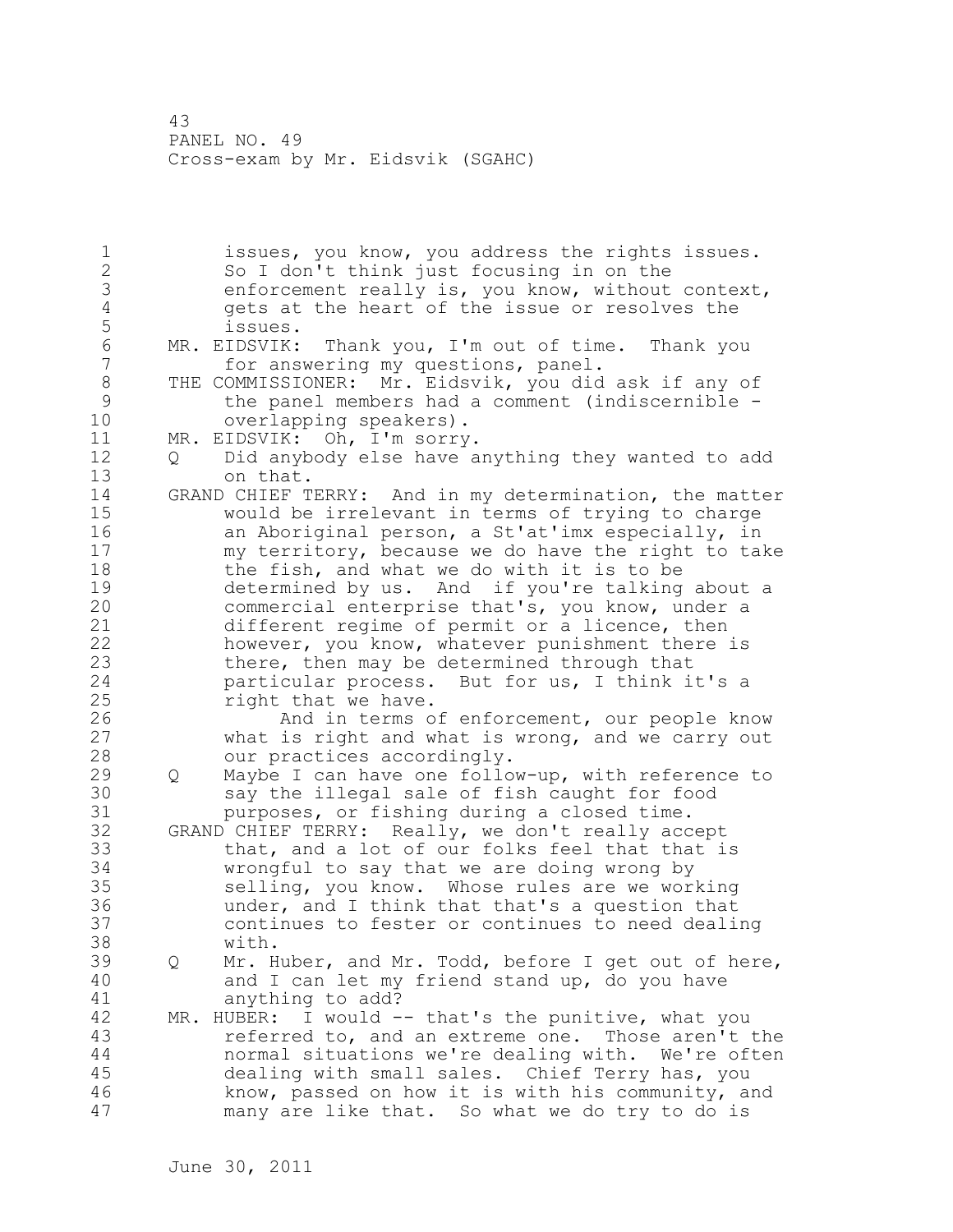1 reach agreements and understand the rules and I've 2 had many, many agreements. I've negotiated 3 agreements all over this province.<br>4 and there are rules, and when 4 And there are rules, and when people break<br>5 the rules, we try to, you know, we build in 5 the rules, we try to, you know, we build in<br>6 mechanisms to deal with them. One that we' 6 mechanisms to deal with them. One that we've really invested in heavily with the Department is 8 restorative justice or community justice. So the<br>9 idea there is that you do establish rules, if the 9 idea there is that you do establish rules, if they<br>10 are, and you try to make sure the community are, and you try to make sure the community 11 understands them and have bought them when they're 12 jointly developed, and when you have community 13 support, of course, you have less offenders. And 14 also the idea with restorative justice, community 15 justice, is that you change the person's attitude, 16 and you're not going through courts, you save 17 money, and you change behaviour, and you build 18 relationships with the community members. 19 So I prefer that inasmuch as we can we take<br>20 processes into account that, you know, that chan processes into account that, you know, that change 21 the way people behave. And going to court and 22 getting a small slap on the wrist with a fine is 23 the way it's been done in the past. That doesn't 24 work and it doesn't serve the long-term interests 25 of the Department or the community. 26 MR. TODD: Thank you. I've heard a lot of nonsense<br>27 over the years about illegal sales of fish. W over the years about illegal sales of fish. What 28 almost never comes up is the fact that the fish in 29 question are caught in a fishery where the 30 Minister has determined there is an allowable<br>31 catch. The Minister has opened the fishery. 31 catch. The Minister has opened the fishery.<br>32 People have fished that fishery. They were People have fished that fishery. They were 33 legally harvested. So I don't think that in the 34 vast majority of cases or instances where what is 35 termed "illegal sales of fish", has anything to do 36 with calling into question the sustainable or the 37 sustainability of the sockeye salmon runs in the 38 Fraser River. 39 MR. EIDSVIK: Mr. Commissioner, this is a very 40 interesting subject that I would love to have more 41 time to pursue, but I see my friend is standing<br>42 behind me, and I'll leave it at that. Thank vo behind me, and I'll leave it at that. Thank you. 43 THE COMMISSIONER: Thank you, Mr. Eidsvik. 44 MR. LOWES: J.K. Lowes for the B.C. Wildlife Federation 45 and the B.C. Federation of Drift Fishers. 46 47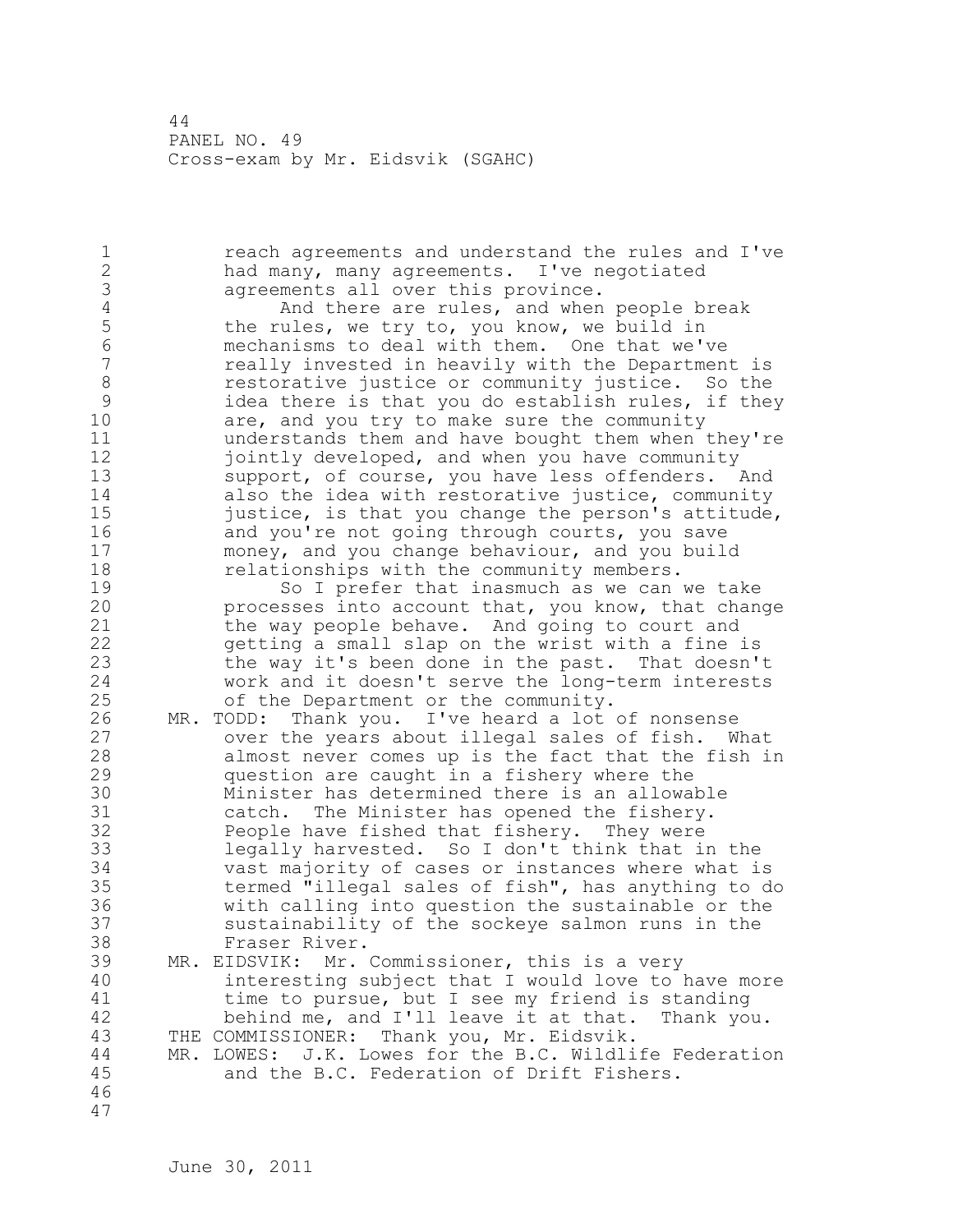1 CROSS-EXAMINATION BY MR. LOWES: 2 3 Q Mr. Todd, in these vast number of cases where<br>4 fisheries were open and fisheries were sold, 4 fisheries were open and fisheries were sold, did<br>5 (1990) you happen to read the licence conditions? 5 you happen to read the licence conditions?<br>6 MR. TODD: I'm not involved in those fisheries, 6 MR. TODD: I'm not involved in those fisheries, so, no.<br>7 0 And so as far as vou know, those licence And so as far as you know, those licence 8 conditions might have prohibited sale? 9 MR. TODD: I guess we're getting into the area now of<br>10 because of my work and association with First because of my work and association with First 11 Nations, I think there's a very sincere belief and 12 possibly some grounds, even under our current 13 laws, and the *Constitution*, that they have the 14 right to do with the fish, once it's caught, that 15 they wish to do with it. And I think Grand Chief 16 Saul Terry and others have expressed that pretty 17 clearly. 18 Q Yeah. Where do you get that opinion? 19 MR. TODD: Which opinion? That there's a strong belief<br>20 in the right, that the right includes the right in the right, that the right includes the right 21 to -- 22 Q Yeah. 23 MR. TODD: -- some economic wellbeing? 24 Q Yeah. 25 MR. TODD: Where do I get that opinion? I get that 26 opinion from the people I work with, sir.<br>27 0 Okay. I'm really more interested in Mr. 0 Okay. I'm really more interested in Mr. Huber. 28 Mr. Huber, you made a statement yesterday which I 29 found, to say the least, interesting. And my note 30 of that statement is "First Nations have rights,<br>31 others don't." Do you stand by that statement? others don't." Do you stand by that statement? 32 MR. HUBER: Well, that was taken out of context, and I 33 should have been a little more careful of my 34 wording. I was speaking -- 35 Q You sure should have. 36 MR. HUBER: Yeah, well, I was speaking right before 37 that about the food fish licences that we issue. 38 So I was talking specifically about the food 39 fishery, and because I issued those licences for 40 years. I couldn't issue you one or myself one, I 41 could only issue that to Aboriginal people, and<br>42 that told me that they had a right that you or that told me that they had a right that you or I 43 didn't. 44 Q Okay. So perhaps what you meant to say was that 45 some Aboriginal groups have Aboriginal rights to 46 fish for food, social and ceremonial purposes, and 47 non-Aboriginal people don't have that right. Is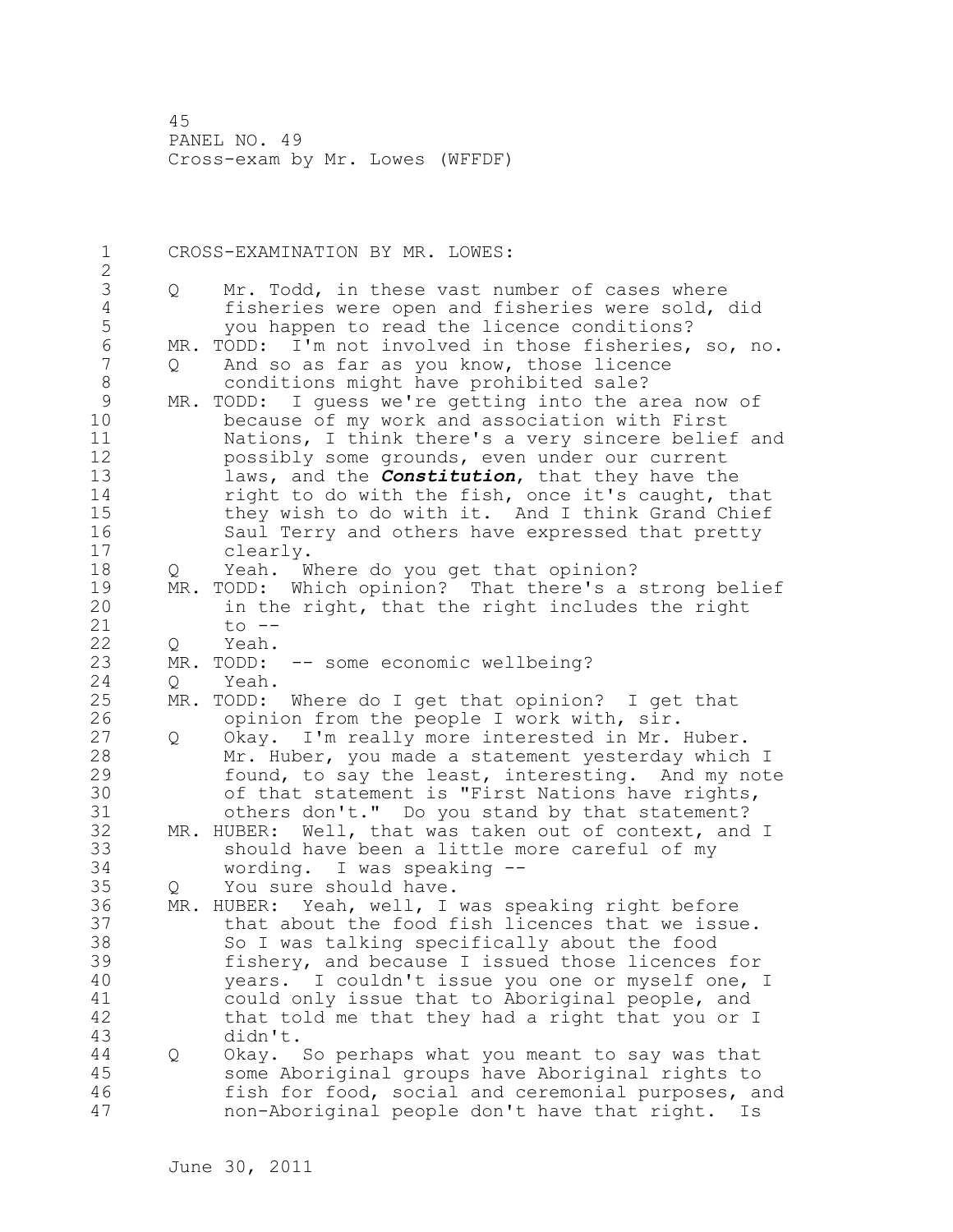| $\mathbf 1$    |   | that a more accurate way of putting it?             |
|----------------|---|-----------------------------------------------------|
| $\mathbf{2}$   |   | MR. HUBER: I should have reflected it that way. I   |
| 3              |   | mean, what I certainly see here, people are very    |
| $\overline{4}$ |   | quick to take things out of context.                |
| 5              | Q | Well, I don't think I took it out of context.       |
| $\epsilon$     |   | MR. HUBER: Well, you did, I'm sorry.                |
| $\overline{7}$ | Q | All right. So you would agree with me, then, that   |
| $\,8\,$        |   | non-Aboriginal people have -- or the public of      |
| 9              |   | Canada have rights.                                 |
| 10             |   | MR. HUBER: Obviously.                               |
| 11             | Q | Yeah, obviously. And indeed I see that you are a    |
| 12             |   | recreational fisher?                                |
| 13             |   | MR. HUBER: Very much so.                            |
| 14             | Q | Right. And you have a right to fish                 |
| 15             |   | recreationally.                                     |
| 16             |   | MR. HUBER: I have a privilege.                      |
| 17             | Q | You have a privilege. And what is the source of     |
| 18             |   | that privilege?                                     |
| 19             |   | MR. HUBER: That's the laws in the country.          |
| 20             | Q | Now, you've used the word "laws" and "rights"       |
| 21             |   | throughout your evidence, Mr. Huber. What is the    |
| 22             |   | source of your information as to what the law is    |
| 23             |   | governing the fishery, and in particular the        |
| 24             |   | Aboriginal fishery? Where do you get your           |
| 25             |   | information?                                        |
| 26             |   | MR. HUBER: The same place you do. We have policies, |
| 27             |   | we have regulations and we have court decisions.    |
| 28             | Q | All right. And you say that the public right to     |
| 29             |   | -- or the public fishery is based on privilege, do  |
| 30             |   | you, rather than a right?                           |
| 31             |   | MR. HUBER: I would --                               |
| 32             | Q | All right.                                          |
| 33             |   | MR. HUBER: -- yes, I would view it that way.        |
| 34             | Q | Okay. Well, I'm going to read you a passage and     |
| 35             |   | you tell me whether or not you agree with it:       |
| 36             |   |                                                     |
| 37             |   | Finding its subjects exercising this right as       |
| 38             |   | from immemorial antiquity the Crown as parens       |
| 39             |   | patriae no doubt regarded itself bound to           |
| 40             |   | protect the subject in exercising it, and the       |
| 41             |   | origin and extent of the right as legally           |
| 42             |   | cognizable are probably attributable to that        |
| 43             |   | protection, a protection which gradually came       |
| 44             |   | to be recognized as establishing a legal            |
| 45             |   | right enforceable in the Courts.                    |
| 46             |   |                                                     |
| 47             |   | Do you disagree with that?                          |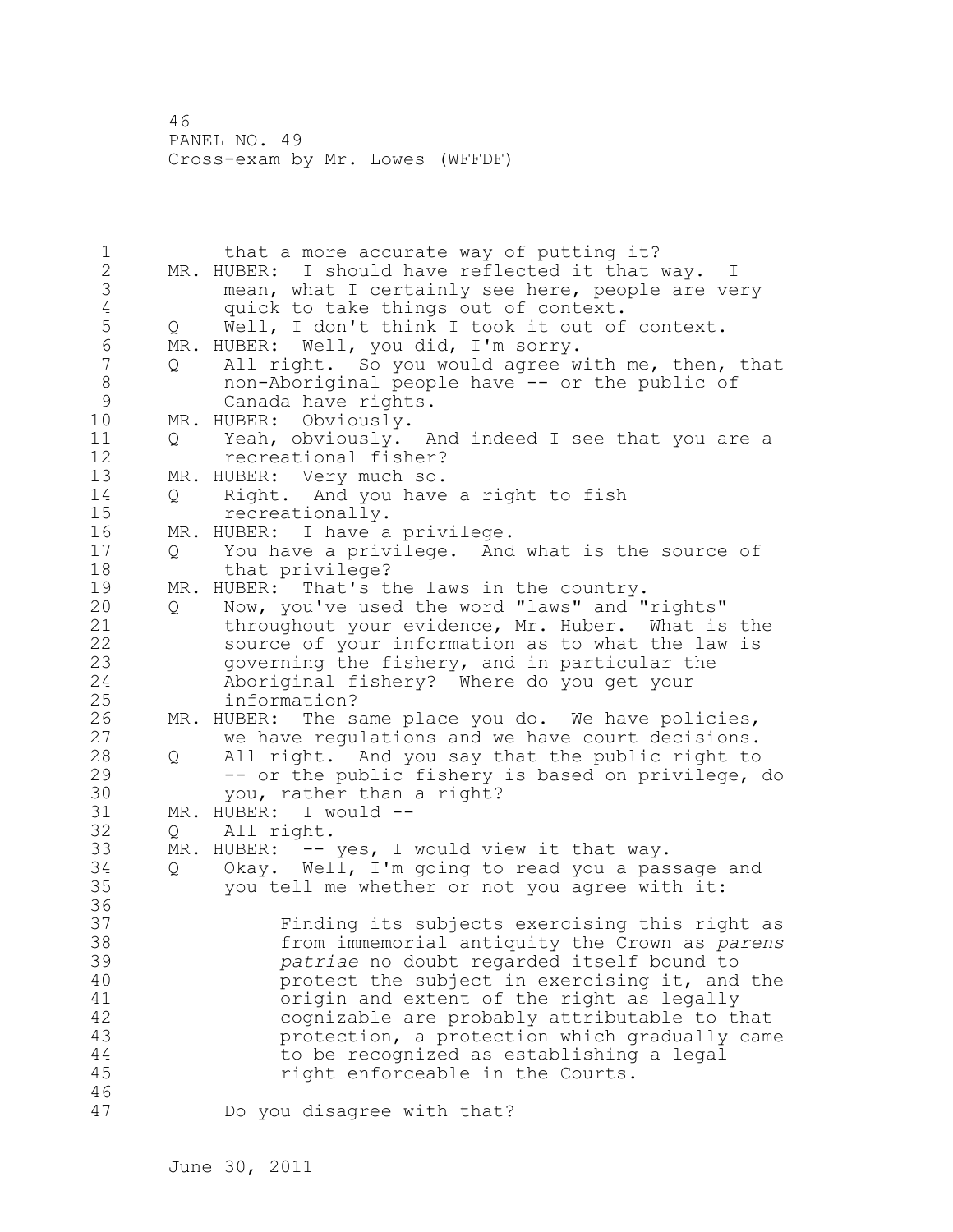1 MR. EAST: Mr. Commissioner, he's asking Mr. Huber to 2 comment on a clearly legal text and provide a 3 legal opinion. I don't think this is appropriate.<br>4 MR. LOWES: I'm not asking him to provide his legal 4 MR. LOWES: I'm not asking him to provide his legal<br>5 opinion. I'm asking him to -- well, perhaps I 5 opinion. I'm asking him to -- well, perhaps I can 6 put it this way. 7 Q You describe yourself as an Aboriginal Affairs 8 Madvisor; is that correct?<br>8 MR. HUBER: That was my positi 9 MR. HUBER: That was my position title. I'm on<br>10 assignment right now. assignment right now. 11 Q Right. Right. And who did you advise? 12 MR. HUBER: That's the position in the Department and I 13 advise our departmental officials and First 14 Nations, as well. 15 Q Yeah. And what do you advise them about? 16 MR. HUBER: Well, I engage a lot with them and I advise 17 them about what's going on, what the Department's 18 **priorities are, how we deliver programs, and** 19 countless things.<br>20 0 And does that adv 20 Q And does that advice include what the guiding 21 legal principles are that govern the fisheries? 22 MR. HUBER: I would provide the direction I get from 23 the Department, how we are responding to those 24 decisions. 25 Q All right. And in what form do you get direction 26 from the Department?<br>27 MR. HUBER: Well, we, lik MR. HUBER: Well, we, like any organization, we have --28 we have management, and directors and that, so -- 29 Q Right. 30 MR. HUBER: -- it gets passed down to me through the 31 chain of command.<br>32 0 And in particular 32 Q And in particular in what form do you get 33 direction as to what the law is that governs the 34 fishery. 35 MR. HUBER: Well, some of the laws are clear, and 36 regulation, others as it evolves through court 37 decisions, we get a departmental interpretation, 38 but I also sit with First Nations and I hear their 39 interpretations, as well. 40 Q Okay. And the departmental interpretation is that 41 the public fishery is pursuant to a privilege?<br>42 MR. HUBER: Well, I can't sav that. I don't believe MR. HUBER: Well, I can't say that. I don't believe 43 that, you know, that doesn't come down through our 44 hierarchy that it's a privilege. 45 Q Well, where do you get -- where do you -- 46 MR. HUBER: Well, that's my view. 47 Q Where do you get the opinion?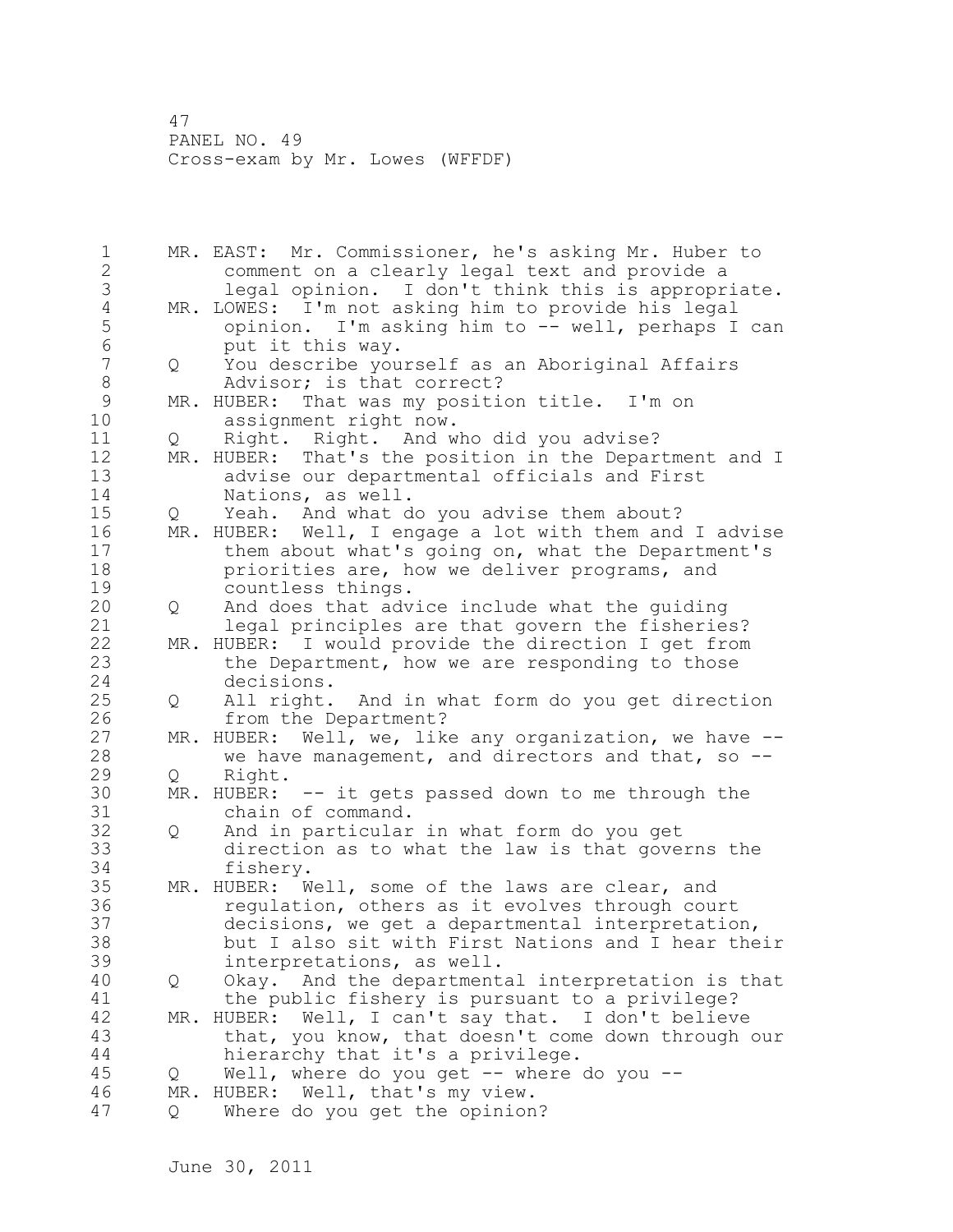| 1<br>$\overline{2}$ |                   | MR. HUBER: That's my view, because I didn't come here                     |
|---------------------|-------------------|---------------------------------------------------------------------------|
| 3                   |                   | with a right to a recreational fishery.                                   |
|                     | $Q_{\rm max}$     | Sorry, you didn't come where with a right?                                |
| $\sqrt{4}$          |                   | MR. HUBER: Well, I don't -- I live in B.C., but I                         |
| 5                   |                   | don't believe I just have a right as opposed to --                        |
| $\overline{6}$      |                   | my opportunity to fish is dependent on the                                |
| $\overline{7}$      |                   | regulations that the responsible authorities                              |
| $\,8\,$             |                   | develop. And I cannot, in my mind, as opposed to                          |
| $\mathcal{G}$       |                   | First Nations, I can't make a case for saying that                        |
| 10                  |                   | I have a right.                                                           |
| 11                  | $Q \qquad \qquad$ | And that is the belief that you take into the room                        |
| 12                  |                   | when you negotiate on behalf of the Canadian                              |
| 13                  |                   | public with Aboriginal groups about co-management.                        |
| 14                  |                   | MR. HUBER: I take into the room a suite of                                |
| 15                  |                   | understandings and I try to work with people to                           |
| 16                  |                   | resolve issues and conflict.                                              |
| 17                  | Q                 | And one of those understandings is that the                               |
| 18                  |                   | Canadian public, and in particular you as a member                        |
| 19                  |                   | of the Canadian public, have no rights of fishery.                        |
| 20                  |                   | MR. HUBER: We have a privilege there that to access                       |
| 21                  |                   | the fishery. How you interpret that in legal                              |
| 22                  |                   | terms, I don't know.                                                      |
| 23                  | $\mathsf{Q}$      | Well, I'm interested in how you interpret it in                           |
| 24                  |                   | legal terms, because you're the one that's doing                          |
| 25                  |                   | the negotiating.                                                          |
| 26                  |                   | MR. HUBER: Well, I don't go in there negotiating my                       |
| 27                  |                   | fishing opportunities. I go in there to work with                         |
| 28                  |                   | Aboriginal people and carry out the Department's                          |
| 29                  |                   | mandate, and I base it on -- well, things are                             |
| 30                  |                   | evolving with First Nations. You can -- well, we                          |
| 31                  |                   | all see that.                                                             |
| 32                  |                   | Well, isn't the Department's mandate to manage a                          |
| 33                  | Q                 |                                                                           |
| 34                  |                   | public resource?<br>MR. HUBER: That's the mandate of the Minister. That's |
| 35                  |                   | what's said, yes.                                                         |
| 36                  |                   | Q And isn't the Minister responsible to the public?                       |
| 37                  |                   | MR. HUBER: Absolutely.                                                    |
|                     |                   |                                                                           |
| 38                  | Q                 | Right. And is it your view that that public is                            |
| 39                  |                   | fishing by virtue of a privilege?                                         |
| 40                  |                   | MR. HUBER:<br>That's the way I interpret it.                              |
| 41                  | Q                 | You were, I think you said, involved with the                             |
| 42                  |                   | introduction of the Aboriginal Fishing Strategy?                          |
| 43                  | MR.               | HUBER:<br>I was.                                                          |
| 44                  | Q.                | And you're familiar with its development and                              |
| 45                  |                   | history?                                                                  |
| 46                  |                   | MR. HUBER: Very much so.                                                  |
| 47                  | Q                 | Yes. And you indicated that one of your concerns                          |
|                     |                   |                                                                           |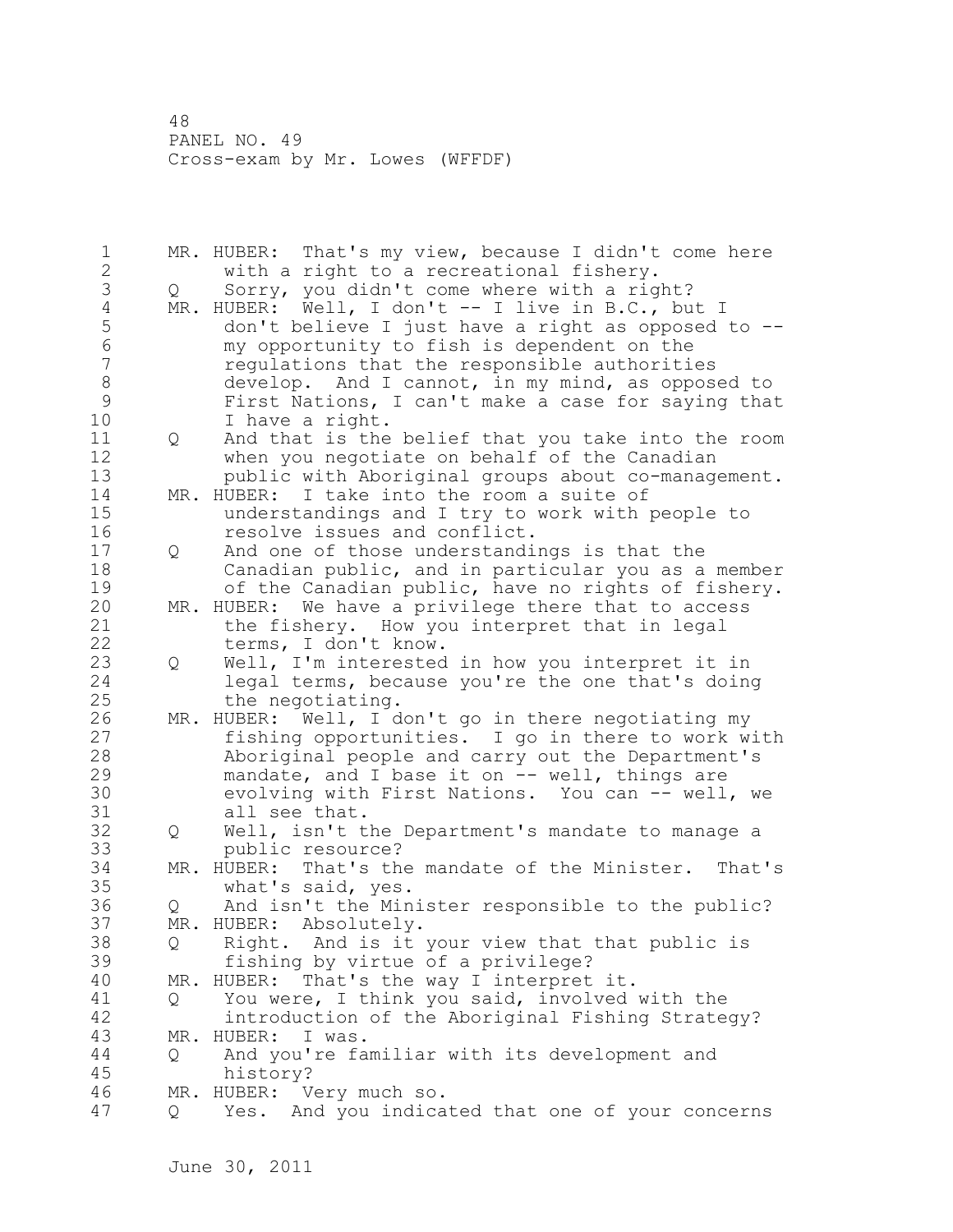1 dealing with Aboriginal groups and Aboriginal<br>2 beople is creating relationships of, and in people is creating relationships of, and in 3 particular creating relationships of mutual 4 respect and trust?<br>5 MR. HUBER: That's righ 5 MR. HUBER: That's right.<br>6 0 Between those groups 6 Q Between those groups and the Department? MR. HUBER: Yes. 8 Q Would you agree that relationships of mutual<br>9 seemet and trust are also important with re 9 respect and trust are also important with respect to non-Aboriginal users, or the, let's put it this 11 way, the public? 12 MR. HUBER: Absolutely right. 13 Q And you're aware that parallel with the 14 development of the Aboriginal Fishing Strategy 15 there were a number of people who disagreed with 16 that policy? 17 MR. HUBER: For sure. 18 Q Yeah. And have consistently disagreed with it for 19 over 20 years?<br>20 MR. HUBER: You're i MR. HUBER: You're never going to get everybody to 21 agree. People look after self-interest. 22 Q Yeah, and this involved hundreds of fishermen 23 protesting over the years? 24 MR. HUBER: I've seen that, yes. 25 Q Yeah. What was DFO's -- what did DFO do to 26 establish a relationship, and in particular a<br>27 elationship of mutual respect and trust to t relationship of mutual respect and trust to those 28 people? 29 MR. HUBER: Fortunately we have courts that -- 30 Q Yes. They prosecuted them; is that right?<br>31 MR. HUBER: We try to build relationships and w 31 MR. HUBER: We try to build relationships and we're continuing to try to build relationships to 33 resolve issues. 34 Q By prosecuting the protestors. 35 MR. HUBER: I mean, to me, we know what happened there, 36 but we're trying to change the way we've done 37 things in the past by not only working with First 38 Nations, but other interests working with First 39 Nations as well. So how, you know, the history is 40 there, it's written, and we're trying to change, 41 and that's what I'm primarily interested in<br>42 changing with collaborative management, how changing with collaborative management, how things 43 are done. 44 Q Yeah, okay. Well, let's deal with this 45 cooperative management or collaborative 46 management. I took it from the discussion that 47 the endgame or the objective is to create a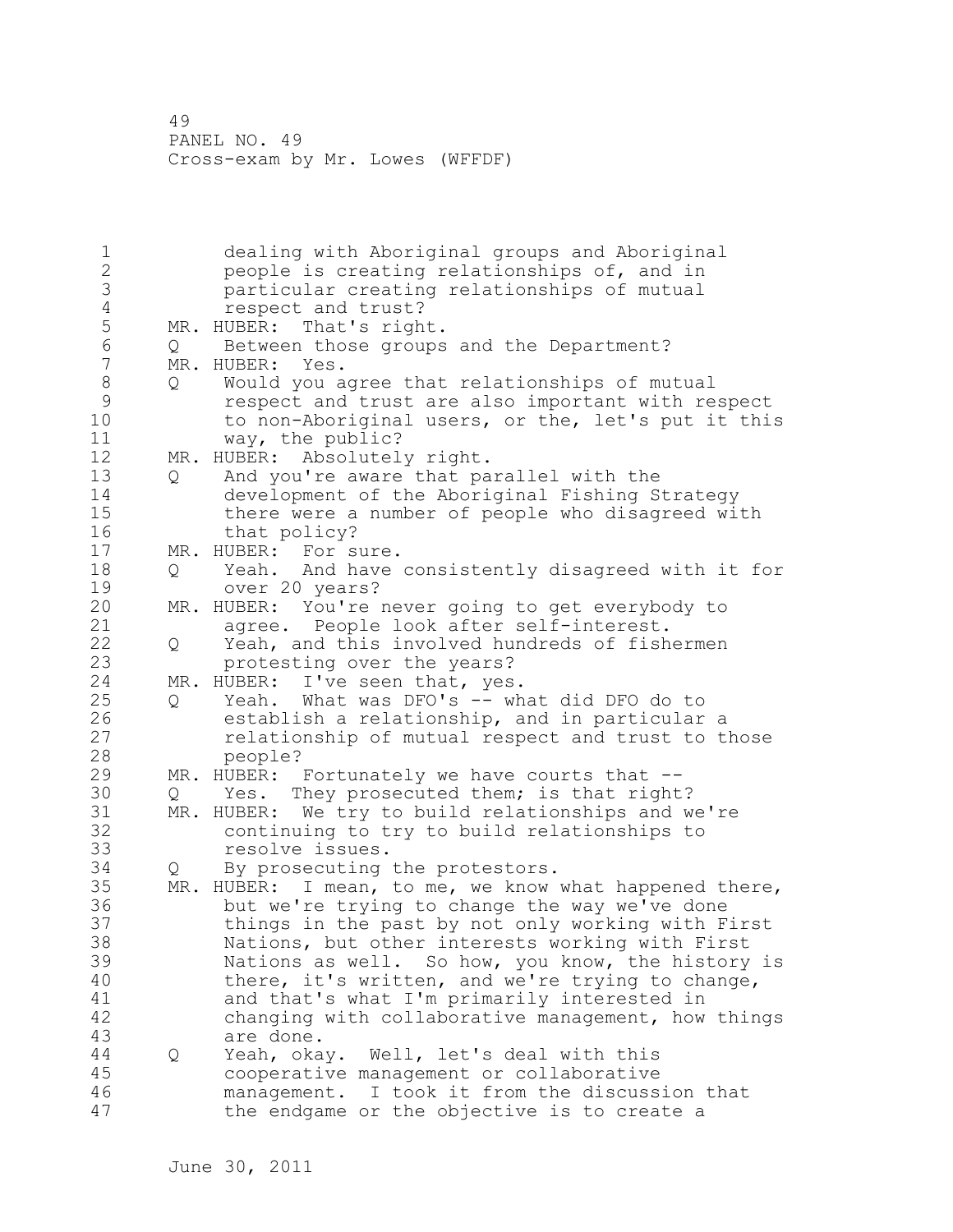1 decision-making as distinct from an advisory body; 2 is that correct? 3 MR. HUBER: Well, we want to work together to try and<br>4 There will reach a consensus on how to do things. There will 4 reach a consensus on how to do things. There will<br>5 be -- obviously decisions have to be made and we 5 be -- obviously decisions have to be made and we 6 will look to find ways to change that, more engagement with First Nations, but also to clearly 8 define where the decision's made, and who has 9 responsibility and accountability.<br>10 0 Yeah. But there's no doubt in you 10 Q Yeah. But there's no doubt in your mind that at 11 the end of the day it's the Minister of Fisheries 12 or the Government of Canada that makes the 13 decision. 14 MR. HUBER: I view it as the Minister will need to 15 retain that responsibility. 16 Q Okay. And the scope of the decision-making body, 17 is that over the management of the public fishery, 18 as well as the Aboriginal fishery? 19 MR. HUBER: We're, as far as decision-making, what<br>20 we're talking about it's to do with the First we're talking about it's to do with the First 21 Nations fisheries, but there's also we need to 22 consider those fisheries that impact First Nations 23 fisheries. 24 Q Yeah. And so I take it that there would be an 25 attempt to reach consensus over a decision as, for 26 example, when, where, and to what extent the Area<br>27 E Gillnetters would fish. E Gillnetters would fish. 28 MR. HUBER: No, that's not what we're talking about. 29 Q Okay. What are we talking about? 30 MR. HUBER: We're talking about the First Nations fisheries and ensuring that there's access to 32 those fisheries. And, you know, how your Area E, 33 I mean, this is where we get into where shares, if 34 we had shares, you would devise your plan to get 35 your share, and we would, you know, have a 36 comprehensive plan, how each of the interests gets 37 their shares. Right now, the way it is, the 38 Department's left to make a decision that you're 39 on and how that's harvested and when. 40 Q Yes. And so a decision, at least under the 41 current regime, as to -- that would affect the<br>42 access to First Nations to fisheries would inve access to First Nations to fisheries would involve 43 making sure that someone else stopped in order to 44 provide the access; isn't that right? 45 MR. HUBER: That's the way it works. I mean, 46 somebody -- 47 Q Yeah.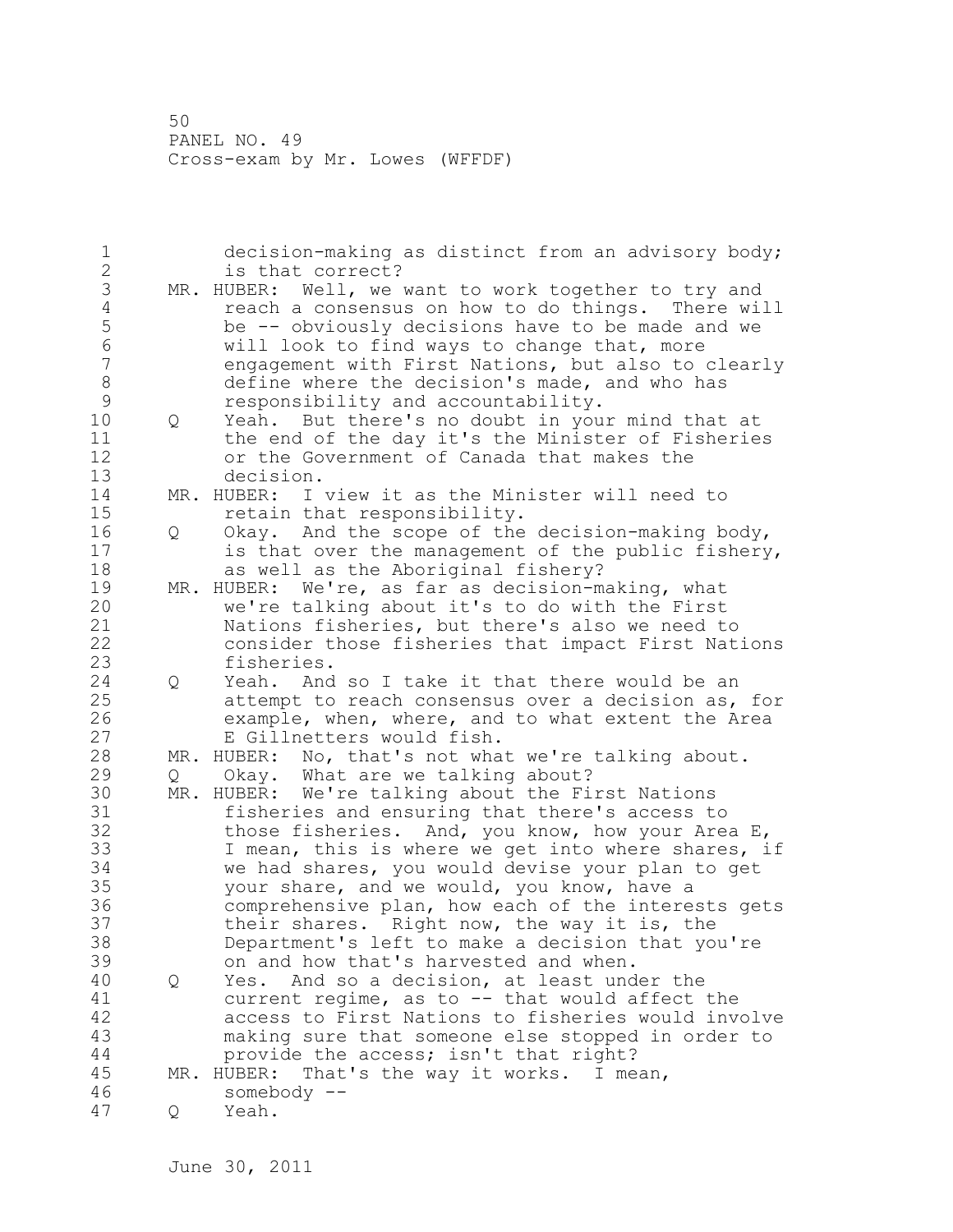1 MR. HUBER: I mean, it's been that way. I've managed 2 lots of commercial fisheries. So certainly not 3 everybody can fish every way they want. There's<br>4 and we have a plan in place where -- and we have a 4 got to be a plan in place where -- and we have an<br>5 allocation policy and we have plans and we consul 5 allocation policy and we have plans and we consult 6 with the various groups and we put it in a harvest plan and an integrated harvest plan each year, so 8 you can -- so people can see what the plan is. 9 Q Yes. Now, Mr. Todd, you also made a statement<br>10 that I found rather astounding. You said that that I found rather astounding. You said that, my 11 note is, that "The Government of Canada's policy 12 that there should be room for all in the fishery 13 was a problem." Is that right? 14 MR. TODD: I don't believe I said it was a problem. 15 Q Unfortunately we don't have a court reporter to 16 read it back, but that's the note that I made. 17 MR. TODD: I think it's pretty clear from all kinds of 18 testimony, as well as what all of us have seen 19 over the years, that a blanket statement like<br>20 Troom for all" can imply that that means ever "room for all" can imply that that means everybody 21 can take part in all fisheries, and that is 22 obviously not the case. 23 Q All right, so -- 24 MR. TODD: And under times where we have stocks 25 threatened and some scarcity in many years, then I 26 think it's obvious that that sort of overarching<br>27 policy statement, if you will, is kind of policy statement, if you will, is kind of 28 misleading. 29 Q All right. So you're not to be taken to be 30 asserting that the existence of a public fishery is a problem. 32 MR. TODD: I certainly did not say that. 33 Q No. Nor did you intend to. 34 MR. TODD: Well, so far I don't have any intentions to, 35 but I did say that there are going to be 36 constraints on that policy because of us trying to 37 manage the resource more effectively. I didn't 38 say the latter part, but that's what I meant when 39 I said "those constraints". 40 Q Well, such as limitation of licences. 41 MR. TODD: Absolutely. Absolutely. I can give you a<br>42 case in point. case in point. 43 Q No, no, I'm not quarrelling with you. I'm just 44 saying that's -- I take it that that's what you're 45 getting at. Not everyone can fish all the time. 46 That's what you're saying. 47 MR. TODD: That's correct. Right.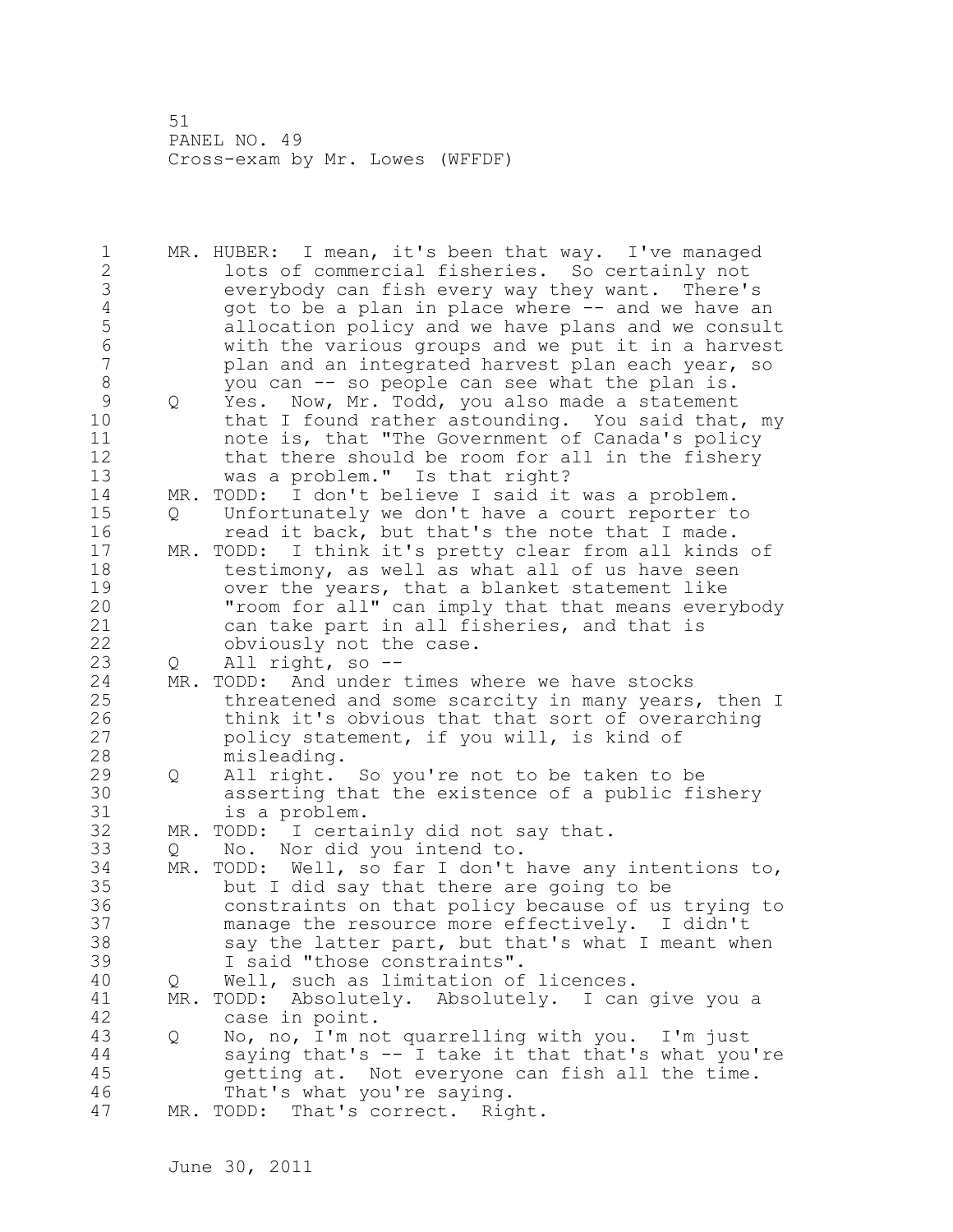52 PANEL NO. 49 Cross-exam by Mr. Lowes (WFFDF) Cross-exam by Ms. DeForrest (WCCSFN)

1 Q But you don't quarrel over the fact that from 2 Canada's perspective the fishery is a public 3 resource. It is a resource for the public of 4 Canada.<br>5 MR. TODD: T MR. TODD: That's a term that is used in legal areas 6 that I'm not qualified to comment on.<br>7 0 And has been used for a century, at 1 And has been used for a century, at least. 8 MS. GAERTNER: I'm not sure how much longer we're going<br>9 to have the debate about what the law is and what 9 to have the debate about what the law is and what<br>10 isn't the law and how long it's going to be -- are  $isn't$  the law and how long it's going to be  $-$  are 11 you asking him to comment on how long that law has 12 been in place -- 13 MR. LOWES: No. 14 MS. GAERTNER: -- and where we are? 15 MR. LOWES: No. I'm making a statement and finishing 16 my cross-examination. Thank you. 17 THE COMMISSIONER: Thank you, Mr. Lowes. I'm sorry, 18 who follows Mr. Lowes, Mr. McGowan? 19 MR. McGOWAN: I believe Ms. DeForrest is next.<br>20 THE COMMISSIONER: Your microphone, please. THE COMMISSIONER: Your microphone, please. 21 MS. DeFORREST: Thank you. Sorry, Mr. Commissioner and 22 panel members. My name is Leah DeForrest. My 23 last name is spelled D-e-F-o-r-r-e-s-t, and I am 24 here on behalf of the Western Central Coast Salish 25 First Nations. I am allotted 30 minutes, Mr. 26 Commissioner, and I expect to take that full time.<br>27 I'm not sure if you'd like me to continue or begin I'm not sure if you'd like me to continue or begin 28 after the lunch break. 29 THE COMMISSIONER: Yes. 30 MR. McGOWAN: Mr. Commissioner, we are very tight for time, so I would suggest continuing, using every 32 minute we have. 33 MS. DeFORREST: Thank you. Mr. Lunn, I provided you 34 with a number of documents, if you could pull up 35 Exhibit number 493, please -- sorry, a listing of 36 the documents I intend to refer to. Exhibit 37 number 493, in particular, page number 4, the 38 recommendations. 39 40 CROSS-EXAMINATION BY MS. DeFORREST: 41<br>42 42 Q This is a question for Chief Jones, as well as Mr. 43 Huber and Grand Chief Terry, if you'd like to 44 provide comment, I'd appreciate your comments, as 45 well. My question is that almost seven years has 46 elapsed since the recommendations found in this 47 document were made. How has DFO responded to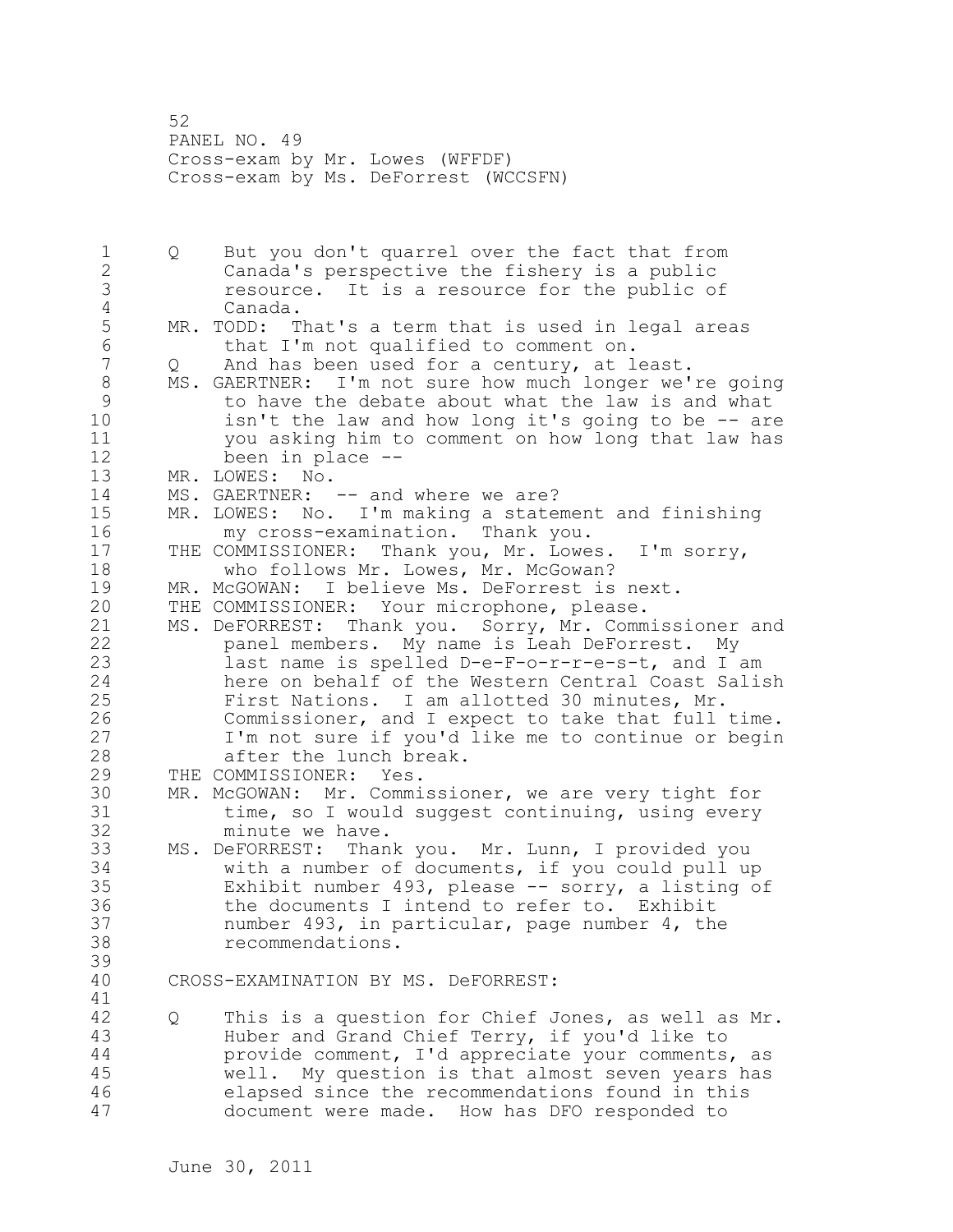1 these recommendations? Mr. Jones, if you'd like 2 to start -- or, sorry, Chief Jones, if you'd like 3 to start.<br>4 CHIEF JONES: 4 CHIEF JONES: Are you talking about all the<br>5 recommendations, or... 5 recommendations, or...<br>6 0 Yes, in general, wheth 6 Q Yes, in general, whether -- basically what I'm trying to get at is if these recommendations had 8 any impact on DFO's approach. 9 CHIEF JONES: Yes, I think they did. There was a Pacific Fisheries Reform Policy which, you know, 11 there was some public dialogue on that, and that 12 was put in place. And then following that there 13 was a Pacific Integrated Commercial Fishery 14 Initiative, and I think it only responded to some 15 of these issues. 16 Q Okay. 17 CHIEF JONES: So I think it was, as I mentioned before, 18 a first step at addressing the second 19 recommendation, around allocating more fish to<br>20 First Nations. I think there was some co-First Nations. I think there was some co-21 management elements to the PICFI program, you 22 know, which had been trying to address some of the 23 co-management issues or the food, social, 24 ceremonial issues. But I think some of them have, 25 it's just been a start, and I think we don't 26 necessarily -- there hasn't been a lot of progress<br>27 in some areas, or we're still at a point where we in some areas, or we're still at a point where we 28 haven't seen results, I guess you could say. 29 I think certainly on the Issue 4, you know, 30 the Aboriginal right to manage fisheries, I'd say 31 there's been -- there's been some discussion of 32 co-management, but that, you know, certainly 33 hasn't been something which has been addressed at 34 all. 35 And I just say, you know, in the case of, you 36 know, the relationship between the U.S. tribes and 37 the federal government, you know, those have been 38 quite important, those kind of policy statements, 39 you know, around recognizing the rights of -- I 40 don't think it was rights to manage, but it was 41 self-government, kind of along those lines.<br>42 and I think in terms of the last And I think in terms of the last 43 recommendation on individual quotas, you know, 44 that was part of Pacific Fisheries Reform, so 45 introducing individual quotas in the salmon 46 fishery, that has been a great concern for First 47 Nations. DFO has moved ahead with, you know, with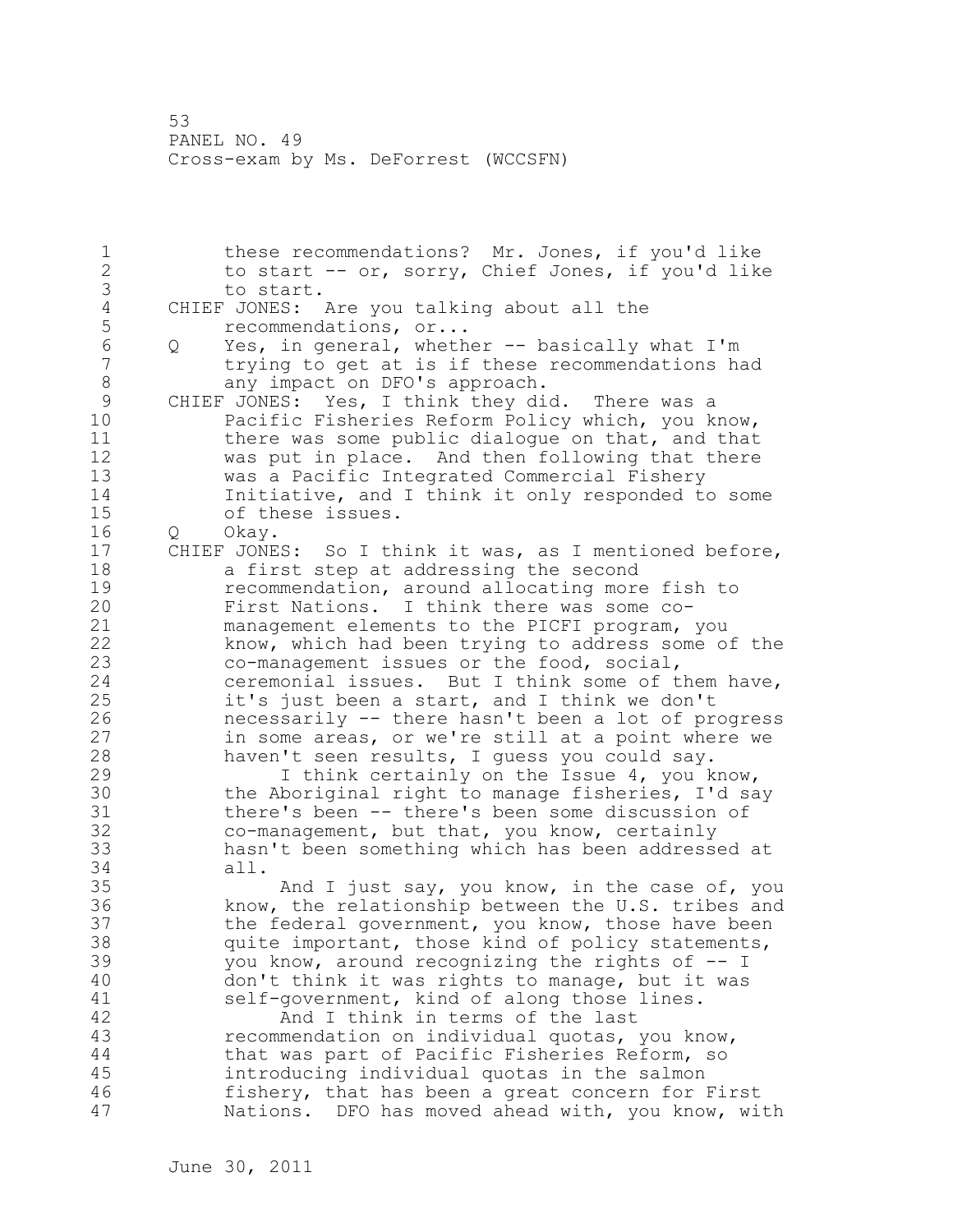1 demonstration fisheries, and I guess the concern 2 has been that these are just going to be made 3 bermanent fisheries with very little, you know,<br>4 input from First Nations, or even public dialog 4 input from First Nations, or even public dialogue.<br>5 1 I think several people have talked about the 5 I think several people have talked about the 6 importance of public dialogue. In some ways I think it's entrenching rights of existing 8 commercial fisheries. You know, there's certainly 9 windfall benefits from increase in value. You<br>10 know, at the same time that there's only kind know, at the same time that there's only kind of 11 this first small step at addressing First Nation 12 access. 13 Q Thank you. And Mr. Huber, would you comment? 14 MR. HUBER: Well, the work I'm doing is focusing on 15 working with First Nations to help not only 16 determine how to share fish, especially in times 17 when there's not enough to meet everybody's needs 18 to work out sharing arrangements, but also to 19 create a better understanding on what the needs<br>20 are and how we can better manage the fishery. are and how we can better manage the fishery. So 21 I think the Department has invested in this 22 collaborative management and through PICFI, has 23 invested a lot towards developing the mechanisms 24 for working together, and also to -- so that's 25 sort of setting the table so that it can make it, 26 operationalize it, but also providing resources<br>27 to, you know, buy the access out and transfer to to, you know, buy the access out and transfer to 28 First Nations. So I guess we're, you know, 29 working on pieces of it, the recommendations. 30 Q Thank you. And Grand Chief Terry, would you like to comment? 32 GRAND CHIEF TERRY: I wasn't a party to the authoring 33 of this document. However, we are very concerned 34 for the matter of, you know, the establishment of 35 a management process recognition of our people's 36 capacity to manage the fishery resource, and we 37 are quite prepared to pursue some of these 38 recommendations, I guess, that sort of touch on a 39 lot of the things that we've outlined within our 40 -- the Intertribal Fishery Treaty that outlines a 41 lot of these matters that are important for a<br>42 proper management of the fishery. proper management of the fishery. 43 But I think that what we come to the table 44 with is that we do have the ability to manage, and 45 we have the capacity that is and we have all the 46 wherewithal to be able to do that, and we have not 47 been given that opportunity, and we continue to be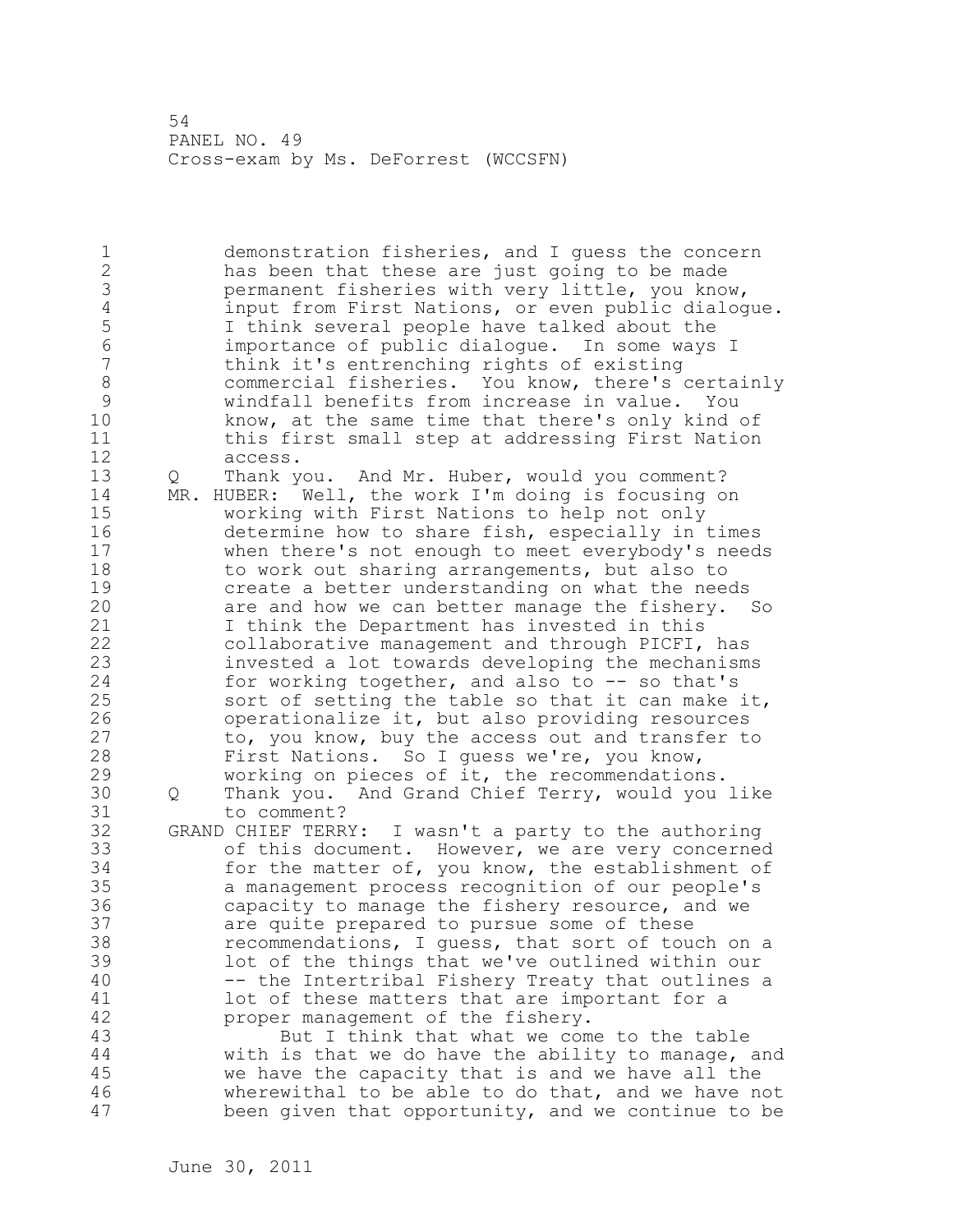1 told that we have to wait, we have to wait, we 2 have to build up our capacity. 3 But I would challenge the Government of 3<br>4 Canada that perhaps they don't have the capa 4 Canada that perhaps they don't have the capacity 5 to come to our table to be able to talk about how<br>6 it is that fisheries is managed by our people. 6 it is that fisheries is managed by our people,<br>7 and, you know, maybe it's a constraining by th and, you know, maybe it's a constraining by the 8 process that they have to abide by, and we say<br>9 that much of the matters that were discussed in 9 that much of the matters that were discussed in<br>10 earlier discussions are matters that haven't be earlier discussions are matters that haven't been 11 dealt with in terms of lands and resources. 12 Somebody's enriching themselves on the backs of 13 our people by not resolving the land and resource 14 issues of our people, and yet we're told, no, no, 15 no, you can't, you don't have the capacity. We 16 say we do, and we are prepared to go forward and 17 prove that. 18 **And that's what the Intertribal Treaty** 19 Organization is about. We're trying and making<br>20 efforts to implement. The fact that we have efforts to implement. The fact that we have 21 political authority, we have economic aspirations 22 within our territories, we have culture that we 23 would like to have enhanced once again, and these 24 points need to be pursued in something like that, 25 and the spirit of our people has been challenged 26 in everything. And so we say, ah, if various<br>27 cecommendations are to be pursued, ah, let's recommendations are to be pursued, ah, let's see 28 if they can. We go back for many, many, many 29 hearings. 30 1 participated, for example, within the<br>31 Penner report, talking about jurisdiction, Penner report, talking about jurisdiction, 32 authority or governance. That is paramount. If 33 you don't have governance, there's no point in 34 continuing on. The Mackenzie Pipeline hearing, 35 for example, was stopped because I think that they 36 needed to have that clearly understood, or the in 37 terms of the Alaska agreement, as well, that 38 governance is important. And we have that, if 39 there's to be recommendations to be pursued, we 40 have our contributions to address those. 41 Q Thank you. Chief Jones, I noticed that your hand 42 was up earlier. Did you have something to add. 43 CHIEF JONES: I just wanted to add on the sixth 44 recommendation which mentions the *Kapp* decision, 45 there was concern at the time that because the 46 Department's stopped issuing licences for pilot 47 sales, but basically that case went through appeal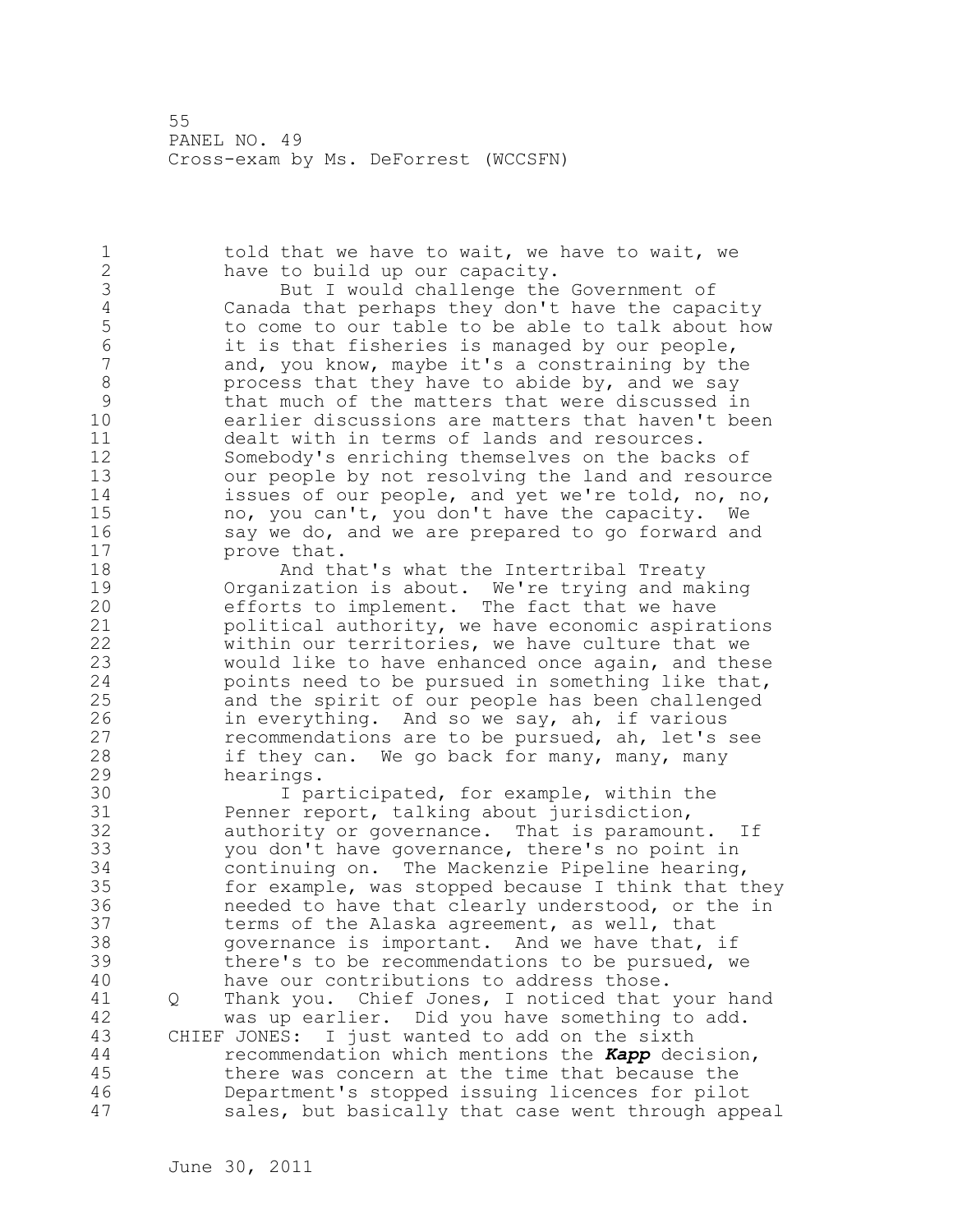1 and the courts ruled, you know, that there was a 2 legitimate objective, you know, on the part of 3 Fisheries and Oceans to make allocations to First 4 Nations for commercial purposes. And so but I<br>5 think another thing that has happened since the 5 think another thing that has happened since then,<br>6 so that was resolved. And I think that's the 6 so that was resolved. And I think that's the<br>7 whole program approach, you know, of realloca whole program approach, you know, of reallocating 8 to First Nations is a legitimate approach.<br>9 The other thing was around an integra 9 The other thing was around an integrated<br>10 Commercial fisherv, this whole idea of room f commercial fishery, this whole idea of room for 11 all, you know, that was brought up earlier, you 12 know, has -- is there an issue for First Nations, 13 and you're probably familiar with, in the case of 14 the Nuu-Chah-Nulth, you know, where there again it 15 was something that was the Nuu-Chah-Nulth have 16 lost access to the fishery, you know, commercial 17 fishery similar to most coastal first nations. 18 And the courts said that that integrated fishery 19 approach, you know, was something that infringed<br>20 with the Nuu-Chah-Nulth rights. And so I think with the Nuu-Chah-Nulth rights. And so I think 21 that is, we have to find a different way of 22 basically doing it, and that's what this whole 23 approach to negotiation allows us. 24 MR. EIDSVIK: Mr. Commissioner, I'm noticing quite a 25 bit of straying off into issues of law again, and 26 now we've already been talking about whether DFO<br>27 bolicies for the current fishery infringe upon the policies for the current fishery infringe upon the 28 Nuu-Chah-Nulth rights, and I know there's some 29 sensitivity about discussing issues of law, and I 30 just think that -- thank you.<br>31 MS. DeFORREST: Thank you. I won' MS. DeFORREST: Thank you. I won't pursue that any 32 further, Mr. Commissioner. I'm in your hands with 33 respect to... 34 THE COMMISSIONER: Yes, we'll take the lunch break now, 35 thank you. 36 MS. DeFORREST: Thank you. 37 THE REGISTRAR: The hearing is now adjourned until 2:00 38 p.m. 39 40 (PROCEEDINGS ADJOURNED FOR NOON RECESS) 41 (PROCEEDINGS RECONVENED) 42 43 THE REGISTRAR: The hearing is now resumed. 44 45 CROSS-EXAMINATION BY MS. DeFORREST, continuing: 46 47 Q Mr. Lunn, I've requested that you bring up Exhibit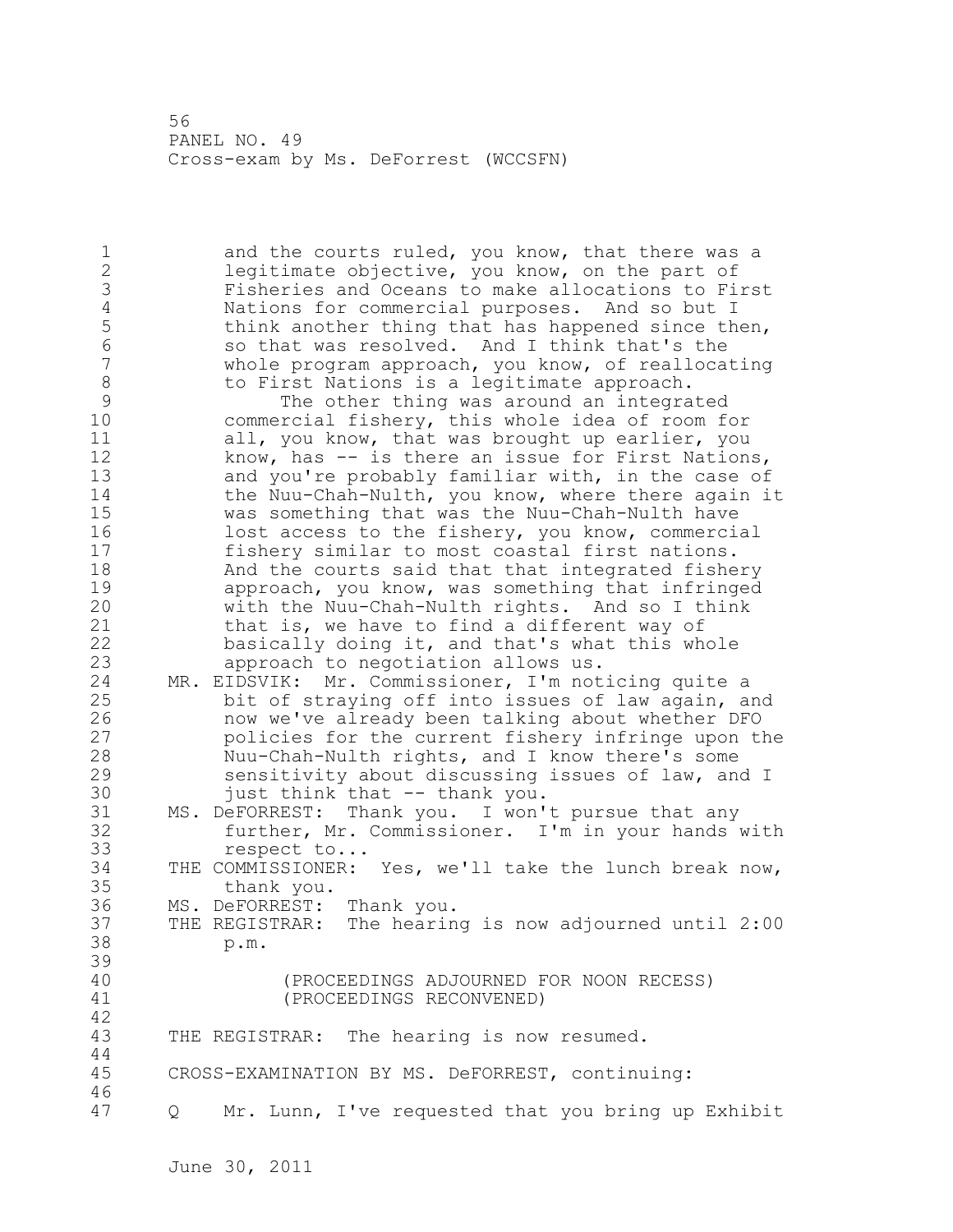1 number 295. It's a "Co-Management Discussion 2 Paper", in particular I'd like the panel members 3 to look at page number 5. There's a "Spectrum of<br>4 Engagement" table, Table number 1. And that 4 Engagement" table, Table number 1. And that table: 6<br>7 ...illustrates the spectrum of engagement in 8 decision-making...  $\begin{array}{c} 9 \\ 10 \end{array}$ I'm just reading from the top of the page here: 11 12 12 ...the spectrum of engagement in decision-<br>13 making, moving from centralized government making, moving from centralized government 14 management on the left to local community 15 management on the right. 16 17 I'd request that each of the panel members plot 18 for me and tell me how you would plot the 19 following programs along the spectrum.<br>20 Essentially beginning at the far left Essentially beginning at the far left there's 21 "Informing" and "Information Exchange" and then 22 "Advisory", "Partnership/Shared Management", and 23 "Devolution". 24 So beginning with the Pacific Integrated 25 Fisheries Initiative, PICFI, where would you plot 26 that along the spectrum? Beginning with Mr.<br>27 Huber. Huber. 28 MR. HUBER: That's difficult, I think it crosses a 29 number of the -- I mean, to start with, this is 30 just an example. There's different versions of<br>31 this with the same idea that moving from right this with the same idea that moving from right to 32 left, more authority or decision-making. Of 33 course, when the program started, there was a lot 34 of information exchange, informing, and as we've 35 moved along and developed the program, we get into 36 more the partnership side, and First Nations, a 37 part of that, working amongst themselves to figure 38 out how as a business model it would work. So 39 we're moving, I would say to the right, and some 40 of it's moved into the "Partnership" side. 41 Q Where would you suggest it falls currently. You<br>42 Sav it's moving more towards the right. Where say it's moving more towards the right. Where 43 does it fall currently? 44 MR. HUBER: Well, it's more than "Advisory" in the 45 sense that First Nations now with their economic 46 fisheries are not only having built their business 47 plans, they're doing the harvesting and they're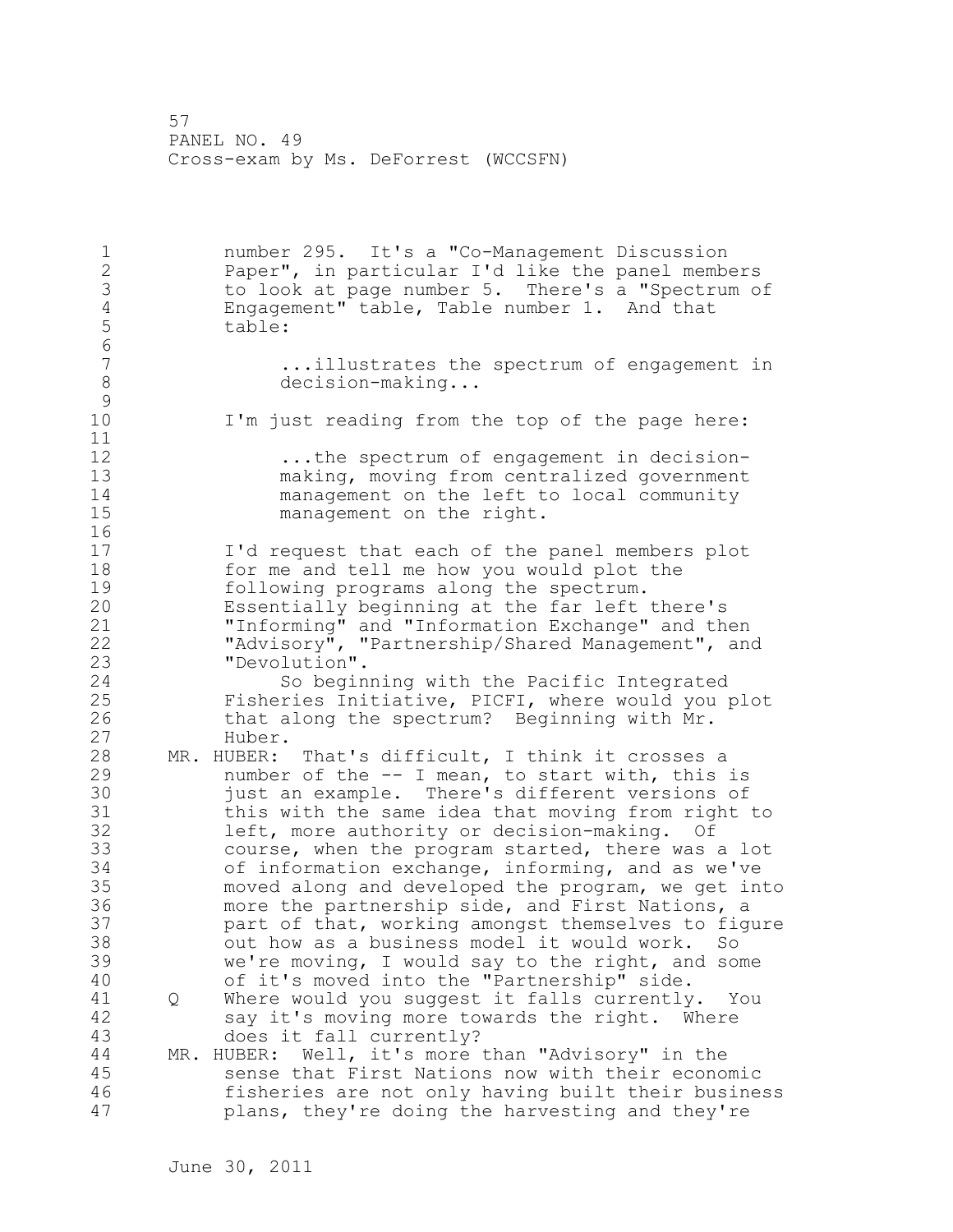1 doing the marketing of fish. So they're making 2 management decisions as far as a business 3 operation.<br>4 Q Thank you. 4 Q Thank you. And, Mr. Todd, where would you plot 5 PICFI? 6 MR. TODD: I've had very little involvement with the<br>7 PICFI program, but I did participate in one PICFI program, but I did participate in one 8 **project this past summer, almost a year ago now,** 9 and so I would say even with an active fishery we<br>10 were at the "Advisory" stage. were at the "Advisory" stage. 11 Q Thank you. And Grand Chief Terry, where would you 12 plot PICFI? 13 GRAND CHIEF TERRY: Well, from our approach, it<br>14 opermeates the whole spectrum, I would say, permeates the whole spectrum, I would say, in 15 terms of management or governance right on 16 through, depending on where our technical people 17 are, our advisory groups, and so on and so forth 18 would be dealing with these matters, and then 19 relaying them along. I know for us, I know that<br>20 the program is coming to an end, I think next the program is coming to an end, I think next 21 year, isn't it? And for our interests are in 22 being involved in developing economic basis, so I 23 guess we're at the "Governance" end of things 24 right now. 25 Q Okay. And Chief Jones. 26 CHIEF JONES: I think I'd say it's more at the<br>27 TAdvisory" level, and it's important to re "Advisory" level, and it's important to recognize 28 that there's different elements to the program. 29 You know, there's kind of a licence -- there's an 30 access, acquisition and distribution element, 31 there's a co-management element, and there's a 32 enhanced accountability, and there's one other 33 element, as well. So I think they all are a 34 little different. But to a large extent, a lot of 35 the programs are Aboriginal programs. And so I 36 know there was a recent midterm review of PICFI 37 that was done by the -- I guess the Evaluation 38 Director of DFO, and that in one recommendation 39 that came out of that was more involvement by 40 First Nations in the decision-making, you know, 41 around the PICFI program and how it's developed<br>42 and designed. So I think there's a recognition and designed. So I think there's a recognition, 43 too, by government, as well. 44 Q Okay. And the same question with respect to 45 plotting where the Aboriginal and Aquatic Resource 46 and Oceans Management program would fall, and if 47 you'd like to plot that, Mr. Huber.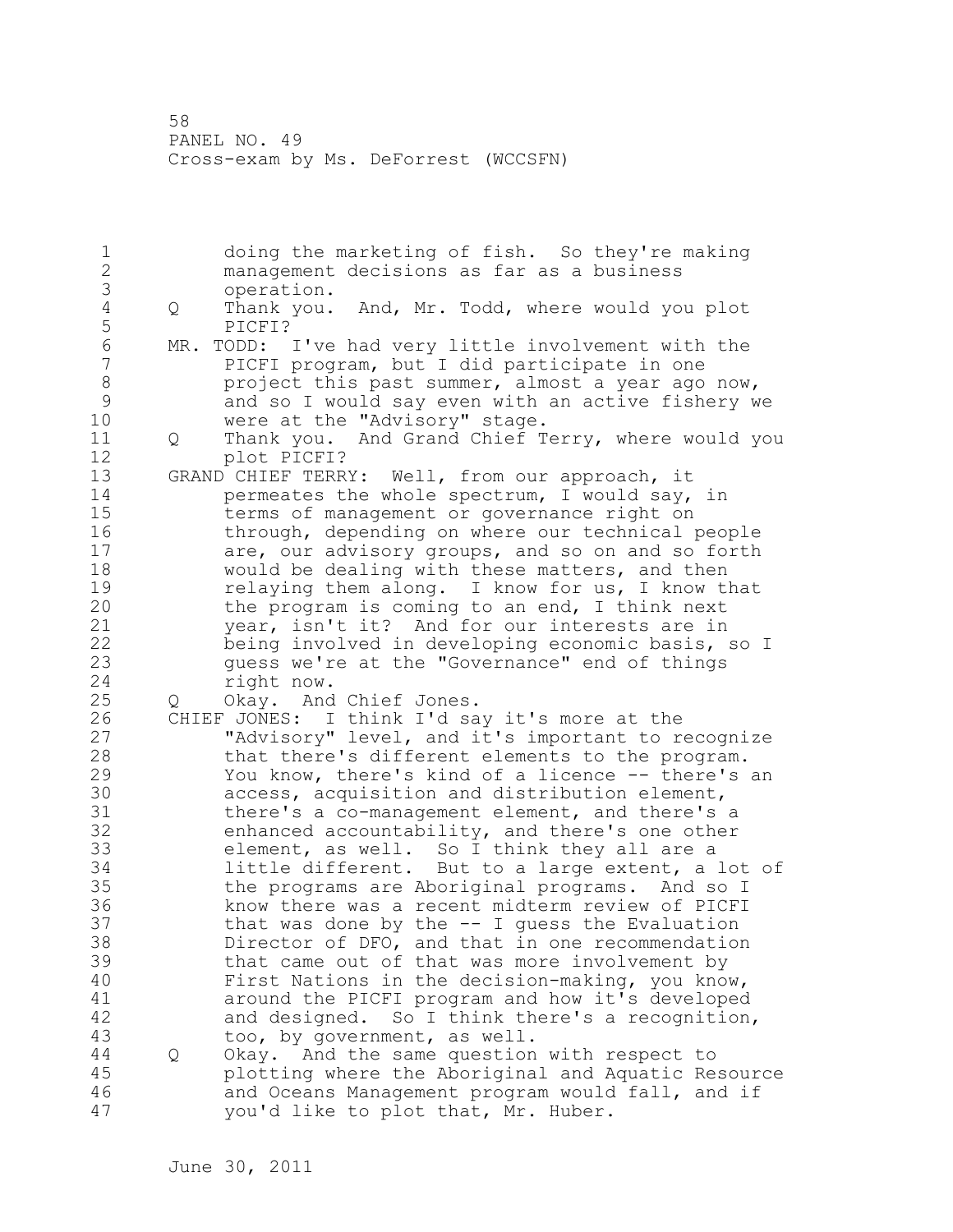1 MR. HUBER: Our focus right now with the program is to 2 build this foundation for engagement with the 3 First Nations, and actually with First Nations<br>4 and, you know, the recreational and commercial 4 and, you know, the recreational and commercial<br>5 5 interests, as well. So it's still in development 5 interests, as well. So it's still in development,<br>6 and we've made a lot of progress in the last vear 6 and we've made a lot of progress in the last year in the sense of sub-aggregates of groups working 8 together. The Lower Fraser, for example, 29 of<br>9 the 30 First Nations have now formed an alliance 9 the 30 First Nations have now formed an alliance.<br>10 0ff the mouth of the Fraser the IMAWG group has Off the mouth of the Fraser the IMAWG group has 11 developed substantially, and the Upper Fraser 12 Fisheries Conservation Alliance has been operating 13 for a number of years. So we're, you know, 14 basically we're still in the building block stage, 15 but we're doing that together. So where it fits 16 on that spectrum, again, I would say it's in 17 several places, between "Information Exchange" and 18 "Partnership". 19 Q Thank you. Mr. Todd? 20 MR. TODD: I'm not sure that the AAROM program in 21 particular lends itself to this, to trying to 22 categorize it with this particular spectrum. I 23 think this is kind of a little bit more aimed at 24 the types of things that are -- that go on in 25 terms of actual fisheries management decision-26 making processes, or other types of resource<br>27 management and decision-making processes. management and decision-making processes. 28 I would have to say that from my experience 29 with the AAROM program, it's a funding program, 30 and it's not an operational program so much, at<br>31 and it's not an operational program so I quess wh least where I'm involved anyway. So I guess what 32 it is is a combination of "Information Exchange" 33 and "Advisory". 34 Q Thank you. And, Grand Chief Terry? 35 GRAND CHIEF TERRY: Yeah, AAROM is a funding agency or 36 a funding source that was augmenting the AFS, I 37 would understand. And so if we're talking about 38 it in terms of the ITO, much like the other one, 39 PICFI, as well, we'd have to look at it as a 40 governing body and determine whether or not we 41 play a role in there. And it's been a difficult<br>42 one for the ITO to be involved in right now, one for the ITO to be involved in right now, 43 because I think the, at least from my experience, 44 and along with Barry, is that it's going to be a 45 hard fit for the Department to deal with on a 46 nation-to-nation, nation-by-nation basis. 47 Q Thank you. Chief Jones, could you tell me where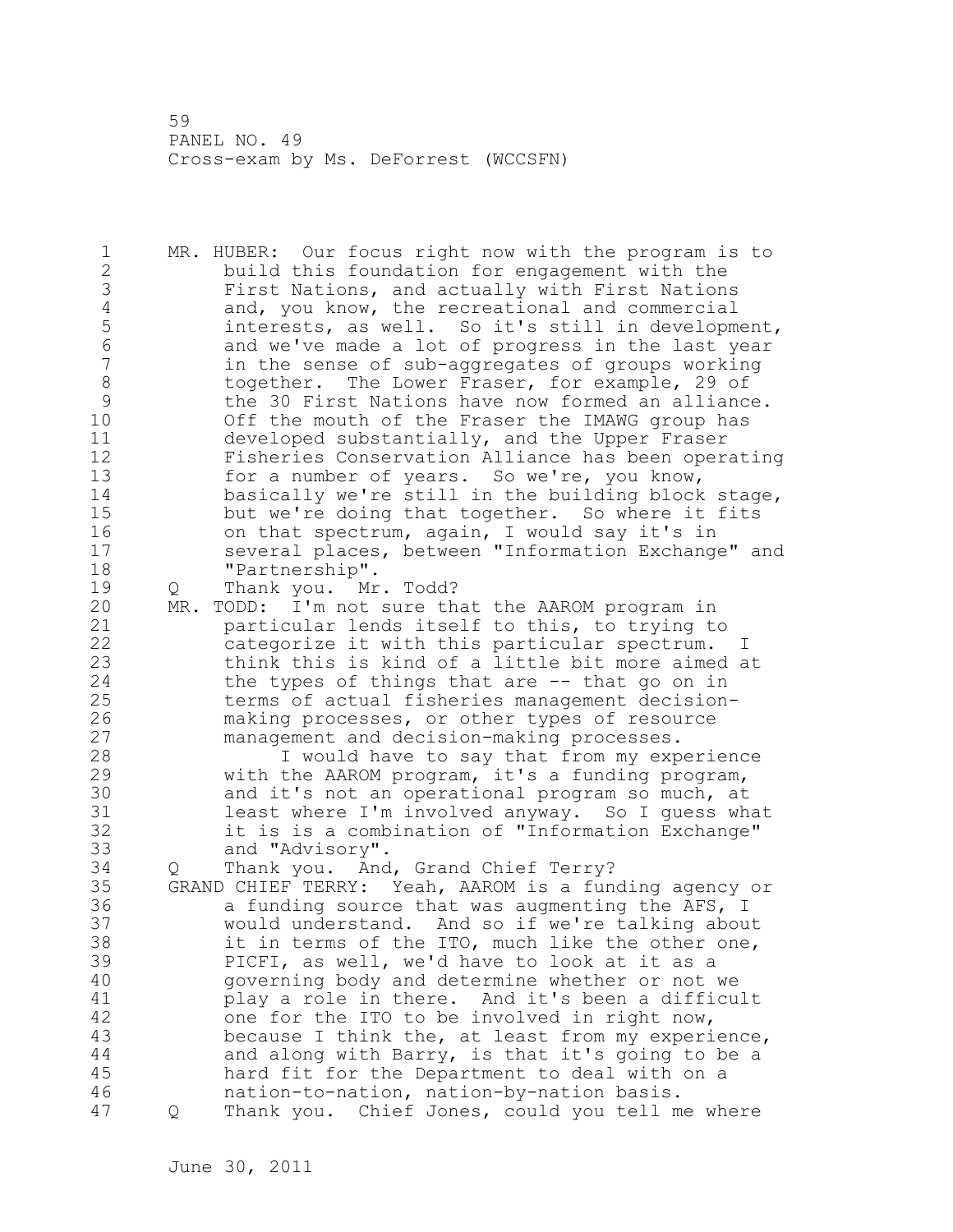1 you would plot the Gwaii Haanas Marine Agreement on the spectrum. 3 CHIEF JONES: Well, it's not an AAROM program.<br>4 0 Yes, sorry. 4 Q Yes, sorry.<br>5 CHIEF JONES: Bu 5 CHIEF JONES: But I think it probably would fit under<br>6 the -- more under the "Partnership/Shared 6 the -- more under the "Partnership/Shared<br>7 Management". Management". 8 Q Thank you.<br>9 CHIEF JONES: A 9 CHIEF JONES: And I think under AAROM, you know, we are<br>10 -- Haida Nation is involved also in marine -- Haida Nation is involved also in marine 11 planning, the PNCIMA area, and I'd say there we're 12 in between "Advisory" and "Partnership/Shared 13 Management", and I think there is kind of this 14 structure, you know, for PNCIMA, government-to-15 government structure. And it took some time to 16 put that in place, you know, it took five years 17 until we, you know, finally there was an MOU 18 signed that kind of established this governance 19 structure. So I think that what the AAROM<br>20 program, it depends on the will of both pa program, it depends on the will of both parties as 21 well as the issue in terms of whether you can kind 22 of get agreement on how to move ahead. 23 And within the Fraser, I'm not -- I'd have to 24 defer to my colleagues, other colleagues in terms 25 of their assessments. 26 Q Thank you. And I'm sorry, just to clarify, where<br>27 would you plot the Gwaii Haanas Marine Agreement would you plot the Gwaii Haanas Marine Agreement 28 on that spectrum? 29 CHIEF JONES: On the "Partnership/Shared Management". 30 Q Thank you.<br>31 CHIEF JONES: A CHIEF JONES: And I'd say there are some instances, 32 like with the Watchmen, Gwaii Haanas Watchmen 33 Program, where I guess it still would fit pretty 34 much under that same level. 35 Q Thank you. And Chief Jones, also the Kuinst'Aaguu 36 and the Kunst'Aavah Reconciliation Protocol, which 37 I understand is Exhibit 1200, where would you plot 38 that on the spectrum? 39 CHIEF JONES: I'd say it also would be more the 40 "Partnership/Shared Management" level. 41 Q Thank you. Chief Jones, recognizing that 2009 was<br>42 an anomaly, I'm just going to ask some questions an anomaly, I'm just going to ask some questions 43 with respect to annual catch. What percentage of 44 the annual catch represents the First Nations 45 share for each year since 1993. Are you aware of 46 those figures, Chief Jones? 47 CHIEF JONES: The First Nations share of...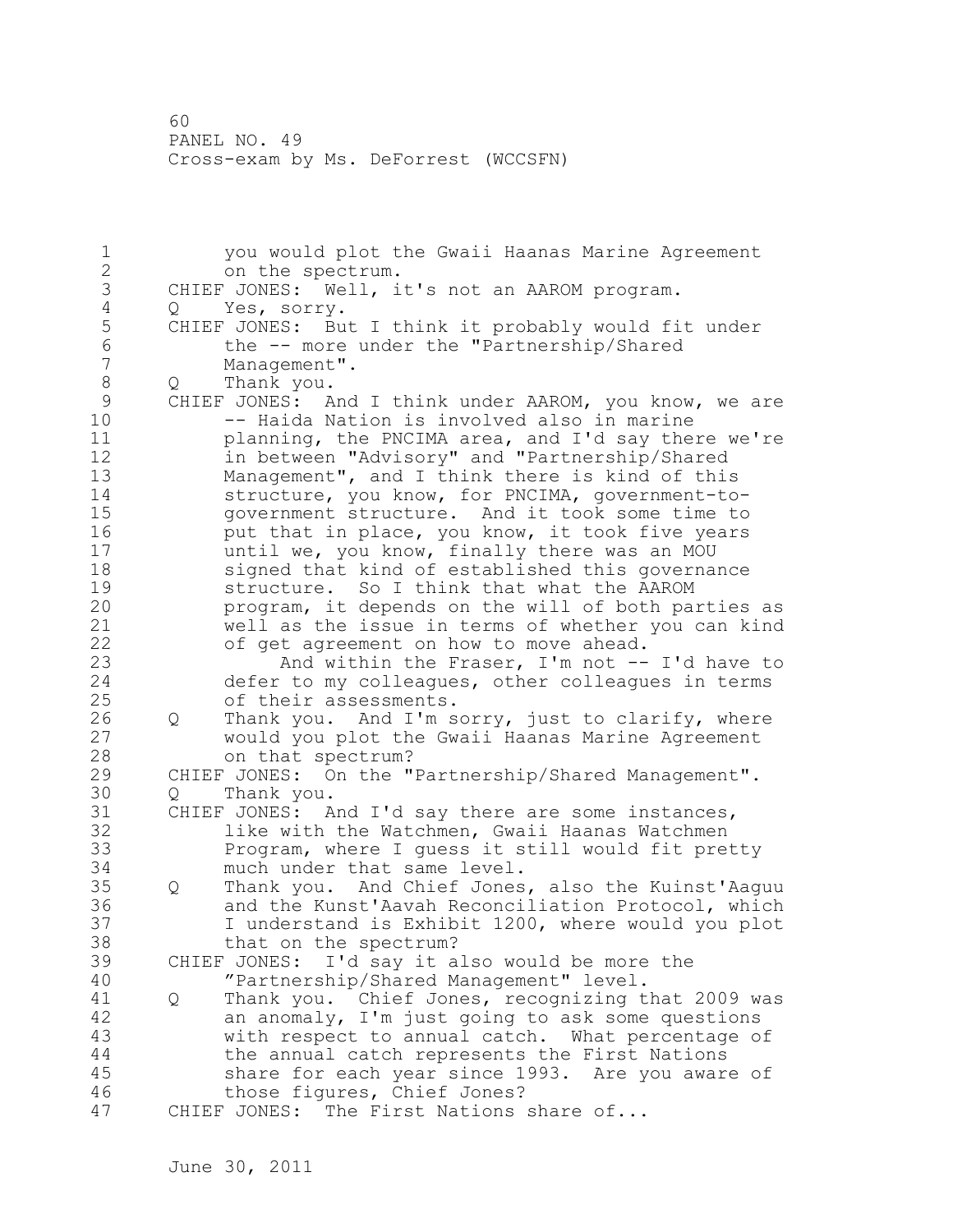1 Q What's the percentage of the annual catch that's 2 represented by the First Nations share for each 3 year since 1993. So if you look at Table --<br>4 pardon me, if you look at Exhibit number 493 4 pardon me, if you look at Exhibit number 493 at<br>5 page 23, Figure 15, it indicates the Fraser Riv 5 page 23, Figure 15, it indicates the Fraser River<br>6 catch by sector. So the question that I'm asking 6 catch by sector. So the question that I'm asking is what percentage of the annual catch is 8 represented by the First Nations share for each<br>9 vear since 1993. So that's 1992 to 2002, sorry 9 year since 1993. So that's 1992 to 2002, sorry, in particular from 2003 to now, would you know? 11 CHIEF JONES: What the share is now? 12 Q Yes. 13 CHIEF JONES: I don't have those figures offhand. I 14 have seen tables which try to describe that. I 15 think I'd have to look back at this figure just to 16 remind myself what the Canadian Aboriginal catch 17 is, whether that's food, social, ceremonial, 18 because then there's also pilot sales catch, you 19 know, on the Fraser, as well as, you know, there's<br>20 some commercial catch and you know there are some some commercial catch and you know there are some 21 First Nations participate, but that wouldn't be 22 included, I'm sure, in these numbers. 23 Q Okay. So are you aware of figures that indicate 24 the Canadian Aboriginal -- the percentage of the 25 Aboriginal catch as a percentage of the total 26 catch?<br>27 CHIEF JONES CHIEF JONES: Certainly for the food, social and 28 ceremonial catch, those figures are available. 29 Q Thank you. Sorry, yes, go ahead, Mr. Huber. 30 MR. HUBER: Maybe I just could help clarify that a bit. Q Thank you. 32 MR. HUBER: The Aboriginal catch for the Fraser -- on 33 Fraser sockeye, if there's a relative abundance 34 around, is, I mean, it's got more stability than 35 the commercial catch, because it gets first 36 priority after conservation. So you're going to 37 have years, and we've just gone through a number 38 of years, where we've had, you know, severe 39 conservation, up till last year, issues for Fraser 40 sockeye. So in those years, of course, with the 41 commercial fisheries being closed, the Aboriginal,<br>42 the percent of the harvest, is going to be high. the percent of the harvest, is going to be high. 43 The harvest is going to be relatively small, but 44 the percent of that Aboriginal harvest, because of 45 the priority, is going to be high. So that just 46 looking at reading percentages like that from 47 year-to-year, really doesn't give you a good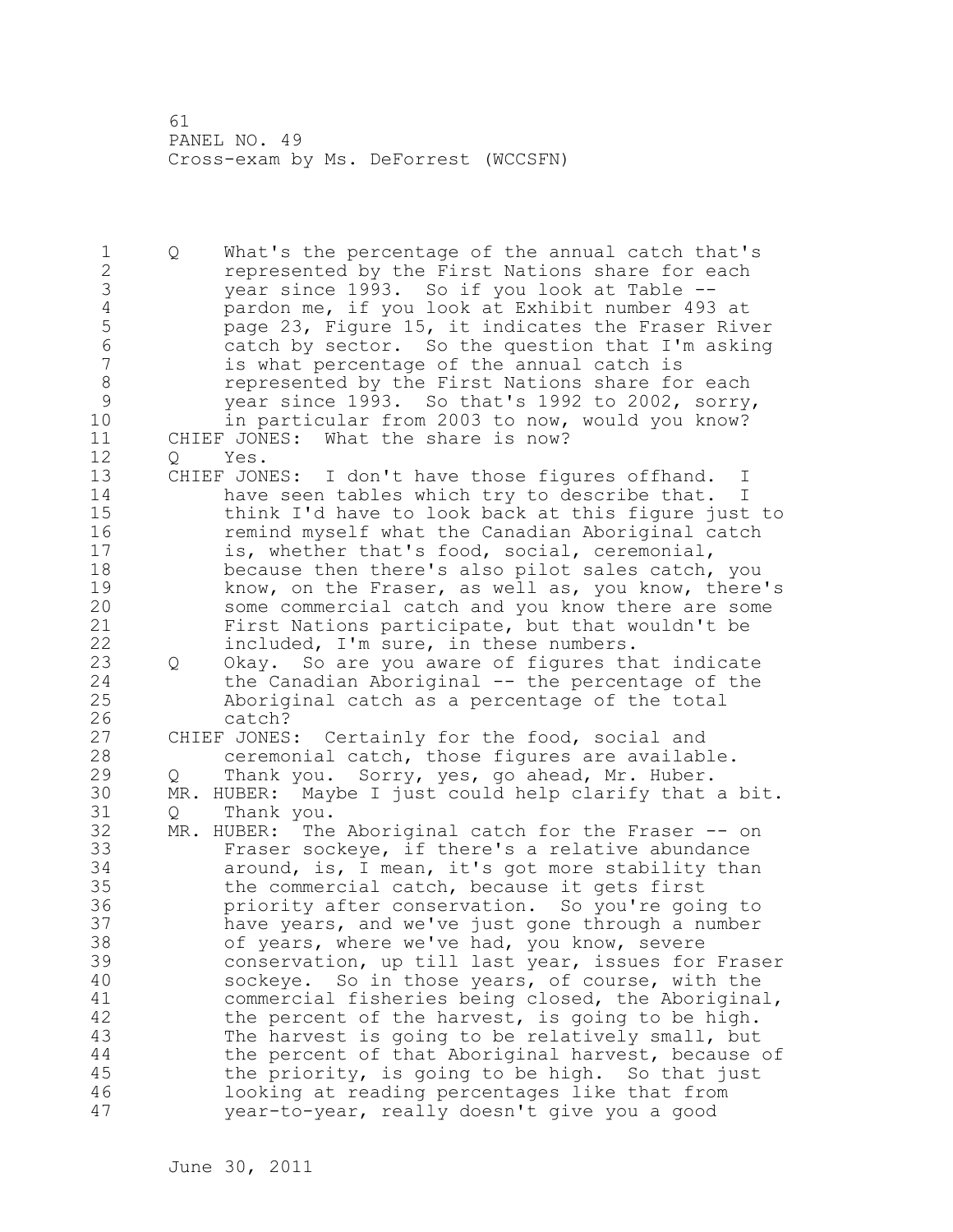1 comparison.<br>2 O Thank vou. 2 Q Thank you. Chief Jones, I'm wondering with your 3 work with and involvement with various First 4 Nations, I'm wondering if you are aware of whether 5 individual First Nations FSC needs are being met.<br>6 CHIEF JONES: I know what I've -- what we heard during 6 CHIEF JONES: I know what I've -- what we heard during the hearings from the First Nations panel was it 8 wasn't being met in many areas that, you know, on 9 the Skeena, on the Fraser, and even on the Coast.<br>10 and there was, you know, there's a variety of And there was, you know, there's a variety of 11 reasons, and I think we went into some of those 12 reasons in the report. 13 Q Thank you. And I'm sorry, which report? 14 CHIEF JONES: In "Our Place at the Table". 15 Q Thank you. 16 CHIEF JONES: And then there's also, as I mentioned, 17 there's a food, social, ceremonial workgroup 18 that's economic -- a workgroup that's set up under 19 the Fisheries Council, and that group has been<br>20 meeting since last summer, right also try to so meeting since last summer, right also try to scope 21 out, you know, some of the issues, and some of the 22 policy issues, you know, as well as other issues 23 around that. And my understanding is that, you 24 know, they've developed a work plan, but they 25 haven't made much progress, you know, I think at 26 addressing the substantive issues around the, you<br>27 havow, why those needs aren't being met in many know, why those needs aren't being met in many 28 cases, or in some cases. 29 Q Thank you. If I can jus ask Mr. Lunn to pull up 30 our document number 38, so West Coast Central --<br>31 bhank you. If we can go to page 258, there's a thank you. If we can go to page 258, there's a 32 conclusion there, and, Mr. Jones, this is a -- 33 sorry, Chief Jones, this is a question for you. 34 The conclusion that's found at number 8 -- if I 35 can just have a moment, please. Thank you. I'll 36 just read this in: 37 38 Co-managers have been successful in producing 39 knowledge at different scales to better 40 reflect local ecological conditions and 41 coast-wide trends. Co-management has also<br>42 https://wided.for.the.production.and.integration provided for the production and integration 43 of different types of knowledge and created 44 institutional paths for the transfer of 45 knowledge at different geographic and 46 political scales. 47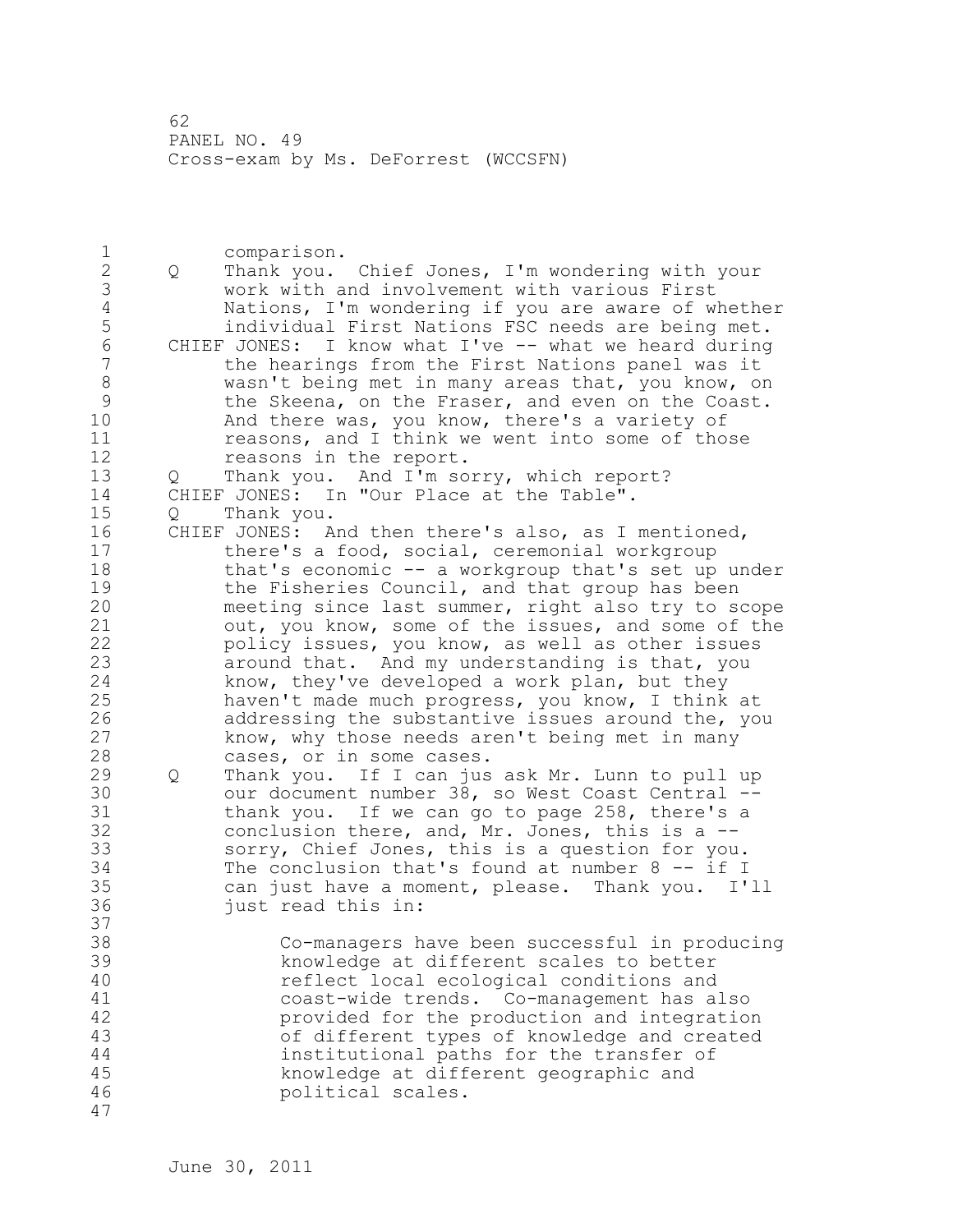1 Essentially, co-management -- and just reading 2 down to the bottom of this paragraph: 3 4 Co-management has substantially enhanced the 5 institutional fit of the management system, 6 focusing fisheries managers' attention on a more expansive geographic region and a more 8 inclusive suite of impacts.  $\begin{array}{c} 9 \\ 10 \end{array}$ This article references "Marine Policy 26 (2002) 11 253-259" and it's authored by Syma A. Ebbin, and I 12 understand that you have some familiarity with the 13 Washington State fisheries? 14 CHIEF JONES: Yes. 15 Q And with respect to the conclusion that's set out 16 at number 8 that I've just read portions of into 17 the record, would it be fair to say that you agree 18 with this conclusion? 19 CHIEF JONES: In general I'd agree co-management, you<br>20 know, does lead to better management, and part o know, does lead to better management, and part of 21 it is because of better exchange of information 22 and a more holistic view of kind of the fishery. 23 And I think in the case of Washington State there, 24 each of the 21 tribes who are part of the 25 Northwest Indian Fish Commission, they manage 26 their own fisheries, and they do that through<br>27 their own local processes, even though, you ki their own local processes, even though, you know, 28 there's agreement among them on a co-role-29 management plan, and so that allows them to bring 30 kind of that knowledge into their local process.<br>31 So that's an important part of, you know, 31 So that's an important part of, you know,<br>32 kind of effective engagement at a local level kind of effective engagement at a local level is 33 to, you know, kind of having -- often, like in our 34 area it's consensus-based decision. So we have 35 public meetings, you know, engage the people who 36 are actually involved in the fishery and 37 developing rules for the fishery, and it does lead 38 to, you know, better compliance, kind of better 39 information, as well as enhanced benefits from the 40 fishery. 41 Q Thank you. And I'm just wondering if you can<br>42 Speak to how First Nations feed -- with respe speak to how First Nations feed -- with respect to 43 allocations, how they feed their concerns 44 regarding allocations into the Pacific Salmon 45 Commission process. 46 CHIEF JONES: I'd say that's not done very effectively 47 at present, and it's partly because of the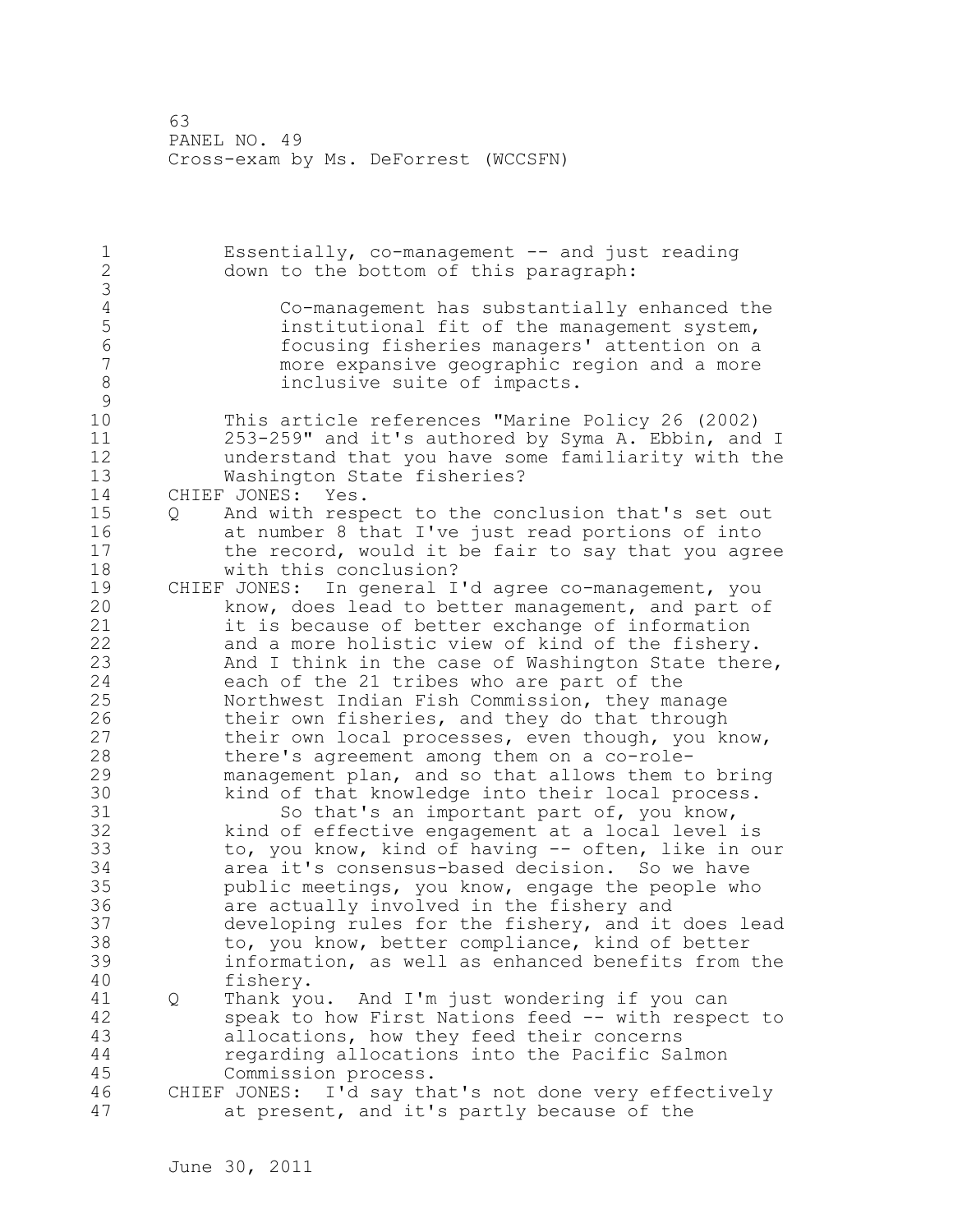1 structure is not kind of a representative 2 structure. We're all -- all the commissioner and 3 panel members are all appointed by the Department 4 of Fisheries and Oceans. I think it would be a 5 much stronger process if there was that<br>6 accountability, you know, to Tier 1 pro 6 accountability, you know, to Tier 1 processes that were, first Tier 1 First Nation processes. 8 And I think that going back to the kind of<br>9 the example from the United States, on their si 9 the example from the United States, on their side,<br>10 vou know, the tribes have our -- they work with you know, the tribes have our  $-$ - they work with 11 the state and also the federal governments, and 12 they also put forward names of people to be 13 involved in the panels or the commission. And you 14 know, those are selected by the federal 15 government, but I think the fact that in most 16 cases those are the same people who are put 17 forward by the tribal leaders, tribal leadership. 18 MS. DeFORREST: Thank you. I understand that I'm out 19 of time, but before I conclude, I'd just like to<br>20 mark our document number 38 as the next exhibit, mark our document number 38 as the next exhibit, 21 if that's possible, please. That's the document 22 containing the conclusion, the article authored by 23 Syma A. Ebbin. 24 THE REGISTRAR: That will be marked as Exhibit number 25 1223.  $\frac{26}{27}$ 27 EXHIBIT 1223: Syma A. Ebbin, Marine Policy<br>28 26 (2002) 253-259, Enhanced fit through 28 26 (2002) 253-259, Enhanced fit through 29 institutional interplay in the Pacific 30 Northwest Salmon co-management regime 31<br>32 MS. DeFORREST: Thank you. 33 MR. DICKSON: Yes, Mr. Commissioner, it's Tim Dickson 34 for the Sto:lo Tribal Council and Cheam Indian 35 Band. 36 37 CROSS-EXAMINATION BY MR. DICKSON: 38 39 Q Mr. Lunn, I'd like to ask you to pull up Exhibit 40 1210, if you could. It's Tab 28 on Canada's list, 41 if that's easier. Yes. And if you could just<br>42 scroll to the top of that, Mr. Lunn. Thank vo scroll to the top of that, Mr. Lunn. Thank you. 43 Now, this is one of the consultation records that 44 was referred to last day by counsel for Canada. 45 Mr. Huber, if we look at this document, this is 46 one of the tabs, it's Port Mann to Sawmill Creek, 47 2007. And if we look at this document just where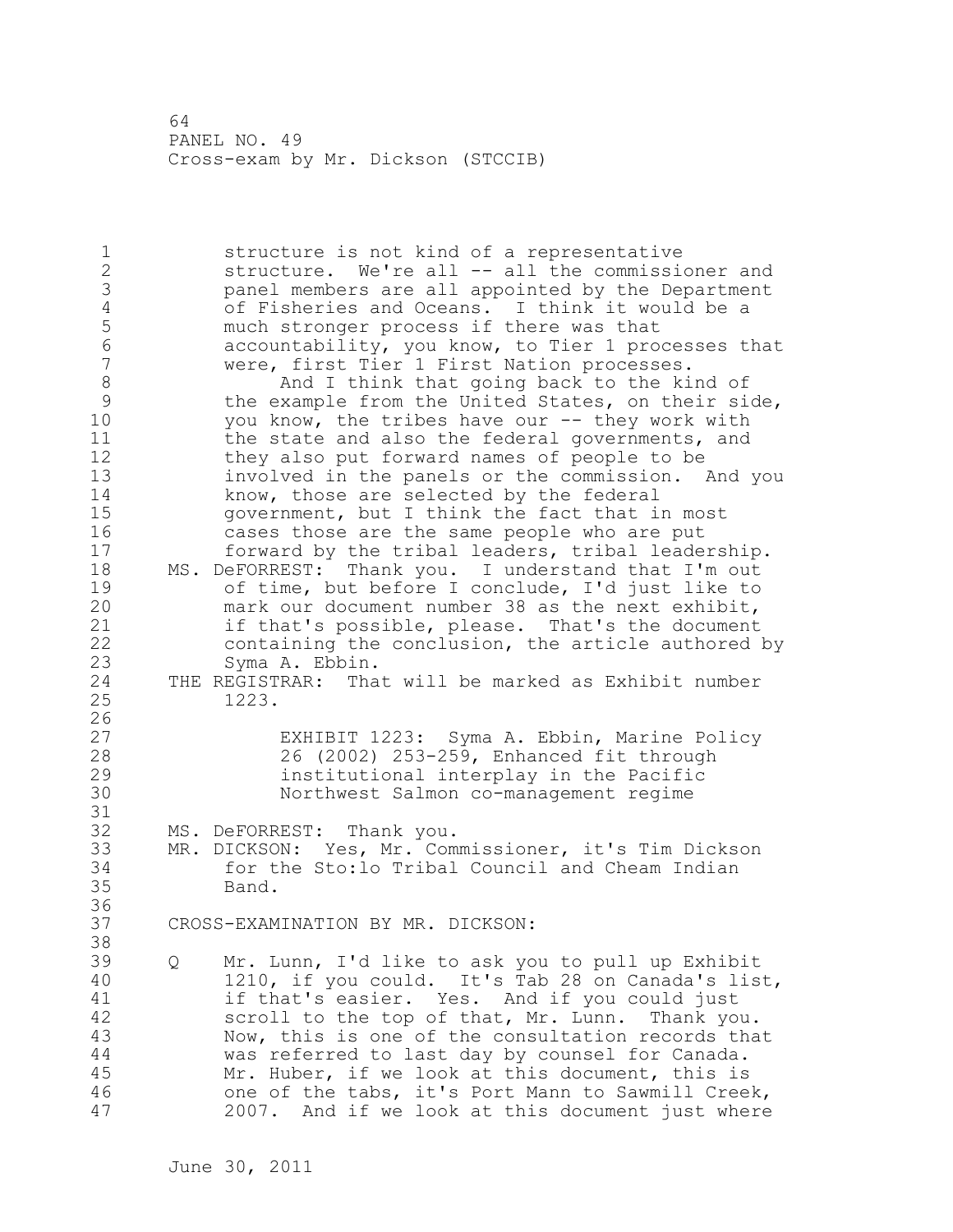1 it is on the screen now, I think we see that the 2 first two entries, the January 23 entries are both 3 emails where DFO is providing information, I think 4 with respect to the forecasts; is that right?<br>5 MR. HUBER: That looks like that's correct, yes. 5 MR. HUBER: That looks like that's correct, yes.<br>6 0 And then the next four, as I look at them, 6 Q And then the next four, as I look at them, are entries recording phone conversations on a variety 8 of topics, requests for salmon ceremony, some kind<br>9 of payment inquiry, financial reporting, and the 9 of payment inquiry, financial reporting, and the<br>10 like: is that so? Those go -like; is that so? Those go  $-$ -11 MR. HUBER: Yes. 12 Q -- February 21 through March 2, I believe. 13 MR. HUBER: And that's what it reads there. I didn't 14 produce this document, or give direction to the 15 staff in that area. 16 Q Very well. And the next four, when I look at 17 them, they seem to be scheduling consultation 18 meetings. 19 MR. HUBER: Yes.<br>20 0 And just by 20 Q And just by looking at it, this document appears 21 to record all sorts of contacts that DFO has with 22 First Nations, and my point is that not all of 23 them are actual consultation meetings. In fact, 24 if we look at here, a number of them are quite a 25 lot more minor than that, would you agree? 26 MR. HUBER: Well, they're not actual meetings, but<br>27 they're keeping track, I mean, the Department they're keeping track, I mean, the Department 28 staff try to arrange meetings, and sometimes they 29 have a difficulty in doing that. There's 30 resistance from some First Nations to engage with<br>31 the Department. But there's an obligation to the Department. But there's an obligation to 32 consult and there's an obligation -- they don't, a 33 First Nation isn't forced to engage with the 34 Department, but the Department has to make an 35 honest effort and staff are -- should be tracking 36 that they're doing their jobs. 37 Q Right. And it's tracking all those contacts. 38 And, Mr. Lunn, if I could go to Exhibit 596, 39 please. Mr. Huber, this is -- this will be the 40 consultation with First Nations Best Practices 41 Guide. And, Mr. Lunn, if we could go to<br>42 electronic page 10, please. There's that electronic page 10, please. There's that box in 43 the middle of the page, "Records of Consultation", 44 and it says this: 45 46 It is very important to keep records of all 47 letters, meetings, including attendance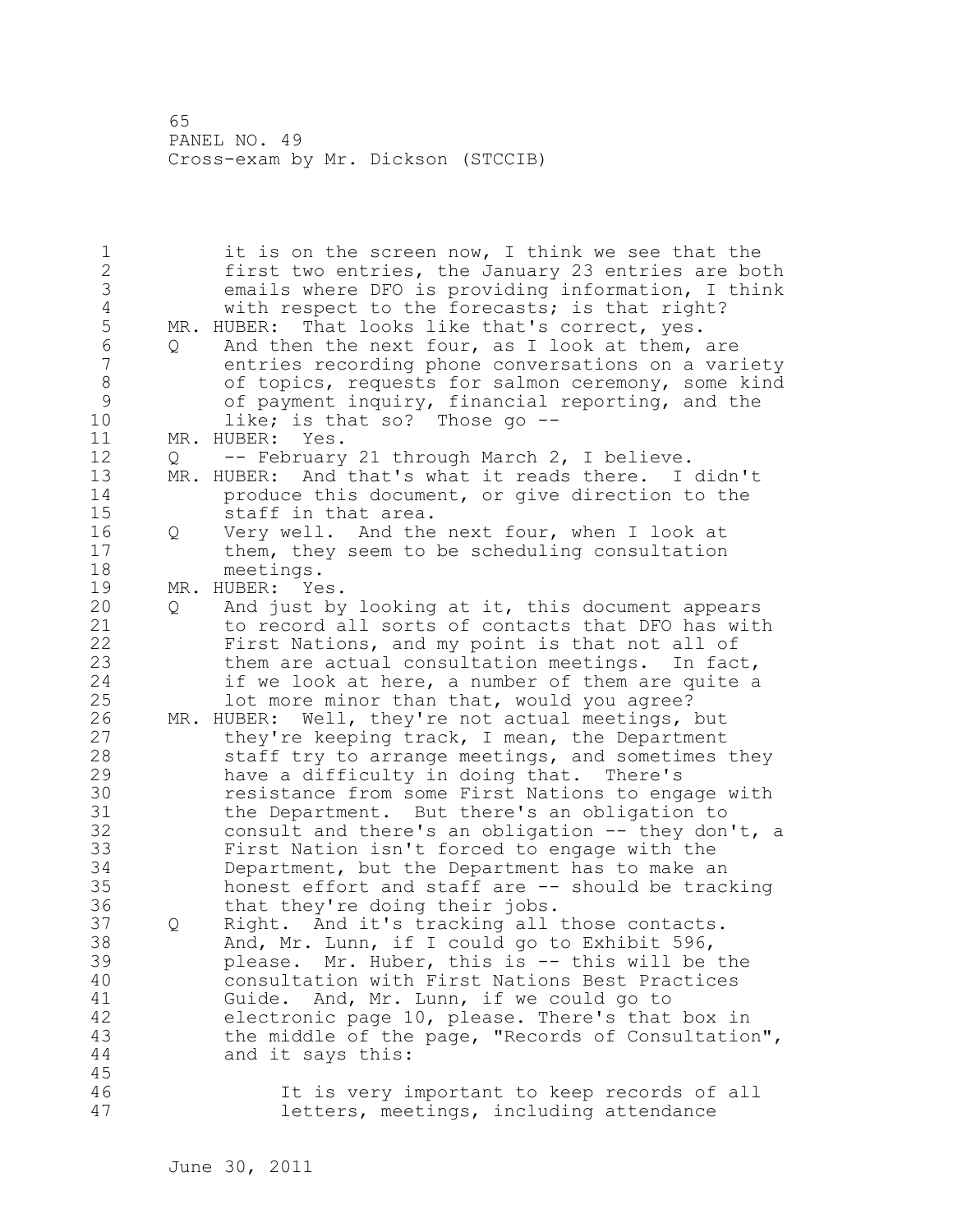1 lists, telephone calls, site visits, and 2 other efforts by the Crown to consult with 3 First Nations at all stages of consultation.<br>4 These are all considered to be elements of 4 These are all considered to be elements of<br>5 the consultation process, although no one 5 the consultation process, although no one<br>6 (6) the element until itself is considered full 6 element until itself is considered full 7 consultation unless the First Nation has 8 agreed that it is.  $\begin{array}{c} 9 \\ 10 \end{array}$ And the spreadsheet we were just looking at, the 11 Excel spreadsheet, that's what that is, right? 12 MR. HUBER: That's correct, yes. 13 Q Yes. And the purpose of it is to track DFO's 14 consultation efforts, so that it can prove 15 consultation if it needs to; is that right? 16 MR. HUBER: That's right, yes. 17 Q And as this Best Practices document suggests, to 18 me anyway, it's not clear what actually 19 constitutes consultation. And I want to ask you<br>20 about that, if I can, by going to an observation about that, if I can, by going to an observation 21 that Ms. Gaertner made in her Fraser Watershed 22 process paper, and that's -- Mr. Lunn, that's 23 Exhibit 1207. Ms. Gaertner's going to have to 24 suffer some embarrassment while I read her work. 25 And to page 10, please, and it's that paragraph 26 I(a) noted that:  $\begin{array}{c} 27 \\ 28 \end{array}$ There is a significant lack of clarity at 29 both First Nation meetings and DFO/First 30 Nation meetings regarding such principal<br>31 matters as: intentions, goals, agendas, 31 matters as: intentions, goals, agendas,<br>32 mandates, representation, and function. mandates, representation, and function. It 33 is not clear whether a particular meeting is 34 serving an information gather, advisory or 35 decision making purpose. This lack of 36 clarity breeds distrust, unspoken and 37 conflicting agendas, increased unwillingness 38 to participate in fear of what it will be 39 used for, and irritants such as too many 40 meetings to attend which do not have 41 meaningful or concrete results. 42 43 And do you agree with those broad observations? 44 MR. HUBER: This was written back in 2004, I believe. 45 Q Yes. 46 MR. HUBER: And I would think the Department's doing 47 better today, but there's lots of room for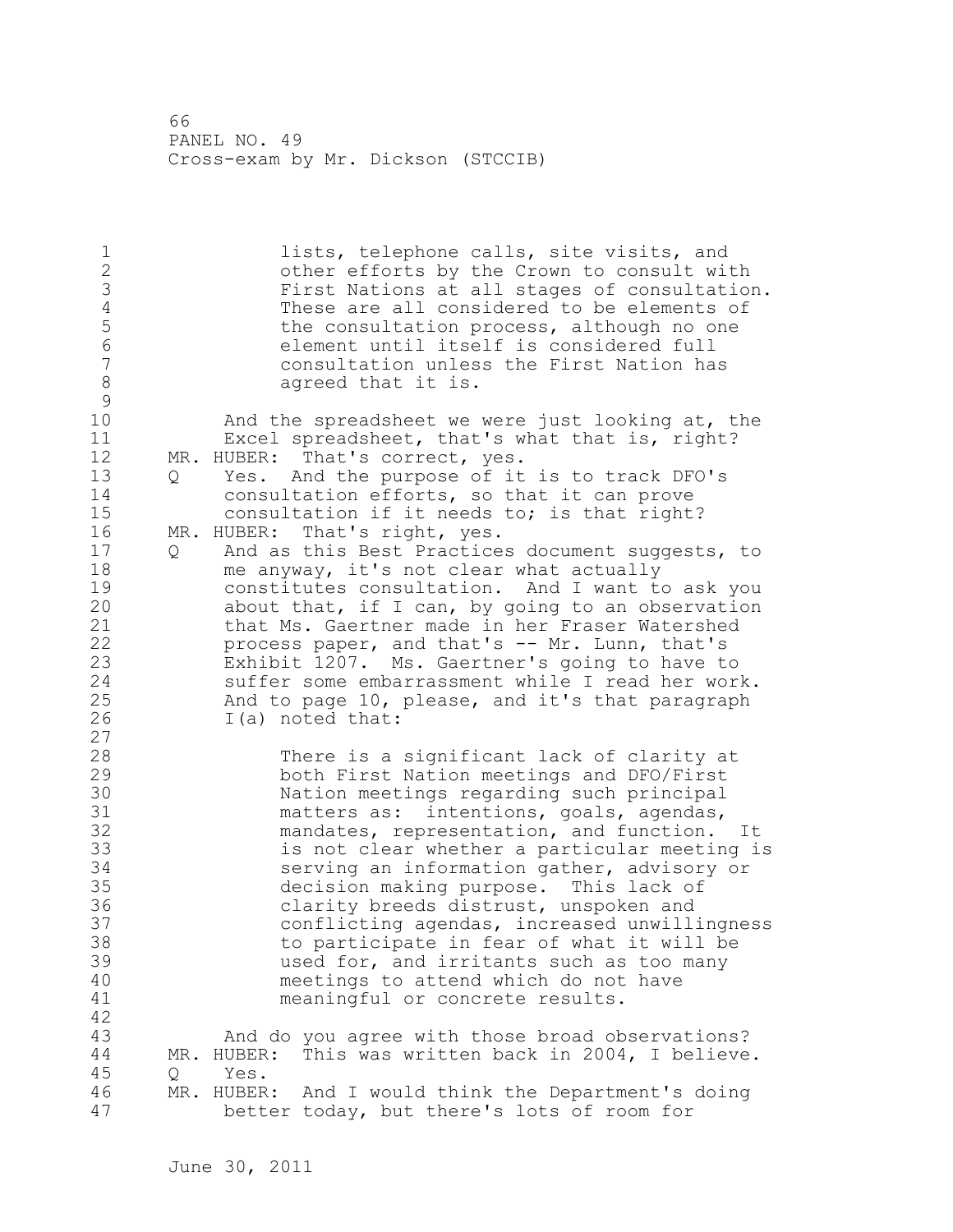1 improvement, and this is why we're working and 2 expending a lot of resources to build this co-3 management, this foundation, these types of<br>4 agreements that will help clarify this. Th 4 agreements that will help clarify this. This is<br>5 often a challenge for departmental staff to know 5 often a challenge for departmental staff to know 6 when there's been enough consultation or adequate 7 consultation. With agreements on how to go about 8 that, and in our partnership relationship,<br>9 consultation can actually become embedded 9 consultation can actually become embedded in the<br>10 **belogens** or process and it won't be near the issue. process and it won't be near the issue. 11 Q Yes. And from what I hear from your answer, then, 12 you agree that more clarity and a more structured 13 process is desirable. 14 MR. HUBER: And we are attempting to do that, and we 15 have made improvements. 16 Q Mr. Todd, I'd like to open this up to the panel. 17 Do you share Ms. Gaertner's concerns, and maybe 18 you could comment on Mr. Huber's response. 19 MR. TODD: Yes. I have and do share those very same concerns. With the Fraser River Aboriginal 21 Fisheries Secretariat, and the proliferation of 22 initiatives that were being funded through the 23 Secretariat by the Department, all very well-24 meaning, but there were certainly some growing 25 pains, and that was a fairly major initiative of 26 mine last summer and fall and in the winter was to<br>27 actually try to bring some clarity to these actually try to bring some clarity to these 28 various initiatives by drafting terms of 29 references for each one, and trying to more 30 accurately describe sort of what the purpose of<br>31 the initiative was and how it was going to be the initiative was and how it was going to be 32 carried out and under what sort of, not rules, I 33 guess, but sort of terms of engagement. 34 So I do agree with Mr. Huber that there's 35 progress being made on that front. 36 Q Thank you. I want to turn now, if I can, to the 37 food fishery. On Monday, as some of you know, 38 because some of you have commented on it, 39 Professor Harris testified that the restriction on 40 the sale of Aboriginal food fish is a legal 41 construct and he noted that the enforcement on the<br>42 ban on sales is difficult, intrusive and a source ban on sales is difficult, intrusive and a source 43 of considerable antagonism between Aboriginal 44 peoples and the federal government. And he 45 testified that a better regime is a 46 straightforward allocation of fish without a 47 restriction on use.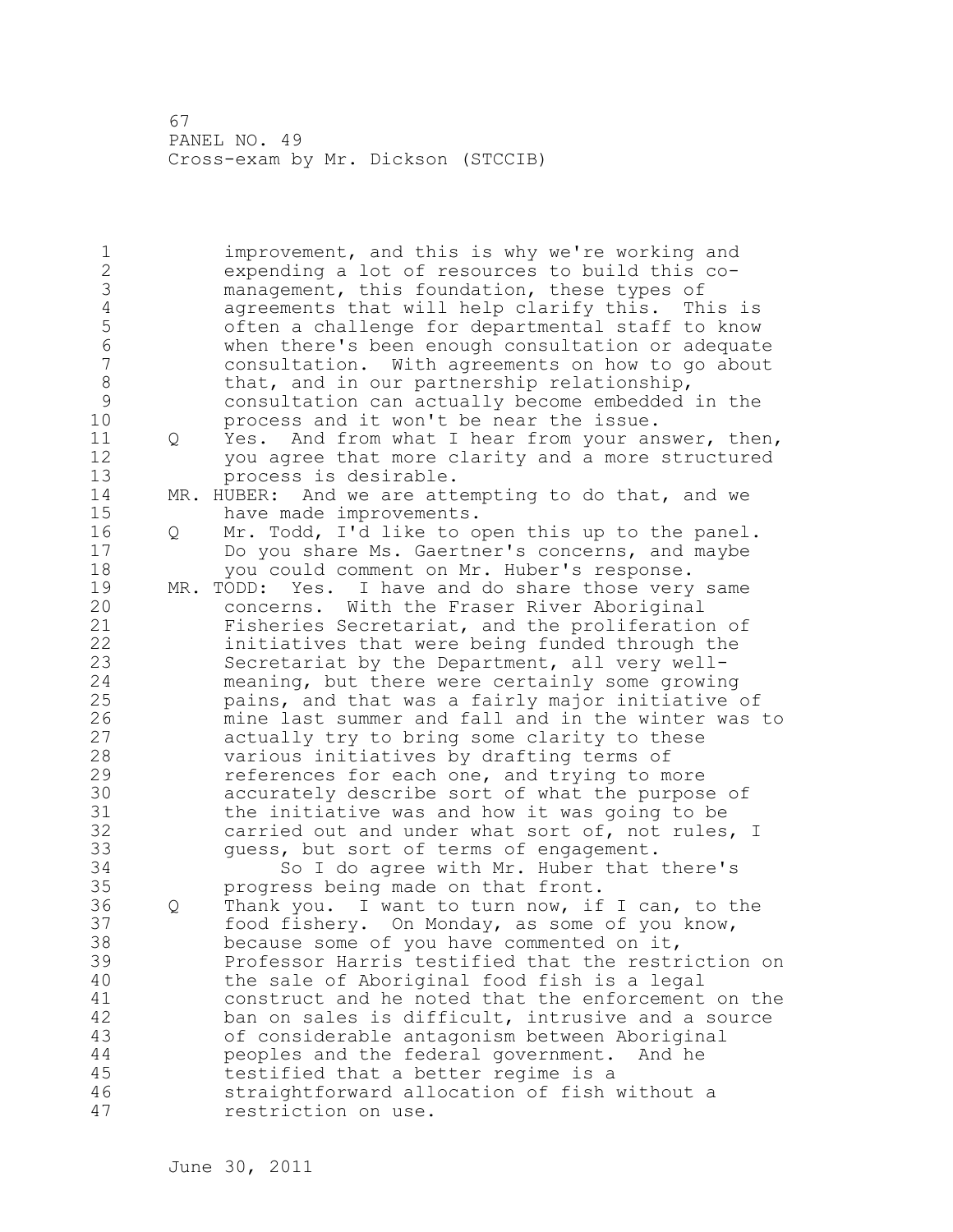1 And I think I've heard some support from the 2 -- perhaps from the right-hand side of the panel, 3 and I'm going to turn to Mr. Huber with some<br>4 questions on that. But if any of the three 4 questions on that. But if any of the three of you<br>5 would like to comment, now is an opportunity of 5 would like to comment, now is an opportunity of 6 you want to comment further, and if not, I'll go to Mr. Huber. 8 Well, if nobody jumps up, then I'll go to Mr.<br>9 Huber. 9 Huber. MR. TODD: Sorry, just before you do that --11 O Yes. 12 MR. TODD: -- I lost the thread there that you were 13 asking us to comment on. I'm sorry. 14 Q Yeah, my apologies. So the comment was that the 15 restriction on the ban of sales of food fish is a 16 source of considerable tension, uses a lot of 17 resources, very difficult to enforce, and that a 18 better approach in Professor Harris's view is a 19 straightforward allocation of fish without a<br>20 straiction on use. Mr. Todd. restriction on use. Mr. Todd. 21 MR. TODD: I agree with Mr. Harris wholeheartedly. 22 Q Anybody else. Mr. Jones? 23 GRAND CHIEF TERRY: Yes. I think that the 24 representation that is made by Mr. Harris goes to 25 a great distance in, you know, reaching the 26 understanding that we have is that we do have the<br>27 authority to make decisions on how we use our authority to make decisions on how we use our 28 fish. 29 CHIEF JONES: And I, you know, I agree, too that it's 30 an impediment to working together and an example would be the communal licences that the Department 32 issues to First Nations. Usually those aren't 33 mutually agreed and that's one of the major 34 irritants, you know, is that there's a complete 35 prohibition on sale, and by agreeing to that 36 licence, you're agreeing to this, which in some 37 cases is an Aboriginal right. But there's no 38 discussion really of, you know, kind of that those 39 kinds of issues with the Department. It seems 40 like more of an arbitrary decision by the 41 Department, both about an allocation and also the use. 43 Q Mr. Huber, this morning Mr. Lowes was complaining 44 of the prosecution of the fishermen who protested 45 the pilot sales program by fishing illegally, and 46 that his reference is to the *Kapp* case, is that 47 your understanding?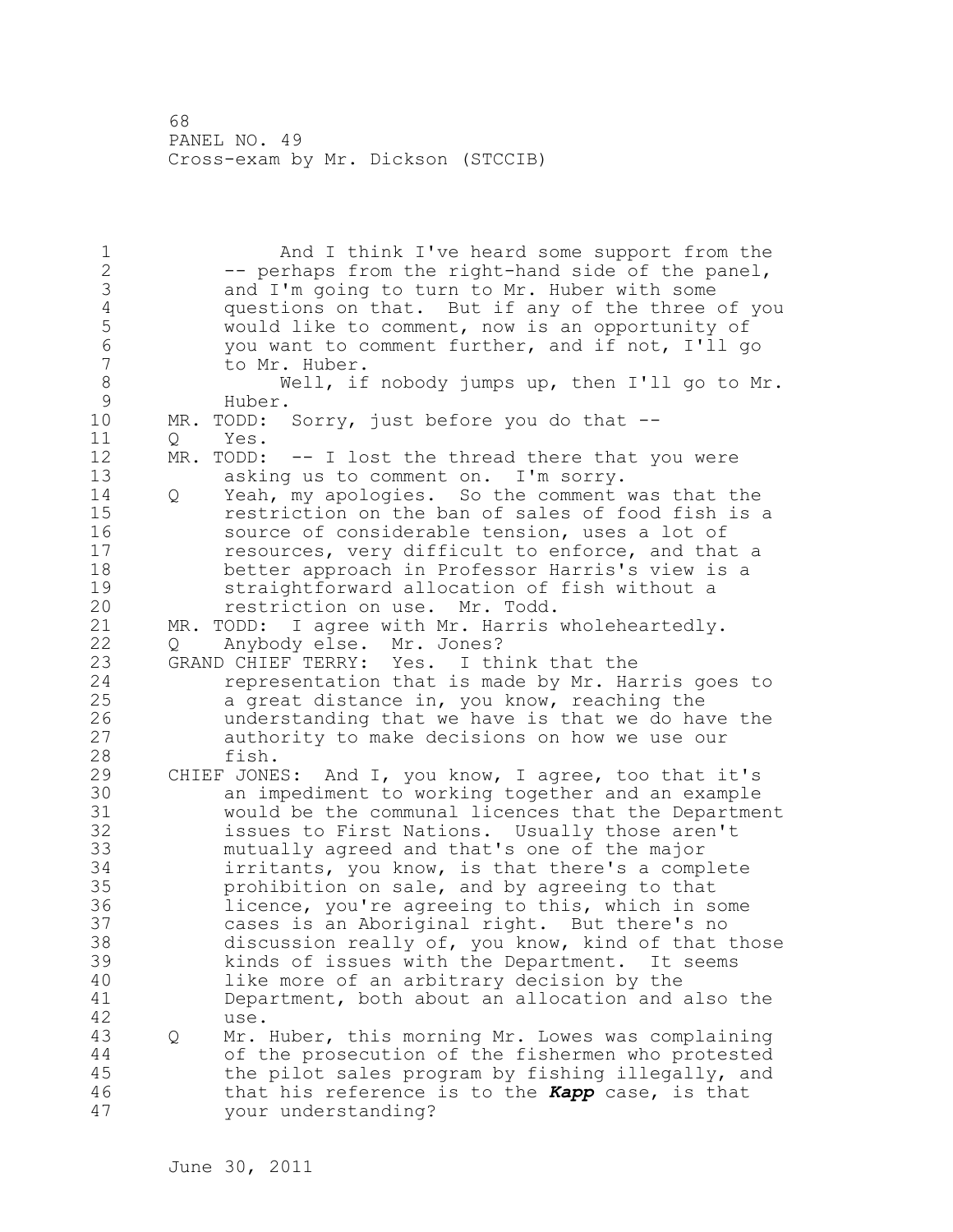1 MR. HUBER: Well, there's been a fair number of 2 prosecutions over the years, I'm not too sure if 3 it was the *Kapp* case. You know, the Survival 4 Coalition and others, I guess, have had these<br>5 protest fisheries. They've gone through the 5 protest fisheries. They've gone through the 6 courts.<br>7 0 Yes. T 7 Q Yes. There's been a series and the most prominent 8 of which has been the *Kapp* case. And I understand 9 that John Cummings, the former Member of<br>10 Parliament, was recently fined \$200 for 1 Parliament, was recently fined \$200 for his 11 involvement and that he and the others intend to 12 appeal that fine. Do you know anything about 13 that? 14 MR. HUBER: No. No, but he, I mean, we're in Canada. 15 People have a right to protest one way or another, 16 but the government is responding to the courts. 17 It's responding to building our relationship with 18 First Nations and finding ways to settle issues. 19 So if it's a question whether the government acted<br>20 1awfully, I believe the courts have verified that lawfully, I believe the courts have verified that 21 the government has. 22 Q I suppose Mr. Lowes' point when he was bringing 23 this up is that prosecution strains relationships 24 with the Department. 25 MR. HUBER: Definitely, with anybody, that's a negative 26 way to deal with issues.<br>27 0 Yes. And we've seen tha Q Yes. And we've seen that on the First Nations 28 side, I believe, where substantial enforcement 29 attention is given to Aboriginal fisheries in 30 respect of the ban on the sale of FSC fish. And<br>31 that's correct? that's correct? 32 MR. HUBER: And it will continue until we resolve the 33 issues of allocation and shares and get some of 34 these settlements in place. 35 Q Yes. And on that, you agree that the enforcement 36 of the band creates a great deal of antagonism and 37 uses substantial DFO resources? 38 MR. HUBER: Of course it does. 39 Q And as Grand Chief Terry stated this morning, if 40 the fish is caught legally, then what's done with 41 it, whether it's used for food, or whether it's<br>42 sold, has nothing to do with conservation. You sold, has nothing to do with conservation. You'd 43 agree with that? 44 THE COMMISSIONER: Mr. Lowes? 45 MR. LOWES: Well, my friend's question, first of all, 46 implies an assumption, and secondly implies an 47 assumption that is wrong. Presumably if the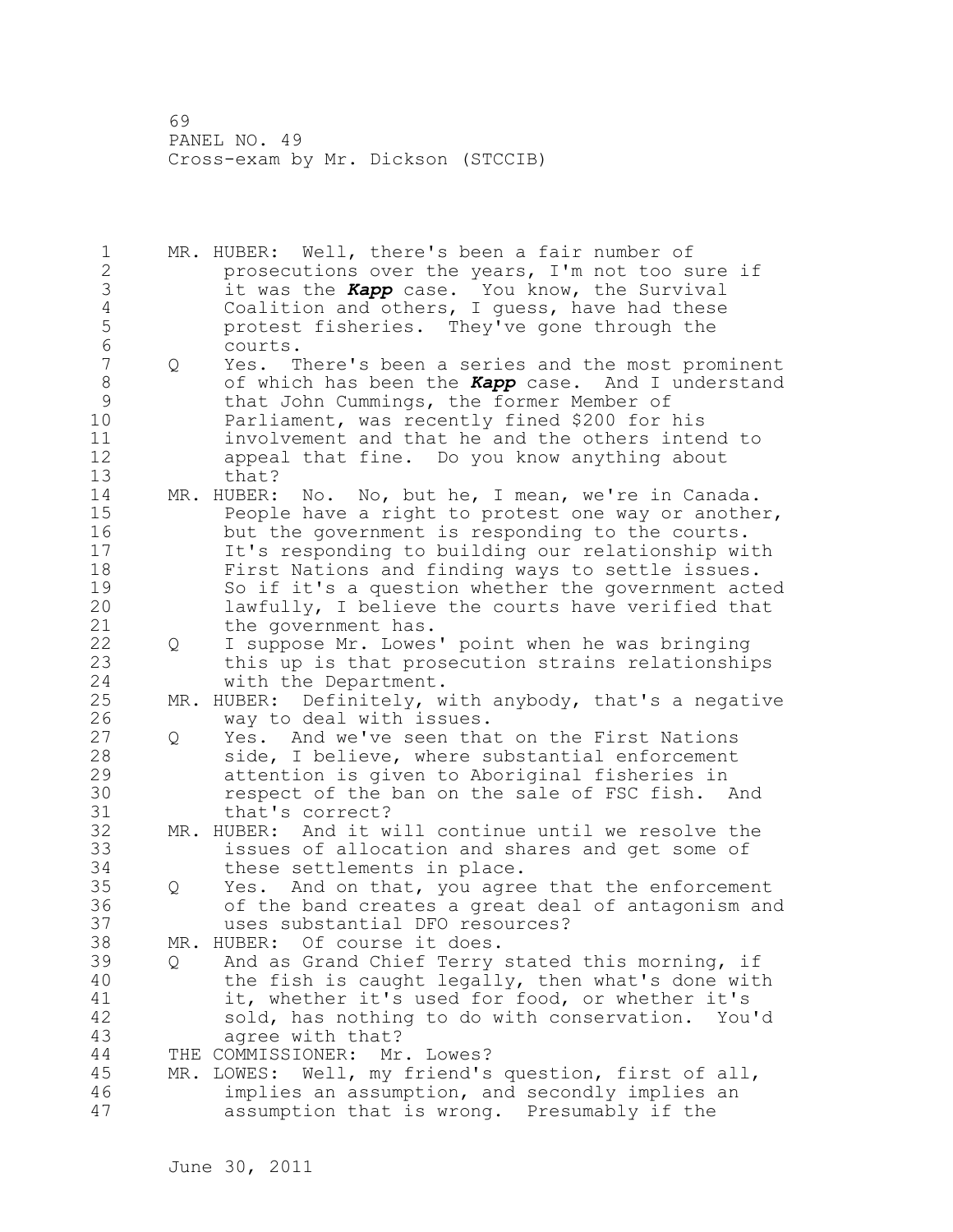1 licence that fish are to be harvested for -- but 2 not for sale, and the fish are harvested for sale, 3 it is not caught legally.<br>4 MR. DICKSON: If there's an al 4 MR. DICKSON: If there's an allocation --<br>5 MR. LOWES: Perhaps my friend can define 5 MR. LOWES: Perhaps my friend can define what he means<br>6 by "fish caught legally". 6 by "fish caught legally". MR. DICKSON: Thank you, Mr. Lowes, I appreciate that. 8 Q So if there's an allocation that allows the fish<br>9 to be caught, it's an FSC fish, what is done with 9 to be caught, it's an FSC fish, what is done with<br>10 it, whether it's sold, whether it's eaten by that it, whether it's sold, whether it's eaten by that 11 person, by that community, that doesn't raise a 12 conservation concern. You'd agree? 13 MR. HUBER: It wouldn't if it's within the allocation 14 or the management plan, if it's accounted for. 15 Q And so I think as you suggested a moment ago, 16 would you agree that it would be constructive to 17 move toward an allocation regime for Aboriginal 18 fisheries that does not restrict the use of fish, 19 that removes that source of tension.<br>20 MR. HUBER: I've dealt with many Aborigin MR. HUBER: I've dealt with many Aboriginal groups and 21 some of them want their FSC allocation kept 22 separate. Some of them are afraid that in the 23 future if it's just open, that the community 24 members will lose the cultural aspect in that. So 25 there is support for separating the two. But in 26 my mind, that's something that should be<br>27 megotiable with the First Nations. I mea negotiable with the First Nations. I mean, they, 28 when we talk about governance and authority, that 29 comes into play. 30 Q I appreciate those comments.<br>31 I want to turn to anoth 31 I want to turn to another topic, which is co-<br>32 management. And, Mr. Lunn, I'd like to bring up management. And, Mr. Lunn, I'd like to bring up 33 Exhibit 295, if I could. Thank you. And it's 34 page 8 that we're going to, it's a diagram I'm 35 looking for. Yeah, it's a couple of pages down, a 36 few pages. That's the one. 37 Mr. Jones, what this diagram shows, I 38 believe, is that, well, as the caption says, it's 39 "Opposing Strengths of Authority for First Nations 40 and DFO". And on the left I think it's intending 41 to indicate that strength of authority on the<br>42 Aboriginal side is highest at the more local Aboriginal side is highest at the more local 43 level, and the opposite is true on the government 44 side, and so the mandates are sort of coming from 45 different directions. One's bottom-up, one's top-46 down. Is that a fair summary? 47 CHIEF JONES: I think that's a mismatch, and this is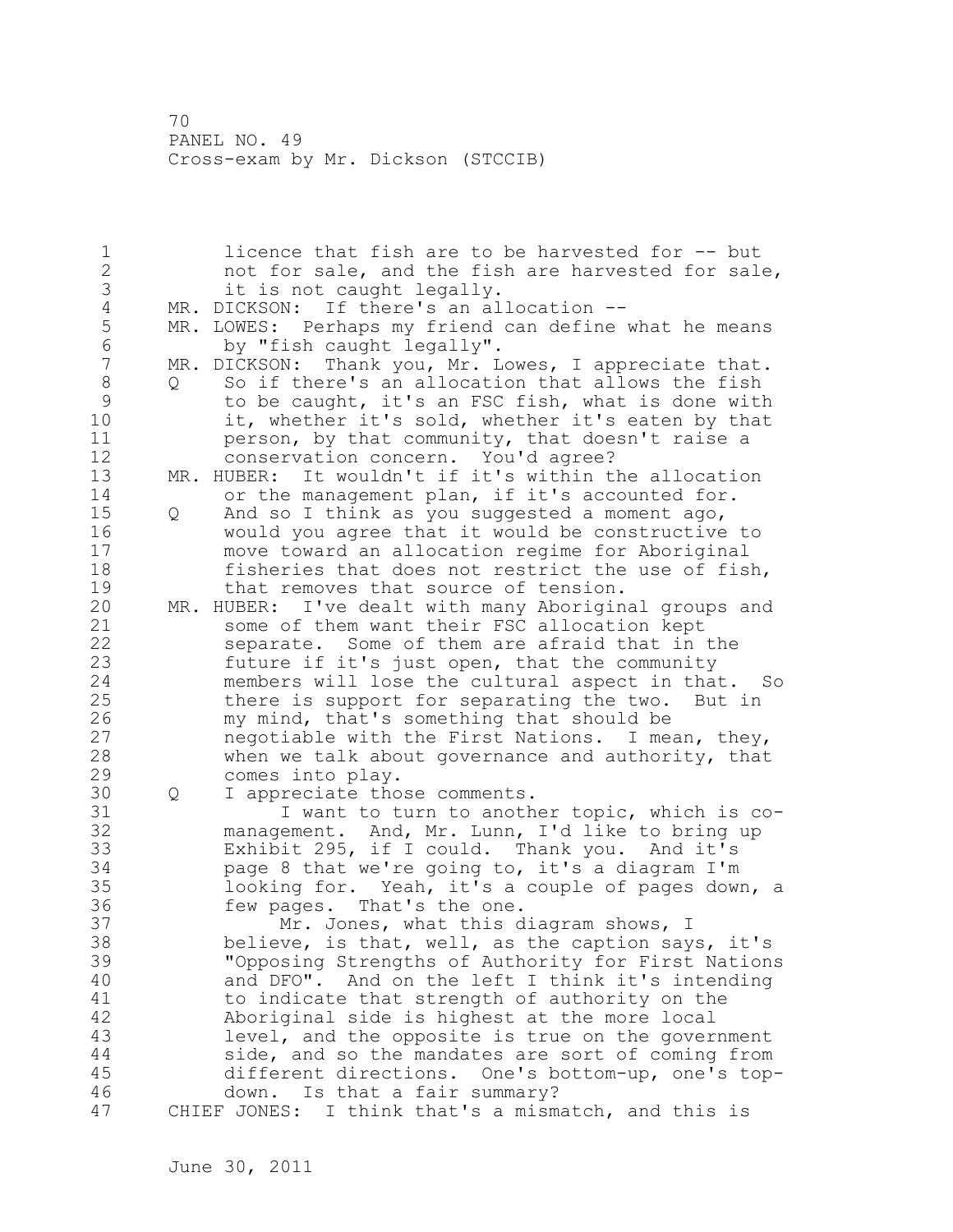1 again, it shows Department of Fisheries and 2 Oceans, and so other organizations like, for 3 instance, Parks Canada, you have a different 4 structure.<br>5 Q Right. Ri 5 Q Right. Right. I shouldn't have said government<br>6 -- DFO. And, Mr. Lunn, if we go over to the nex 6 -- DFO. And, Mr. Lunn, if we go over to the next page, just at the bottom, there's a comment in the 8 paper, Mr. Jones, that says that:  $\begin{array}{c} 9 \\ 10 \end{array}$ One way to overcome this challenge is through 11 the development of common Tier 1 forums, 12 which bring together First Nations within a 13 more broad spatial area... 14 15 And I take it, the paper here is stressing the 16 importance of these Tier 1 processes, because 17 always the ultimate authority is going to remain 18 at the First Nation level because they're the 19 rights holders; is that -- is that fair?<br>20 CHIEF JONES: That's correct, and by bringing CHIEF JONES: That's correct, and by bringing First 21 Nations together, kind of to work together, it 22 makes the -- there's a mismatch, you know, between 23 the DFO decision-making and First Nation decision-24 making. So it does help to address that mismatch. 25 Q Yes. And, Mr. Huber, last day Mr. East was asking 26 you about this, and sort of indicating that DFO<br>27 wanted to engage with First Nations at "as large wanted to engage with First Nations at "as large 28 an aggregated level as possible", and I believe 29 that you replied by saying, by expressing your 30 agreement with Grand Chief Terry's vision of comanagement with Aboriginal Nations, "Nations" in a 32 larger sense, as opposed to individual First 33 Nations. Do you recall that? 34 MR. HUBER: I do, but just to clarify, you can have a 35 larger aggregate, such as the Forum, where you're 36 there to exchange information and to create an 37 understanding, and we can get highly skilled 38 technical people in attendance. We can't ask 39 these people to travel around every community. 40 Q Right. 41 MR. HUBER: But you not only get those kind of skilled<br>42 beople there, you -- it helps build capacity with people there, you -- it helps build capacity with 43 the First Nations technical people, and for them 44 and everybody to hear the issues. So we get a 45 good understanding and a good grounding of what 46 the issues are. So it sets the stage for better 47 decision-making.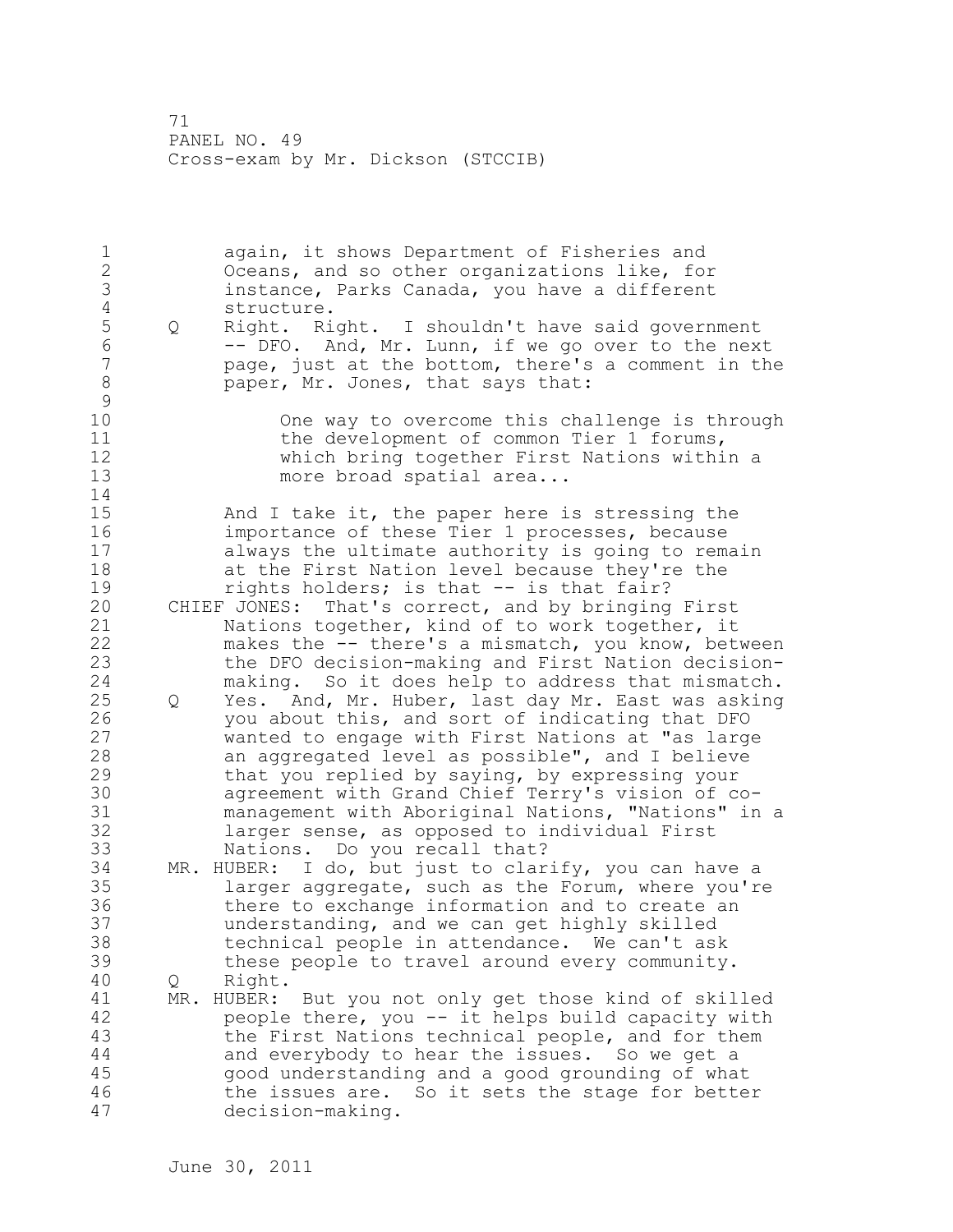1 The question with Saul, when you referred to 2 it, Saul there, it was his vision that the 3 authorities at the Nation level, and the support<br>4 for that would be, of course, often the nations 4 for that would be, of course, often the nations<br>5 have, you know, four, six, eight, ten, sometimes 5 have, you know, four, six, eight, ten, sometimes<br>6 more First Nations members. 6 more First Nations members.<br>7 0 Mm-hmm. 0 Mm-hmm. 8 MR. HUBER: So it's a more efficient way to get things<br>9 done and it ensures, in my mind, another assurance 9 done and it ensures, in my mind, another assurance<br>10 that there's -- groups are working together. that there's  $-$  groups are working together. 11 O Yes. 12 MR. HUBER: So the more communications, the more 13 effectively we can do that, the better. 14 Q Yes. And the point -- the point I want to get to 15 here is that I think it's important to keep in 16 mind that co-management won't work if DFO sits 17 back and demands that First Nations aggregate up 18 to the provincial level. My point is that DFO has 19 to respect the source of Aboriginal authority.<br>20 1t's got to strive to find a workable solution It's got to strive to find a workable solution 21 within this dynamic of opposing levels of 22 authority. 23 MR. HUBER: I fully agree with that, and that's what 24 we're trying to do. 25 Q Yes. 26 MR. HUBER: And that's why we would like Chief Terry to<br>27 harticipate with us. participate with us. 28 Q Yes. 29 MR. HUBER: In building this. 30 Q Yes.<br>31 MR. HUBER MR. HUBER: And, Mr. Jones, on this topic, I just want 32 to follow up on one of Mr. East's questions from 33 last day. He suggested in one of his questions, 34 to my ears, that this internal Tier 1 organizing 35 is for First Nations to work out for themselves, 36 and I was reminded of your discussion of the Boldt 37 decision, that once Judge Boldt found that the 38 tribes had a right to manage their fisheries, the 39 tribes were able to come together over time to 40 work together. And my question is whether you see 41 it as important, perhaps as essentially, that DFO<br>42 come forward and send a clear message that it is come forward and send a clear message that it is 43 prepared to share decision-making authority, to 44 recognize First Nations concurrent authority in 45 the management of the fisheries. 46 CHIEF JONES: Yes, absolutely. You know, I think 47 there's -- you have to have the political will and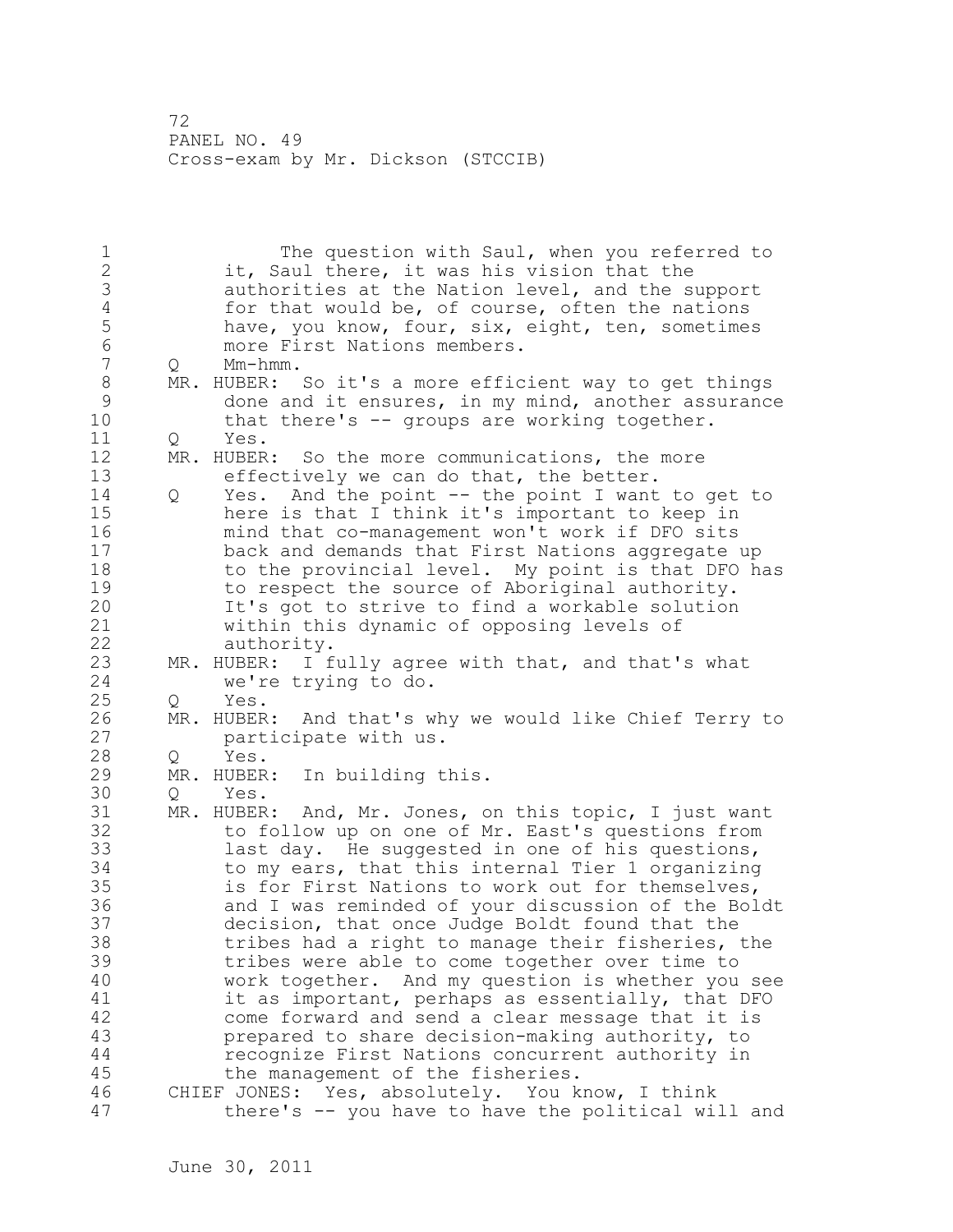1 that has to be communicated. And I think the 2 other important part is providing the incentives 3 for First Nations, you know, to be involved. And<br>4 1 think it goes beyond, you know, it goes beyond 4 I think it goes beyond, you know, it goes beyond 5 kind of the involvement and decision-making or the 6 access to food, social, ceremonial fisheries. You know, it also has to involve other incentives like 8 economic access. 9 Q Mr. Huber, it strikes me that it would be a tragic<br>10 cresult, if at the end of the Roadmap process result, if at the end of the Roadmap process 11 Ottawa decided it wasn't comfortable with the 12 joint management arrangement that had been worked 13 out by the parties in that process. Would you 14 agree with that? 15 MR. HUBER: We will engage with the Ottawa staff, we 16 wouldn't be agreeing to something that Ottawa is 17 not going to agree to. We'll have the 18 communications, and we'll know before we get to 19 that point whether we can reach an agreement or<br>20 mot. not. 21 Q Yes. 22 MR. HUBER: But obviously Ottawa is going to have to 23 support it. 24 Q Right. And how will that take place? Will that 25 be transparent to First Nations in the process? 26 MR. HUBER: We will. We will engage with, at<br>27 appropriate times, senior officials, and appropriate times, senior officials, and including 28 inviting them to participate in the process. 29 Q And I know that earlier in your testimony you said 30 that it's best to let the roadmap process develop<br>31 and not be too positional at this stage - I think 31 and not be too positional at this stage - I think<br>32 that was your word, "positional"? that was your word, "positional"? 33 MR. HUBER: Yeah, that's right. 34 Q Yeah. But isn't it essential for First Nations to 35 come together into the process to have a clear 36 statement from Canada that it's willing to engage 37 in the joint management? 38 MR. HUBER: That's helpful, and it's important that 39 they lay their interests on the table. 40 Q Yes. All sides have to lay their interests on the 41 table?<br>42 MR. HUBER: MR. HUBER: Yes. 43 Q And it's important in this process for Canada to 44 lay its commitment to joint management on the 45 table? 46 MR. HUBER: Well, in my mind, there's a difference 47 between laying your interest on the table and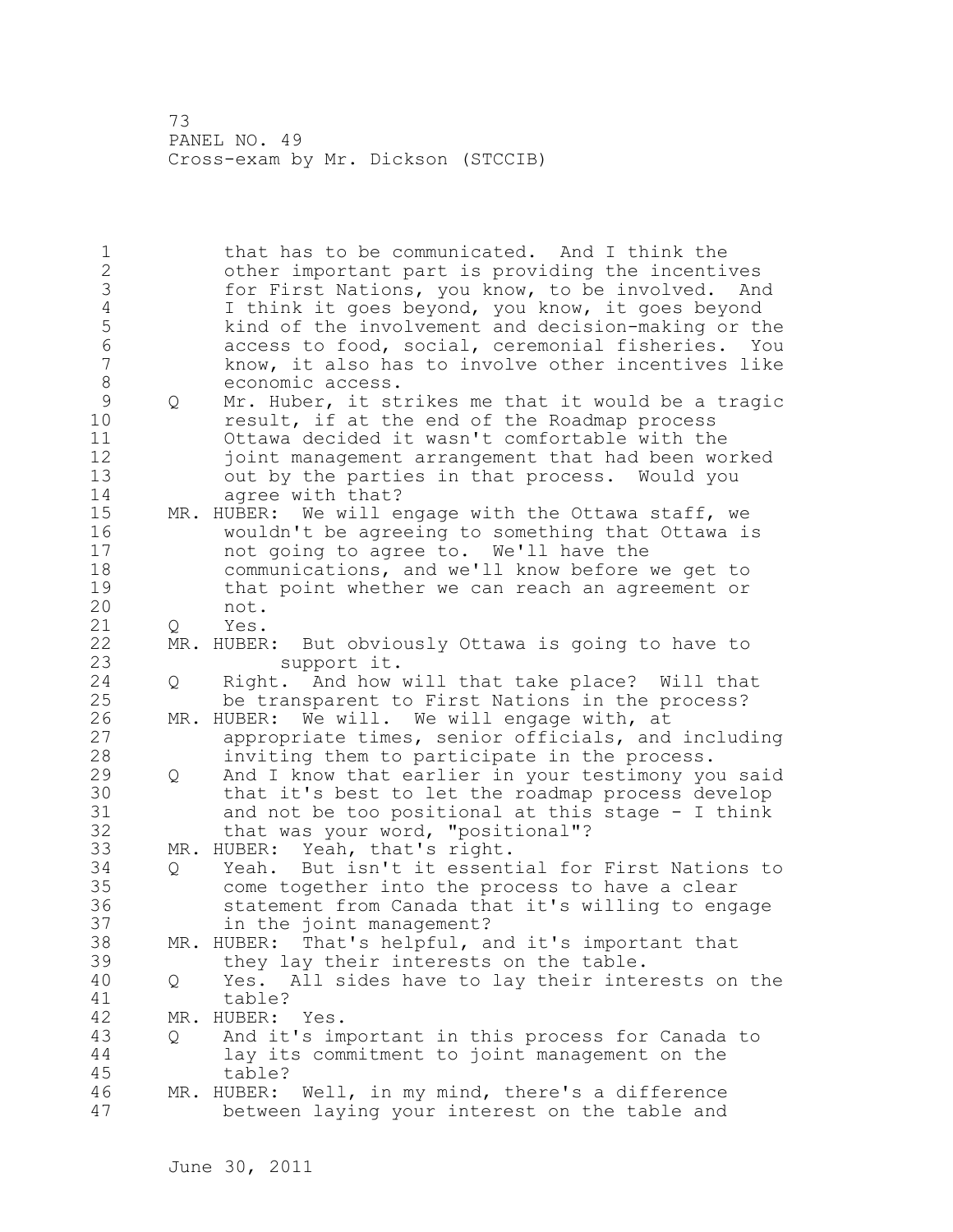1 being positional about it. In the past, and that 2 was one of the failings of the earlier watershed 3 agreement, many people took strong positions and<br>4 some of the leaders took very strong positions, 4 some of the leaders took very strong positions,<br>5 and later on, as things evolved, it's very 5 and later on, as things evolved, it's very<br>6 difficult to back away from those position 6 difficult to back away from those positions, so I think it's -- that's an important lesson. 8 Q Thank you. Those are my questions. Sorry, Grand 9 Chief Terry?<br>10 GRAND CHIEF TERRY GRAND CHIEF TERRY: Yes, I'd just like to add that I 11 think it's important to understand why it's 12 important, I feel, to recognize our respective 13 nations. In the interest of the issue at hand 14 here, in terms of why is the resource 15 disappearing. Our nations are concerned for that, 16 because, currently, we've looked at the management 17 for 20, 30 years and experienced much of the, 18 firsthand, the curtailment of access to the 19 resource in the name of conservation.<br>20 We believed that it was for the We believed that it was for the purpose of 21 conservation. But, you know, when you lay out 22 your harvest plans, who's there to really benefit 23 from this? And it certainly has not been our 24 peoples. But if there is, indeed, now a shortage 25 of stocks and they continue to diminish, I think 26 in spite of last year's efforts, that -- or<br>27 feturns, that is, not efforts but returns, returns, that is, not efforts but returns, that 28 were in greater numbers for a certain sector of 29 the watershed, much of the other parts of the 30 watershed continue to suffer shortage of returns 31 of stocks of salmon.<br>32 So in our opini So in our opinion, as in the Intertribal 33 Fishery Treaty, we say that there needs to be a 34 close look taken of how management is being done. 35 And we believe there needs to be a change. And 36 how does, then, the ITO or the implementation of 37 it in nation to nation treaty of ours, fit into 38 this process in order to facilitate a regeneration 39 of stocks that come tour through our territories? 40 We think that it's critical, because our nations 41 are intimately familiar with our various<br>42 territories, our homelands. We are awar territories, our homelands. We are aware of all 43 the waterways and habitats, and everything and 44 anything that effects the fish. 45 And in terms of policy-making, for example, 46 the Wild Salmon Policy, within the Wild Salmon 47 Policy they refer to conservation units, and they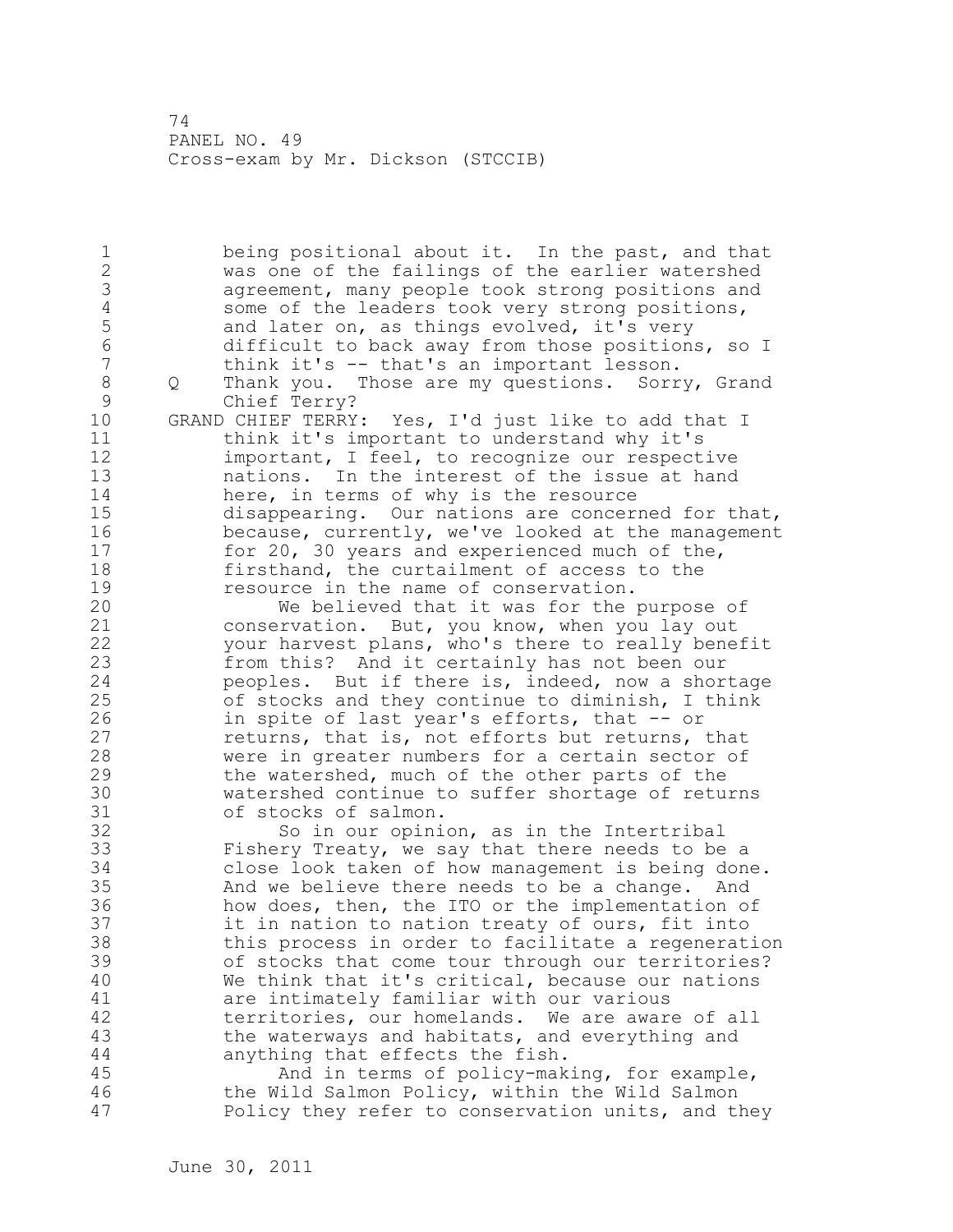1 generally are watershed-based. And when you look 2 at our nation's boundaries over territories, they 3 generally are watershed-based. You can almost see 4 the watersheds as they come to or through to the<br>5 main stem, for example, of the Fraser or the 5 main stem, for example, of the Fraser or the<br>6 Thompson or the Columbia. 6 Thompson or the Columbia.<br>7 And so I think that And so I think that our nations, then, could 8 be looked at as the conservation units that could 9 be put -- made operational in order to more<br>10 bractically work with the -- not only in te practically work with the  $-$ - not only in terms of, 11 I guess, the habitat and making certain that 12 there's certain matters that don't affect forest 13 activities or other industrial activities, can be 14 managed and observed within the territory, and we 15 have our people there that can and have and are 16 doing that, even today. 17 And so I think that the important -- I just 18 wanted to make certain that there's an 19 understanding of why it is we emphasize that we 20 need recognition and respect for the entities of 21 our nations. Not only do we have vested interests 22 as these are our homelands, but we need to 23 re-energize or regenerate stocks and lands and 24 resource issues within our territories, and fish 25 is one of them. 26 And, too, because of the economic situation<br>27 these days, Mr. Huber indicates that budgets are these days, Mr. Huber indicates that budgets are 28 being cut to the bone, if not beyond, and we think 29 that in the nation-to-nation process that we're 30 butting forward, that there can be a more<br>31 bractical use of meagre dollars and -- be practical use of meagre dollars and -- because we 32 would be -- there would be not as much a need to 33 pull leaders from right across the province and 34 come together month after month, but you'd have a 35 smaller number that are mandated to address 36 particular issues and then they are responsible 37 for returning the message, then, back to their 38 respective nations. 39 And I think that, you know, these are just a 40 small sample of what I think it is why it is that 41 it's important to look at a more intimate 42 involvement by our nations within the management 43 of the fisheries so that we can bring back greater 44 numbers of fish to our people. 45 MR. DICKSON: Thank you. 46 GRAND CHIEF TERRY: Thank you. 47 MS. FONG: Mr. Commissioner, Lisa Fong, for Heiltsuk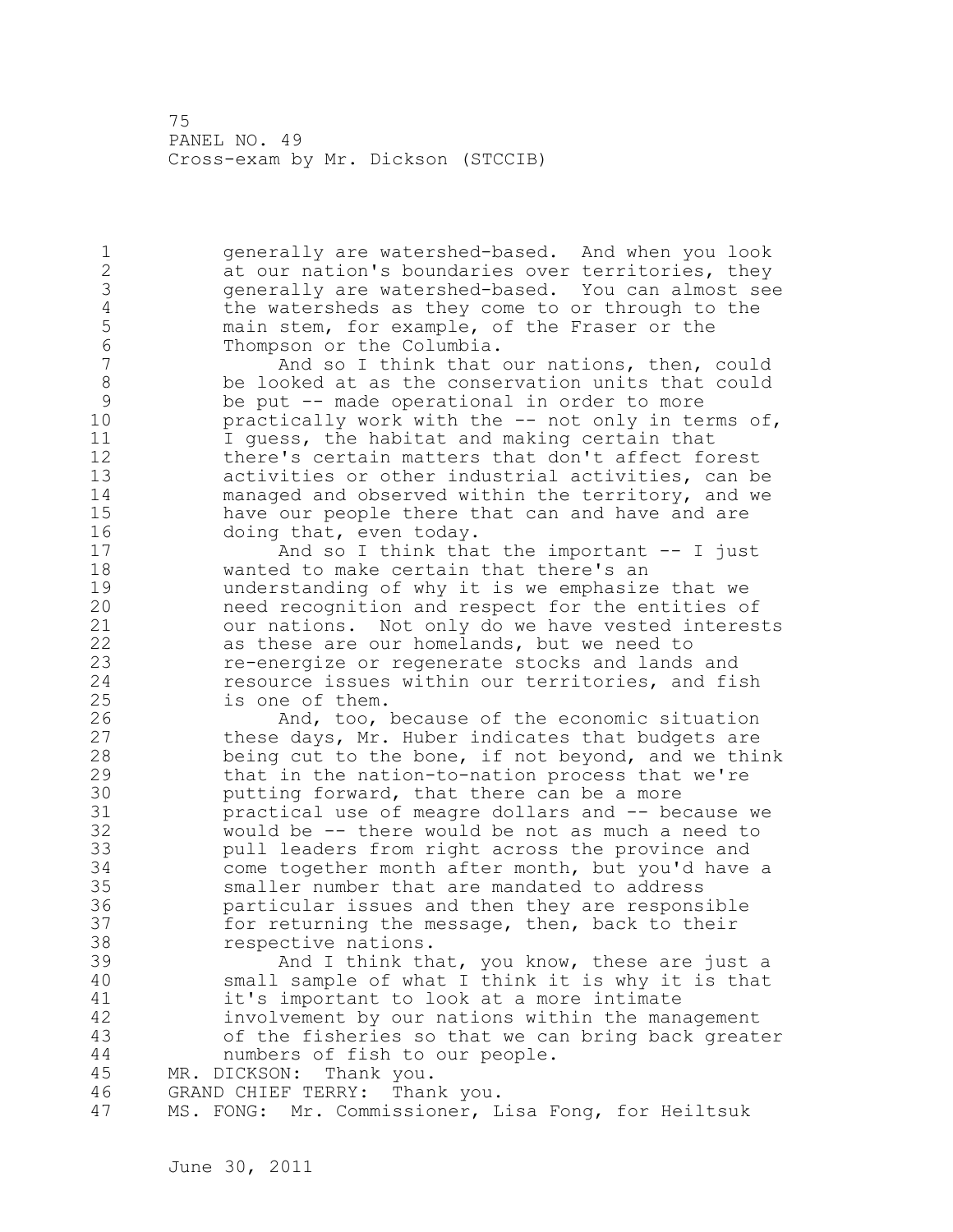1 Tribal Council. With me are my co-counsel, Ms. 2 Ming Song and Mr. Benjamin Ralston. 3 Mr. Lunn, if we could start with pulling up<br>4 Heiltsuk document number 59, please? And my 4 Heiltsuk document number 59, please? And my<br>5 questions are for Mr. Huber. Thank you. questions are for Mr. Huber. Thank you. 6 CROSS-EXAMINATION BY MS. FONG: 8<br>9 9 Q Mr. Huber, can you see the screen? Thank you.<br>10 Now, this document's entitled Draft FSC Access Now, this document's entitled Draft FSC Access 11 Guiding Principles, and if I can have Mr. Lunn 12 pull us into the next page, I'm just going to read 13 certain portions before I ask you the question. 14 You'll see the heading, Background for First<br>15 Nations Consultation Sessions: Nations Consultation Sessions:  $\frac{16}{17}$ In response to the Pearce/MacRae Report, the 18 First Nation Panel on Fisheries was 19 established, with representatives appointed<br>20 by a steering committee made up of leaders o by a steering committee made up of leaders of 21 the First Nations Summit and the B.C. 22 Aboriginal Fisheries Commission.  $\begin{array}{c} 23 \\ 24 \end{array}$ Now I'm going to drop down to halfway through that 25 paragraph, seven lines down, where it reads:  $\frac{26}{27}$ 27 1n addressing these tasks, the Panel engaged<br>28 128 11 with First Nations across BC. and worked with with First Nations across BC, and worked with 29 the visions, ideas, and information to 30 develop the report entitled, *Our place at the*  31 *table: First Nations in the BC Fishery*... 32 33 Now I'm going to drop down to second full 34 paragraph: 35 36 Fisheries and Oceans Canada responded to this 37 report in April 2005 with an Action Plan 38 which contained the following commitment to 39 First Nations regarding FSC access: 40 41 *Food, Social and Ceremonial Fisheries -*  42 *DFO will work with First Nations to*  43 *address concerns regarding fisheries*  44 *access for food, social and ceremonial*  45 *purposes.* 46 47 Mr. Huber, that's part of the commitment, correct?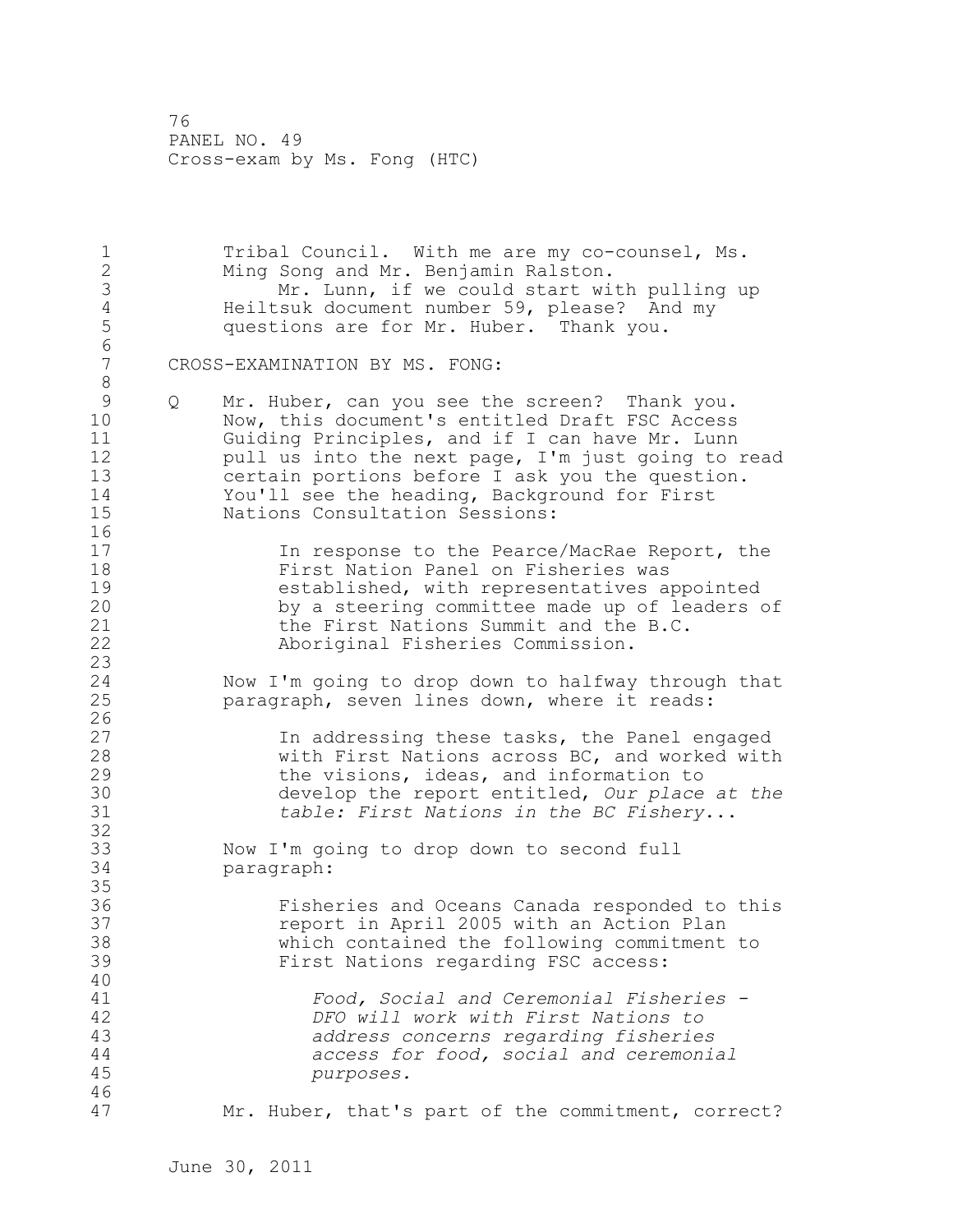1 Yes, I'm sorry, can you just speak into your -- 2 MR. HUBER: That's what it reads, yes. 3 Q Yes. And then:  $\frac{4}{5}$ 5 *In addition, for the longer term, the*  6 *Department will work with First Nations to*  7 *develop a mutually agreeable framework for*  8 *negotiating appropriate levels of fisheries*  9 *resources for food, social and ceremonial*   $purposes.$ 11 12 So that's another part of that commitment, a 13 mutually agreeable framework; do you agree with 14 that? 15 MR. HUBER: Yes. 16 Q Okay. I'm going to come back to this document 17 later to ask you some questions. For now, could I 18 get this marked as the next exhibit, please? 19 THE REGISTRAR: This will be Exhibit 1224. 20 21 EXHIBIT 1224: Draft FSC Access Guiding 22 Principles, Background Information for DFO 23 Internal Use 24 25 MS. FONG: Mr. Lunn, if you could pull up our next 26 document, which is Heiltsuk document number 75.<br>27 Thank you. Thank you. 28 Q Mr. Huber, this document's entitled, First Nations 29 Access to Fish for Food, Social and Ceremonial 30 (FSC) Purposes. You'll see it's dated May 2nd,<br>31 2006, and it's in PowerPoint form. Do you 31 2006, and it's in PowerPoint form. Do you 32 recognize this document as part of the work that 33 was done for the action plan that was referred to 34 in the previous document? 35 MR. HUBER: Well, I may have seen it. I don't -- it 36 doesn't look familiar when I look at it on the 37 screen. 38 Q Okay. Well, we'll go a little farther into the 39 document, then. Mr. Lunn, if you could forward us 40 to -- let's go to frame 3, or page 3, and I'm 41 going to refer you to the second and third bullet,<br>42 ander the heading, Background. Now, the second under the heading, Background. Now, the second 43 bullet reads: 44 45 Fisheries Managers are frequently asked to 46 increase FN FSC allocations or expand fishing 47 area, without an analytical framework or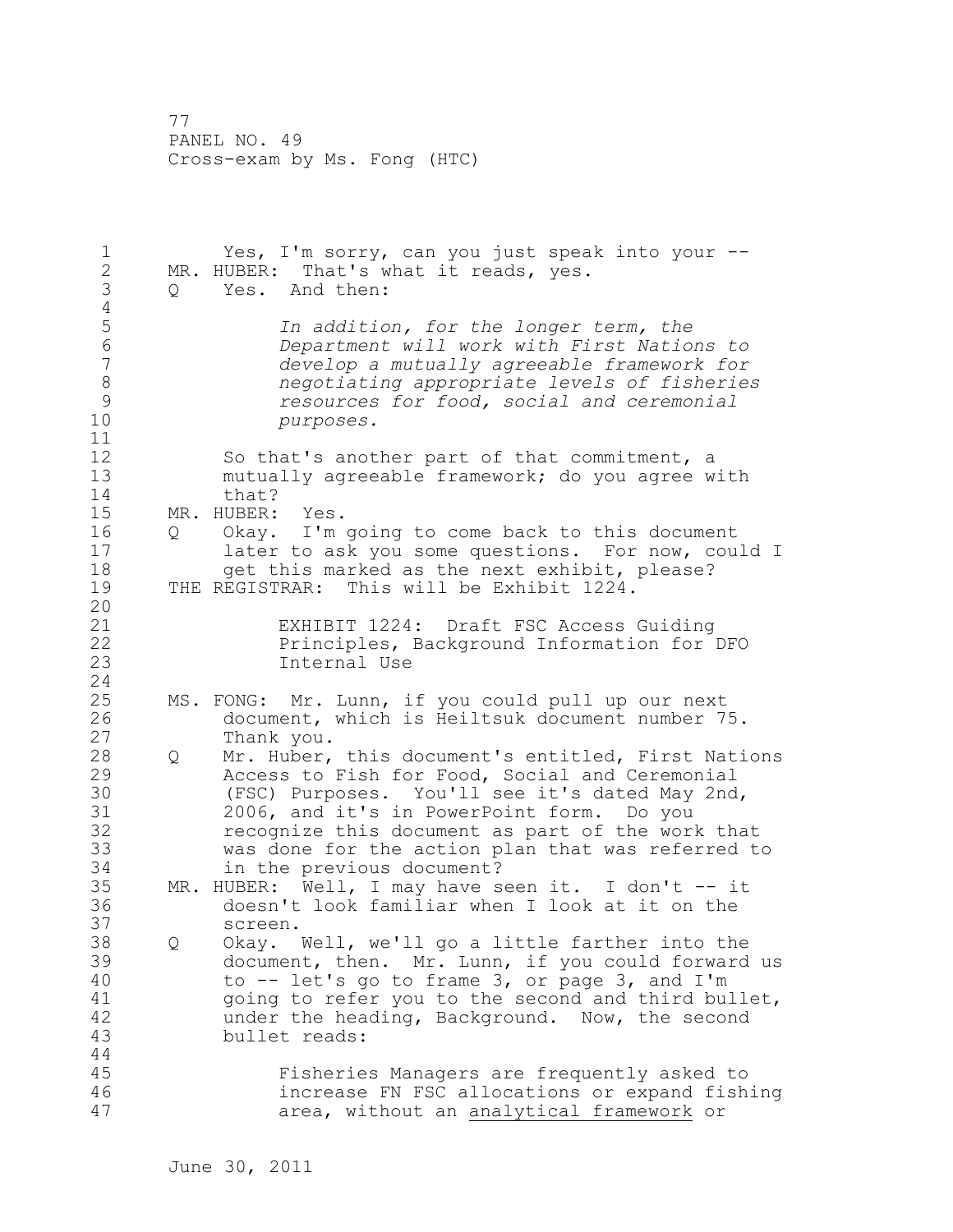1 clear administrative framework. 2 3 Now, this is, and again, we're in 2006, did you 4 understand this to be a problem?<br>5 MR. HUBER: Yes. 5 MR. HUBER: Yes.<br>6 Q Okay. Now, Q Okay. Now, I'm going to read third bullet: 7 8 Has led to ad-hoc decisions, confusion,<br>9 disparities, among FNs and inconsistenc 9 disparities, among FNs and inconsistencies<br>10 between AFS and Treaties. between AFS and Treaties. 11 12 Did you understand, at that time, that that was 13 the feedback you were getting from First Nations? 14 MR. HUBER: I could see that. 15 Q Is that a "yes"? 16 MR. HUBER: Yes. 17 Q Thank you. And now, if we could forward to the 18 next page, entitled, Drivers for Change, and I'll 19 just refer you to that first bullet -- or the<br>20 first paragraph. It reads: first paragraph. It reads: 21 22 FSC allocations are considered inadequate and 23 inequitable by many First Nations. 24 25 And again, Mr. Huber, was that the message that 26 DFO was getting from First Nations?<br>27 MR. HUBER: Yes. MR. HUBER: Yes. 28 Q Thank you. And now, if we could forward to the 29 next page, driver number 3. Now, driver number 3, 30 if you just read that, my understanding of driver<br>31 mumber 3 is the commitments which were -- which I number 3 is the commitments which were -- which I 32 referenced in the previous document; in other 33 words, the commitment of DFO to work with First 34 Nations to address FSC access, and also to 35 developing mutually-agreeable framework for FSC 36 access; is that correct? 37 MR. HUBER: Yes. 38 Q Thank you. And now if we could forward to the 39 next frame and then go past the next frame and 40 onward to FSC Access Strategy Components. Thank 41 you. Now, these components, I'm going to take you 43 to what I believe are the documents for items 2, 3 44 and 5. So Mr. Lunn, if you could assist us, and 45 sorry, I'm missing my document here, but the 46 operational framework is Heiltsuk document 31. 47 Okay. Yes, thank you, if you could have them up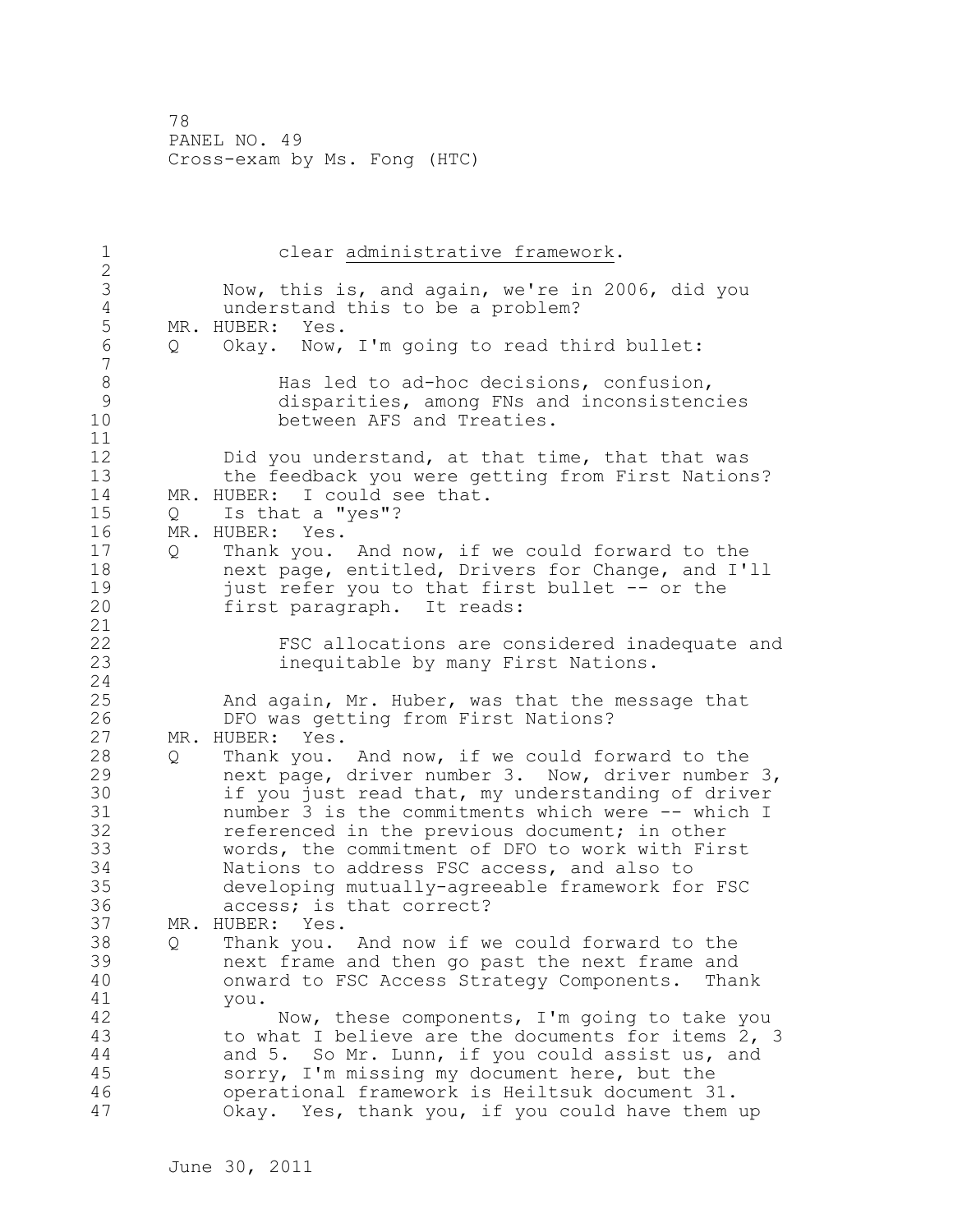1 on the screen at the same time, that would be 2 helpful. 3 Mr. Huber, do you recognize this document<br>4 that reads, First Nations Access to Fish for F 4 that reads, First Nations Access to Fish for Food,<br>5 Social and Ceremonial Purposes, Part 1: Pacific 5 Social and Ceremonial Purposes, Part 1: Pacific<br>6 Region Operational Framework, as being the 6 Region Operational Framework, as being the corresponding document to item 2 in that 8 **PowerPoint, the Operational Framework?** 9 MR. HUBER: There was a lot of work done on that. I<br>10 certainly recognize the document on the right. certainly recognize the document on the right. 11 Q Okay. So it could be a version of the operational 12 framework that this PowerPoint would give the 13 presentation on? 14 A They'd be referencing, yes. 15 Q Okay. So again, let's go farther into the 16 document and I'll ask you some questions. If we 17 could go to page 4, please -- sorry, because I'm 18 missing my document here. Okay, I'm just going to 19 read that first sentence: 20 21 These are confidential internal DFO 22 documents -- 23 24 MR. LUNN: Sorry, I'm just trying to blow it up a 25 little for you. 26 Q Sorry. 27 28 -- exempt from Access to Information 29 requests. They define DFO's negotiating 30 envelope with respect to AFS agreements,<br>31 including including -32 33 -- and this is important -- 34 35 - maximum allocations for some fish species, 36 and funding levels for each Agreement. 37 38 And then if we drop down to one, two, three, the 39 third paragraph with the sub paragraphs to it, 40 you'll note it says: 41<br>42 The following general guidance applies with 43 respect to AFS Fish Mandates: 44 45 a)"Mandate" species including Sockeye... 46 47 So these are my questions for you. My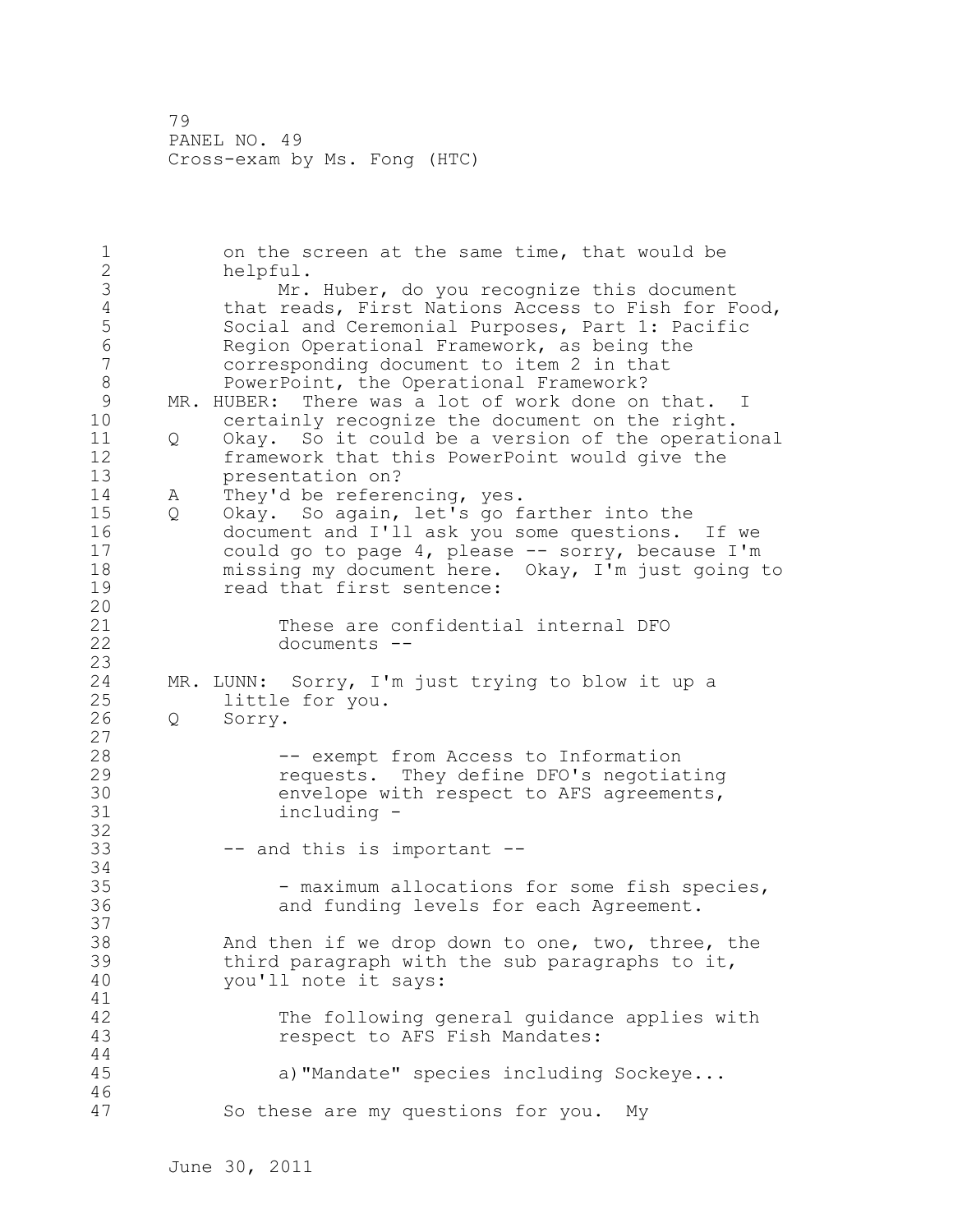| $\overline{2}$<br>these AFS mandates are not disclosed to First<br>3<br>Nations; is that correct?<br>$\overline{4}$<br>That's correct.<br>MR. HUBER:<br>5<br>Okay. And then, second, the AFS mandates include<br>Q<br>$\epsilon$<br>a maximum allocation for fish species; is that<br>$\overline{7}$<br>correct?<br>$\,8\,$<br>MR. HUBER: We generate a number, yes, and I<br>$\mathsf 9$<br>participate in that for the areas I operate in.<br>10<br>Okay. And for one of those species it's sockeye?<br>Q.<br>11<br>MR. HUBER:<br>Yes.<br>12<br>And so putting that together, what it means is<br>Q<br>13<br>that there's a maximum allocation for sockeye<br>14<br>that's an AFS mandate?<br>15<br>MR. HUBER: Well, it's a maximum at the time.<br>16<br>Annually, we'd review those mandates and adjust<br>17<br>I've had them changed at different times,<br>them.<br>18<br>myself.<br>19<br>Right. But the point being that there's one for<br>Q |  |
|--------------------------------------------------------------------------------------------------------------------------------------------------------------------------------------------------------------------------------------------------------------------------------------------------------------------------------------------------------------------------------------------------------------------------------------------------------------------------------------------------------------------------------------------------------------------------------------------------------------------------------------------------------------------------------------------------------------------------------------------------------------------------------------------------------------------------------------------------------------------------------------------------------------------------------------------------------|--|
|                                                                                                                                                                                                                                                                                                                                                                                                                                                                                                                                                                                                                                                                                                                                                                                                                                                                                                                                                        |  |
|                                                                                                                                                                                                                                                                                                                                                                                                                                                                                                                                                                                                                                                                                                                                                                                                                                                                                                                                                        |  |
|                                                                                                                                                                                                                                                                                                                                                                                                                                                                                                                                                                                                                                                                                                                                                                                                                                                                                                                                                        |  |
|                                                                                                                                                                                                                                                                                                                                                                                                                                                                                                                                                                                                                                                                                                                                                                                                                                                                                                                                                        |  |
|                                                                                                                                                                                                                                                                                                                                                                                                                                                                                                                                                                                                                                                                                                                                                                                                                                                                                                                                                        |  |
|                                                                                                                                                                                                                                                                                                                                                                                                                                                                                                                                                                                                                                                                                                                                                                                                                                                                                                                                                        |  |
|                                                                                                                                                                                                                                                                                                                                                                                                                                                                                                                                                                                                                                                                                                                                                                                                                                                                                                                                                        |  |
|                                                                                                                                                                                                                                                                                                                                                                                                                                                                                                                                                                                                                                                                                                                                                                                                                                                                                                                                                        |  |
|                                                                                                                                                                                                                                                                                                                                                                                                                                                                                                                                                                                                                                                                                                                                                                                                                                                                                                                                                        |  |
|                                                                                                                                                                                                                                                                                                                                                                                                                                                                                                                                                                                                                                                                                                                                                                                                                                                                                                                                                        |  |
|                                                                                                                                                                                                                                                                                                                                                                                                                                                                                                                                                                                                                                                                                                                                                                                                                                                                                                                                                        |  |
|                                                                                                                                                                                                                                                                                                                                                                                                                                                                                                                                                                                                                                                                                                                                                                                                                                                                                                                                                        |  |
|                                                                                                                                                                                                                                                                                                                                                                                                                                                                                                                                                                                                                                                                                                                                                                                                                                                                                                                                                        |  |
|                                                                                                                                                                                                                                                                                                                                                                                                                                                                                                                                                                                                                                                                                                                                                                                                                                                                                                                                                        |  |
|                                                                                                                                                                                                                                                                                                                                                                                                                                                                                                                                                                                                                                                                                                                                                                                                                                                                                                                                                        |  |
|                                                                                                                                                                                                                                                                                                                                                                                                                                                                                                                                                                                                                                                                                                                                                                                                                                                                                                                                                        |  |
|                                                                                                                                                                                                                                                                                                                                                                                                                                                                                                                                                                                                                                                                                                                                                                                                                                                                                                                                                        |  |
|                                                                                                                                                                                                                                                                                                                                                                                                                                                                                                                                                                                                                                                                                                                                                                                                                                                                                                                                                        |  |
| 20<br>sockeye?                                                                                                                                                                                                                                                                                                                                                                                                                                                                                                                                                                                                                                                                                                                                                                                                                                                                                                                                         |  |
| 21<br>MR. HUBER: Yes.                                                                                                                                                                                                                                                                                                                                                                                                                                                                                                                                                                                                                                                                                                                                                                                                                                                                                                                                  |  |
| 22<br>Okay. And then third, if I read this correctly as<br>Q                                                                                                                                                                                                                                                                                                                                                                                                                                                                                                                                                                                                                                                                                                                                                                                                                                                                                           |  |
| 23<br>well, there's an AFS mandate, including maximum                                                                                                                                                                                                                                                                                                                                                                                                                                                                                                                                                                                                                                                                                                                                                                                                                                                                                                  |  |
| 24<br>funding levels for AFS agreements?                                                                                                                                                                                                                                                                                                                                                                                                                                                                                                                                                                                                                                                                                                                                                                                                                                                                                                               |  |
| 25<br>MR. HUBER: That's right.                                                                                                                                                                                                                                                                                                                                                                                                                                                                                                                                                                                                                                                                                                                                                                                                                                                                                                                         |  |
| 26<br>MS. FONG: Okay. And I see that we're at 3:01 right                                                                                                                                                                                                                                                                                                                                                                                                                                                                                                                                                                                                                                                                                                                                                                                                                                                                                               |  |
| 27<br>now. Would this be an appropriate time to take a                                                                                                                                                                                                                                                                                                                                                                                                                                                                                                                                                                                                                                                                                                                                                                                                                                                                                                 |  |
| 28<br>break? Or I can keep going.                                                                                                                                                                                                                                                                                                                                                                                                                                                                                                                                                                                                                                                                                                                                                                                                                                                                                                                      |  |
| 29<br>THE COMMISSIONER: Yes, you can keep going, that's                                                                                                                                                                                                                                                                                                                                                                                                                                                                                                                                                                                                                                                                                                                                                                                                                                                                                                |  |
| 30<br>fine.                                                                                                                                                                                                                                                                                                                                                                                                                                                                                                                                                                                                                                                                                                                                                                                                                                                                                                                                            |  |
| 31<br>MS. FONG:<br>Thank you.                                                                                                                                                                                                                                                                                                                                                                                                                                                                                                                                                                                                                                                                                                                                                                                                                                                                                                                          |  |
| 32<br>So for clarity, then, taking that information, as<br>Q                                                                                                                                                                                                                                                                                                                                                                                                                                                                                                                                                                                                                                                                                                                                                                                                                                                                                           |  |
| 33<br>I understand it, the quantity of FSC fish                                                                                                                                                                                                                                                                                                                                                                                                                                                                                                                                                                                                                                                                                                                                                                                                                                                                                                        |  |
| 34<br>represented in the AFS agreements may be less than                                                                                                                                                                                                                                                                                                                                                                                                                                                                                                                                                                                                                                                                                                                                                                                                                                                                                               |  |
| 35<br>what is the maximum mandated quantity?                                                                                                                                                                                                                                                                                                                                                                                                                                                                                                                                                                                                                                                                                                                                                                                                                                                                                                           |  |
| 36<br>MR. HUBER: That's correct.                                                                                                                                                                                                                                                                                                                                                                                                                                                                                                                                                                                                                                                                                                                                                                                                                                                                                                                       |  |
| 37<br>Okay. And again, then, it's the same thing with<br>Q                                                                                                                                                                                                                                                                                                                                                                                                                                                                                                                                                                                                                                                                                                                                                                                                                                                                                             |  |
| 38<br>the funding, right, in that the funding for AFS                                                                                                                                                                                                                                                                                                                                                                                                                                                                                                                                                                                                                                                                                                                                                                                                                                                                                                  |  |
| 39<br>agreements may be less than what the maximum                                                                                                                                                                                                                                                                                                                                                                                                                                                                                                                                                                                                                                                                                                                                                                                                                                                                                                     |  |
| 40<br>mandated funding is?                                                                                                                                                                                                                                                                                                                                                                                                                                                                                                                                                                                                                                                                                                                                                                                                                                                                                                                             |  |
| 41<br>It could be, although what has happened is,<br>MR. HUBER:                                                                                                                                                                                                                                                                                                                                                                                                                                                                                                                                                                                                                                                                                                                                                                                                                                                                                        |  |
| 42<br>because AFS funds haven't changed since -- and, in                                                                                                                                                                                                                                                                                                                                                                                                                                                                                                                                                                                                                                                                                                                                                                                                                                                                                               |  |
| 43<br>fact, they've actually been reduced by five                                                                                                                                                                                                                                                                                                                                                                                                                                                                                                                                                                                                                                                                                                                                                                                                                                                                                                      |  |
| 44<br>percent, there's not much room.<br>We're at the                                                                                                                                                                                                                                                                                                                                                                                                                                                                                                                                                                                                                                                                                                                                                                                                                                                                                                  |  |
| 45<br>If we're changing a mandate, it means<br>maximum.                                                                                                                                                                                                                                                                                                                                                                                                                                                                                                                                                                                                                                                                                                                                                                                                                                                                                                |  |
| 46<br>taking money from one group and giving it to                                                                                                                                                                                                                                                                                                                                                                                                                                                                                                                                                                                                                                                                                                                                                                                                                                                                                                     |  |
| 47<br>another.                                                                                                                                                                                                                                                                                                                                                                                                                                                                                                                                                                                                                                                                                                                                                                                                                                                                                                                                         |  |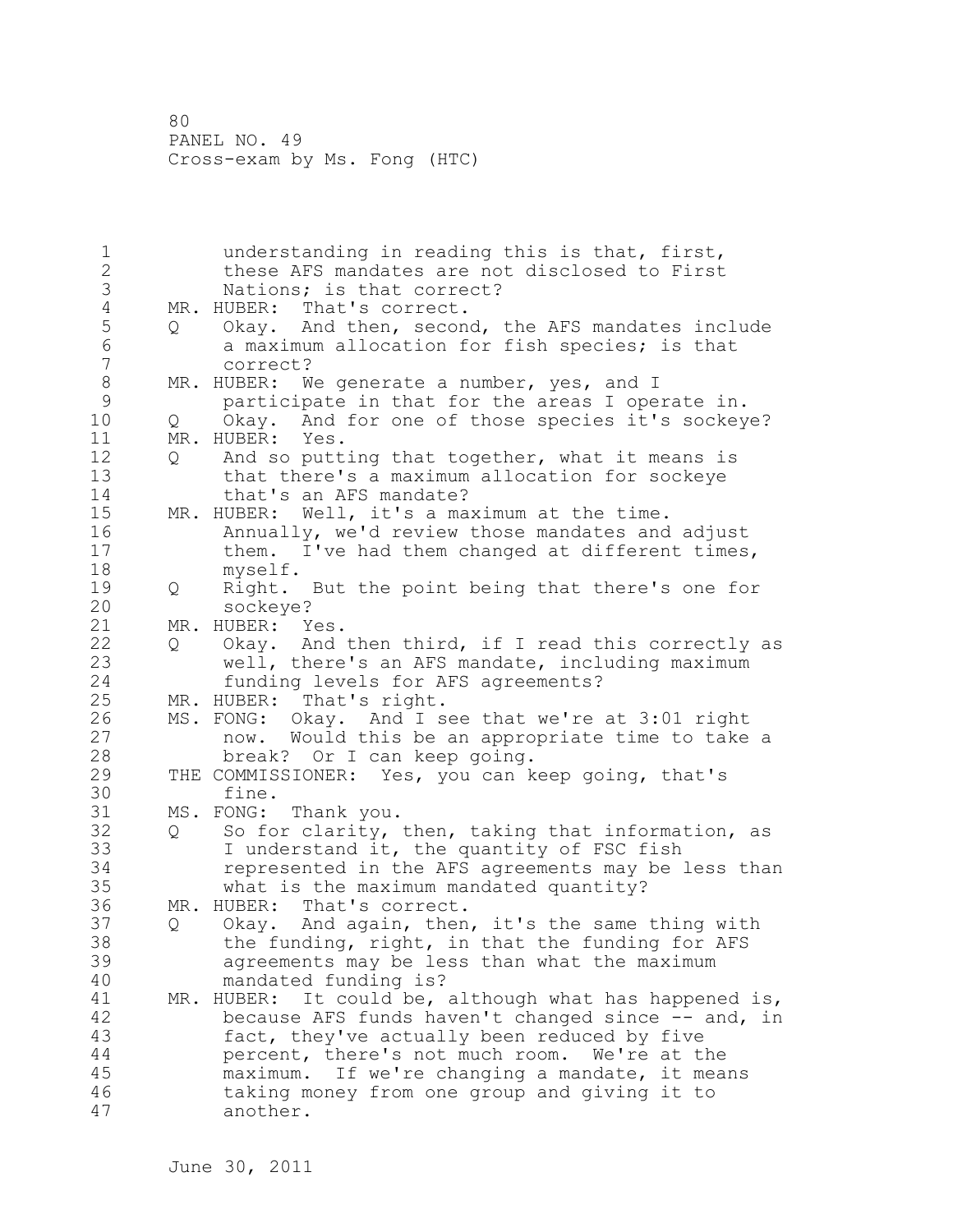1 Q Okay. But these, again, these mandate numbers for 2 funding and for FSC fish are not disclosed to 3 First Nations, correct?<br>4 MR. HUBER: That's right. T 4 MR. HUBER: That's right. There's a negotiation that<br>5 takes place, and I'd be one of the first to defer 5 takes place, and I'd be one of the first to defend<br>6 that policy. 6 that policy.<br>7 0 Okav. And t Q Okay. And to this day, that's still what occurs; 8 it's not disclosed to First Nations?<br>9 MR. HUBER: That's right. There's a good 9 MR. HUBER: That's right. There's a good reason for<br>10 that. that. 11 Q Okay. And let's get to your good reason. Am I 12 right to say that DFO's rationale for not 13 disclosing this mandated information, this secret 14 mandated information, is so that during the 15 negotiation process it's got the ability to give 16 and take in its negotiation, to give and take from 17 one nation to a different nation? 18 MR. HUBER: Well, not from one nation to another 19 mation. It's when I -- if I go to the table to<br>20 megotiate, I want whoever I'm negotiating with negotiate, I want whoever I'm negotiating with to 21 know that I'm the negotiator. If I just lay the 22 maximums out, well, they're going to start with 23 the maximums, and then I can't move, and then 24 they're going to say, "Well, send the next guy 25 that can change those numbers." I want to go in 26 there with something to negotiate with, and I've<br>27 megotiated many agreements with First Nations. negotiated many agreements with First Nations. 28 Their negotiators also come to the table with 29 things they want. It may be wording in 30 agreements, it may be funding, it may be fish<br>31 mumbers. So their negotiator and ours needs numbers. So their negotiator and ours needs 32 flexibility, and they have to have some -- he's 33 got to take something back to their communities to 34 show that he's made some gains, too. 35 So there's, you know, it's -- that's the way 36 the process works, then. 37 Q How very interesting, because I wonder, given your 38 discussion about building trust and having a Tier 39 1 process for First Nations to come together and 40 make decisions on their own and then come to Tier 41 2, how about another way of doing this, which is<br>42 but all your cards on the table so that you have put all your cards on the table so that you have 43 the trust and you build the trust, and then work 44 from there on the hard issues? Because you can 45 have trust and work on hard issues. What about 46 that kind of a process, where there's just equal 47 information on the table?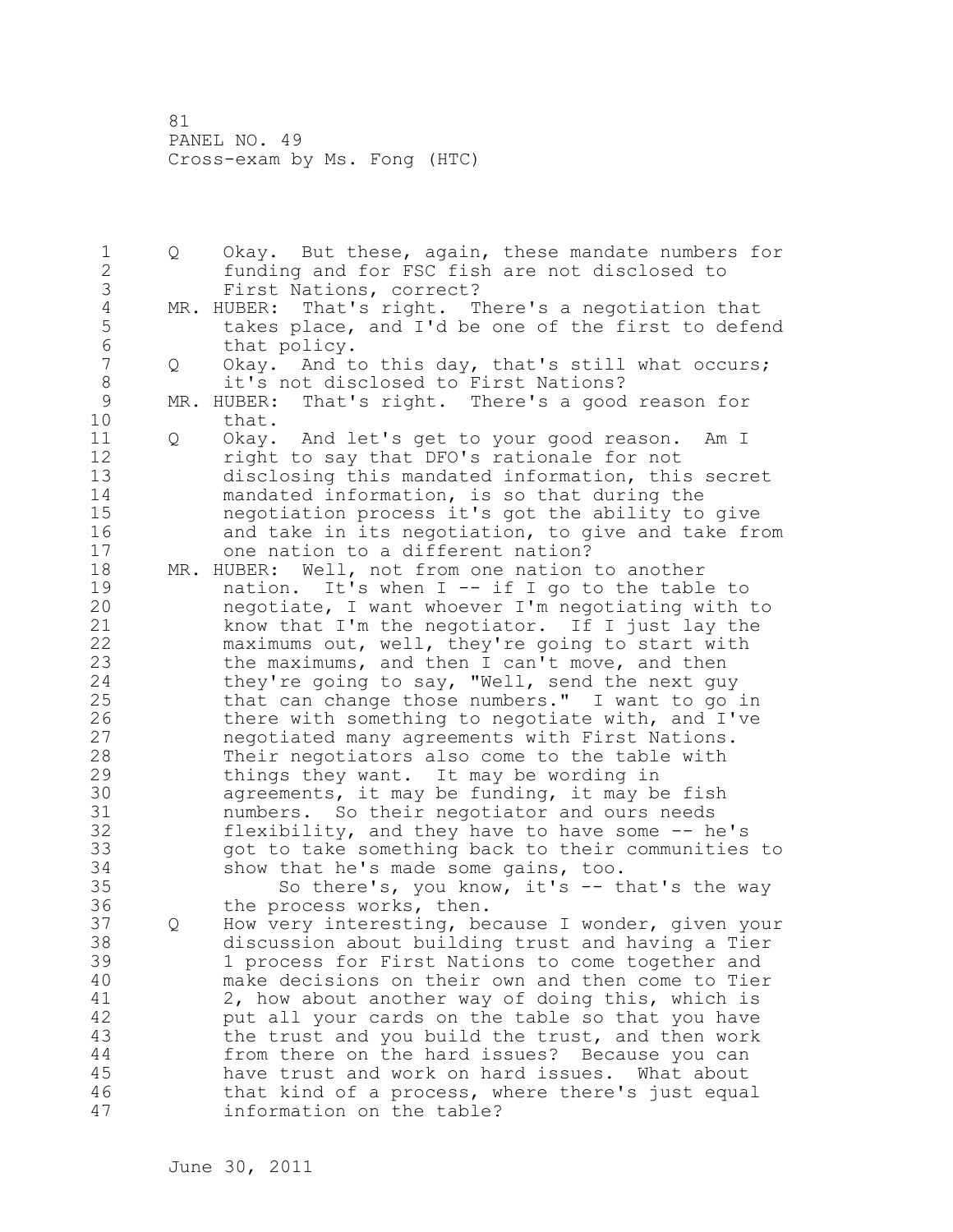1 MR. HUBER: If we get to where the allocations are 2 defined, that will work. 3 Q Thank you. So let's get back to these secret<br>4 mandates, though. And I don't know -- I'm go 4 mandates, though. And I don't know -- I'm going<br>5 to ask you this question and I'm going to ask yo 5 to ask you this question and I'm going to ask you<br>6 to pause for a moment, because I don't know if I'm 6 to pause for a moment, because I don't know if I'm 7 going to draw an objection from your counsel, so I 8 want to give him an opportunity to make the 9 objection.<br>10 So to So today, so currently, in relation to 11 maximum mandated quantities of FSC fish, okay, how 12 is that coverage organized? And what I mean by 13 that is, are AFS mandates organized by a 14 particular species, or particular regions, sub-15 regions, or tribes? so one moment. 16 MR. EAST: Mr. Commissioner, I think we're starting, 17 now, to cross into an area that's been covered by 18 the submissions that we have before you on the 19 issues of what the mandates are and what they<br>20 cover, and the actual substance of those mand cover, and the actual substance of those mandates, 21 and we object on that basis. And you have our 22 submissions on that. 23 MS. FONG: I'm content to rely on our written 24 submissions, thank you. And with that objection, 25 I'm also going to ask the same question, but in 26 relation to the funding, and I will acknowledge my<br>27 friend will make an objection and we will both friend will make an objection and we will both 28 rely on our written submissions. Thank you. 29 MR. HUBER: Maybe could I just clarify a point? I did 30 say something that -- I can't clarify a point?<br>31 MS. FONG: I'll let vour counsel --MS. FONG: I'll let your counsel --32 MR. HUBER: I was mindful of my comment the other day, 33 when I -- I said something "will" work; I should 34 say it "may" work. I mean, it's a negotiation and 35 we work together to find solutions but, you know, 36 being something -- saying something "will" may be 37 a little over-presumptuous. 38 MS. FONG: Thank you. Now, Mr. Lunn, if we could go to 39 page 8 of this document? 40 MR. LUNN: Of Tab 31? 41 MS. FONG: This is the -- yes, that's right, the one on<br>42 the right side of the screen. the right side of the screen. 43 MR. LUNN: Thank you. 44 MS. FONG: 45 Q Okay, Mr. Huber, page 8 is part 3 of this 46 operational document, and it reads, Roles and 47 Responsibilities in Managing FSC Access. And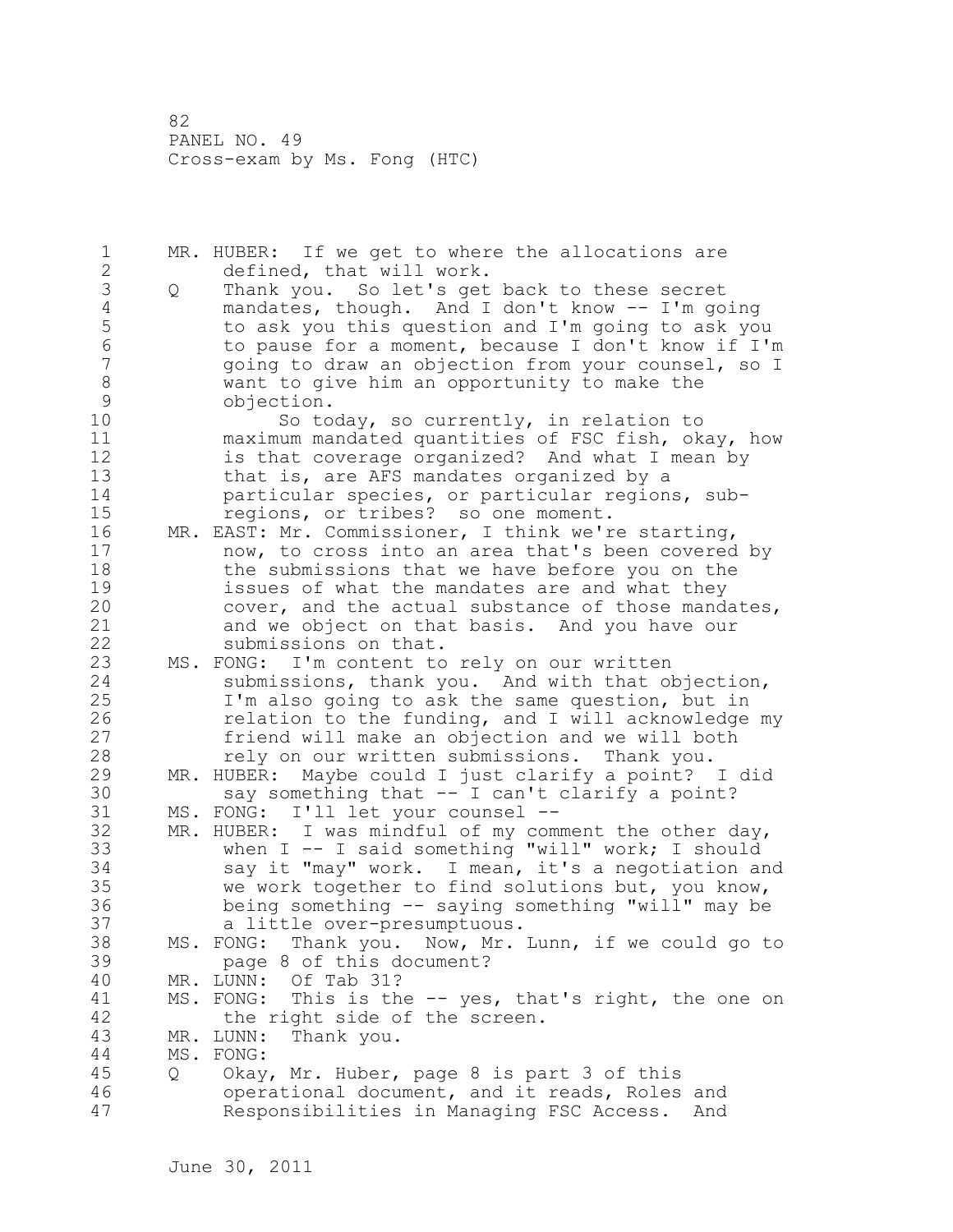1 under General Issues it reads: 2 3 This section describes the process for<br>4 addressing requests for an increase in 4 addressing requests for an increase in<br>5 allocation or a change in fishing loca allocation or a change in fishing location --6 Stop there. And if you drop below to iv, one of 8 the six different types of requests it addresses<br>9 is: is: 10 11 Change to a fishing area (permanent or 12 temporary) 13 14 And now, Mr. Lunn, if you could take us to page 15 12. Okay, so page 12 has a "iv" matching the 16 heading which I just referenced you to, Changes to 17 a fishing area (permanent or temporary), and I 18 won't ask you to read it all. It's the process 19 for the steps to be taken when an area manager is<br>20 asked this question by a First Nation. But I will asked this question by a First Nation. But I will 21 ask Mr. Lunn to flip to next page. 22 And the part I'm interested in, in this next 23 page, is the heading in the middle, it's 24 Accounting for Catch Outside the Normal Fishing 25 Area, and it's the second hard bullet, which I 26 will call the accounting rule. In other words,<br>27 what happens to the fish that a First Nations what happens to the fish that a First Nations 28 catches outside of its management area? Where 29 does it get counted, with the host nation or the 30 guest nation? So according to this: 31<br>32 If members of one First Nations are fishing 33 in the fishing area of another First Nation, 34 without a CL-TA - 35 36 -- and that's, I understand, to be Communal 37 Licence-Temporary Amendment -- 38 39 - they must be designated by the "host" First 40 Nation, and conform to the conditions set out 41 in the communal licence of the host First<br>42 Mation. Nation. 43 44 And here's the count: 45 46 Their catch is counted against their own 47 First Nation's allocation if they have an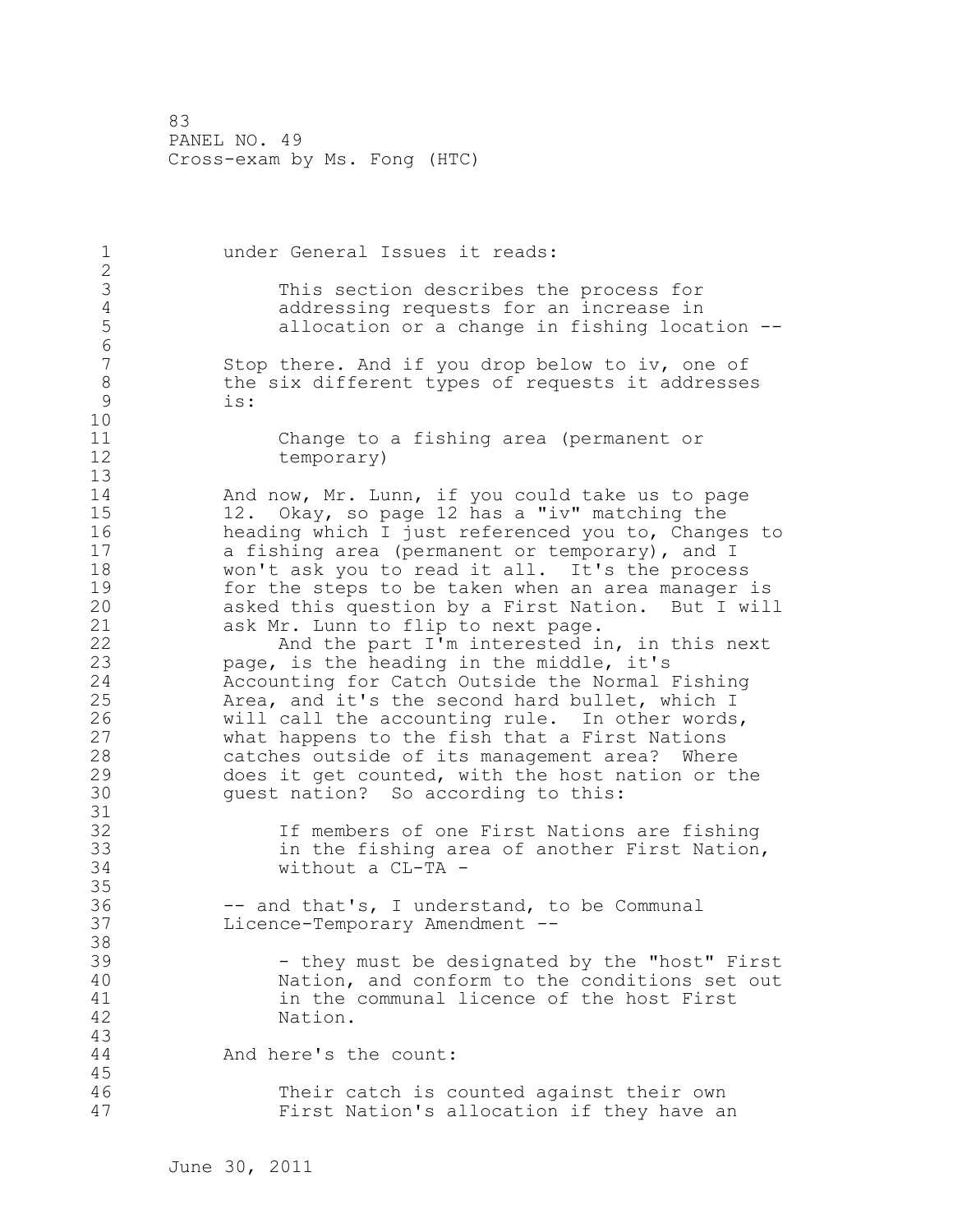1 allocation for the species or stock being 2 harvested. If the "guest" First Nation does 3 a compare that have an allocation for the species or<br>4 a cost of they are catching, the catch is cour 4 stock they are catching, the catch is counted<br>5 against the allocation of the host First 5 against the allocation of the host First<br>6 Mation. Nation. 7 8 So based on this particular regime, my<br>8 So understanding is that it works this way 9 understanding is that it works this way: If the quest nation has the species in their own communal 11 licence, then the fish they catch outside of their 12 management area is then counted against their own 13 number. But, if they don't have that species in 14 their communal licence, then it's counted against 15 the host nation numbers; is that correct? 16 MR. HUBER: That's what it reads and the host nation 17 would need to agree to that. They may not agree 18 that that's going to come off their allocation 19 and, as such, you know, they wouldn't get approval<br>20 to fish there. to fish there. 21 Q Right. But assuming, I mean, realistically, it 22 probably never happens without an agreement -- 23 MR. HUBER: Yes, yes. 24 Q -- between nations, so now we're really talking 25 about when there is an agreement, what happens to 26 those numbers.<br>27 MR. HUBER: Yeah. MR. HUBER: Yeah. 28 Q Okay. So what I'd like to understand is -- my 29 understanding is that this is no longer the rule; 30 is that right?<br>31 MR. HUBER: Well, I MR. HUBER: Well, I haven't dealt with this situation, 32 personally, on the Fraser. So what is your new 33 understanding? 34 Q My current understanding is that there is no such 35 flexibility. It does not matter whether the guest 36 nation has the species in their communal licence 37 or not, it is one solid, red-line rule that says, 38 "The numbers are counted off the host nation." 39 That's my understanding. Is that -- does that 40 accord with -- 41 MR. HUBER: To be honest, I'm not up on that, although<br>42 1 Should be. I'm participating on the FSC working I should be. I'm participating on the FSC working 43 group, and as Russ said, we've got a lot of 44 progress to be made, but we are looking at those 45 issues. 46 Q Okay. So when you're -- you said you negotiate a 47 lot of agreements, and I'm assuming that that also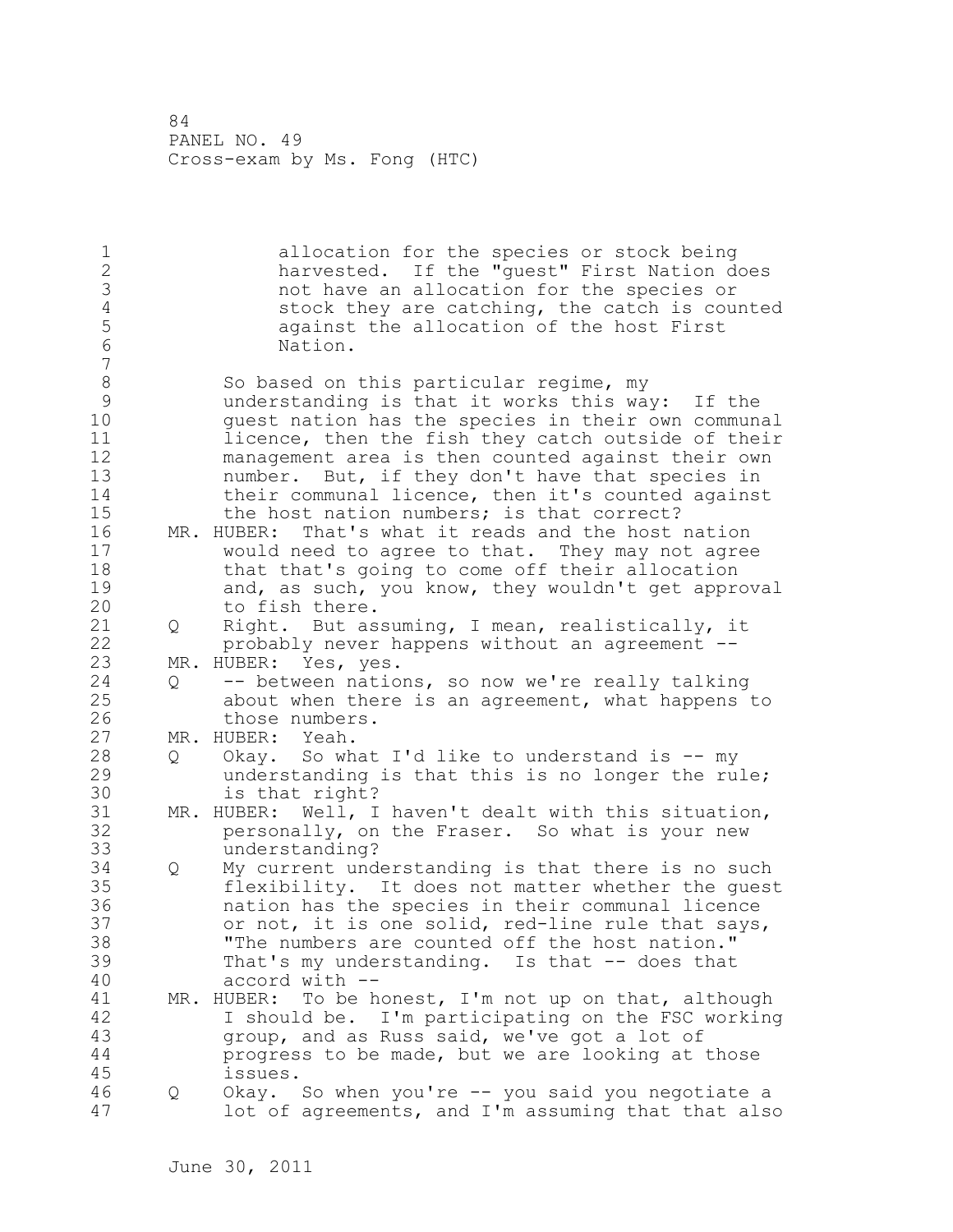1 means AFS agreements, correct? 2 MR. HUBER: Yes. 3 Q Okay. So when you negotiate AFS agreements, do<br>4 vou disclose to First Nations these sorts of 4 you disclose to First Nations these sorts of<br>5 fishing out of your area rules, in advance or 5 fishing out of your area rules, in advance of<br>6 making the deal? 6 making the deal?<br>7 MR. HUBER: Yeah, wel MR. HUBER: Yeah, well, the groups I've dealt with on 8 the Fraser, that hasn't been, you know, an issue, 9 but I know it's more of an issue -- what's really<br>10 brompting this a lot is in a lot of the First prompting this a lot is in a lot of the First 11 Nations areas the stocks they used to fish are in 12 a decline, so they're, you know, in an effort to 13 conserve them, they don't have access to those 14 stocks, so they're looking at fishing other 15 stocks, such as Fraser salmon. So this has 16 created a situation where there's, you know, more 17 of this need to access fish in other areas. 18 Q Right. 19 MR. HUBER: So it's --<br>20 0 And have you heard 20 Q And have you heard about the, you know, the 21 coastal concern, which is that the Fraser River 22 sockeye run past the coast before there's any test 23 fishing that's done down in the south, and so 24 there's that timing problem, the fish have gone by 25 the time they know there's a giant run. So what 26 do they do then? Perhaps they can fish outside of<br>27 their management area. And I'll bring that up their management area. And I'll bring that up 28 later. But do you recognize that -- 29 MR. HUBER: Yes. 30 Q -- as being another problem?<br>31 MR. HUBER: Yes. MR. HUBER: Yes. 32 MS. FONG: Thank you. I'd like that document 33 exhibited, please, the one on the right. 34 THE REGISTRAR: Ms. Fong, before you proceed to that, 35 did you wish to mark Tabs 75 and 31? 36 MS. FONG: Yes, please. Thank you. 37 THE REGISTRAR: Okay, perhaps we'll do that, first. 38 Tab 75 will be marked as 1225, and Tab 31 will be 39 marked as 1226. 40 41 EXHIBIT 1225: First Nations Access to Fish for Food, Social and Ceremonial (FSC) 43 Purposes: Trial Implementation of Evaluation 44 Framework, May 2, 2006 45 46 EXHIBIT 1226: First Nations Access to Fish 47 for Food, Social and Ceremonial Purposes,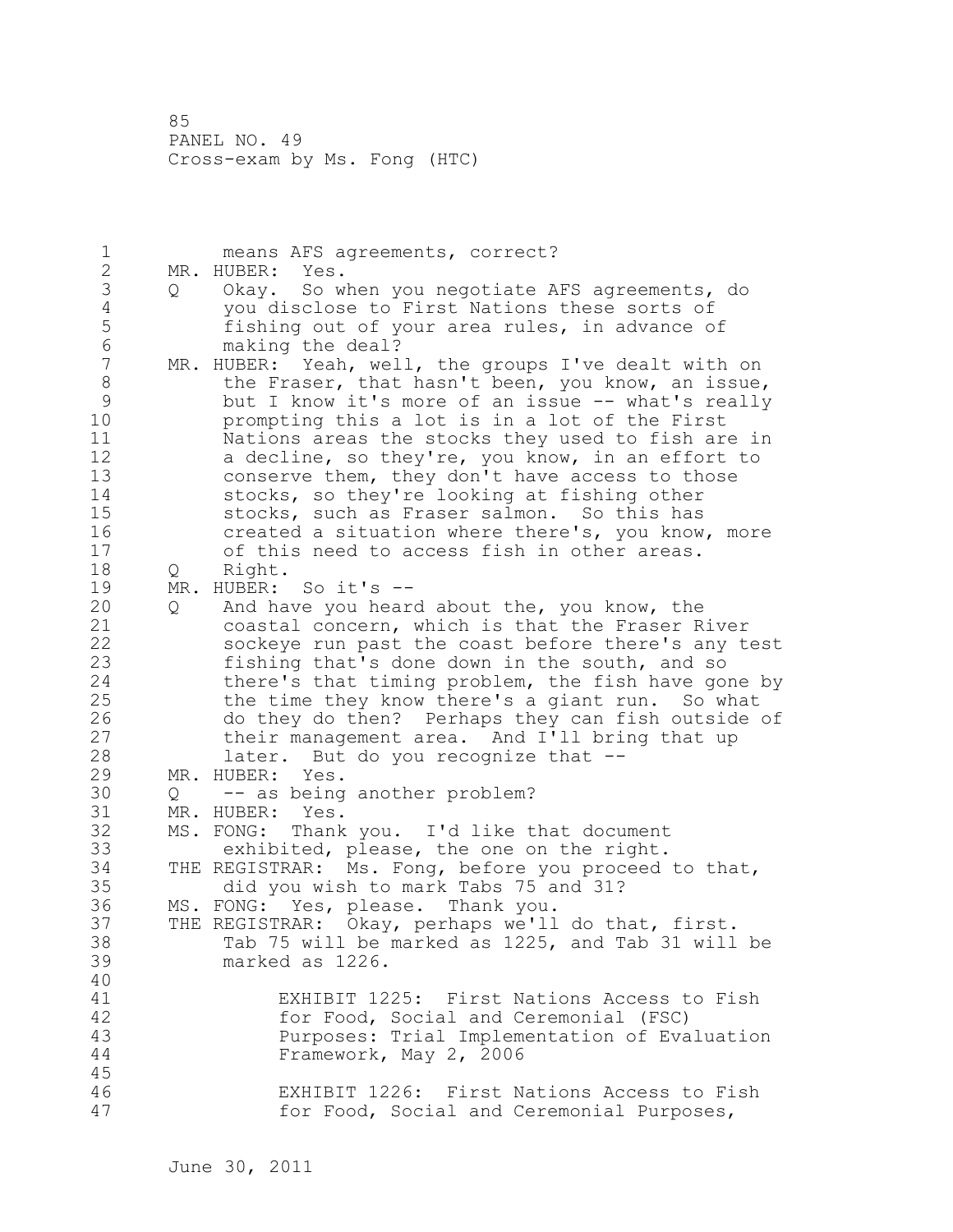1 Part 1: Pacific Region Operational Framework 2 (Working Draft) April 2006 3 4 THE REGISTRAR: And the tab you just mentioned is...?<br>5 MR. LUNN: That was the one she mentioned. MR. LUNN: That was the one she mentioned. 6 THE REGISTRAR: That is 31, okay. Good. We're good,<br>7 thank you. thank you. 8 MS. FONG: Thank you. And Mr. Lunn, if you could bring 9 down the document on the right, leave the<br>10 PowerPoint up on the left, and bring up d PowerPoint up on the left, and bring up document 11 number 32, Heiltsuk's document number 32. Thank 12 you. - 13 Q Mr. Huber, now, this is a document that's entitled 14 Part 2: Pacific Region Evaluation and Decision 15 Framework, and it's got that same front page as 16 the previous document. Do you, by any chance, 17 recognize this, now referencing back to our 18 PowerPoint, as being item number 3? 19 MR. HUBER: Well, I mean, there were so many documents<br>20 and iterations of this, I'm sure I've seen, you and iterations of this, I'm sure I've seen, you 21 know, this. 22 Q Okay. 23 MR. HUBER: Whether I've seen this specific document, I 24 can't say. 25 Q Okay. And we'll go into the document and see if 26 you recognize the principle. If we can go to the<br>27 hext page of the evaluation framework. Thank you next page of the evaluation framework. Thank you. 28 So under Background, it reads: 29 30 The FSC Access Evaluation Frameworks were<br>31 developed to improve consistency of how F 31 developed to improve consistency of how FSC<br>32 access requests are addressed, while also access requests are addressed, while also 33 providing flexibility to address the unique 34 circumstances of each Aboriginal group. 35 36 Did you understand, way back in 2006, that this 37 would be the goal of this evaluation framework, to 38 improve consistency, but at the same time have 39 flexibility, because you recognized that First 40 Nations are different? 41 MR. HUBER: Well, that was my understanding.<br>42 O And would you be able to say that it is 42 Q And would you be able to say that it is DFO's 43 approach that they recognize that there's not one 44 rule that fits all for First Nations because they 45 are different? 46 MR. HUBER: That's true. 47 THE COMMISSIONER: Would this be a good time to take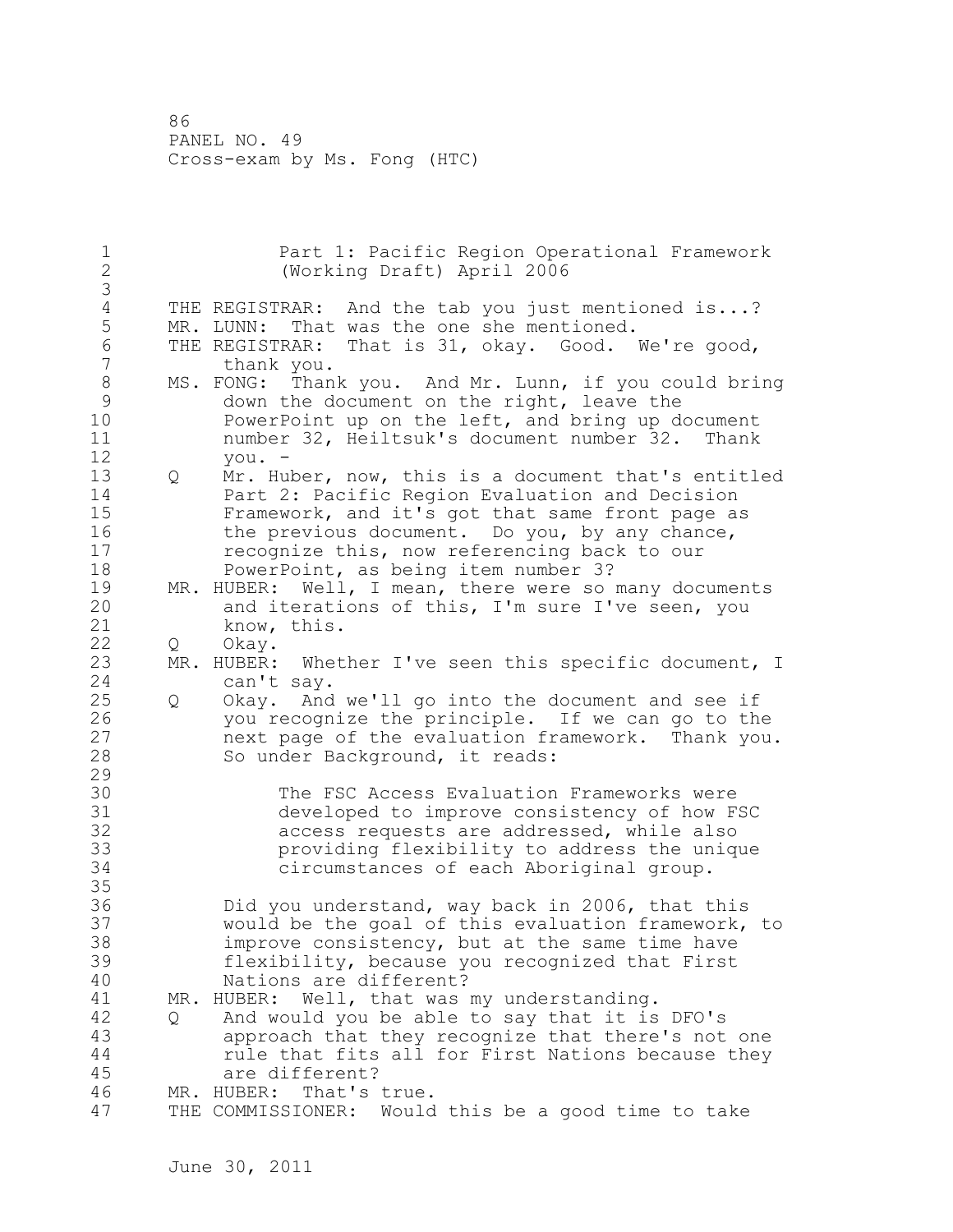1 the break, Ms. Fong? 2 MS. FONG: Yes. 3 THE COMMISSIONER: Okay. 4 MS. FONG: Thank you.<br>5 THE REGISTRAR: The h 5 THE REGISTRAR: The hearing will now recess for 10<br>6 minutes. 6 minutes. 7 8 (PROCEEDINGS ADJOURNED FOR AFTERNOON RECESS) 9 (PROCEEDINGS RECONVENED) 10 11 THE REGISTRAR: Order. The hearing is now resumed. 12 THE COMMISSIONER: Ms. Fong. 13 MS. FONG: Thank you. Could I have that, the 14 Evaluation Framework, marked as the next exhibit, 15 please?<br>16 THE REGISTRA THE REGISTRAR: Exhibit Number 1227. 17 18 EXHIBIT 1227: First Nations Access to Fish 19 for Food, Social and Ceremonial Purposes,<br>20 **Fact 2:** Pacific Region Evaluation and Part 2: Pacific Region Evaluation and 21 Decision Framework (Working Draft) May 2006 22 23 MR. FONG: And Mr. Lunn, you can take down the 24 Evaluation Framework, and if you could please 25 bring up Heiltsuk document number 59, the one 26 entitled, Draft FSC Access Guiding Principles. 27 28 CROSS-EXAMINATION BY MS. FONG, Continuing: 29 30 Q Mr. Huber, this document you've seen already, the<br>31 Draft FSC Access Guiding Principles. My Draft FSC Access Guiding Principles. My 32 understanding is this, or a version of it -- like 33 it, is item 5 in the FSC access strategy 34 components. Are you aware of that? Sorry, into 35 the microphone, please. 36 MR. HUBER: Yes, I would have -- would be aware of 37 that. 38 Q Okay. Thank you. And Mr. Lunn, if we could 39 advance to page 5, please. Page 5 is Draft 40 Principle 3. Now, Draft Principle 3 reads: 41<br>42 Processes and decisions regarding FSC access 43 (amount, fishing area, and fishing 44 opportunity) should incorporate some 45 flexibility within a generally consistent 46 approach. 47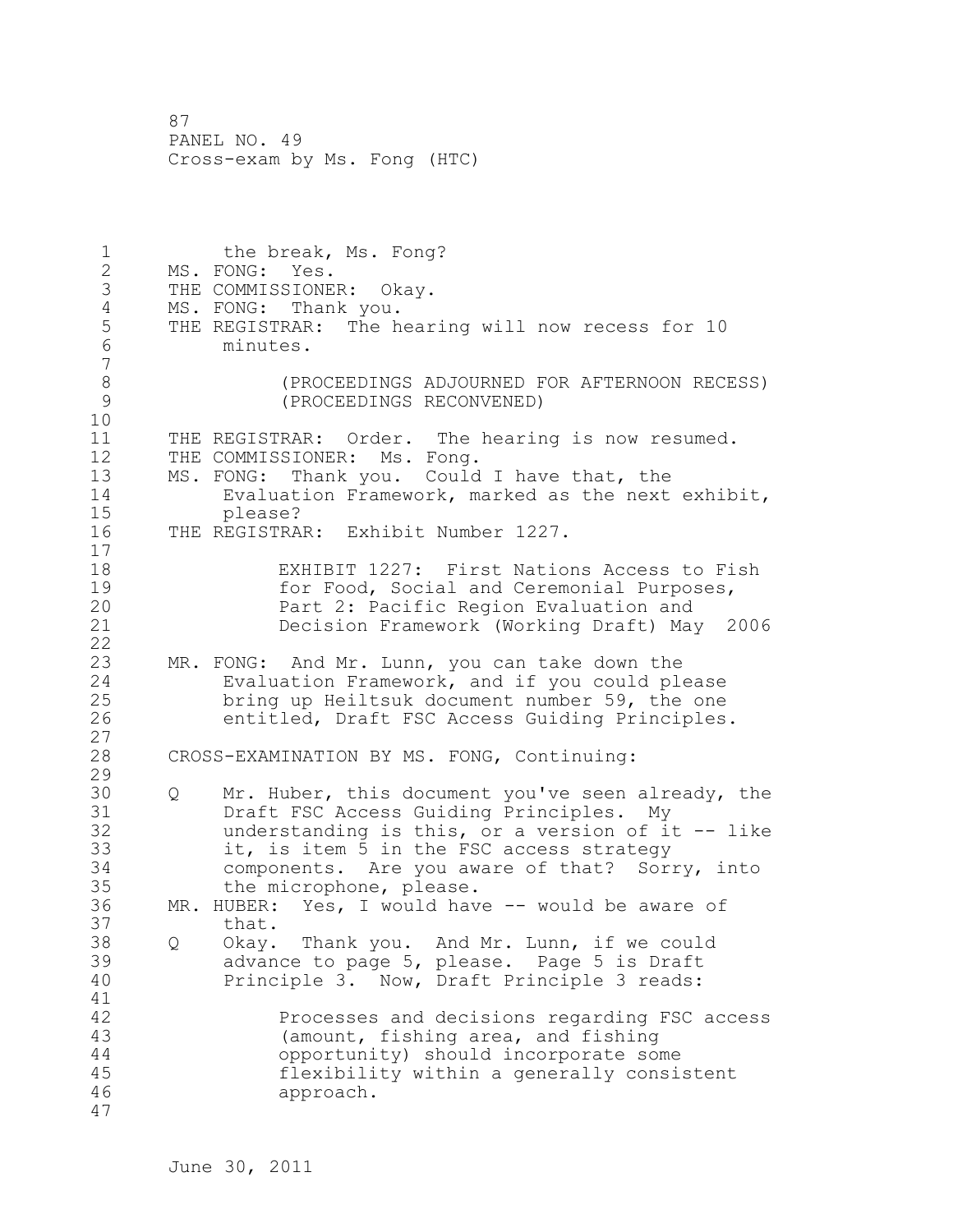1 And if we then drop down to Potential Discussion 2 Issues, you'll see point 1): 3 4 Balance between flexibility and consistency - 5 agreement on Guiding Principles would be a 6 big step towards consistency and transparency. DFO has no intention of trying 8 to develop a one-size-fits-all formula.  $\begin{array}{c} 9 \\ 10 \end{array}$ So this is consistent with the document you've 11 **just seen, which is the Evaluation Framework,** 12 those principles of consistency yet flexibility, 13 correct? 14 MR. HUBER: Yes. 15 Q Okay. And then we're into number 3), please: 16 17 Transparency: First Nations have expressed 18 concerns around lack of transparency in 19 decision-making re: FSC access. DFO is<br>20 accountable for its decisions and they accountable for its decisions and they should 21 reflect agreed-upon guiding principles. 22 23 I'll stop there. So that phrase, "agree-upon 24 guiding principles", you'll agree with me that the 25 agreed upon guiding principles means agreed upon 26 between DFO and First Nations, correct?<br>27 MR. HUBER: I'm not -- that was an internal MR. HUBER: I'm not -- that was an internal development 28 document. It should be. 29 Q I'm sorry, could you speak into the microphone. 30 MR. HUBER: The other day I was breaking people's 31 eardrums. Sorry about that. I should read that<br>32 again, then. The principles in that, this was a again, then. The principles in that, this was an 33 internal document. I would say I'm not clear on 34 that statement. 35 Q So you're saying you're not clear on when they say 36 "agreed-upon guiding principles," who are the 37 parties that are supposed to agree upon it? It 38 seems to me it's self-evident; it's government and 39 First Nations, or DFO and First Nations. 40 MR. HUBER: It definitely should be. I mean, that's 41 the work I'm doing now, and I expect that will be<br>42 bart of it for sure that, you know, where we, you part of it for sure that, you know, where we, you 43 know, collaborate and develop things jointly. 44 MS. FONG: Okay. Mr. Lunn, we can take down the 45 PowerPoint on the left, and if -- but leave the 46 Draft Principle 3 up. And if you can then pull 47 up, side-by-side, Heiltsuk document number 43,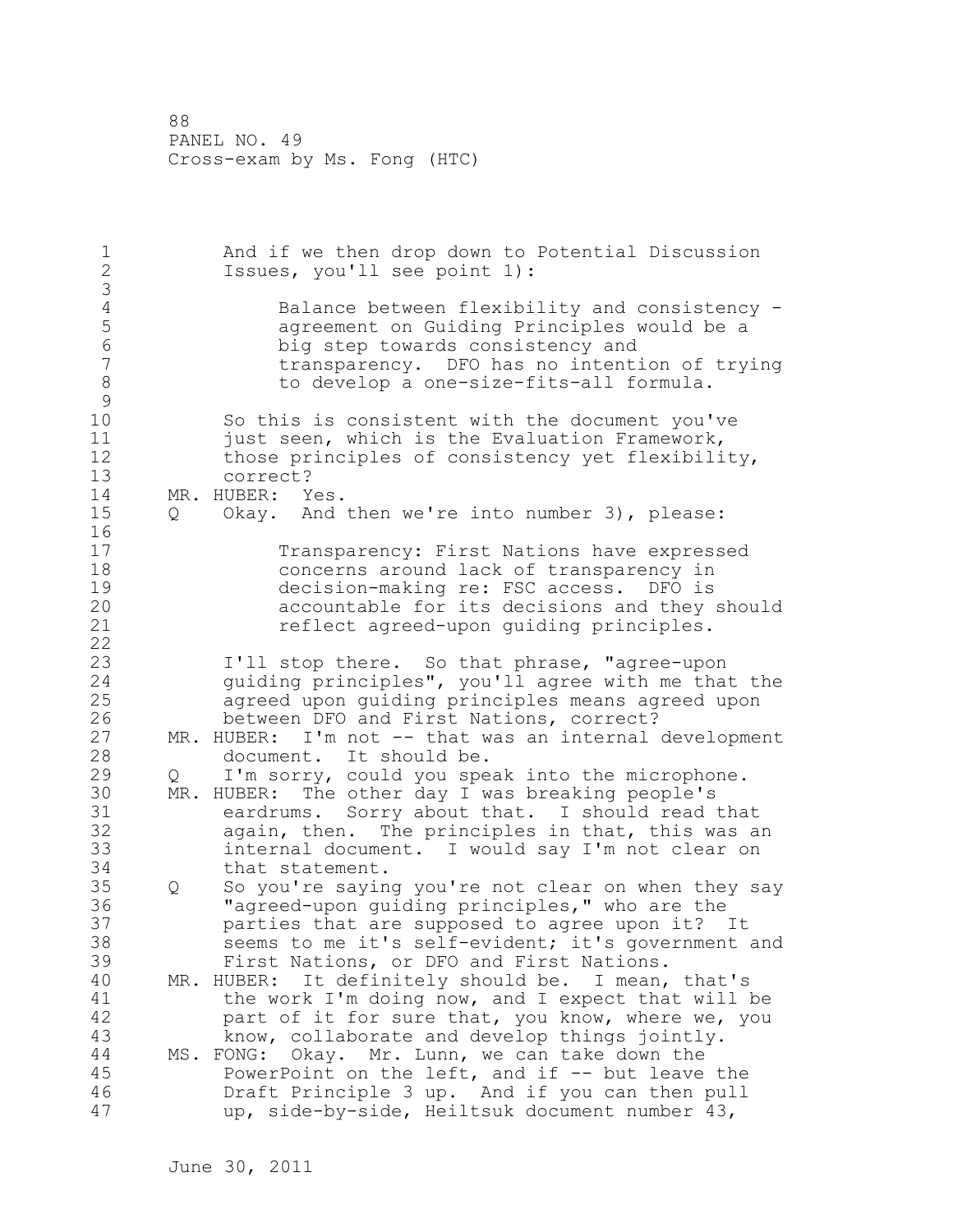1 entitled, Management Principles for FSC Fisheries.<br>2 0 Now, Mr. Huber, during the break I had arranged 2 Q Now, Mr. Huber, during the break I had arranged 3 for you to review Management Principles for FSC<br>4 Fisheries, that document on the left --4 Fisheries, that document on the left --<br>5 MR. HUBER: Mm-hmm. 5 MR. HUBER: Mm-hmm.<br>6 0 -- those nine 6  $Q$  -- those nine principles. And what I'm going to ask you is, are you aware that this document, ask you is, are you aware that this document, 8 Management Principles for FSC Fisheries, this --<br>9 my understanding is that this is the final, or 9 my understanding is that this is the final, or close to final version of those draft principles 11 on the right; is that correct? 12 MR. HUBER: This was years ago and I haven't looked at 13 it for years, but it would be. I mean --14 Q That would be the typical sort of reiteration of 15 how things happened? 16 MR. HUBER: Yes. 17 Q Okay. Now, if you could -- now you've read --18 I've read to you the draft principle. And if you 19 can take a look at those nine principles on the<br>20 left, Management Principles for FSC Fisheries, left, Management Principles for FSC Fisheries, 21 you'll agree with me that that draft principle #3 22 didn't make it into one of the nine principles? 23 MR. HUBER: I'm looking at -- on the left side, 24 document number 3? And it didn't make it into the 25 right-hand document, is that -- 26 Q The left-hand. So the right-hand document, draft<br>27 principle, didn't make it into the Management principle, didn't make it into the Management 28 Principles. 29 MR. HUBER: Okay. 30 Q The right didn't make it into the left.<br>31 MR. HUBER: Oh, number 3, under Potential --31 MR. HUBER: Oh, number 3, under Potential -- where are<br>32 vou looking on the right-hand document? you looking on the right-hand document? 33 Q Sorry, the right-hand document, you'll see the 34 heading, Draft Principle #3 -- 35 MR. HUBER: Yes, yes. 36 Q 37 Processes and decisions regarding FSC 38 access...should incorporate some flexibility 39 within a generally consistent approach. 40 41 MR. HUBER: Okay.<br>42 0 That princip 42 Q That principle didn't make it into Management 43 Principles for FSC Fisheries -- 44 MR. HUBER: It's not there. 45 Q -- one of the nine? 46 MR. HUBER: Yes. 47 Q Okay. Thank you. Mr. Lunn, if we can then, on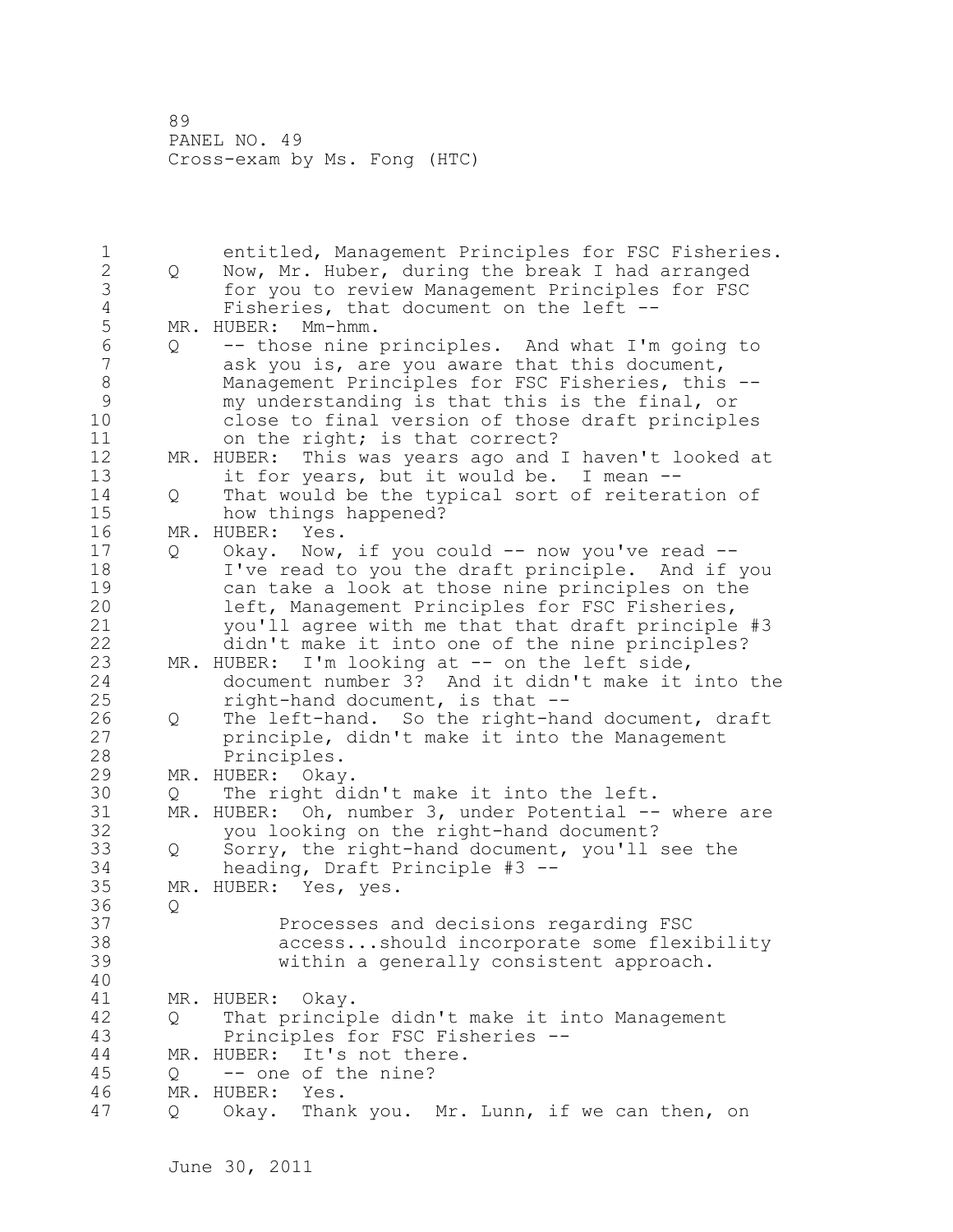1 that left side document, the Management Principles 2 for FSC Fisheries, then go to page 3. Now, at the 3 top of page 3 there is a heading called, NTC 4 Fishing Area Considerations. Mr. Huber, NTC,<br>5 would that be Nuu-chah-nulth? would that be Nuu-chah-nulth? 6 MR. HUBER: That would be, yes.<br>7 0 Thank you. And I'm just q. Q Thank you. And I'm just going to read you some of 8 the solid bullets here and then ask you my<br>9 ouestion. So the first solid bullet: question. So the first solid bullet: 10 11 Aboriginal fishing should occur within areas 12 that were traditionally used by First Nation. 13 (Principle 4) 14 15 And then we drop down to the next solid bullet: 16 17 Exceptions to fishing in areas traditionally 18 used by First Nations may be considered in 19 19 19 rare cases where there are compelling<br>20 10 management reasons to relocate harves management reasons to relocate harvesting 21 activities... 22 23 And then we drop down to the next solid bullet, 24 not the inset ones: 25 26 120 Natural fluctuations in abundance or<br>27 migratory patterns of target species migratory patterns of target species or stock 28 will not normally be considered rationale for 29 NTC harvesting opportunities outside their 30 Fishing Area. (Principle 6) 31 32 So would you agree with me, given that this is 33 attached to the document, Management Principles, 34 like it is page 3 of this document, what this is, 35 is an application of those principles to a 36 specific -- 37 MR. HUBER: Yes. 38 Q -- situation, Nuu-chah-nulth situation? 39 MR. HUBER: Yes. 40 Q And do you happen to know whether this is like an 41 example, a hypothetical example, or whether this<br>42 is an actual example, like an actual application is an actual example, like an actual application, 43 a real-life application? 44 MR. HUBER: I don't know. 45 Q Okay. And would you agree with me, given what 46 I've read to you, that First Nations seeking to 47 fish out of their management areas, that would be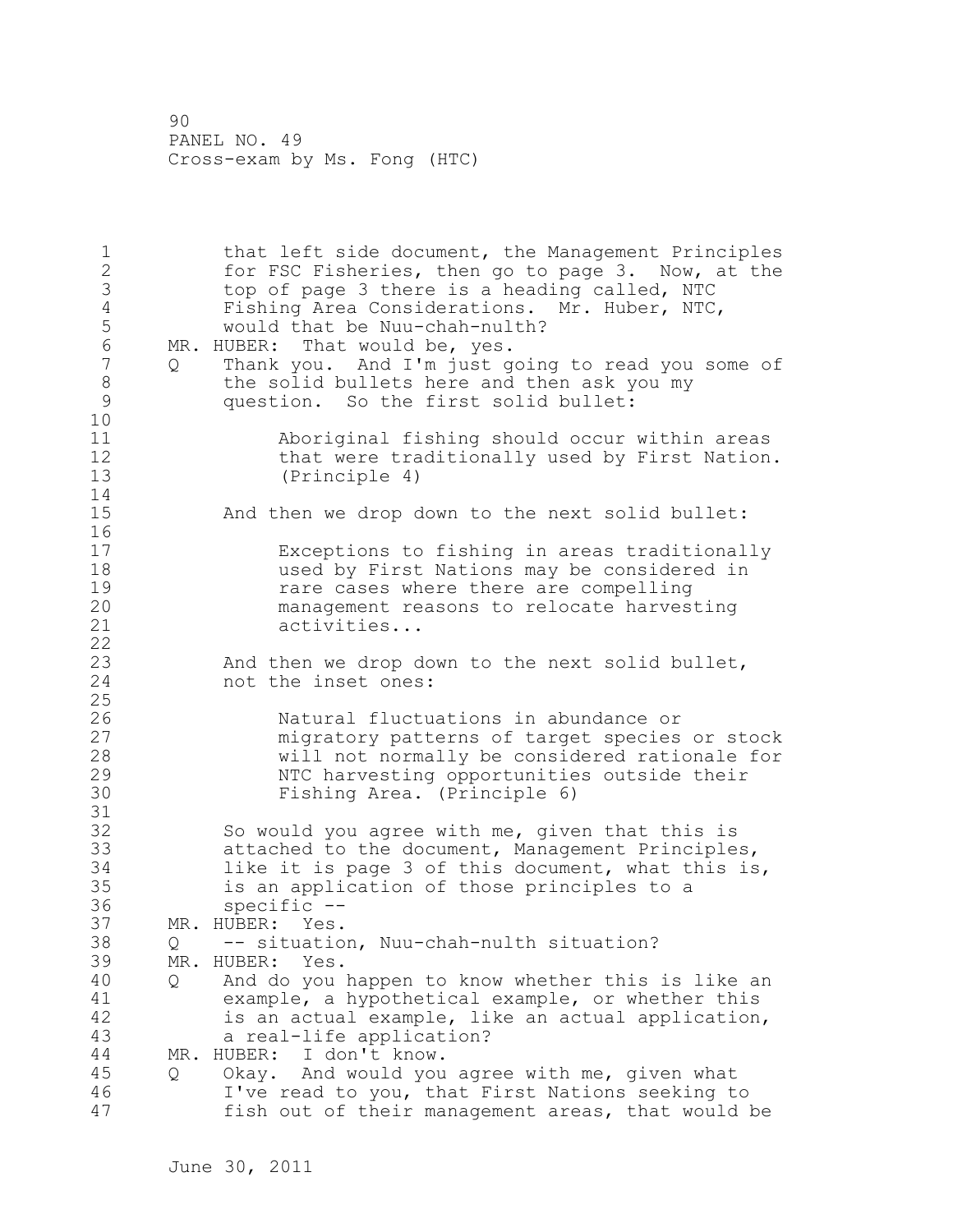1 very -- like based on this application, that would 2 be difficult to get approval by DFO? Those would 3 be rare circumstances?<br>4 MR. HUBER: It's definitely 4 MR. HUBER: It's definitely an issue. I mean, we have<br>5 made those accommodations at times, but there's 5 made those accommodations at times, but there's<br>6 sensitivities both ways, of course, for the are 6 sensitivities both ways, of course, for the area where you want to access the fish there's often  $--$ 8 the First Nations in those areas are reluctant to<br>9 agree. And then there's been times when the 9 agree. And then there's been times when the<br>10 Department's gone ahead and it's created con Department's gone ahead and it's created conflict. 11 Q Okay. But in times when other First Nations have 12 agreed, the host nations have agreed -- 13 MR. HUBER: Yes, we've done that. 14 Q -- that would still be a rare circumstance where 15 DFO would allow this, based on this application of 16 those nine principles? 17 MR. HUBER: Well, it can happen. I mean, in the policy 18 it provides for that and it has happened, but it's 19 not frequent, put it that way.<br>20 0 Okay. Thank you. Mr. Lunn, y 20 Q Okay. Thank you. Mr. Lunn, you can take down 21 both those documents now -- oh sorry, I would like 22 them marked as the next exhibits, please. 23 THE REGISTRAR: 59 has already been marked as 1224. 24 MS. FONG: Thank you. 25 THE REGISTRAR: And 43, you wish that to be marked? 26 MS. FONG: Yes, please.<br>27 THE REGISTRAR: 1228. THE REGISTRAR: 1228. 28 29 EXHIBIT 1228: Management Principles for FSC 30 Fisheries 31 32 MS. FONG: And Mr. Lunn, could you please pull up 33 Heiltsuk document 58. 34 Q Mr. Huber, this is a document titled, DFO 35 Guidelines for Responding to Requests by 36 Aboriginal Organizations to Fish for FSC outside 37 of their management areas - I'll just cut that 38 short - and if we can take a look at -- if we can 39 scroll down to the bottom of the document, there's 40 an electronic marker on this, and it indicates to 41 me that it came from -- it looks like it came from<br>42 one of your files. So are you familiar with -one of your files. So are you familiar with --43 sorry, if we can go back to the whole document. 44 MR. HUBER: It did come off one of my directories, yes. 45 Q And can you read that tag -- 46 MR. HUBER: Should I deny that? 47 Q No. No, but I'm just ask -- if we can go to the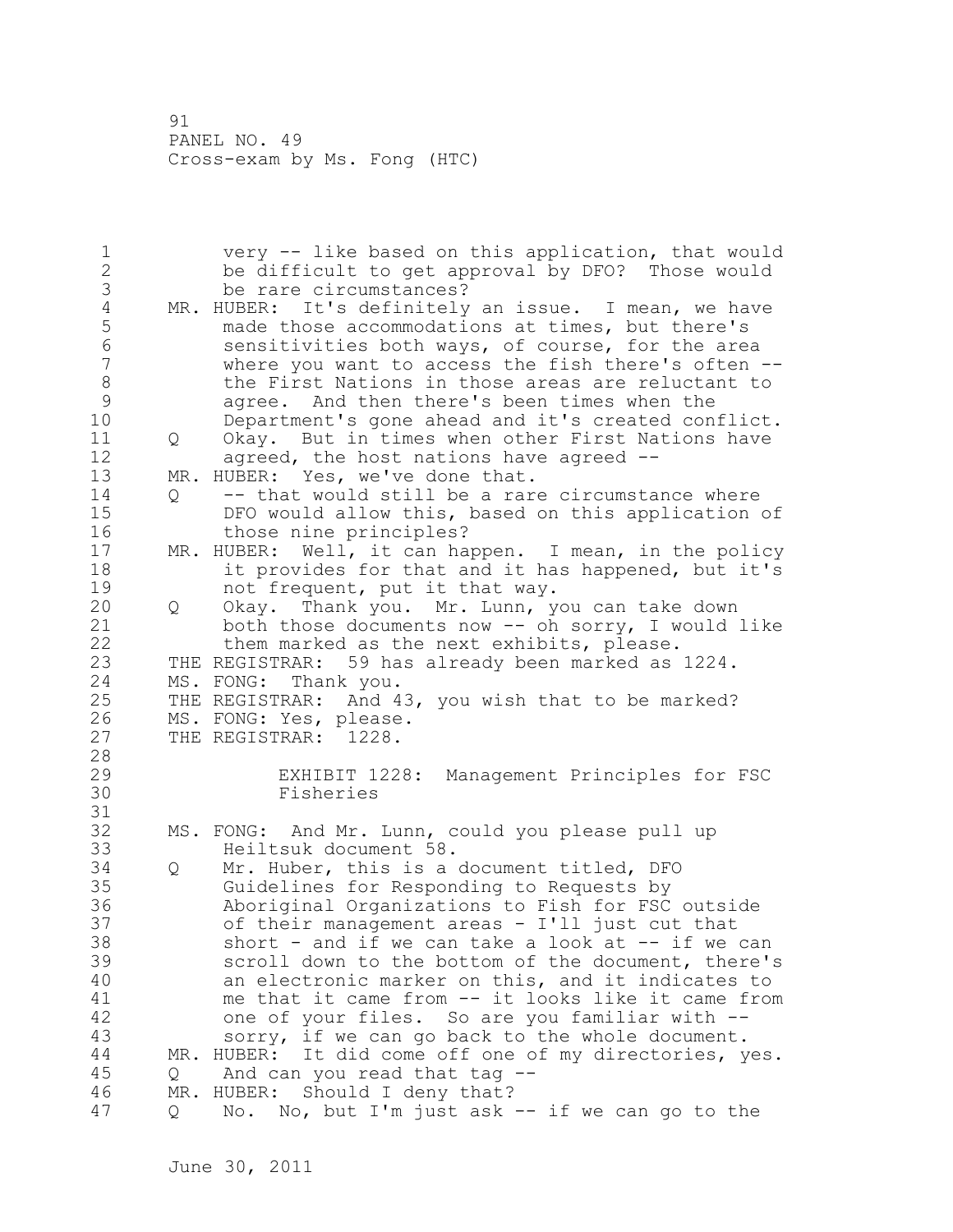1 second page, please, under Policy Guideline, 2 you've already told me that you don't often deal 3 with requests from First Nations that fish out of<br>4 the management area. And here I just want to 4 the management area. And here I just want to<br>5 establish, under Policy Guidance, the fourth 5 establish, under Policy Guidance, the fourth empty<br>6 bullet is what I would consider to be the new --6 bullet is what I would consider to be the new - the current  $--$  what I believe is the current 8 accounting rule, and the actual rule, itself, is<br>9 the last sentence, itself, of that fourth empty 9 the last sentence, itself, of that fourth empty<br>10 bullet, which is: bullet, which is: 11 12 The other Aboriginal group must count the 13 harvest against the allocation provided under 14 the communal licence issued to it. 15 16 MR. HUBER: Yes. 17 Q Okay. So does this refresh your memory and 18 establish that this is the current accounting 19 rule?<br>20 MR. HUBER: MR. HUBER: That was the rule for a long time. The 21 earlier discussion we had, I wasn't clear on it, 22 but this rule we've used for, you know, for a long 23 time, yes. 24 Q Okay. And this rule is narrower than, for 25 example, -- 26 MR. HUBER: Yes.<br>27 0 -- the one 27 Q -- the one in the Operational Guideline, correct? 28 MR. HUBER: It is, yes. 29 Q And again, this is not a rule that's given to 30 First Nations in advance of them negotiating their FSC or their AFS agreements? 32 MR. HUBER: No, we discuss this situation. We have, 33 from the Fraser, even, First Nations' members 34 travel to the Skeena to get fish and when they go 35 to the Skeena to get their fish they would come 36 out of where the group's allocation that they went 37 and accessed the fish from. 38 Q Right. But my question to you is, prior to 39 negotiating their AFS agreements, this isn't 40 information that's provided to First Nations? 41 MR. HUBER: That particular rule, yes.<br>42 0 And do you know if that's true ri 42 Q And do you know if that's true right up the coast? 43 MR. HUBER: Well, I don't -- I can't say for all my 44 staff, but certainly in the Interior where I work. 45 Q Okay, thank you. I have one more document. Mr. 46 Lunn, could you please pull up Heiltsuk's 47 Comprehensive Fisheries Agreement, it's Heiltsuk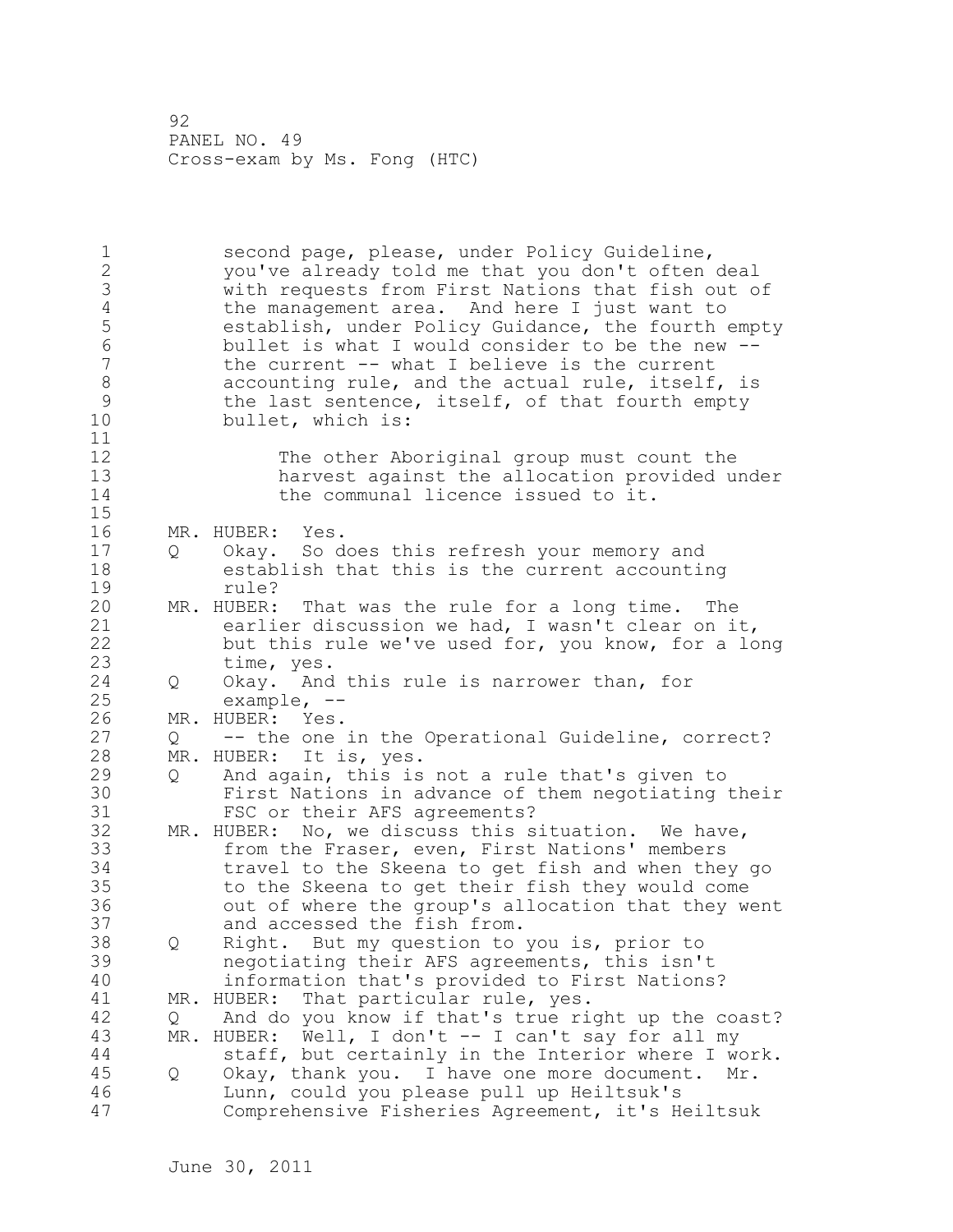1 Number 13, Exhibit 305. Okay, and could you 2 please go to page 19. 3 Mr. Huber, this is Heiltsuk's AFS agreement,<br>4 and on page 19 is a schedule for the FSC schedule 4 and on page 19 is a schedule for the FSC schedule<br>5 -- or sorry, it's an appendix to the FSC schedule 5 -- or sorry, it's an appendix to the FSC schedule,<br>6 and it provides that Heiltsuk can have 20,000 6 and it provides that Heiltsuk can have 20,000<br>7 bieces of sockeve: did you see that, sir? pieces of sockeye; did you see that, sir? 8 MR. HUBER: Yes. 9 Q Thank you. Now, my question for you pertains to<br>10 an event which happened to my client in 2010. an event which happened to my client in 2010. 11 Last fishing season, in 2010, so that was the year 12 when there was that very abundant sockeye run, 34 13 million sockeye, Heiltsuk Late Summer, because all 14 the fish had run past earlier in the season, 15 because that's when they pass Bella Bella, had 16 then asked for to fish out of their management 17 area, down south in the Georgia Strait, because 18 there were all these fish, and the nation that 19 they spoke to agreed to it, and the question<br>20 became, you know, would DFO permit it to occ became, you know, would DFO permit it to occur. 21 And DFO said, "No," and DFO said, "No," for a 22 number of reasons. I'm going to ask you to 23 assume I'm right about why DFO said, "No," because 24 that will come into other evidence. 25 One of the reasons was that they were told 26 that Heiltsuk, or the northern First Nations, did<br>27 hot have an allocation for Fraser River sockeye not have an allocation for Fraser River sockeye 28 salmon. So based on your experience with these 29 agreements and negotiating with these agreements 30 and dealing with these agreements, this allocation<br>31 for 20,000 pieces of sockeye, does that include for 20,000 pieces of sockeye, does that include 32 Fraser River sockeye? 33 MR. HUBER: Well, I'm not familiar with the stocks that 34 the First Nations harvest in that area. I'm 35 assuming, if what you've just told me, that it 36 doesn't. 37 Q Well, this is what it says in their AFS agreement. 38 MR. HUBER: Right. And it's -- 39 Q And we can agree Fraser River sockeye salmon is 40 sockeye, right? 41 MR. HUBER: There's usually -- there's an allocation in<br>42 a fishing area, and if they access the 20,000 a fishing area, and if they access the 20,000 43 within the area they -- that's issued in the 44 licence in the agreement and there happen to be 45 Fraser sockeye in there, they could harvest them. 46 Q Thank you. I just want to come back to, as my 47 last question, the comments you made about the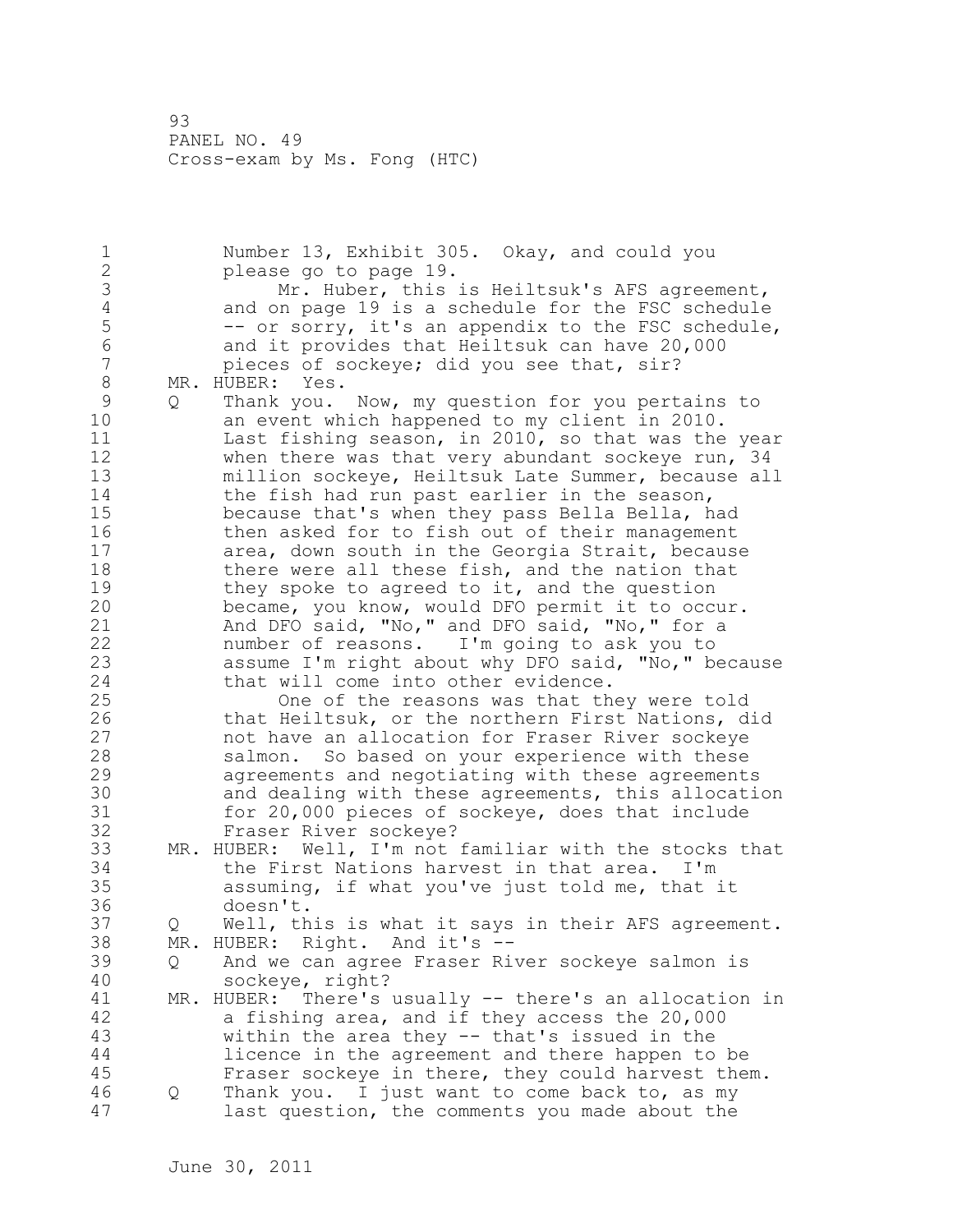1 AFS, the secret mandates. You said that you would 2 defend it to the - if I get this right - defend it 3 strenuously not disclosing that information in 4 negotiating AFS agreements, correct?<br>5 MR. HUBER: Yes. 5 MR. HUBER: Yes.<br>6 0 Okav. And 6 Q Okay. And as I understood your rationale for that, your rationale was, "Well, both sides of the 8 table come to the table with secrets and it's the<br>9 only way we can manage fisheries"? 9 only way we can manage fisheries"?<br>10 MR. HUBER: Well, I don't know if I lik MR. HUBER: Well, I don't know if I like to 11 characterize it as secrets. You come to the table 12 to negotiate an agreement and you understand each 13 -- obviously, in a negotiation, each of the 14 **parties is going to have, I like to think of them** 15 as, chips to negotiate with, and flexibility. 16 Q And is it possible that First Nations don't have 17 that same view in that they've got their chips on 18 the table and they'd prefer to have everybody's 19 chips on the table so that you can have a<br>20 megotiation based on trust with all the negotiation based on trust with all the 21 information on the table? 22 MR. HUBER: That's not my experience, and I've dealt 23 with First Nations all over the - including the 24 Nisga'a - they like to negotiate, and I don't see 25 a -- and a negotiation where everybody lays their 26 chips on the table, that isn't -- I haven't had<br>27 that experience as being a good way to negotiate that experience as being a good way to negotiate. 28 MS. FONG: Okay, thank you. Those are my questions. 29 THE COMMISSIONER: Ms. Fong, is that -- 30 MS. FONG: I'm sorry, was there a --<br>31 THE REGISTRAR: Would you like to ma 31 THE REGISTRAR: Would you like to mark this?<br>32 MS. FONG: Yes, could I please mark that las MS. FONG: Yes, could I please mark that last document? 33 THE REGISTRAR: That was Tab 58. That will be marked 34 as 1229. 35 MR. McGOWAN: If we could just -- before we mark that, 36 can we just pull up document -- 37 MR. HUBER: And just to add to that, is that it just 38 forces you to be positional right off the bat, and 39 it forces the parties to then elevate it to 40 another level if there's not agreement. So, you 41 know, and I look to engage in a process where you<br>42 can reach agreements, you know, at the level can reach agreements, you know, at the level 43 you're working at, at the working level. 44 MS. FONG: Okay. And Heiltsuk 58, could we have that 45 marked as an exhibit as well? 46 THE REGISTRAR: That will be 1229. 47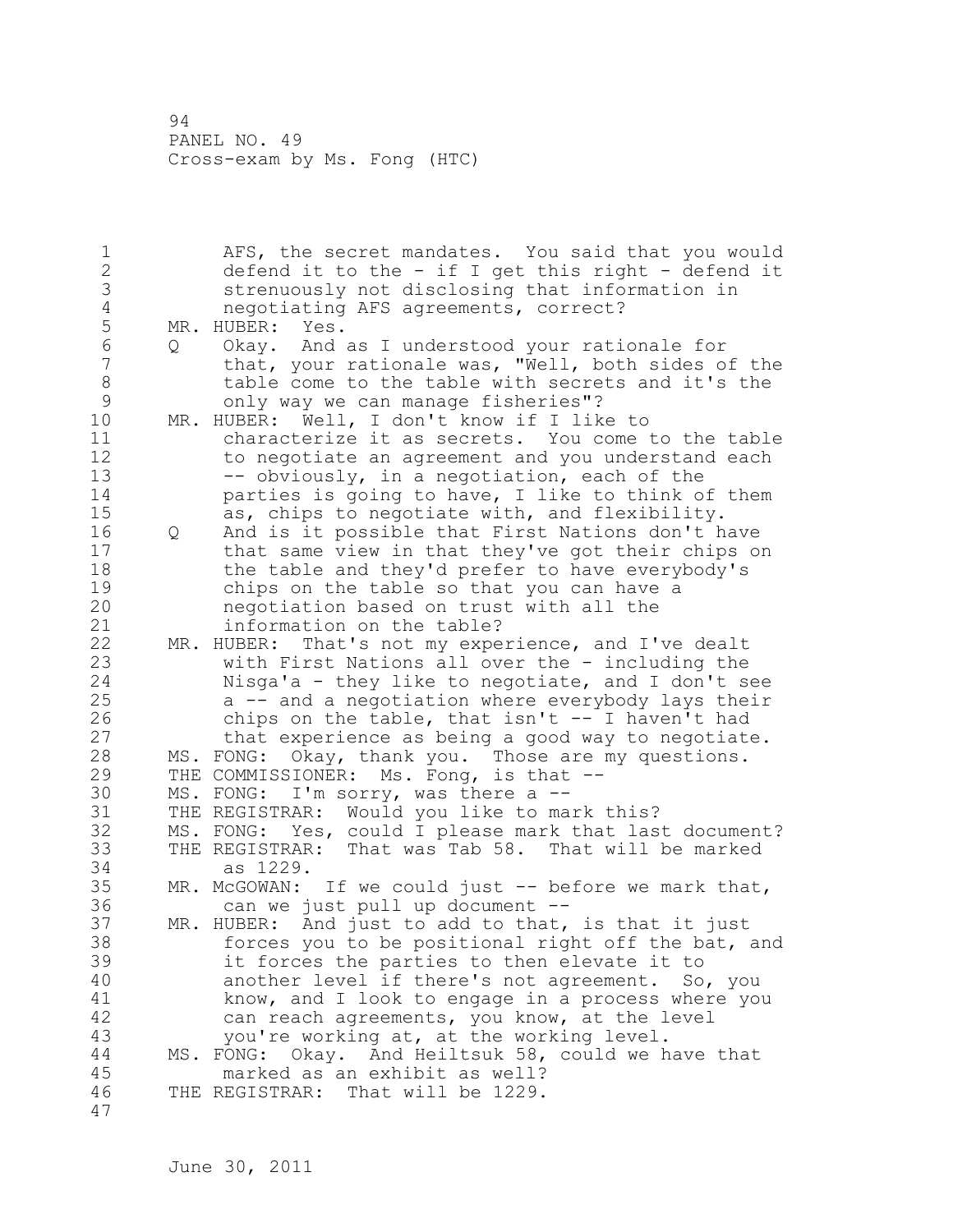1 EXHIBIT 1229: DFO Guidelines for Responding to Requests by Aboriginal Organizations to 3 Fish for Food, Social and Ceremonial (FSC)<br>4 Purposes in Areas Not Previously Authorize 4 Purposes in Areas Not Previously Authorized<br>5 Under Communal Licenses Issued by DFO to the 5 Under Communal Licenses Issued by DFO to the Aboriginal Organization for FSC Purposes 7 8 THE COMMISSIONER: And what is Tab 13, then, Mr.<br>9 Registrar? 9 Registrar? THE REGISTRAR: Exhibit 305. 11 THE COMMISSIONER: Thank you. 12 MR. McGOWAN: Yes, Mr. Commissioner, Ms. Gaertner has 13 some re-examination, and Commission Council will 14 take the final 10 minutes in re-examination. And 15 that should round out the day. 16 MS. GAERTNER: Mr. Commissioner, we're not going to be 17 finished in the 20 minutes, in terms of re-18 examination. I have more than 10 minutes, in 19 terms of documents, so I will try to do what I<br>20 can, but I think I'm going to have to ask some can, but I think I'm going to have to ask some 21 follow-up questions in writing, if that's 22 permissible for the re-direct.  $\frac{23}{24}$ CROSS-EXAMINATION BY MS. GAERTNER, Continuing: 25 26 Q Mr. Jones, Mr. Tyzuk, for the Province, two days<br>27 ago asked you questions regarding the mandate of ago asked you questions regarding the mandate of 28 the First Nations Fisheries Council, and in your 29 answers you spoke about the regional meetings and 30 the appointments that FNFC has received from<br>31 those. Can you advise the Commissioner about those. Can you advise the Commissioner about the 32 relationship between the FNFC and the leadership 33 council, in particular the UBCIC and the Summit, 34 and also the AFN, because there's also, as I 35 understand it, relationships that provide mandates 36 that way, also? 37 CHIEF JONES: Yes, I think I mentioned that initially 38 the First Nation Council members were appointed by 39 the leadership council and then once there was a 40 mandate to basically appoint -- to establish 41 geographic representation, the council was<br>42 established. And so we give regular repor established. And so we give regular reports back 43 to members of the leadership council, whether 44 that's the Union of BC Indian Chiefs, the First 45 Nations Summit, and the BCAFN, and we're currently 46 working on some MOUs that will kind of clarify 47 kind of how we will work together, you know, on a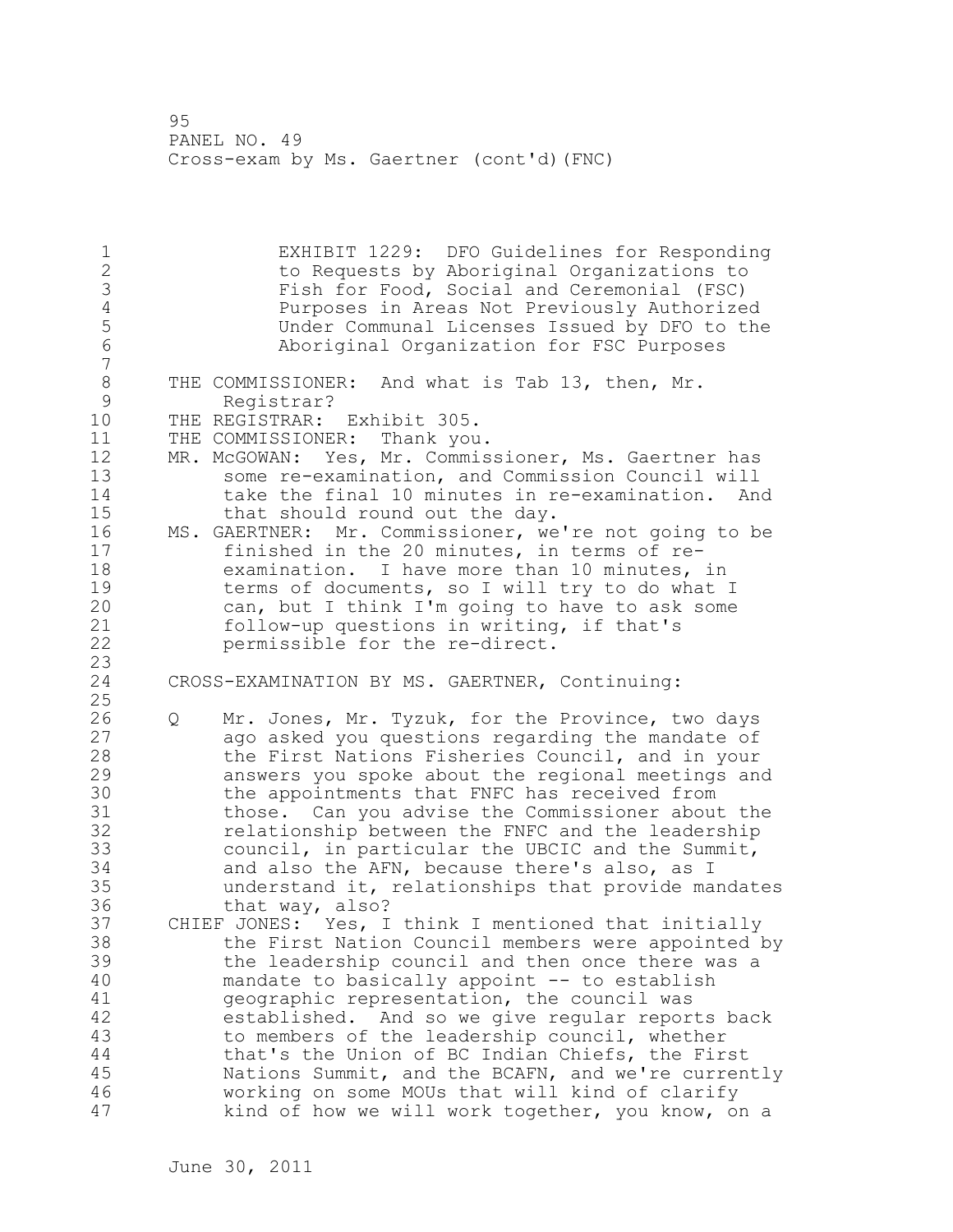1 range of issues, you know, from operational issues<br>2 to political issues. to political issues. 3 Q And is it my understanding that that draft accord 4 is presently being discussed and you anticipate<br>5 completing it in the near future. 5 completing it in the near future.<br>6 CHIEF JONES: Yes, that's one of our p 6 CHIEF JONES: Yes, that's one of our priority items for<br>7 this year. this year. 8 Q And would you be happy to provide that to the 9 Commission once it's completed?<br>10 CHIEF JONES: Of course. CHIEF JONES: Of course. 11 Q And similarly, at paragraph 331 of the PPR related 12 to this matter, it suggests that the Commitment to 13 Action is actually not signed; is that correct, or 14 has the Commitment to Action been signed? And I 15 can take you to Exhibit 1191 if that might be 16 helpful. 17 CHIEF JONES: Yes, it was signed. I was there when it 18 was signed in June last year. 19 Q All right. And it's signed by both the Department<br>20 of Fisheries and Oceans, in particular, Paul of Fisheries and Oceans, in particular, Paul 21 Sprout, and by members of the First Nations? 22 CHIEF JONES: Yes, that's correct. 23 Q All right. And then if I could have Canada's 24 documents Tab 41 and Tab 9, this first document, 25 at Tab 41, is the draft work plan for the food, 26 social and ceremonial fisheries working group; is<br>27 that correct? that correct? 28 CHIEF JONES: Yes, it is. 29 MS. GAERTNER: Could I have that marked as the next 30 exhibit?<br>31 THE REGISTRAR THE REGISTRAR: 1230. 32 33 EXHIBIT 1230: Draft Workplan - Food, Social 34 and Ceremonial Fisheries Working Group - 35 January 20, 2010 36 37 MS. GAERTNER: And could I have Tab 9, then. 38 Q Is that that the work plan for the co-management 39 group? 40 CHIEF JONES: Yes, it is. 41 Q Thank you. Could I have then, now, Exhibit 945, 42 please, which -- these are marked. Could I have<br>43 this one marked, also, thank you? this one marked, also, thank you? 44 THE REGISTRAR: Yes, that will be marked as 1231. 45 That's Tab 9. 46 47 EXHIBIT 1231: First Nations - DFO Co-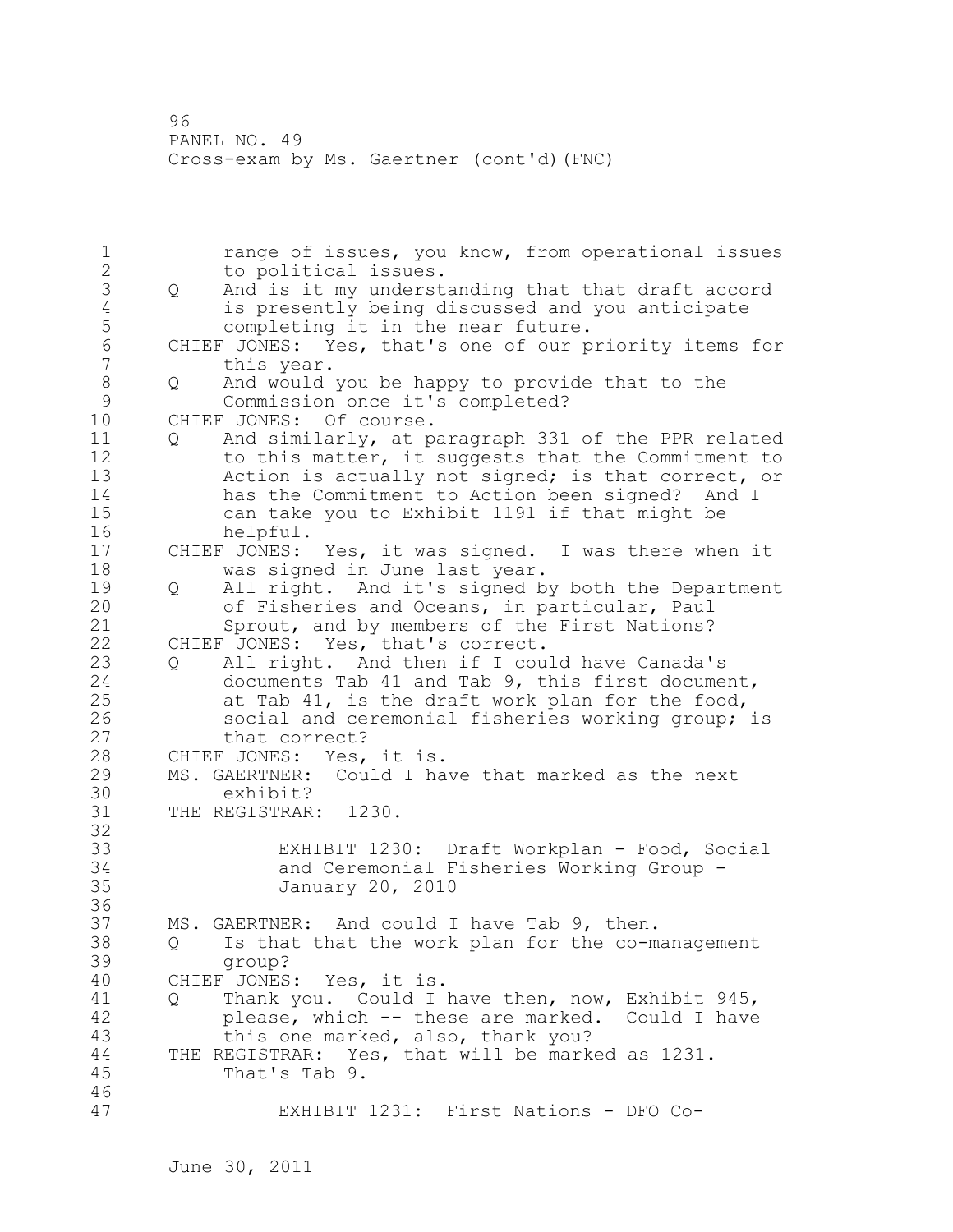1 Management Working Group - Rolling Draft<br>2 Morkplan - October 31, 2010 Workplan - October 31, 2010 3 4 MS. GAERTNER: Thank you.<br>5 MR. LUNN: Exhibit 945? 5 MR. LUNN: Exhibit 945?<br>6 MS. GAERTNER: Then Exh 6 MS. GAERTNER: Then Exhibit 945, which is Tab 59 in the<br>7 First Nations Coalition's documents, Commissioner, First Nations Coalition's documents, Commissioner, 8 if you want to go to the actual document again. 9 But if you go, then -- if you scroll down -- I'm<br>10 sorry, that document is -- 945A is what I need, sorry, that document is  $-$  945A is what I need, 11 sorry. And there isn't page numbers in that, and 12 you're going to have to find the page for Fraser 13 River Aboriginal Fisheries Secretariat. You'll 14 see it at the bottom -- perfect, thank you. 15 Q Mr. Todd, that document reflects work that the 16 Department of Fisheries and Oceans has done to 17 compile references to meetings that apparently 18 were had with the FRAFS around WSP implementation. 19 I want to take you to the Visions Workshop of<br>20 2010, in October 13th and 14th. You were at 2010, in October 13th and 14th. You were at that 21 meeting? 22 MR. TODD: I missed the first day; I was at the second 23 day. 24 Q To your knowledge, was the WSP talked about at 25 that workshop? 26 MR. TODD: Not to my knowledge. It's certainly, from<br>27 my recollection, it was not on the agenda. my recollection, it was not on the agenda. 28 Somebody, during some conversation, may have said 29 something that had "WSP" in a sentence, but as a 30 topic, Visions topic, to my knowledge it wasn't on<br>31 the agenda. the agenda. 32 Q And to your knowledge, was it in any way 33 substantively addressed at that Visions 34 conference? 35 MR. TODD: Not to my knowledge. 36 Q Thank you. Mr. Huber, your counsel asked you a 37 number of questions regarding Canada's 38 consultation and best practices and the work of 39 the consultation secretariat - we're done with 40 that exhibit, if that's okay - and if I need to, I 41 can take you to Exhibit 596, but more importantly,<br>42 I think it's important that we understand here, I think it's important that we understand here, 43 and the Commissioner gets a sense of it, who does 44 the strength of claim analysis on behalf of the 45 Department when assessing potential impacts to 46 First Nations rights? 47 MR. HUBER: It would be the staff in the areas in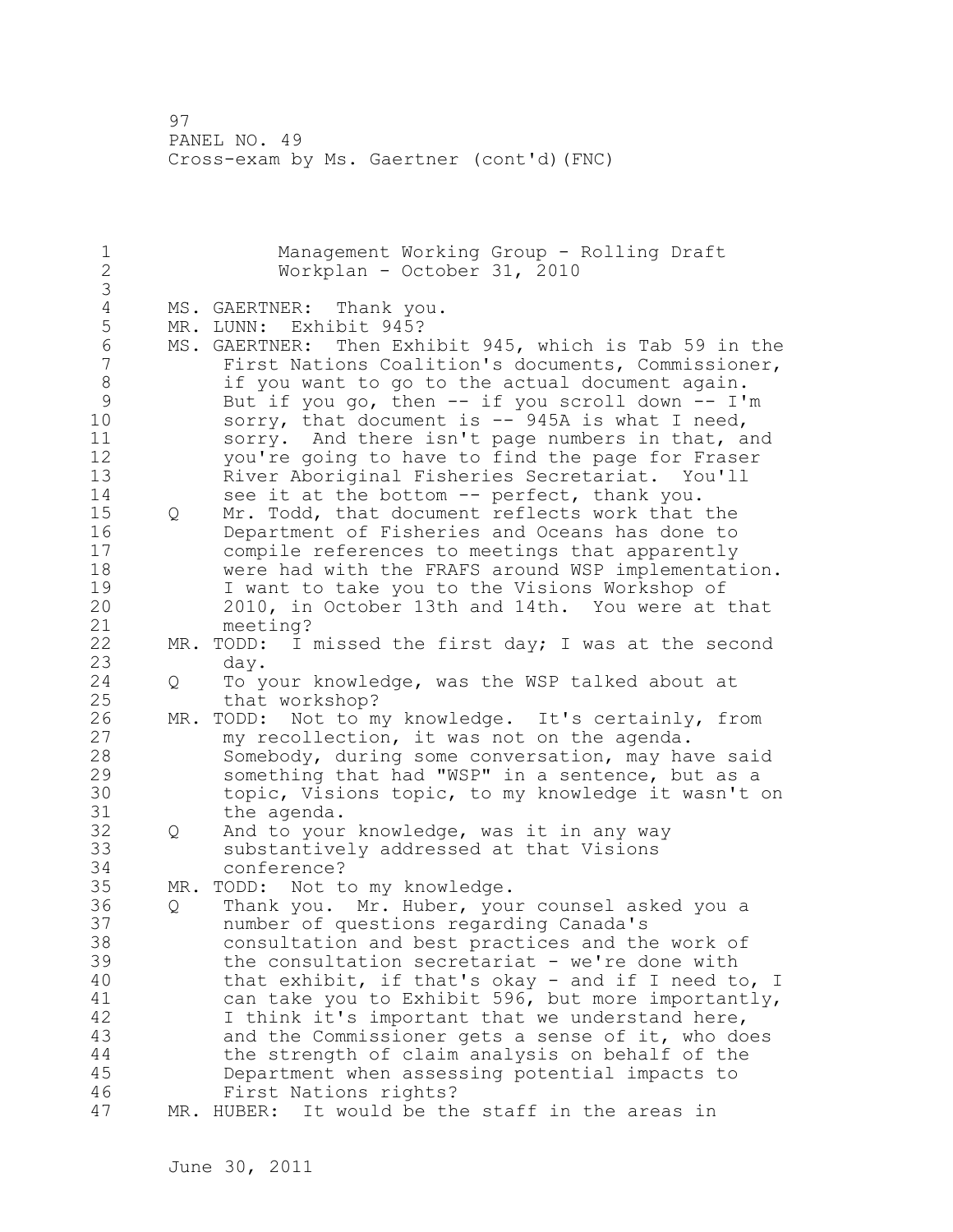1 treating aboriginal policy, and our unit there has 2 looked at that issue. 3 Q Who's responsible for requesting that these be 4 done?<br>5 MR. HUBER: 5 MR. HUBER: I don't know on that. I --<br>6 O So you don't request that they be 6 Q So you don't request that they be done? MR. HUBER: No. 8 Q And why is that, that you're not requesting 9 strength of claim analysis if you're talking about<br>10 botential implications to FSC allocations on the potential implications to FSC allocations on the 11 Fraser River sockeye? 12 MR. HUBER: On the Fraser and what I've been doing, it 13 just hasn't been an issue. The allocations that 14 we have on the Fraser, the First Nations haven't 15 been meeting those allocations, so we haven't been 16 **pressured.** I mean, one of the reasons they 17 haven't met the allocations is the stocks have 18 been in not very good shape for some time. 19 0 So when you make decisions about openings and<br>20 0 closings and the potential for those impacts closings and the potential for those impacts to 21 First Nations rights, you don't assess strength of 22 claim; is that correct? 23 MR. HUBER: Well, on the Fraser, the groups I deal --24 have dealt with, I just assume they have a strong 25 strength of claim. It's obvious to me they do. 26 Q Thank you. Could I then have First Nations<br>27 Coalition documents 89 to 94. And Mr. Hube Coalition documents 89 to 94. And Mr. Huber, I 28 just need you to identify some of these so I can 29 get them marked, and then I've got a couple of 30 questions.<br>31 Can v 31 Can you identify document 89 as the document the Department of Fisheries and Oceans created as 33 it relates to First Nations access to FSC? 34 MR. HUBER: I've seen so many of these, so I'm sure -- 35 yeah, I would have seen this, yes. 36 MS. GAERTNER: Could I have this marked as the next 37 exhibit. 38 THE REGISTRAR: Exhibit 1232. 39 40 EXHIBIT 1232: Discussion Paper, First 41 1 Nations Access to Food, Social and Ceremonial<br>42 Purposes: An Overview of Strategic Issues Purposes: An Overview of Strategic Issues 43 and Recommendations, Draft #2 44 45 MS. GAERTNER: 46 Q And can I take you to Issue 3, Priority of Access 47 in this document. For some reason I don't have --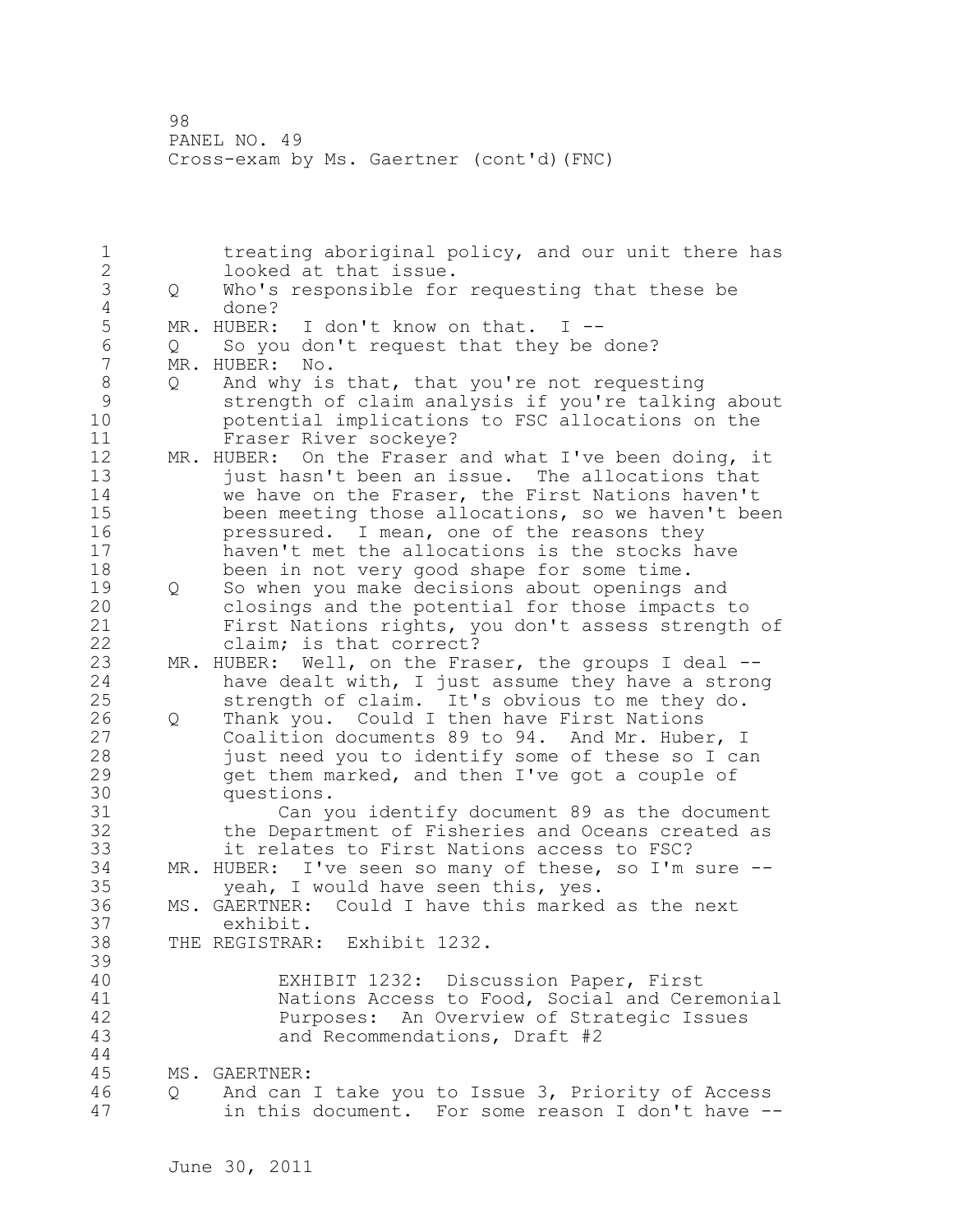1 and if you go to the next page, you'll see that 2 and option was, in option B), was to: 3 4 Conduct a Regional review of allocations to 5 identify situations where they are widespread<br>6 10w allocations... low allocations... 7 8 Did that happen? Did this regional review of the 9 allocations of FSC occur?<br>10 MR. HUBER: I think it did, bu MR. HUBER: I think it did, but I, you know, I wasn't 11 involved in that, myself. 12 Q And yet that would be something that would be 13 directly part of your discussions with First 14 Nations on the Fraser? 15 MR. HUBER: Well, we haven't focused -- my focus has 16 been on building this structure, not on arguing 17 over numbers. In fact, I've tended to stay away 18 from that argument, because we're trying to build 19 the foundation of where we can have those -- so we<br>20 can have those discussions. can have those discussions. 21 MS. GAERTNER: Could I have this marked as the next 22 exhibit? 23 THE REGISTRAR: 1233. 24 MR. LUNN: Are we still on 89? 25 THE REGISTRAR: Are you still on Tab 89? 26 MS. GAERTNER: I was.<br>27 THE REGISTRAR: Okay, THE REGISTRAR: Okay, I'm sorry, that is 1232. 28 MS. GAERTNER: All right. Let's go to 90. 29 Q Is this an example of how the Department puts 30 their decision -- access decision package<br>31 together? 31 together?<br>32 MR. HUBER: Ar MR. HUBER: Are you asking me if that's an example? 33 Q Yes. Just an example of the approach the 34 Department uses when assessing FSC? 35 MR. HUBER: I mean, we prepared a template for that. 36 This would be the template. 37 MS. GAERTNER: Could I have that marked as the next 38 exhibit? 39 THE REGISTRAR: 1233. 40 41 EXHIBIT 1233: FSC Access Decision Package - Example 43 44 MS. GAERTNER: Could I take you to Exhibit (sic) 91. 45 Q Are you familiar with this document? 46 MR. HUBER: Yes. Yeah. 47 Q Could I ask you to explain principle number 10: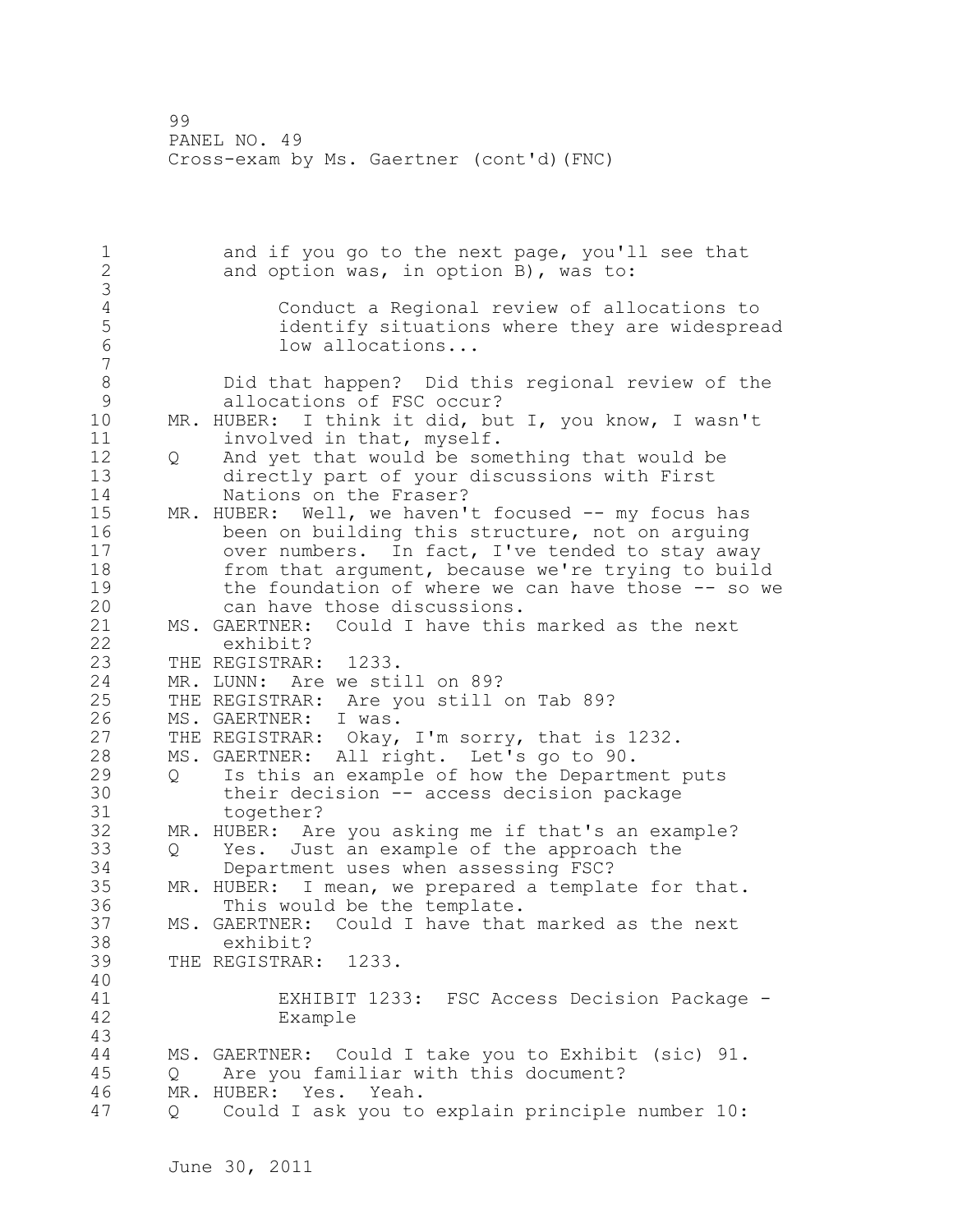$\frac{1}{2}$ FSC access decisions will take into 3 consideration operational factors such as<br>4 First Nations capacity and governance (e. 4 First Nations capacity and governance (e.g.<br>5 Sepanda Sessingle management cooperation and 5 **12** resource management cooperation and<br>6 **12** resolution **1** participation)... 7 8 I must say, when I looked at that it somehow<br>9 Suggested that if First Nations cooperated t 9 suggested that if First Nations cooperated that that would be considered in their FSC allocations. 11 Is that what you were intending? 12 MR. EAST: Sorry, Mr. Commissioner - sorry - I'm 13 wondering why we're getting into new areas? I 14 understood Ms. Gaertner was going to put in some 15 documents for the record, but now we're getting 16 into areas that aren't proper re-direct, in my 17 view. 18 MS. GAERTNER: Well, you raised, in your examination, 19 the FSC and the consultative obligation, so I'm<br>20 sesponding to questions you've raised in your responding to questions you've raised in your 21 direct. 22 MR. EAST: Just, perhaps, Mr. Commissioner, I have a 23 chance to raise a couple questions in response, 24 after Ms. Gaertner's done? 25 MR. HUBER: Did you want me to respond to that? 26 MS. GAERTNER: Yes, please, Mr. Huber.<br>27 MR. HUBER: I didn't make that clause, 27 MR. HUBER: I didn't make that clause, and I did look<br>28 through, you know, it's been some time since I through, you know, it's been some time since I 29 looked through it, but within last year I had a 30 look through that and there's a number of things I<br>31 would change. That's one of them. would change. That's one of them. 32 MS. GAERTNER: Could I have that marked as the next 33 exhibit? 34 THE REGISTRAR: 1234. 35 36 EXHIBIT 1234: Draft: Principles to Guide FSC 37 Access Decisions 38 39 MS. GAERTNER: And then, finally, if we go to document 40 94. 41 Q Mr. Huber, this is a document, I believe, that the 42 Department's created. If you look at the bottom 43 of it, it's in April 2010; is that correct? 44 MR. HUBER: Yes. 45 Q And this is a draft of the methods for sharing FSC 46 sockeye when there is -- the FSC total allowable 47 catch is less than the combined FSC needs; is that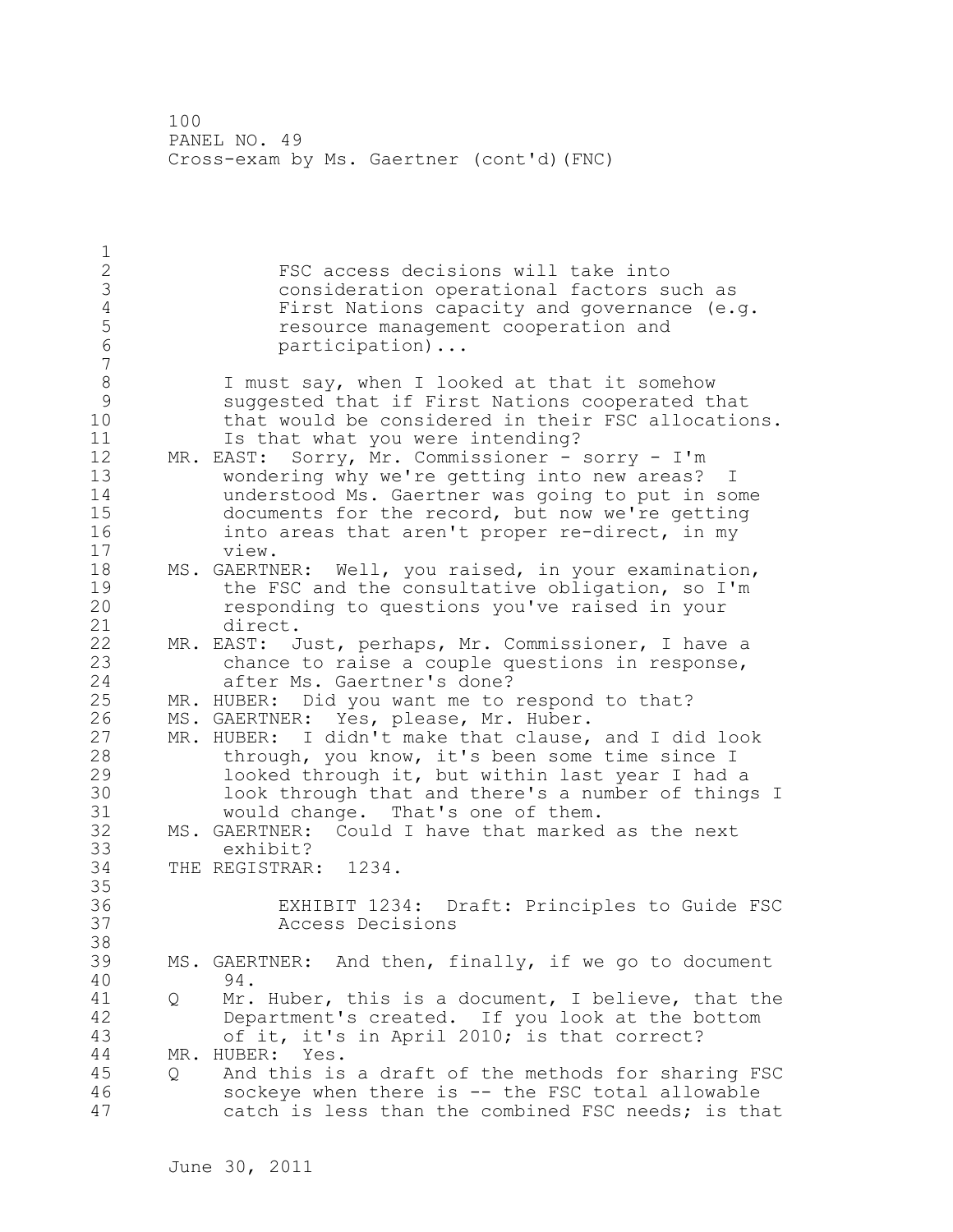1 correct? 2 MR. HUBER: Yeah. 3 Q Are you familiar with this document? 4 MR. HUBER: Well, I would need to read through it to<br>5 fefresh my memory. 5 **1988** refresh my memory.<br>6 0 But vou can confir 6 Q But you can confirm this is a document the Department has created? 8 MR. HUBER: Yes. 9 MS. GAERTNER: And you have seen it. Could I have this<br>10 marked as the next exhibit? marked as the next exhibit? 11 THE REGISTRAR: 1235. 12 13 EXHIBIT 1235: Draft - Methods for Sharing 14 FSC sockeye when the FSC Total Allowable 15 Catch is less than the combined FSC needs - 16 Internal, for discussion purposes only 17 18 MS. GAERTNER: 19 Q Are you aware of whether or not that's been ground-truthed with the First Nations? 21 MR. HUBER: No. 22 Q It has not, or you're not aware? 23 MR. HUBER: I'm not aware. I just - since these were 24 developed, I just have not -- that has not been a 25 focus of my attention. 26 Q All right. Thank you, Mr. Huber.<br>27 My next question is for you, My next question is for you, Mr. Jones. My 28 understanding is that you -- you gave evidence, 29 earlier, about the FNFC proposal re PICFI and, in 30 particular, the recommendation that it be renewed<br>31 and a particular amount of that renewal of 425 and a particular amount of that renewal of 425 32 million. Is the FNFC presently developing a 33 document which details why that's your 34 recommendation and why it's 425 million? 35 CHIEF JONES: Yes, we are, and we have had, also, 36 discussions with the Department of Fisheries and 37 Oceans representatives through the Economic Access 38 Work Group. 39 Q And would you be happy to provide that document to 40 the Commission upon its completion? 41 CHIEF JONES: Yes, we would.<br>42 MS. GAERTNER: All right. I MS. GAERTNER: All right. I have just five documents I 43 intend to just have them marked in the next -- as 44 quickly as I possibly can. Mr. Commissioner, 45 these documents are documents related to 46 aquaculture. They are documents of the FNFC. 47 There's not, presently, any intention to call a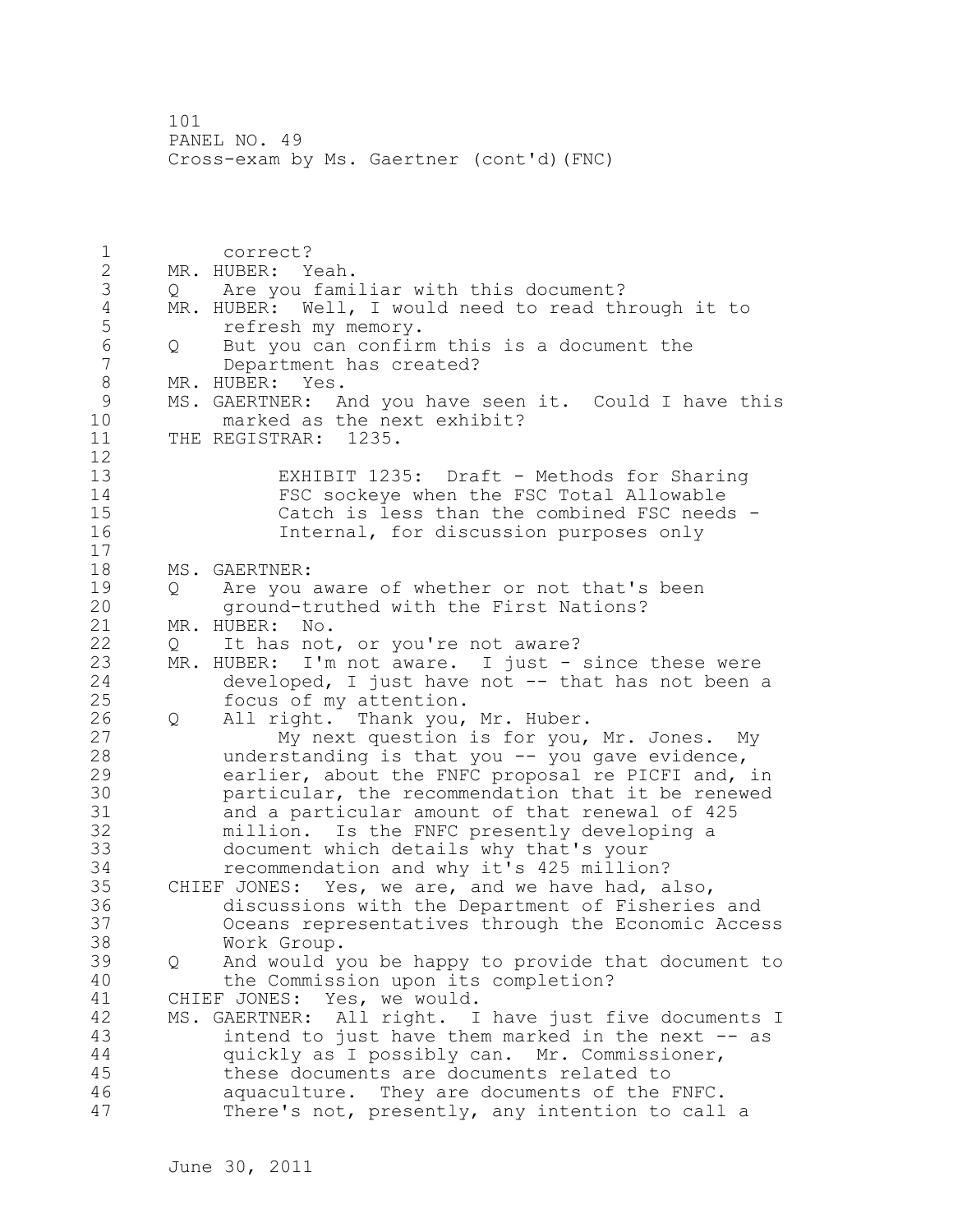1 member of the FNFC during that period, so I have 2 to get Mr. Jones to confirm them. 3 Q So if I could take you to, first of all, FNFC<br>4 document 24. Mr. Jones, do you recognize tha 4 document 24. Mr. Jones, do you recognize that 5 document? 6 CHIEF JONES: Yes, I do. Q It's a letter from FNFC to the Minister? 8 CHIEF JONES: Yes.<br>9 MS. GAERTNER: Can 9 MS. GAERTNER: Can I have that marked as the next<br>10 exhibit exhibit 11 THE REGISTRAR: Exhibit 1236.  $\begin{array}{c} 12 \\ 13 \end{array}$ EXHIBIT 1236: Letter dated August 10, 2010, 14 from First Nations Fisheries Council, to The 15 Honourable Gail Shea, Minister of Fisheries and Oceans 17 18 MS. GAERTNER: If I could take you to FNFC document 26. 19 Q Mr. Jones, do you recognize that document?<br>20 CHIEF JONES: Yes, I do. CHIEF JONES: Yes, I do. 21 Q It's a letter from FNFC to David McCallum? 22 CHIEF JONES: Yes. 23 MS. GAERTNER: Could I have that marked as the next 24 exhibit? 25 THE REGISTRAR: 1237  $\frac{26}{27}$ 27 EXHIBIT 1237: Letter dated November 16,<br>28 2010, from First Nations Fisheries Counc 2010, from First Nations Fisheries Council, 29 to David McCallum, Aquaculture Management 30 Branch 31<br>32 MS. GAERTNER: If we could go to document number 25. 33 Q This is a letter from the First Nations Leadership 34 Council to Honourable Gail Shea, in which the FNFC 35 is cc'd. Do you recognize this document? 36 CHIEF JONES: Yes, I do. 37 MS. GAERTNER: Could I have that marked as the next 38 exhibit? 39 THE REGISTRAR: 1238. 40 41 EXHIBIT 1238: Letter dated August 10, 2010,<br>42 from First Nations Leadership Council, to th 42 from First Nations Leadership Council, to the Honourable Gail Shea, Department of Fisheries 44 and Oceans 45 46 MS. GAERTNER: If we could go to document number 22. 47 Q This is a Summary Report of the Aquaculture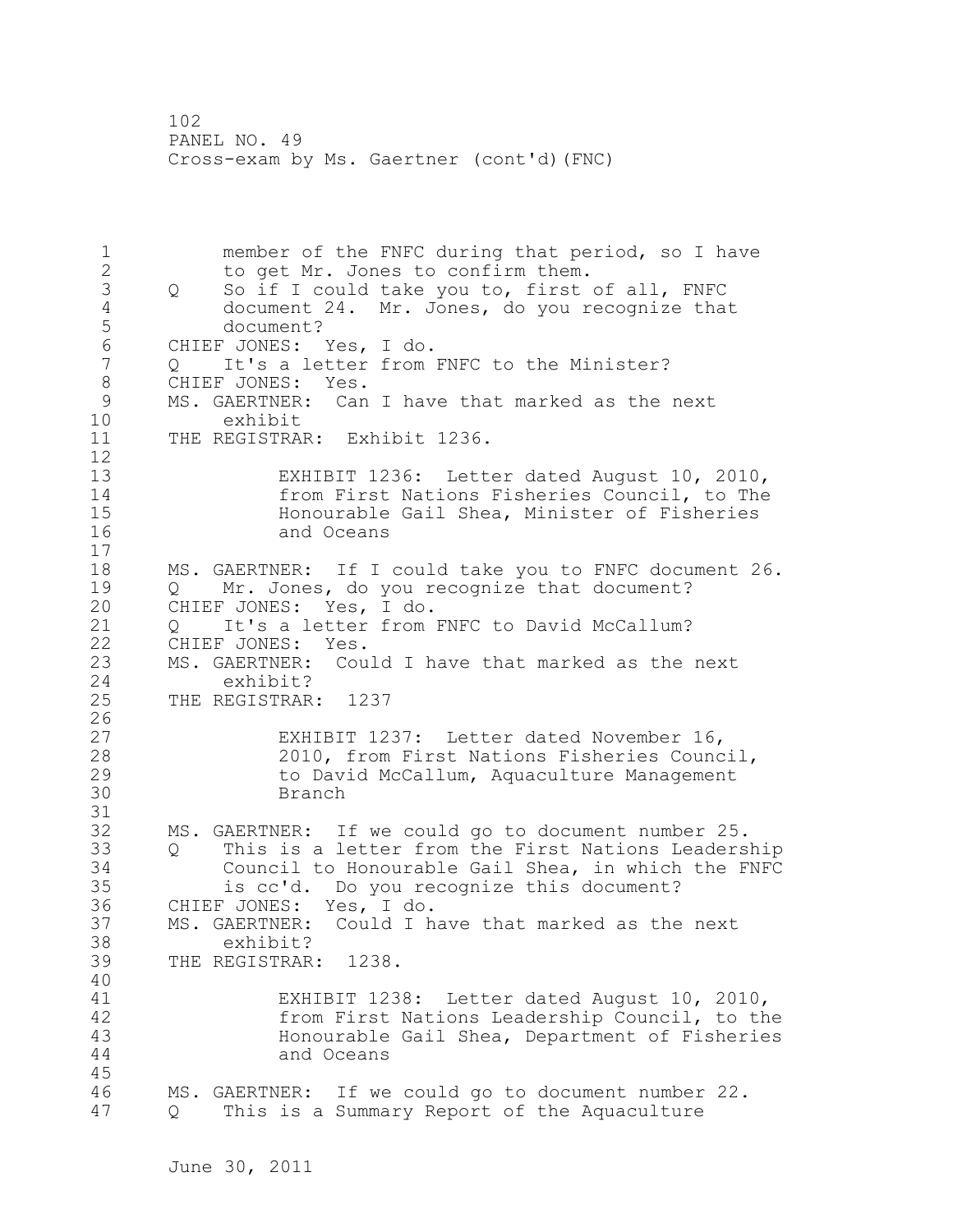1 Community Meetings that the FNFC completed. Do 2 you recognize this document? 3 CHIEF JONES: Yes, I do.<br>4 MS. GAERTNER: Could I h 4 MS. GAERTNER: Could I have this marked as the next<br>5 exhibit? 5 exhibit?<br>6 THE REGISTRAR THE REGISTRAR: 1239. 7 8 EXHIBIT 1239: Summary Report of the<br>9 Aquaculture Community Meeting at Kam 9 Aquaculture Community Meeting at Kamloops,<br>BC, Co-Hosted by: The First Nations Fisher BC, Co-Hosted by: The First Nations Fisheries 11 Council and the Department of Fisheries and 12 Oceans on: February 9, 2010 13 14 MS. GAERTNER: Could I take you to document number 20. 15 Q This is a report the FNFC has done on the proposed 16 federal aquaculture regulations. Do you recognize 17 that document? 18 CHIEF JONES: Yes, I do. 19 MS. GAERTNER: Could I have that marked as the next<br>20 exhibit? exhibit? 21 THE REGISTRAR: 1240. 22 23 EXHIBIT 1240: First Nations Views on a<br>24 Proposed Federal Aquaculture Requlation Proposed Federal Aquaculture Regulation for 25 British Columbia, May 7, 2010  $\frac{26}{27}$ MS. GAERTNER: Could I go to document number 21. 28 Q This is a report done by the FNFC for the -- 29 regarding the development of the integrated 30 management on aquaculture plans. Do you recognize that document? 32 CHIEF JONES: Yes. 33 MS. GAERTNER: Could I have that marked as the next 34 exhibit? 35 THE REGISTRAR: 1241. 36 37 EXHIBIT 1241: First Nations Fisheries 38 Council, Planning for the Development of 39 Integrated Management of Aquaculture Plans 40 and an Advisory Committee Process for 41 Aquaculture: Considerations for British Columbia First Nations, January 2011 43 44 MS. GAERTNER: The final document is FNFC document 45 number 82. Sorry, two more documents. Thank you, 46 Mr. Jones, those are the ones for you. 47 Mr. Huber, these are -- the next two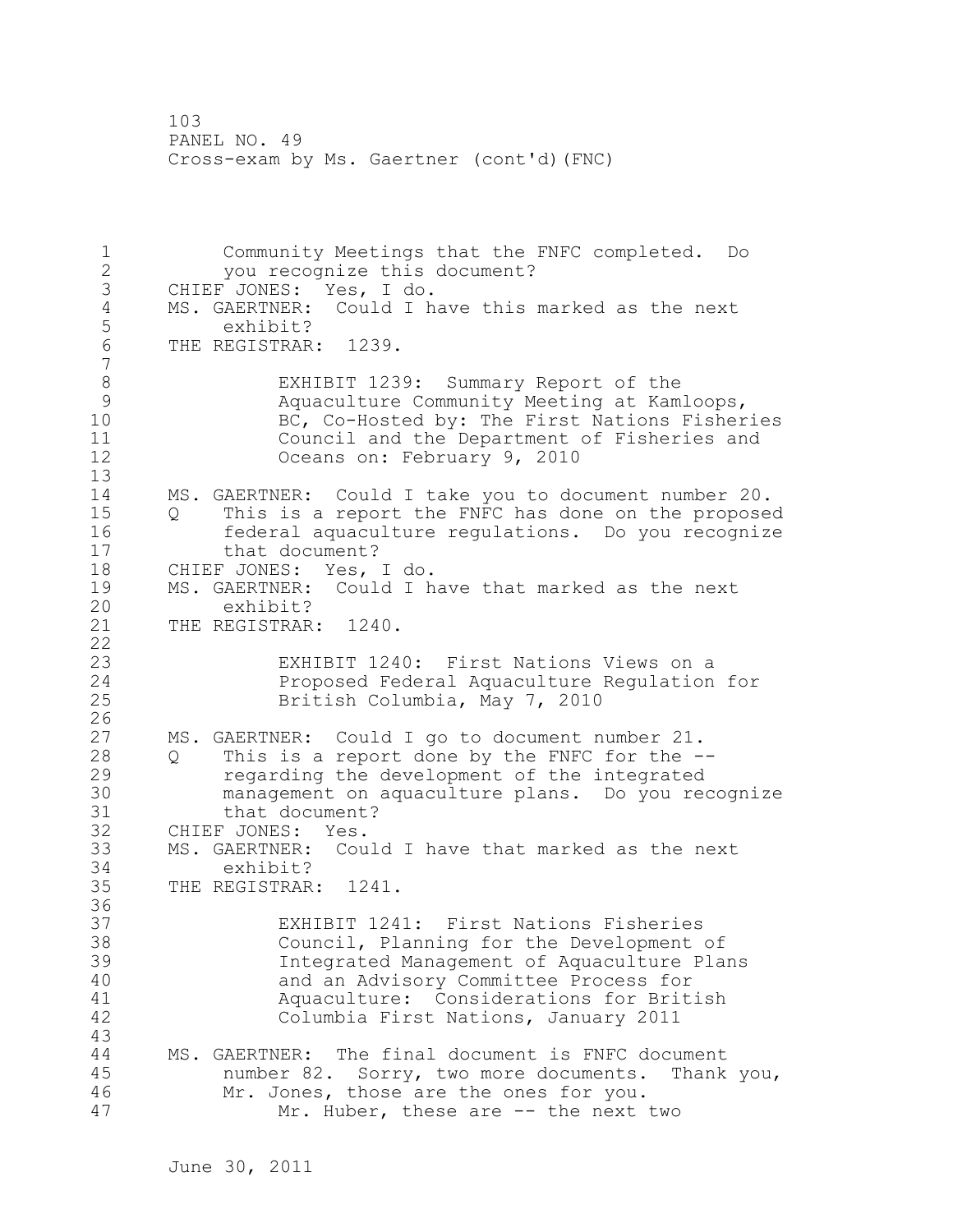1 documents are for you. 2 Q Mr. Huber, this appears to be a previous draft of 3 the document that we now have at Exhibit 290. Do 4 you recognize this document? I believe that you mentioned that you drafted this. 6 MR. HUBER: Yes. I've drafted so many different<br>7 documents. documents. 8 MS. GAERTNER: May I have that marked as a next<br>9 exhibit? 9 exhibit?<br>10 THE REGISTRAR THE REGISTRAR: 1242. 11 12 EXHIBIT 1242: A Collaborative Approach to 13 Developing a Co-Management Structure for 14 Fraser River Salmon Stocks, a Focus on the 15 Aboriginal Component - Draft-090908bh 16 17 MS. GAERTNER: I was going to ask you some questions, 18 but I'll have to move on, on that. And finally, 19 may I have First Nations document 93.<br>20 0 Mr. Huber, is this an example of a ne 20 Q Mr. Huber, is this an example of a negotiation 21 mandate that you're provided as it relates to the 22 negotiations of FSC? 23 MR. HUBER: Yes. 24 Q And you'll confirm for me that there seems to be a 25 set amount of money and a set amount of FSC 26 allocations in this, there isn't a range; is that<br>27 correct? correct? 28 MR. HUBER: That's right. 29 MS. GAERTNER: Those are my -- may I have that marked 30 as the next exhibit.<br>31 THE REGISTRAR: 1243. THE REGISTRAR: 1243. 32 33 EXHIBIT 1243: Negotiation Mandate 34 35 MR. HUBER: I mean, you'll notice it's not set yet, 36 it's requested. 37 MS. GAERTNER: 38 Q But your recommendations, your mandate for 39 recommendations is a solid number of funding and a 40 solid number for allocation? You're not given a 41 range in there, are you?<br>42 MR. HUBER: No, but when I we MR. HUBER: No, but when I went to negotiate I may not 43 negotiate to that level. I would just make sure 44 that I had that approved ahead of time. 45 MS. GAERTNER: All right. Gosh knows, I hope I got all 46 my documents in. Thank you so much for your 47 patience on all of that.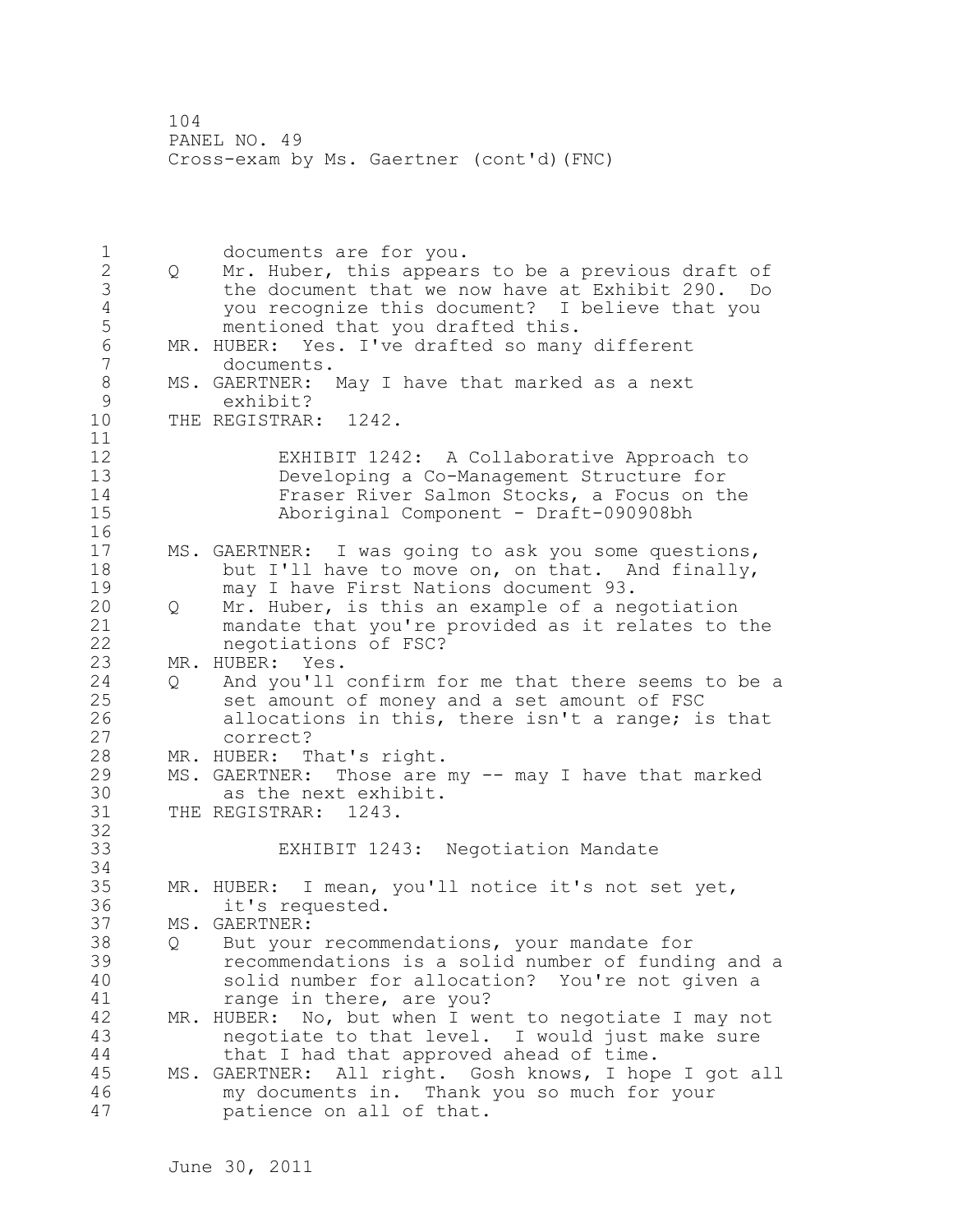105 PANEL NO. 49 Cross-exam by Mr. East (cont'd)(CAN)

1 MR. EAST: Mr. Commissioner, if I could ask a couple of 2 questions in re-direct. Perhaps on that last 3 document, if we could have that last one back up?<br>4 1 1t savs, Negotiation Mandate. If we could just g 4 It says, Negotiation Mandate. If we could just go down to the footer at the bottom. 6 CROSS-EXAMINATION BY MR. EAST, Continuing: 8<br>9 9 Q Mr. Huber, is this a document that -- just take a<br>10 100k, and it seems to have come from your 10 look, and it seems to have come from your 11 database. 12 MR. HUBER: Yeah. 13 Q Now, this document, if we can go back up, is this 14 a document that has been provided to you by the 15 Department of Fisheries, or is this something that 16 you put together? 17 MR. HUBER: I put that together. 18 Q Okay. So this isn't what you would call a formal 19 DFO mandate that's provided to you?<br>20 MR. HUBER: No. MR. HUBER: No. 21 Q Okay. So this is something that you prepared as a 22 bit of a summary of information that you have from 23 other sources? 24 MR. HUBER: Whenever I wanted something I would go 25 about justifying it. 26 Q Okay. Thank you. The second question I have<br>27 celates to a question Ms. Gaertner asked you relates to a question Ms. Gaertner asked you about 28 strength to claim assessments. In your 29 experience, in the area that you work in, engaging 30 with First Nations on FSC allocation questions, is<br>31 it your experience that the First Nations that it your experience that the First Nations that 32 you're dealing with have approached you and 33 requested that DFO demonstrate its strength of 34 claim analysis of that First Nations strength of 35 claim or other First Nations strength of claim, is 36 that something they typically request that you 37 present? 38 MR. HUBER: I haven't had that experience, no. 39 MR. EAST: Thank you, those are my questions. 40 MR. McGOWAN: Mr. Commissioner, I see we're at four 41 o'clock. Commission counsel did have a couple of<br>42 ouestions that we were considering in requestions that we were considering in re-43 examination. 44 THE COMMISSIONER: That's fine. 45 MR. McGOWAN: Did you want to carry on for a minute or 46 two, or should we just -- okay, fair enough. 47 MS. CHAN: Thank you, Mr. Commissioner. Jennifer Chan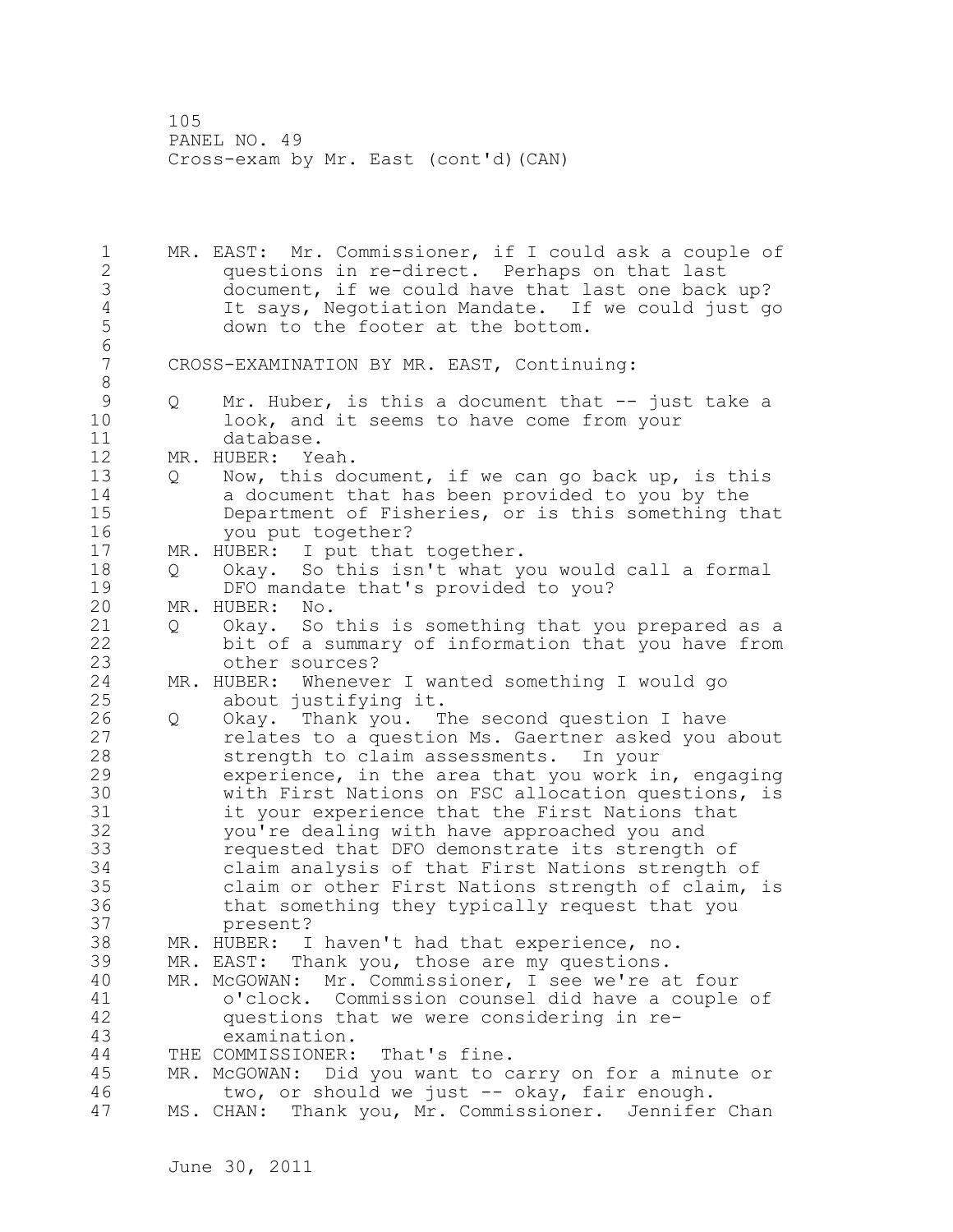106 PANEL NO. 49 Re-exam by Ms. Chan

1 again for the Commission, and just a few points of 2 clarification, and I will be very quick with this. 3 RE-EXAMINATION BY MS. CHAN: 5 6 Q Mr. Jones, you were speaking about PICFI, and I understand you described it as the first step 8 taken to address longstanding issues of access to 9 the commercial fishery, and just that phrasing of<br>10 it, calling it the first step, Mr. Huber, I was it, calling it the first step, Mr. Huber, I was 11 wondering if you wanted to clarify about the 12 allocation transfer program and whether or not 13 that also provided commercial access to First 14 Nations, to the fishery. 15 MR. HUBER: It was the ATP allocation -- it was part of 16 the AFS program. 17 Q And that would have preceded the PICFI program? 18 MR. HUBER: That's right, and the fish from the 19 allocation transfer program -- well, and the<br>20 licensing, would have been -- it was transfe licensing, would have been -- it was transferred 21 to the community. It was a communal arrangement. 22 Q Okay. Sorry, Mr. Jones, you wanted to -- 23 CHIEF JONES: Maybe the point I'd make is that the 24 allocation transfer program, you know, was the 25 range of five million dollars a year, you know, 26 since about '94, and I think the difference with<br>27 PICFI was it was 110 -- it was \$115 million over PICFI was it was 110 -- it was \$115 million over 28 five years, so it was a significant increase, but 29 it was also -- it didn't reach kind of the point 30 where we would say it was an adequate amount.<br>31 0 Thank you. Although I understand not all of Q Thank you. Although I understand not all of that 32 PICFI money was directed towards the acquisition 33 of commercial access; is that right? 34 CHIEF JONES: No, it's 175 million over five years, and 35 115 million was for access or gear, and I think 36 about 10 percent of the 115 million was gear and 37 the rest for access. 38 MS. CHAN: Thank you. Mr. Commissioner, there is more 39 information on the ATP program in the PPR at pages 40 70 and following. 41 Q And another point of clarification, Mr. Jones, you 42 were asked, as well, about your understanding of 43 what percentage of the fishery was caught by First 44 Nations, and I believe we have some information on 45 that in the Policy and Practices Report as well, 46 at page 45. 47 MR. LUNN: Page 45 or --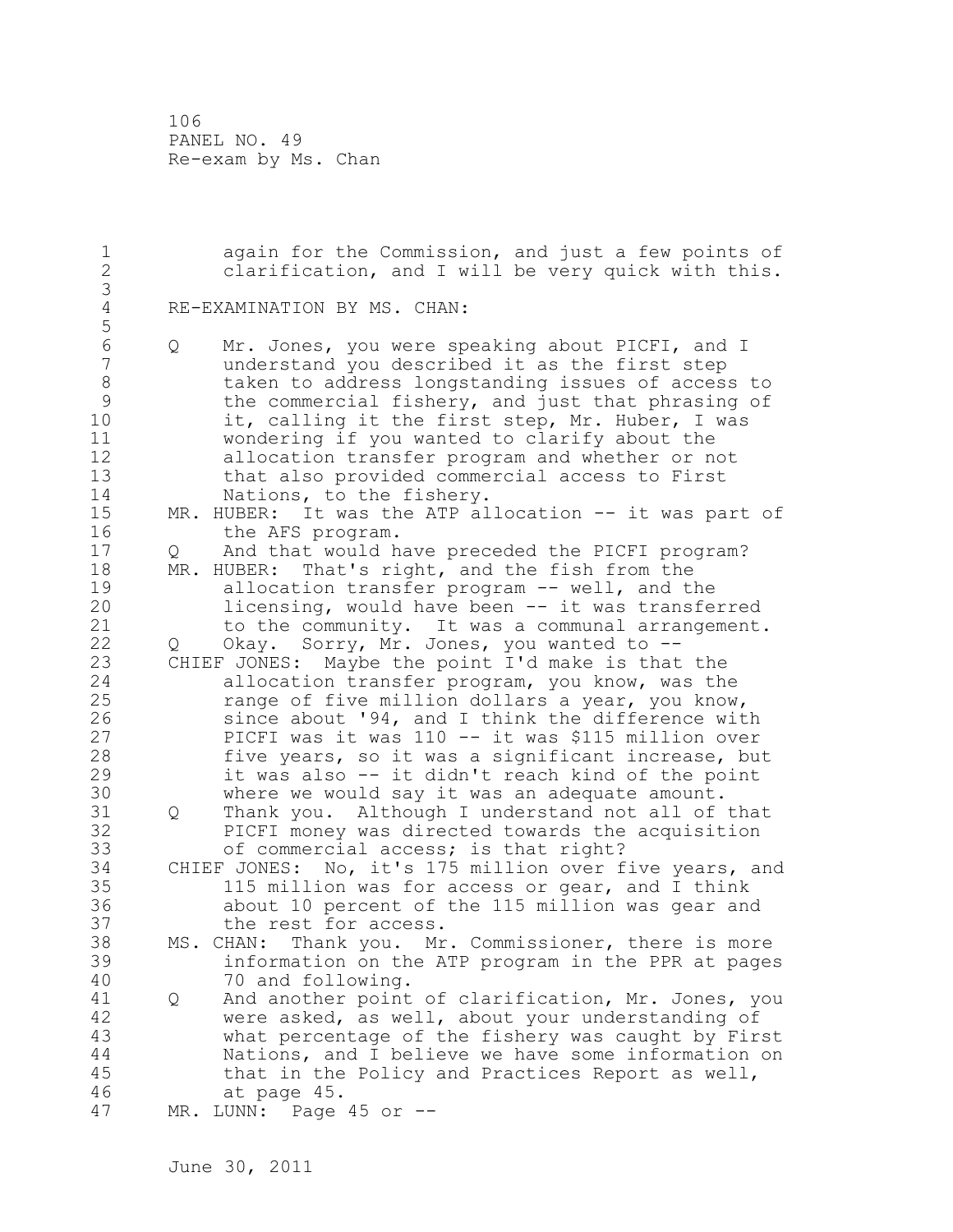107 PANEL NO. 49 Re-exam by Ms. Chan

| $\mathbf 1$    |     | MS. CHAN:<br>Page 45.                                |
|----------------|-----|------------------------------------------------------|
| $\mathbf{2}$   |     | MR. LUNN:<br>Thank you.                              |
| 3              |     | MS. CHAN:                                            |
| $\sqrt{4}$     | Q   | And Mr. Huber, you responded, I understand, by       |
| 5              |     | saying that FSC numbers were generally quite         |
| $\sqrt{6}$     |     | stable, but the percentage might fluctuate,          |
| $\overline{7}$ |     | depending on the amount of returns. And does this    |
| $\,8\,$        |     | table here on the screen exemplify that shift in     |
| $\mathcal{G}$  |     | percentages that you were talking about?             |
| 10             |     | MR. HUBER: That's correct, yeah, that looks like     |
| 11             |     | that's what that illustrates.                        |
| 12             |     | And does it -- sorry, does it --                     |
| 13             | Q.  | HUBER: And in low abundance years there's the high   |
| 14             | MR. |                                                      |
|                |     | percentage of First Nations catch.                   |
| 15             | Q   | Okay. And moving onto a question that came about     |
| 16             |     | in discussions about Our Place at The Table, and     |
| 17             |     | there was discussion of recommendation number 3,     |
| 18             |     | which I understand says that First Nations,          |
| 19             |     | themselves, must address the issue of allocations.   |
| 20             |     | Mr. Huber, I wonder, is the issue of FSC             |
| 21             |     | allocation something that has come up in the forum   |
| 22             |     | process that you described earlier?                  |
| 23             |     | MR. HUBER: Yes. I missed the first part of your      |
| 24             |     | question there.                                      |
| 25             | Q   | I'm just tying that into the recommendation from     |
| 26             |     | Our Place at The Table, it says that First           |
| 27             |     | Nations, themselves, must address the issue of       |
| 28             |     | allocations. I was wondering if that's something     |
| 29             |     | that's being addressed in the forum process.         |
| 30             |     | MR. HUBER: That's a big issue at the table. In these |
| 31             |     | years of low abundance, we've -- and we focused,     |
| 32             |     | right at the beginning of the forum process in       |
| 33             |     | 2008 as there wasn't enough fish to meet, and we     |
| 34             |     | knew that -- or didn't expect there to be to meet    |
| 35             |     | First Nations needs on the Fraser and the marine     |
| 36             |     | approach areas, those that harvested the main        |
| 37             |     | harvesters, so we were looking for them to come      |
| 38             |     | together and discuss how they would share what was   |
| 39             |     | available and come up with a plan. We would like     |
| 40             |     | to see that, in particular in years where there's    |
| 41             |     | low abundance, that the groups, themselves, come     |
| 42             |     | together and figure out how to share what's          |
| 43             |     | available.                                           |
| 44             | Q   | So that would be a year like 2009 where, for         |
| 45             |     | example, all of the fishery was to go to FSC         |
| 46             |     | purposes; is that right?                             |
| 47             |     | MR. HUBER: That's right. And quite frequently the    |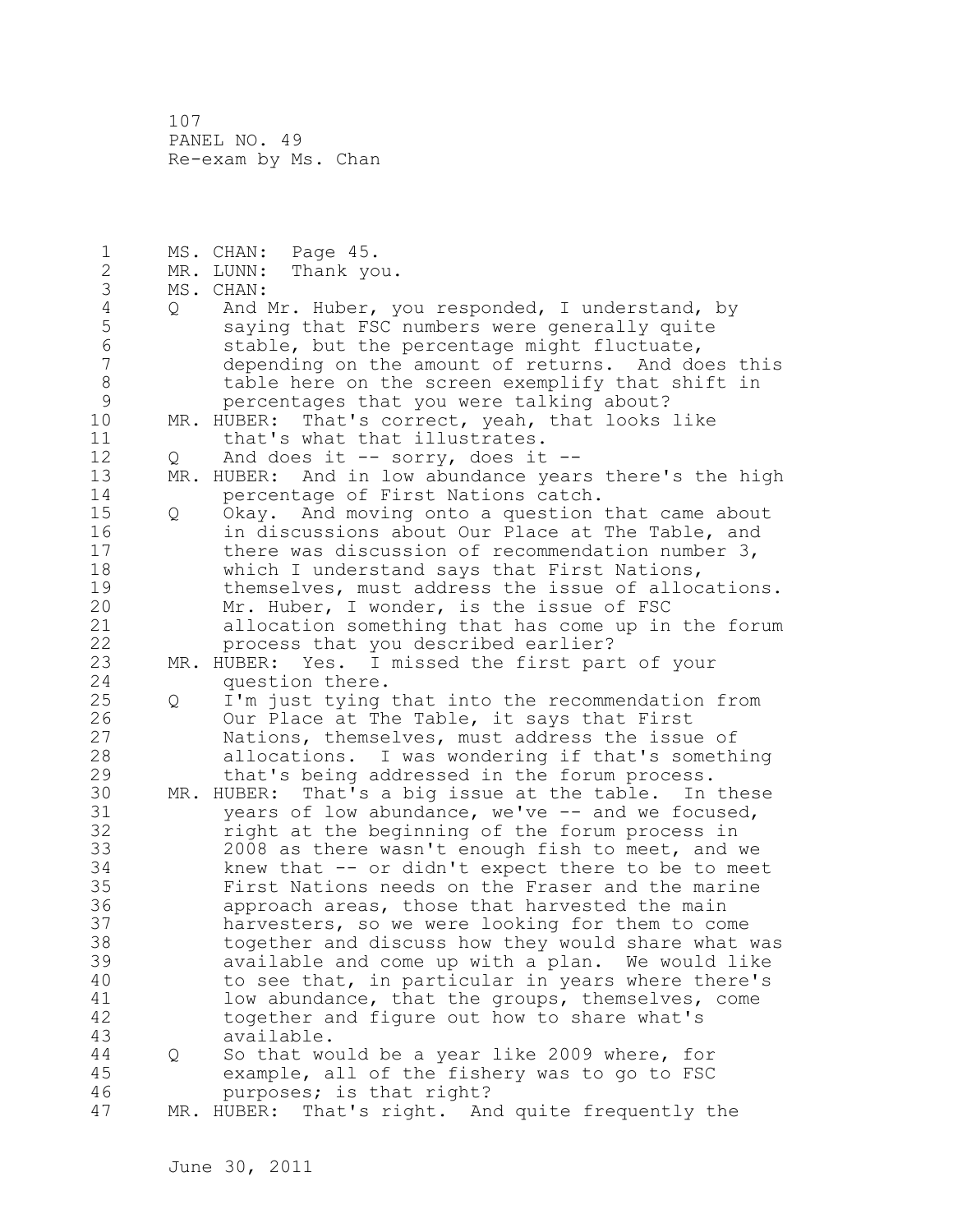108 PANEL NO. 49 Re-exam by Ms. Chan

| 1              |     | Early Stuarts, the first run, is basically a First   |
|----------------|-----|------------------------------------------------------|
| $\mathbf{2}$   |     | Nations only fishery.                                |
| $\mathfrak{Z}$ | Q   | And have agreements been reached through that        |
| $\sqrt{4}$     |     | process of sharing the FSC allocation through the    |
| 5              |     | forum program?                                       |
| $\sqrt{6}$     |     | MR. HUBER: No. We did once, in 1996, for the Early   |
| $\overline{7}$ |     | Stuarts, since we had a formula. Since then, we      |
| $\,8\,$        |     | haven't been able to achieve that.                   |
| $\mathcal{G}$  | Q   | Sorry, Mr. Todd, I saw you had a desire to answer?   |
| 10             | MR. | TODD: Just for clarity, in 2009, to my knowledge,    |
| 11             |     | there wasn't really an FSC fishery, so there was     |
| 12             |     | not any kind of question of sharing. 2009 is when    |
| 13             |     | the run failed and virtually all fish that           |
| 14             |     | returned were destined for the spawning grounds.     |
| 15             |     | There were some individual efforts at obtaining      |
| 16             |     | some FSC fish - Chief Saul Terry can speak to that   |
| 17             |     | - but they were not coordinated in any way, and      |
| 18             |     | the Department was actually out enforcing no         |
| 19             |     | fishing bans.                                        |
| 20             | Q   | I understand that's an issue that may come up in     |
| 21             |     | the following days as well.                          |
| 22             |     | And my last question is to you, Chief Terry.         |
| 23             |     | You've been discussing, today, the Intertribal       |
| 24             |     | Treaty Organization. I understand that that's a      |
| 25             |     | fairly new organization that you're heading up. I    |
| 26             |     | just wondered, with the development of               |
| 27             |     | organization at nation level, is that something      |
| 28             |     | that's ready now to engage with DFO in a process     |
| 29             |     | of co-management? Are those nation structures set    |
| 30             |     | up yet?                                              |
| 31             |     | GRAND CHIEF TERRY: Yes, they are. We are set up and  |
| 32             |     | the structure is established. The operational        |
| 33             |     | capacity, though, is not there. That's the           |
| 34             |     | difficulty right now. But we do have a               |
| 35             |     | constitution and bylaws under the Intertribal        |
| 36             |     | Treaty Organization that pretty well outlines how    |
| 37             |     | we operate.                                          |
| 38             |     | And would all the relevant bands that would be       |
| 39             |     | governed under this ITO model that you have          |
| 40             |     | described, have they all signed onto the ITO right   |
| 41             |     | now?                                                 |
| 42             |     | GRAND CHIEF TERRY: We have established a document to |
| 43             |     | which they could apply their mark or so on, and      |
| $4\,4$         |     | what the process is, that each of the nations        |
| 45             |     | would establish their representative, along with     |
| 46             |     | an alternate, and if they sign on, and five have     |
| 47             |     | indicated that they have, then it is the,            |
|                |     |                                                      |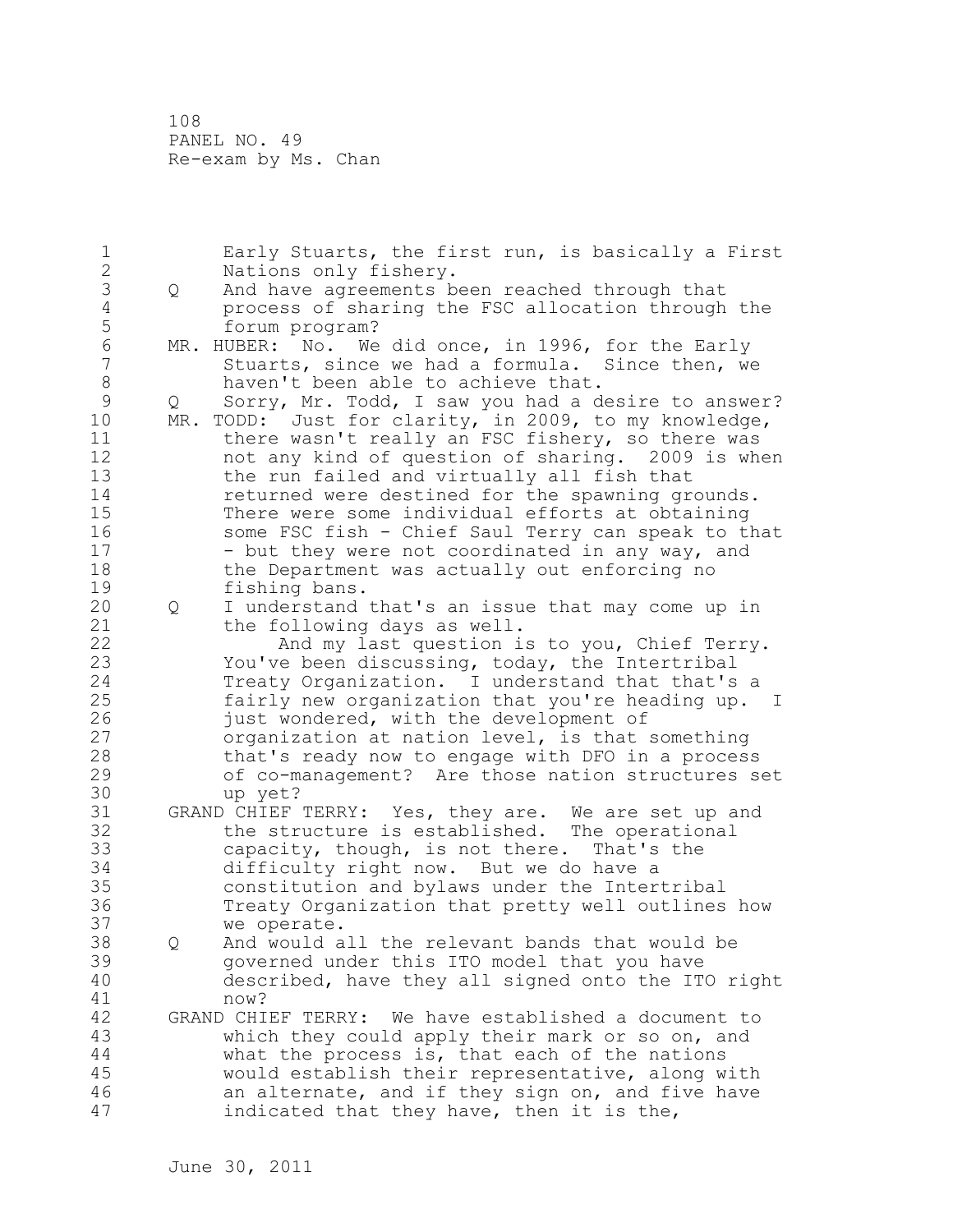109 PANEL NO. 49 Questions by the Commissioner

1 internally, their responsibility to get the 2 acquiescence of the -- or the concurrence of their 3 own members to, you know, to make it unanimous, as<br>4 one might say. But we are working towards that. 4 one might say. But we are working towards that.<br>5 1 indicated the other day that it is not an 5 I indicated the other day that it is not an 6 easy task and that it is really the colonial experience, if you will, is something that we need 8 to sort of overcome in many instances, and so<br>9 we're working yery hard at that. 9 we're working very hard at that.<br>10 MS. CHAN: Thank you, those are my que MS. CHAN: Thank you, those are my questions. 11 THE COMMISSIONER: Thank you, Ms. Chan. Mr. Registrar, 12 could you bring up Exhibit 295 for me, please? I 13 may not have the right document. Is there a page 14 5 to that document? 15 MR. LUNN: Yes. 16 THE COMMISSIONER: No, that's not it. Let me just 17 check. I don't think that's the one I want. Try 18 Exhibit -- I wanted the document, Mr. Registrar, 19 that has the spectrum on it.<br>20 MR. LUNN: It's on the screen. MR. LUNN: It's on the screen. 21 THE COMMISSIONER: Is it on the screen? Yes, thank you 22 very much. My apologies. Thank you. 23 QUESTIONS BY THE COMMISSIONER: 25 26 Q I just wanted to ask you, Mr. Huber, if I could,<br>27 just for clarification, for my purposes, in thes just for clarification, for my purposes, in these 28 columns, and I'm just looking, first, under 29 Government Management, it says: 30<br>31 31 DFO informs First Nations and stakeholders of 32 decisions, 33 34 And then, in the next column, under, Information 35 Exchange: 36 37 DFO informs First Nations and stakeholders 38 what management actions it intends to take, 39 40 And so on. I don't have to read that to you, you 41 can read it for yourself. And there's another<br>42 efference to the stakeholders under Advisory. reference to the stakeholders under Advisory. And 43 then, under the Partnership Shared Management, 44 there's a reference to stakeholders. And in the 45 final column, under Devolution, it says: 46 47 Government delegates the authority for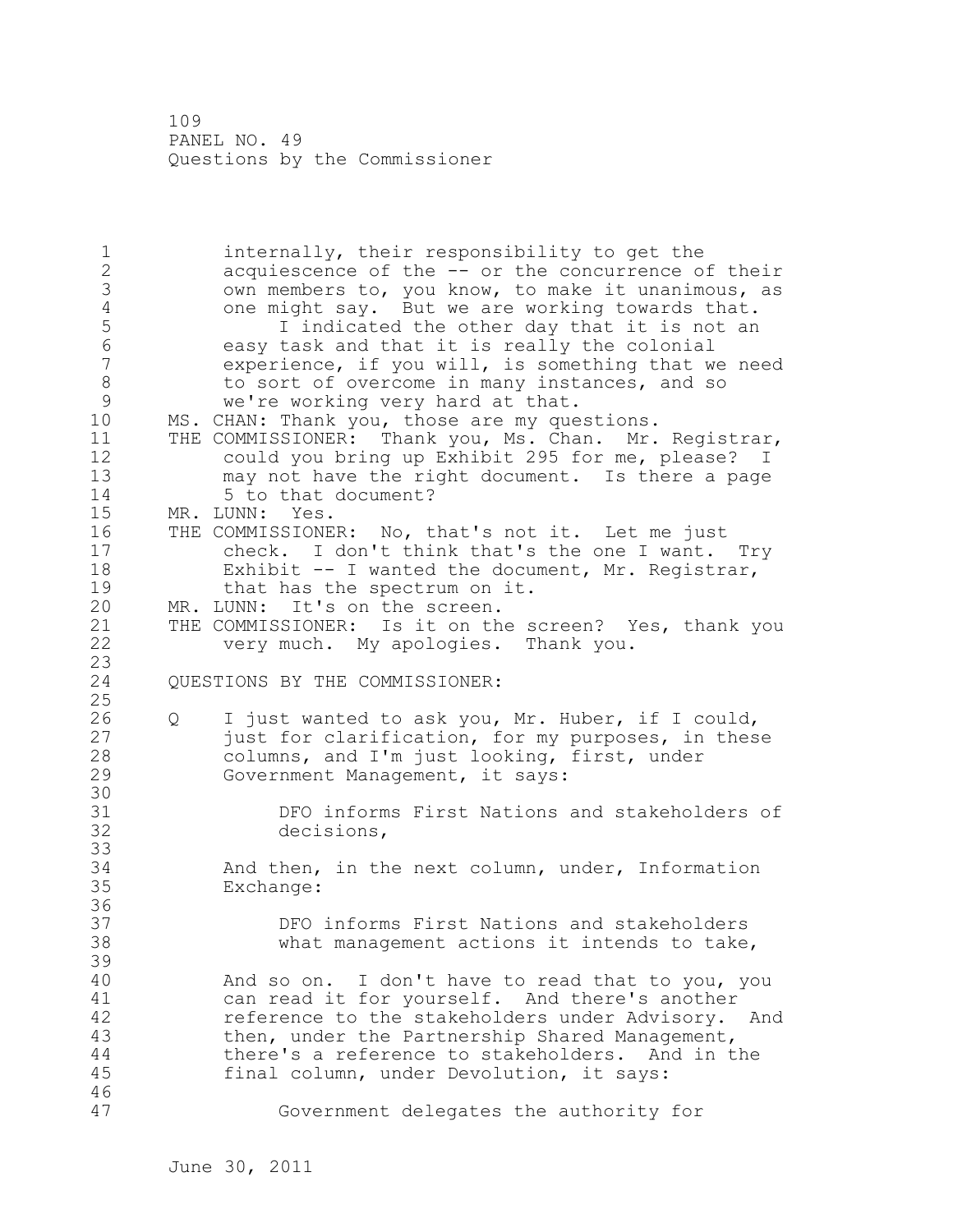110 PANEL NO. 49 Questions by the Commissioner

1 **1** resource management, First Nations, and/or<br>2 stakeholders... stakeholders... 3 4 I just wonder if you could clarify for me what it 5 means by "and/or stakeholders" in that column?<br>6 MR. HUBER: First of all, this is, Mr. Commissioner 6 MR. HUBER: First of all, this is, Mr. Commissioner,<br>7 the document the First Nations Fishery Council the document the First Nations Fishery Council 8 generated. I believe --<br>9 THE COMMISSIONER: I understa 9 THE COMMISSIONER: I understand that, but you've seen<br>10 this document? this document? 11 MR. HUBER: I have, yes. 12 Q And I just wondered what your understanding was of 13 that. Perhaps Mr. Jones could also -- 14 MR. HUBER: Well, that would be -- yeah, the delegation 15 of authority, maybe Russ would be -- 16 THE COMMISSIONER: What was your understanding of that, 17 and then maybe I could ask him what his -- 18 MR. HUBER: Well, my understanding of that delegation 19 of authority would be that there's an agreement<br>20 that -- and would be spelled out what decisionthat  $-$  and would be spelled out what decision-21 making authority the group has, whether it's a 22 First Nation or it could be -- 23 THE COMMISSIONER: I see, okay. 24 MR. HUBER: -- other stakeholders. 25 THE COMMISSIONER: Mr. Jones, I'm sorry? 26 CHIEF JONES: I'm just trying to think if I can think<br>27 of any examples of whether it's been -- of of any examples of whether it's been -- of 28 devolution. I'd say like -- I guess an example, 29 the razor clam fishery that we're involved in co-30 managing, we basically do stock assessments, you<br>31 know, and we take -- collect catch information, know, and we take  $--$  collect catch information, 32 you know, we report back to DFO kind of monthly 33 catches, but then -- and then meet at the end of 34 the year and discuss a management plan, so that is 35 kind of getting more towards possible devolution, 36 but I think there still is -- the Federal 37 Government still does play a role in, you know, 38 just checking and making sure things are going 39 okay, that kind of thing. 40 So I think there are some fisheries where, 41 you know, that could happen. I think particularly<br>42 where it's the First Nations or others who are where it's the First Nations or others who are 43 basically collecting all the information about the 44 fishery and essentially doing the management, 45 doing the enforcement, you get closer to that, you 46 know, that devolution. 47 THE COMMISSIONER: That's helpful, thank you very much.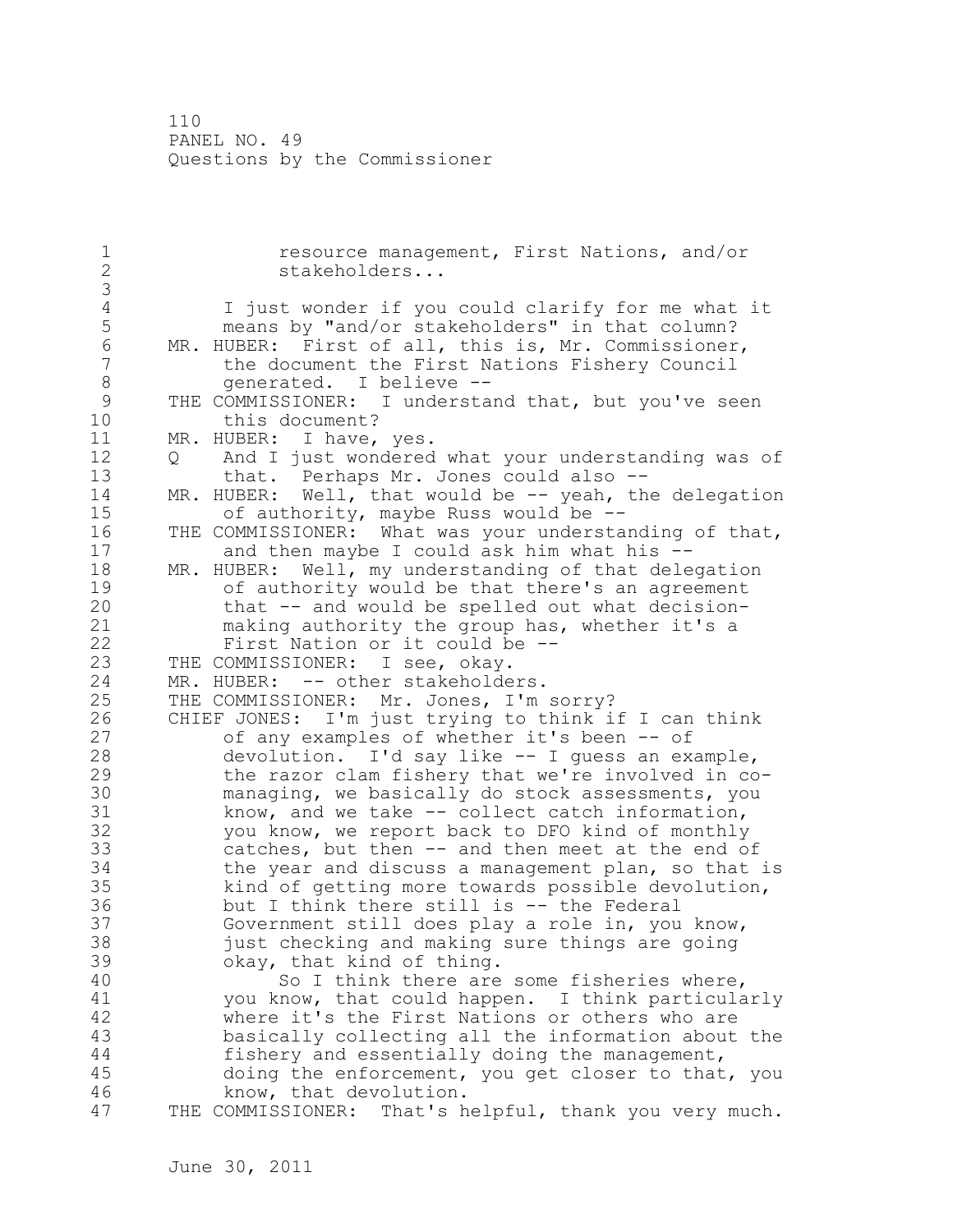111 PANEL NO. 49 Proceedings

1 I'm sorry, Ms. Gaertner?: 2 MS. GAERTNER: It's not a question; I missed one 3 document on the aquaculture. May I put it in? I 4 know I'm really pressing my luck.<br>5 THE COMMISSIONER: Not at all. THE COMMISSIONER: Not at all. 6 MS. GAERTNER: Could I have document 23 on the First Nations Coalition list? 8 THE COMMISSIONER: I wondered about that. I think you<br>9 skipped over that --9 Skipped over that --<br>10 MS. GAERTNER: I did skip MS. GAERTNER: I did skip over that. I'm so sorry. 11 THE REGISTRAR: That's Exhibit Number 1244. 12 13 EXHIBIT 1244: Letter dated July 23, 2010, 14 from First Nations Summit, to the Honourable 15 Gail Shea, Department of Fisheries and Oceans 16 17 MS. GAERTNER: Thank you. 18 THE COMMISSIONER: I take it, Mr. McGowan and Ms. Chan, 19 that ends the --<br>20 MR. McGOWAN: Yes, Mr MR. McGOWAN: Yes, Mr. Commissioner. 21 THE COMMISSIONER: Well, I wanted to thank the panel 22 members very much for your attendance here and for 23 answering the questions of counsel and myself, and 24 I want to thank you for your cooperation. We had 25 to -- an unforeseeable circumstance required us to 26 cancel yesterday, so I'm very grateful that you<br>27 were able to make yourselves available today. were able to make yourselves available today. 28 Once again, I thank you very much for that. 29 And I want to thank Ms. Chan and Mr. McGowan 30 for preparing for this hearing and conducting the<br>31 manel, initially, and for all of the participants panel, initially, and for all of the participants' 32 counsel here, today, and Mr. Eidsvik, who were 33 asking questions, I thank you for that, and for 34 staying within your time constraints. 35 And so I take it, Mr. -- Ms. Chan or Mr. 36 McGowan - I don't know who's going to tell me - 37 we're off until Monday, now, at 10:00 a.m.; is 38 that correct? 39 MR. McGOWAN: Yes, Mr. Commissioner, we'll adjourn, 40 now, until Monday, 10:00 a.m., and we'll proceed 41 on Monday with the next panel, which will carry on<br>42 for those two davs. for those two days. 43 THE COMMISSIONER: Thank you very much. And I know 44 tomorrow is a holiday, so I wish you all a very 45 pleasant and well-earned, restful weekend, thank 46 you very much. 47 THE REGISTRAR: The hearing is now adjourned until